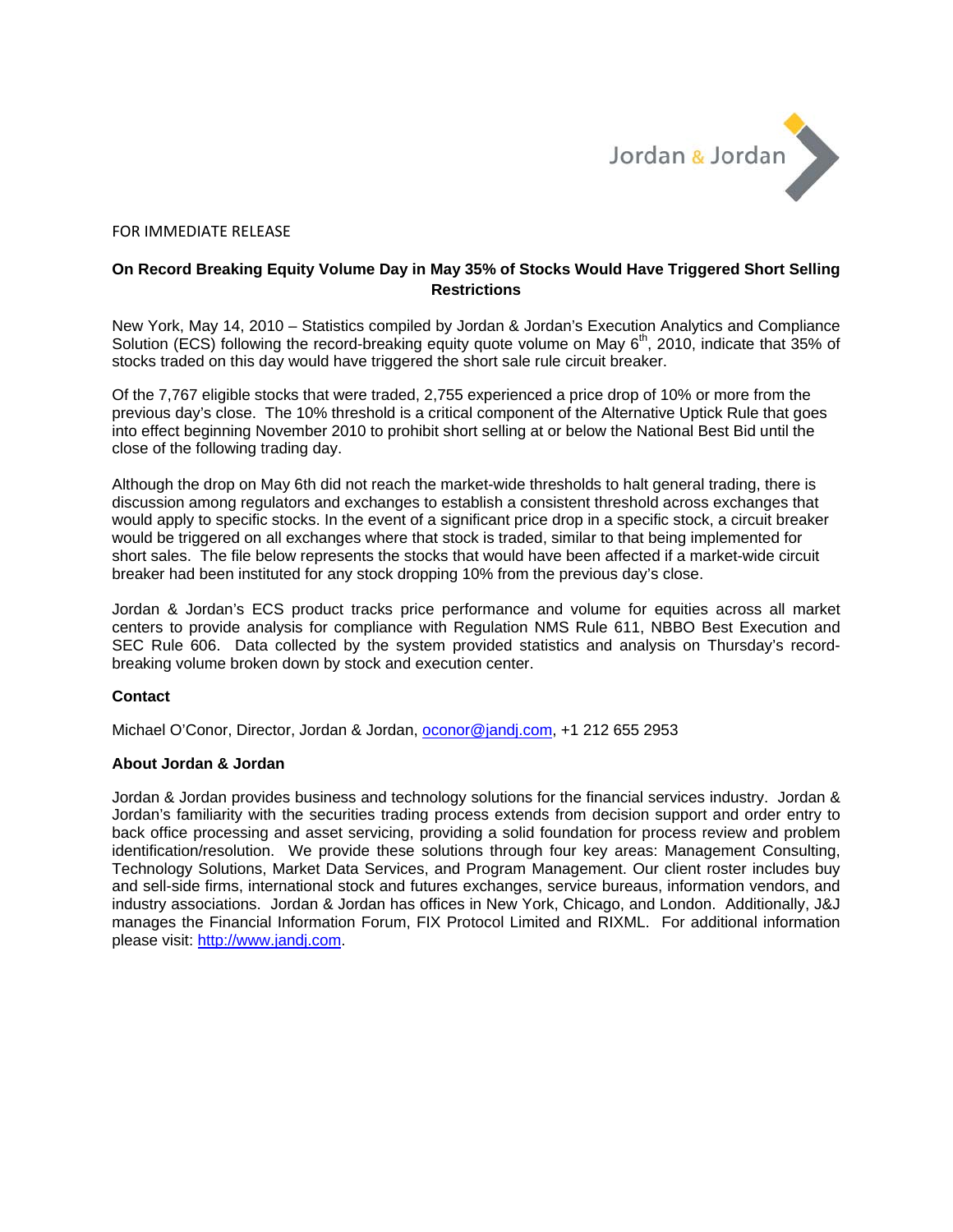| Symbol         | Min    | Max              | <b>Previous Close</b> | Percent Drop Description |                                                             |  |
|----------------|--------|------------------|-----------------------|--------------------------|-------------------------------------------------------------|--|
| LEA            | 0.0001 | 79               | 76.96                 | 100.00                   | LEAR CORPORATION COMMON STOCK NEW                           |  |
| <b>DWX</b>     | 0.0001 | 53.98            | 49.81                 | 100.00                   | SPDR INDEX SHS FDS S&P INTL DIV ETF                         |  |
| <b>DTN</b>     | 0.0001 | 59.38            | 42.94                 | 100.00                   | WISDOMTREE TR DIVID EX FINANCIALS FUND                      |  |
| <b>DKP</b>     | 0.0001 | 20.9             | 20.98                 | 100.00                   | SATURNS GOLDMAN SACHS GRP INC 2003-6 TR UT CL-A             |  |
| <b>IWA</b>     | 0.0001 | 16.86            | 16.79                 | 100.00                   | IOWA TELECOMMUNICATIONS SERVICES, INC                       |  |
| <b>QCLN</b>    | 0.0001 | 15.58            | 15.42                 | 100.00                   | FIRST TR NASDAQ CLEAN EDGE GREEN ENERGY INDEX FND           |  |
| <b>JRO</b>     | 0.0001 | 12.9             | 12.1                  | 100.00                   | NUVEEN FLOATING RATE INCOME OPPORTUNITY FUND                |  |
| <b>GLAD</b>    | 0.0001 | 11.7             | 11.71                 | 100.00                   | <b>GLADSTONE CAPITAL CORPORATION</b>                        |  |
| <b>CII</b>     | 0.0002 | 15.34            | 15.35                 | 100.00                   | BLACKROCK ENHANCED CAP & INCOME FD INC COM STK              |  |
| rqi            | 0.0001 | 7.41             | 7.35                  | 100.00                   | COHEN&STEERS QUALITY INC RLTY FD                            |  |
| <b>PPCO</b>    | 0.0001 | 3.5              | 3.5                   | 100.00                   | PENWEST PHARMACEUTICALS CO.                                 |  |
| GAR            | 0.001  | 26.23            | 26.23                 | 100.00                   | GEORGIA POWER CO SER 2007D SR NT (GA)                       |  |
| <b>IWF</b>     | 0.01   | 51.748           | 51.65                 | 99.98                    | ISHARES RUSSELL 1000 GR IND                                 |  |
| JPM.PRX        | 0.01   | 23.85            | 23.78                 | 99.96                    | JP MORGAN CHASE CAPITAL XII TR PFD                          |  |
| <b>CNP</b>     | 0.0135 | 14.46            | 14.38                 | 99.91                    | CENTERPOINT ENERGY, (HDG CO.)                               |  |
| <b>URTY</b>    | 0.13   | 128.86           | 127.455               | 99.90                    | PROSHARES TRUST PROSHRS ULTRAPRO RUSSELL2000                |  |
| <b>PVX</b>     | 0.01   | 7.9              | 7.94                  | 99.87                    | <b>PROVIDENT ENERGY TRUT</b>                                |  |
| VO             | 0.1    | 66.16            | 65.86                 | 99.85                    | VANGUARD MID-CAP ETF                                        |  |
| <b>IWV</b>     | 0.11   | 70.03            | 69.02                 | 99.84                    | ISHARES RUSSELL 3000 INDEX                                  |  |
|                |        |                  |                       |                          |                                                             |  |
| <b>IWD</b>     | 0.1    | 61.53<br>67.0891 | 61.39                 | 99.84                    | ISHARES RUSSELL 1000 VAL INDEX                              |  |
| <b>VBK</b>     | 0.11   |                  | 66.8664               | 99.84                    | VANGUARD SMALL-CAP GROWTH ETF                               |  |
| <b>IWN</b>     | 0.11   | 66.76            | 66.52                 | 99.83                    | ISHARES RUSSELL2000 VAL IDX FD                              |  |
| <b>GMF</b>     | 0.12   | 72.0287          | 72.01                 | 99.83                    | SPDR INDEX SHS FUND SPDR S&P EMERGING ASIA PACIFIC ETF      |  |
| <b>JKE</b>     | 0.1    | 59.5385          | 59.51                 | 99.83                    | ISHARE MORNINGSTAR LARGE GROWTH INDEX FUND                  |  |
| IHI            | 0.1    | 61               | 58.98                 | 99.83                    | ISHARES TR DOW JONES US MEDICAL DEVICES INDEX FD            |  |
| <b>PRFZ</b>    | 0.1    | 58.22            | 58.18                 | 99.83                    | POWERSHARES FTSE RAFI US 1500 SMALL-MID PORTFOLIO           |  |
| <b>VDC</b>     | 0.12   | 68.9             | 68.86                 | 99.83                    | VANGUARD CONSUMER STAPLES ETF                               |  |
| <b>ECH</b>     | 0.1    | 55.0399          | 54.8                  | 99.82                    | ISHARES INC MCSI CHILE INDEX FUND                           |  |
| IJ             | 0.14   | 73.2652          | 73                    | 99.81                    | ISHARES S&P MIDCAP 400 VALUE INDEX FUND                     |  |
| <b>IVE</b>     | 0.11   | 56.7             | 56.71                 | 99.81                    | ISHARES S&P 500 VALUE INDEX FUND                            |  |
| SDOW           | 0.1201 | 79               | 61.2                  | 99.80                    | PROSHARES TRUST PROSHRS ULTRAPRO SHT DOW30                  |  |
| <b>EFO</b>     | 0.14   | 74.75            | 68.252                | 99.79                    | PROSHARES TRUST, ULTRA MSCI EAFE                            |  |
| <b>NYC</b>     | 0.14   | 71.43            | 66.64                 | 99.79                    | ISHARES NYSE COMPOSITE INDEX FUND                           |  |
| <b>IYY</b>     | 0.13   | 58.45            | 58.36                 | 99.78                    | ISHARES TR DOW JONES U.S. INDEX FUND                        |  |
| <b>ELV</b>     | 0.14   | 60.84            | 60.84                 | 99.77                    | SPDR DOW JONES LARGE CAP VALUE ETF                          |  |
| <b>DLN</b>     | 0.1    | 42.4018          | 42.61                 | 99.77                    | WISDOMTREE TR LARGECAP DIVID FD                             |  |
| IJT            | 0.15   | 64.92            | 63.42                 | 99.76                    | ISHARES S&P SMALL CAP 600 GROWTH INDEX FUND                 |  |
| <b>EXT</b>     | 0.1    | 41.32            | 41.41                 | 99.76                    | WISDOMTREE TR TOTAL EARNINGS FD                             |  |
| <b>ITA</b>     | 0.14   | 58.16            | 57.93                 | 99.76                    | ISHARES TR DOW JONES US AEROSPACE & DEFENSE INDEX FD        |  |
| <b>IWS</b>     | 0.1    | 41.28            | 41.13                 | 99.76                    | ISHARES RUSSELL MIDCAP VALUE INDEX FUND                     |  |
| $\overline{S}$ | 0.13   | 55.56            | 52.899                | 99.75                    | ISHARES S&P 1500 INDEX FD                                   |  |
| <b>IVW</b>     | 0.15   | 59.65            | 59.52                 | 99.75                    | ISHARES S&P 500 GROWTH INDEX FUND                           |  |
| <b>VYM</b>     | 0.1    | 41.41            | 39.648                | 99.75                    | VANGUARD WHITEHALL FDS (VANGUARD HIGH DIVIDEND YLD ETF SHS) |  |
| <b>VUG</b>     | 0.14   | 56.11            | 55.2                  | 99.75                    | VANGUARD GROWTH ETF                                         |  |
| UXI            | 0.1    | 40.43            | 38.58                 | 99.74                    | PROSHARES ULTRA INDUSTRIALS                                 |  |
| <b>UPW</b>     | 0.1    | 39.8             | 37.56                 | 99.73                    | PROSHARES ULTRA UTILITIES                                   |  |
| <b>EMM</b>     | 0.14   | 52.39            | 52.56                 | 99.73                    | SPDR DOW JONES MID CAP ETF                                  |  |
| LGI            | 0.04   | 14.97            | 15.01                 | 99.73                    | LAZARD GLOBAL TOTAL RETURN AND INCOME FUND INC              |  |
| ELG            | 0.14   | 51.2923          | 51.2                  | 99.73                    | SPDR DOW JONES LARGE CAP GROWTH ETF                         |  |
| <b>RSW</b>     | 0.14   | 59.08            | 49.92                 | 99.72                    | RYDEX ETF TR INVERSE S&P 500 2X STRATEGY ETF                |  |
| <b>CSM</b>     | 0.15   | 53.06            | 53.155                | 99.72                    | PROSHARES TRUST - PROSHARES CREDIT SUISSE 130/30            |  |
| <b>IWZ</b>     | 0.12   | 42.77            | 42.1025               | 99.71                    | ISHARES RUSSELL 3000 GWT IDX FD                             |  |
| <b>RYE</b>     | 0.15   | 52.21            | 52.1                  | 99.71                    | S&P EQUAL WEIGH ENERGY RYDEX ETF                            |  |
| <b>XSD</b>     | 0.14   | 51               | 47.59                 | 99.71                    | SPDR TR SER SPDR S&P SEMICONDUCTOR ETF                      |  |
| <b>VCR</b>     | 0.16   | 54.38            | 54.26                 | 99.71                    | VANGUARD CONSUMER DISCRETIONARY ETF                         |  |
| <b>VOE</b>     | 0.15   | 49.53            | 49.32                 | 99.70                    | VANGUARD MID-CAP VALUE INDEX FUND                           |  |
| RGI            | 0.15   | 49.02            | 48.789                | 99.69                    | S&P EQUAL WEIGHT INDUSTRIAL RYDEX ETF TR                    |  |
| <b>EWX</b>     | 0.15   | 47.19            | 47.34                 | 99.68                    | SPDR S&P EMERGING MARKETS SMALL CAP ETF                     |  |
| <b>FTY</b>     | 0.1    | 31.24            | 31.388                | 99.68                    | ISHARES TR FTSE NAREIT R/EST 50 INDEX FD                    |  |
| <b>SRTY</b>    | 0.1501 | 70.51            | 46.27                 | 99.68                    | PROSHARES TRUST PROSHRS ULTRAPRO SHT RUSSELL2000            |  |
| SCJ            | 0.14   | 43.61            | 42.99                 | 99.67                    | ISHARES MSCI JAPAN SMALL CAP INDEX FD                       |  |
| <b>IYE</b>     | 0.11   | 33.64            | 33.57                 | 99.67                    | ISHARES DJ US ENRGY SECTOR IDX                              |  |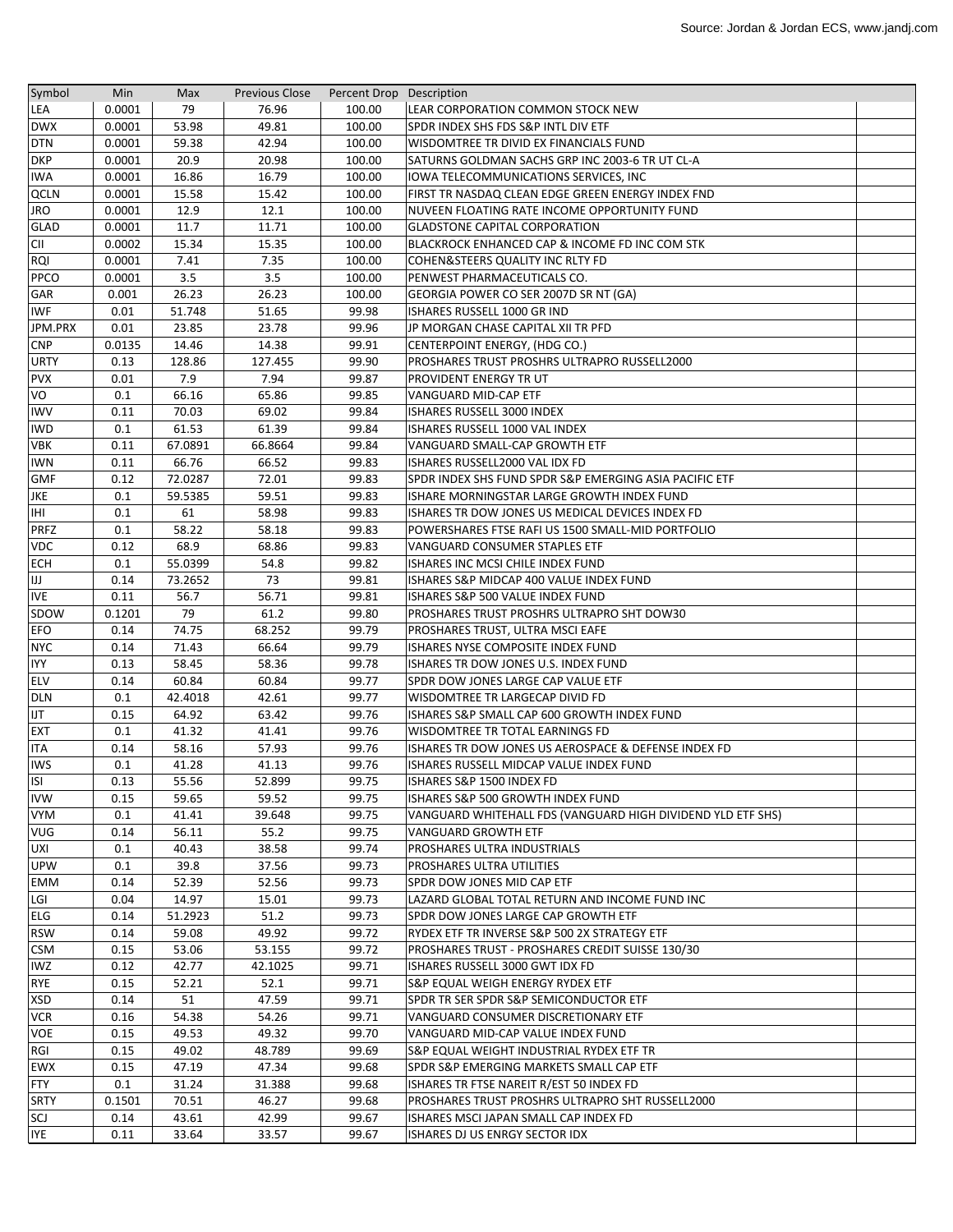| Symbol      | Min    | Max     | <b>Previous Close</b> | Percent Drop Description |                                                              |  |
|-------------|--------|---------|-----------------------|--------------------------|--------------------------------------------------------------|--|
| IXG         | 0.15   | 44.28   | 44.52                 | 99.66                    | ISHARES S&P GLOBAL FIN'L SECTOR INDEX FD                     |  |
| <b>PWO</b>  | 0.15   | 44.44   | 44.43                 | 99.66                    | POWER SHARES ETF DYNAMIC OTC                                 |  |
| <b>DES</b>  | 0.15   | 44.99   | 44.33                 | 99.66                    | <b>WISDOMTREE TR SMALLCAP DIVID FD</b>                       |  |
| <b>VIS</b>  | 0.2    | 58.7445 | 58.416                | 99.66                    | VANGUARD INDUSTRIAL ETF                                      |  |
| PXI         | 0.1    | 30.18   | 28.73                 | 99.65                    | DYNAMIC ENERGY SECT PORT PWRSH EXCH TR                       |  |
| <b>XPH</b>  | 0.15   | 42.8    | 42.72                 | 99.65                    | SPDR SER TR SPDR S&P PHARMACEUTICALS ETF                     |  |
| <b>UGE</b>  | 0.2    | 55.9799 | 55.92                 | 99.64                    | <b>PROSHARES ULTRA CONSUMER GOODS</b>                        |  |
| SWH         | 0.15   | 41.68   | 41.7                  | 99.64                    | SOFTWARE DEP (HOLDRS) TR 2040                                |  |
| <b>FOC</b>  | 0.1    | 27.35   | 27.74                 | 99.64                    | <b>FAITHSHARES CHRISTIAN VALUES ETF</b>                      |  |
| <b>SCHX</b> | 0.1    | 30      | 27.589                | 99.64                    | SCHWAB STRATEGIC TR US LARGE-CAP ETF                         |  |
| SOXL        | 0.15   | 41.7399 | 40.42                 | 99.63                    | DIREXION DAILY SEMICONDUCTOR BULL 3X SHS                     |  |
| <b>SCHV</b> | 0.1    | 26.676  | 26.71                 | 99.63                    | SCHWAB STRATEGIC TR US LARGE-CAP VALUE ETF                   |  |
| <b>RPG</b>  | 0.14   | 36.5    | 36.38                 | 99.62                    | RYDEX ETF TR RYDEX S&P 500 PURE GROWTH ETF                   |  |
| <b>NFO</b>  | 0.12   | 28.75   | 28.59                 | 99.58                    | SABRIENT INSIDER SENTIMENT PORT CLAYMORE EXCH TRD FD         |  |
| <b>RFV</b>  | 0.14   | 32.2723 | 32.23                 | 99.57                    | RYDEX ETF TR RYDEX S&P MIDCAP 400 PURE VALUE ETF             |  |
| ROI         | 0.15   | 34.26   | 34.19                 | 99.56                    | WISDOMTREE LARGECAP GROWTH FUND                              |  |
| <b>XRO</b>  | 0.1    | 22.6    | 22.51                 | 99.56                    | ZACKS SECTOR ROTATION PORT CLAYMORE EXCH TRD FD              |  |
| PSJ         | 0.1    | 22.2    | 22.08                 | 99.55                    | POWERSHARES DYNAMIC SOFTWARE PORTFOLIO                       |  |
| <b>PKW</b>  | 0.1    | 22.0955 | 21.97                 | 99.54                    | DYNAMIC BUYBACK ACHIEVERS PORT PWRSHS EXCH TRD FD            |  |
| <b>PQBW</b> | 0.1    | 21.7599 | 21.88                 | 99.54                    | POWERSHARES NASDAQ 100 BUYWRITE PORTFOLIO ETF                |  |
| <b>IXC</b>  | 0.16   | 34.34   | 34.3                  | 99.53                    | ISHARES S&P GLOBAL ENERGY SECTOR INDEX FD                    |  |
| <b>VFH</b>  | 0.1525 | 32.82   | 32.67                 | 99.53                    | <b>VANGUARD FINANCIAL ETF</b>                                |  |
| <b>IAK</b>  | 0.14   | 30.1    | 29.77                 | 99.53                    | ISHARES TR DOW JONES US INS INDEX FD                         |  |
| <b>HAP</b>  | 0.15   | 31.89   | 31.82                 | 99.53                    | <b>MARKET VECTORS RVE HARD ASSETS PRODUCERS ETF</b>          |  |
| <b>PDP</b>  | 0.1    | 20.89   | 20.679                | 99.52                    | PWRSHS EXCH TRADED FD TR DWA TECH LEADERS PORT               |  |
| <b>FYX</b>  | 0.13   | 53.27   | 26.64                 | 99.51                    | FIRST TR SMALL CAP CORE ALPHADEX FD                          |  |
| <b>RWJ</b>  | 0.15   | 29.95   | 29.945                | 99.50                    | REVENUESHARES SMALL CAP FUND ETF                             |  |
| GWX         | 0.13   | 25.96   | 25.84                 | 99.50                    | SPDR INDEX SHS FD SPDR S&P INTL SM CAP ETF                   |  |
| <b>RWL</b>  | 0.112  | 22.118  | 22.11                 | 99.49                    | REVENUESHARES LARGE CAP FUND ETF                             |  |
| PBE         | 0.1    | 19.42   | 19.469                | 99.49                    | POWERSHARES DYNAMIC BIOTECHNOLOGY & GENOME PORTFOLIO         |  |
| <b>CUT</b>  | 0.1    | 19.05   | 18.53                 | 99.46                    | CLAYMORE/BEACON GLOBAL TIMBER INDEX ETF                      |  |
| <b>FNX</b>  | 0.158  | 57.67   | 28.84                 | 99.45                    | FIRST TR MID CAP CORE ALPHADEX FD                            |  |
| <b>PWV</b>  | 0.1    | 17.67   | 17.69                 | 99.43                    | POWERSHARES DYNAMIC LRG CAP VALUE PORTFOLIO                  |  |
| <b>XLUS</b> | 0.15   | 25.56   | 25.94                 | 99.42                    | POWERSHARES S&P SMALLCAP UTILITIES PORTFOLIO                 |  |
| <b>PUW</b>  | 0.14   | 25.61   | 24.14                 | 99.42                    | WILDERHILL PROGRESSIVE ENERGY PROT PWRSHS EXCH TR FD         |  |
| <b>MCRO</b> | 0.15   | 28.625  | 25.84                 | 99.42                    | IQ HEDGE GLOBAL MACRO ETF                                    |  |
| <b>CGW</b>  | 0.105  | 17.85   | 17.78                 | 99.41                    | CLAYMORE EXCHANGE TRADED FD TR 2 CLAYMORE S&P GLOBAL WATER   |  |
| <b>FTC</b>  | 0.15   | 60.772  | 25.22                 | 99.41                    | FIRST TR LGE CAP GROWTH OPPORTUNITIES ALPHADEX FD            |  |
| <b>UVG</b>  | 0.16   | 26.29   | 26.24                 | 99.39                    | PROSHARES ULTRA RUSSELL 1000 VALUE                           |  |
| PEJ         | 0.1    | 16.2499 | 16.12                 | 99.38                    | POWERSHARES DYNAMIC LEISURE & ENTMNT PORTFOLIO               |  |
| PEZ         | 0.15   | 23.09   | 23.09                 | 99.35                    | DYNAMIC CONSUMER DISCRTY SECT PORT PWRSHR EXCH TR            |  |
| <b>XGC</b>  | 0.13   | 19.72   | 19.915                | 99.35                    | CLAYMORE/BNY MELLON INTL SM CAP LDRS ETF BASED BNY SM CAP AD |  |
| <b>RMS</b>  | 0.16   | 27.992  | 23.9                  | 99.33                    | RYDEX ETF TR INVERSE S&P MIDCAP 400 2X STRATEGY              |  |
| PIE         | 0.1    | 14.54   | 14.61                 | 99.32                    | POWERSHARES DWA EMERGING MKTS TECH LEADERS PORT              |  |
| <b>SDK</b>  | 0.15   | 27.5    | 21.6                  | 99.31                    | PROSHARES ULTRASHORT RUSSELL MIDCAP GROWTH                   |  |
| SIJ         | 0.13   | 22      | 18.64                 | 99.30                    | PROSHARES ULTRASHORT INDUSTRIALS                             |  |
| PTJ         | 0.15   | 21.59   | 21.4456               | 99.30                    | DYNAMIC HEALTHCARE SVCS SECTOR PORT PWRSHS EXCH TRD FD       |  |
| PBP         | 0.15   | 21.3    | 21.24                 | 99.29                    | PWRSHS GLB EXCH TRD FD S&P 500 BUYWRITE PORT                 |  |
| PJM         | 0.15   | 20.56   | 20.658                | 99.27                    | DYNAMIC SMALL CAP PORT PWRSH EXCH TR                         |  |
| <b>PXQ</b>  | 0.15   | 20.607  | 20.65                 | 99.27                    | POWERSHARES DYNAMIC NETWORKING PORTFOLIO                     |  |
| ENY         | 0.13   | 18      | 17.52                 | 99.26                    | CLAYMORE/SWM CANADIAN ENERGY INCM INDEX ETF                  |  |
| <b>FXL</b>  | 0.14   | 18.74   | 18.79                 | 99.25                    | FIRST TR EXCHANGE TRADED FD FIRST TR TECHNOLOGY ALPHADEX     |  |
| PBS         | 0.1    | 14.21   | 13.26                 | 99.25                    | POWERSHARES DYNAMIC MEDIA PORTFOLIO                          |  |
| SDD         | 0.15   | 24.5    | 19.86                 | 99.24                    | PROSHARES ULTRASHORT SMALLCAP600                             |  |
| PJP         | 0.15   | 20.05   | 19.76                 | 99.24                    | POWERSHARES DYNAMIC PHARMACEUTICALS PORTFOLIO                |  |
| EXB         | 0.1    | 13.15   | 13.1                  | 99.24                    | CLAYMORE/BEACON GLB EXCHANGES BKRS & ASSET MGRS INDEX ETF    |  |
| PFM         | 0.1    | 14.26   | 13.02                 | 99.23                    | POWERSHARES DIVIDEND ACHIEVERS                               |  |
| PWJ         | 0.15   | 19.44   | 18.69                 | 99.20                    | POWERSHARES DYNAMIC MID CAP GRTH PORTFOLIO                   |  |
| PBJ         | 0.13   | 15.97   | 15.966                | 99.19                    | POWERSHARES DYNAMIC FOOD & BEVERAGE PORTFOLIO                |  |
| <b>FXN</b>  | 0.15   | 25.556  | 17.39                 | 99.14                    | FIRST TR EXCHANGE TRADED FD FIRST TRUST ENERGY ALPHADEX FD   |  |
| <b>EXC</b>  | 0.41   | 43.69   | 43.69                 | 99.06                    | EXELON CORPORATION                                           |  |
| <b>BVL</b>  | 0.1    | 9.87    | 10.27                 | 99.03                    | ELEMENTS BG LARGE CAP ETN 08/14/2023                         |  |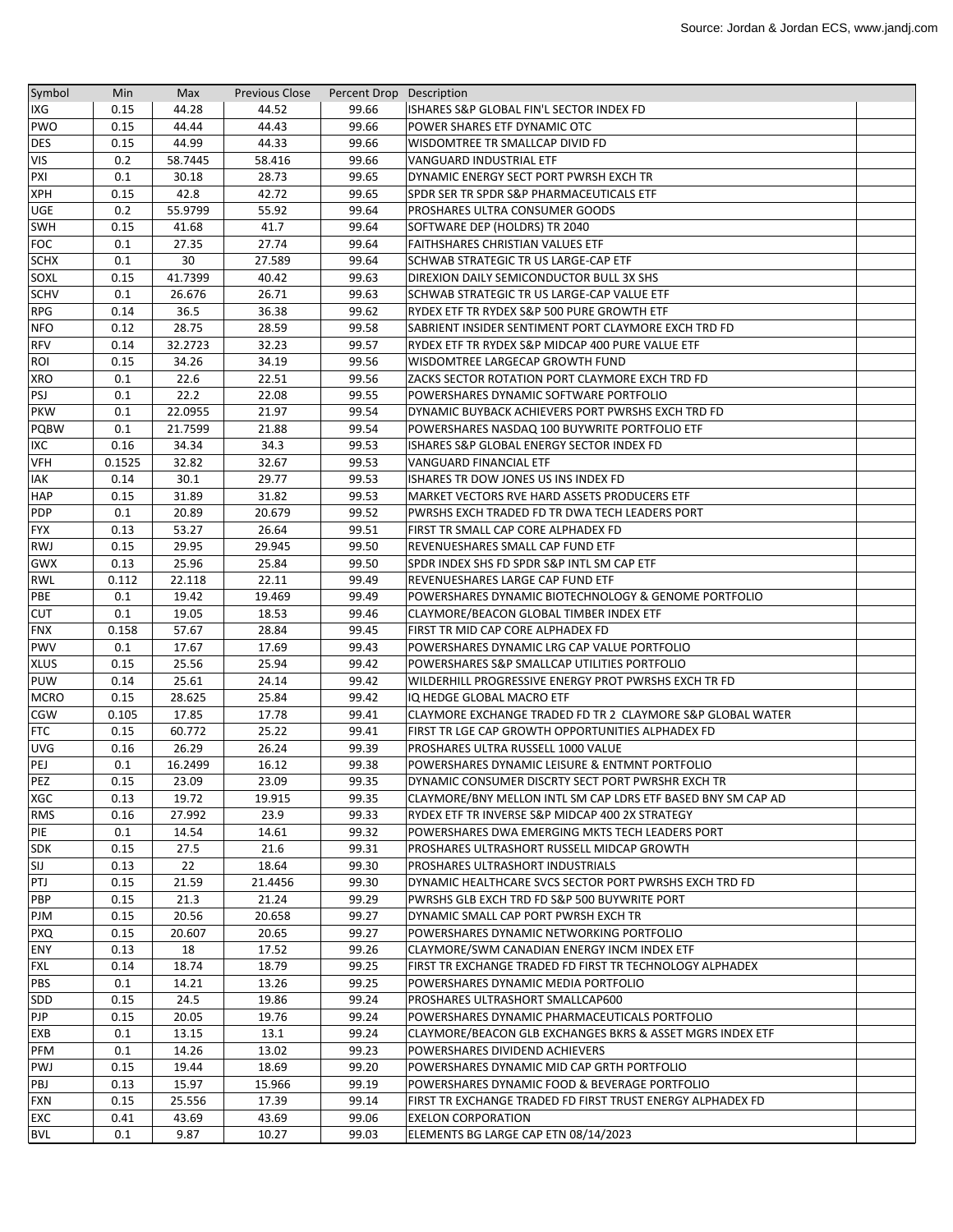| Symbol      | Min            | Max      | <b>Previous Close</b> | Percent Drop Description |                                                       |  |
|-------------|----------------|----------|-----------------------|--------------------------|-------------------------------------------------------|--|
| <b>IPXL</b> | 0.18           | 18.99    | 18.47                 | 99.03                    | IMPAX LABORATORIES INC COM (DE)                       |  |
| PIC         | 0.15           | 15.224   | 15.26                 | 99.02                    | POWERSHARES DYNAMIC INSURANCE PORT                    |  |
| <b>PTO</b>  | 0.11           | 10.99    | 11.18                 | 99.02                    | PWRSHS EXCH TRD FD TR II AUTONOMIC GRWTH NFA GLB      |  |
| <b>RFL</b>  | 0.15           | 15.68    | 15.08                 | 99.01                    | RYDEX 2X S&P FINANCIALS ETF                           |  |
| REM         | 0.15           | 14.779   | 14.85                 | 98.99                    | ISHARES FTSE NAREIT MTG PLUS CAPPED INDEX FD          |  |
| <b>PWY</b>  | 0.15           | 14.228   | 14.256                | 98.95                    | POWERSHARES DYNAMIC SMALL CAP VALUE PORTFOLIO         |  |
| <b>FVD</b>  | 0.15           | 13.97    | 14                    | 98.93                    | FIRST TR VALUE LINE DIVID INDEX FD                    |  |
| <b>PCA</b>  | 0.14           | 12.87    | 12.18                 | 98.85                    | PWSHS EXCH TRD FD TR II AUTONOMIC BAL NFA GLB ASSET   |  |
| <b>RTW</b>  | 0.2            | 21.81    | 17.2101               | 98.84                    | RYDEX INVERSE 2X S&P TECHNOLOGY ETF                   |  |
| PIV         | 0.14           | 12.1     | 11.9                  | 98.82                    | POWERSHARES VALUELINE #1 TIMELINESS & SAFETY          |  |
| <b>BVT</b>  | 0.15           | 10.6901  | 11.39                 | 98.68                    | ELEMENTS BG TOTAL MARKET ETN 08/14/2023               |  |
| <b>PEY</b>  | 0.11           | 8.316    | 8.3                   | 98.67                    | POWERSHARE HIGH YIELD EQTY DIV ACHIEVERS PORTFOLIO    |  |
| <b>IWB</b>  | 1.05           | 77.78    | 64.57                 | 98.37                    | ISHARES RUSSELL 1000 INDEX FD                         |  |
| <b>DWM</b>  | 0.73           | 42.75    | 42.76                 | 98.29                    | WISDOMTREE TRUST DEFA FD                              |  |
| IEZ         | $\mathbf{1}$   | 45.46    | 45.17                 | 97.79                    | ISHARES TR DOW JONES US OIL EQUIP & SVCS INDEX FD     |  |
| <b>NLR</b>  | 0.51           | 20.9181  | 20.85                 | 97.55                    | MARKET VECTORS ETF TR NUCLEAR ENERGY ETF              |  |
| <b>IJS</b>  | 2.02           | 67       | 66.67                 | 96.97                    | ISHARES S&P SMALLCAP 600 VALUE INDEX FUND             |  |
| PM          | $\overline{2}$ | 48.92    | 48.71                 | 95.89                    | PHILIP MORRIS INTL;COM STK NPV                        |  |
| <b>BWP</b>  | 1.38           | 28.1     | 27.65                 | 95.01                    | BOARDWALK PIPELINE PARTNERS, LP                       |  |
|             |                |          |                       |                          |                                                       |  |
| <b>TLP</b>  | 1.41           | 28.79    | 28.22                 | 95.00                    | TRANSMONTAIGNE PARTNERS L.P.                          |  |
| OKS         | 2.97           | 60.11    | 59.32                 | 94.99                    | ONEOK PARTNERS LP UNIT LTD PARTNERSHIP                |  |
| PID         | 0.75           | 13.65    | 13.68                 | 94.52                    | POWERSHARES INTERNATIONAL DIVIDEND ACHIEVERS          |  |
| <b>FCG</b>  | $\mathbf{1}$   | 17.87    | 17.72                 | 94.36                    | FIRST TR ISE REVERE NAT GAS INDEX FD                  |  |
| <b>EBIX</b> | 1.01           | 16.31    | 16.13                 | 93.74                    | <b>EBIX INC</b>                                       |  |
| <b>SCHA</b> | 2.12           | 31.2     | 30.48                 | 93.04                    | SCHWAB STRATEGIC TR US SMALL-CAP ETF                  |  |
| <b>URE</b>  | 3.24           | 44.94    | 44.83                 | 92.77                    | PROSHARES ULTRA REAL ESTATE                           |  |
| <b>ETY</b>  | 0.98           | 13.1     | 13.08                 | 92.51                    | EATON VANCE TAX MANAGED DIVERSIFIED EQUITY INCM FD    |  |
| <b>EVF</b>  | 0.68           | 6.86     | 6.84                  | 90.06                    | EATON VANCE SR INCM TST SBI                           |  |
| <b>GIM</b>  | 0.99           | 9.97     | 9.93                  | 90.03                    | TEMPLETON GLOBAL INCOME FD                            |  |
| <b>NHS</b>  | 1.28           | 12.82    | 12.82                 | 90.02                    | NEUBERGER BERMAN HIGH YID STRATEGIES FD               |  |
| <b>BDT</b>  | 0.99           | 9.9      | 9.91                  | 90.01                    | <b>BLACKROCK STRATEGIC DIV ACHIEVERS TR</b>           |  |
| <b>MFM</b>  | 0.7            | 6.99     | $7^{\circ}$           | 90.00                    | <b>MFS MUNICIPAL INCOME TRUST</b>                     |  |
| EOS         | 1.36           | 13.59    | 13.59                 | 89.99                    | EATON VANCE ENHANCED EQUITY INCOME FUND 11            |  |
| FPT         | 1.35           | 13.5     | 13.49                 | 89.99                    | FEDERATED PREMIER INTERMED MUNI INCM FUND             |  |
| <b>BDV</b>  | 0.91           | 9.14     | 9.09                  | 89.99                    | BLACKROCK DIVIDEND ACHIEVERS TST SBI                  |  |
| RIT         | 0.95           | 9.49     | 9.48                  | 89.98                    | LMP REAL ESTATE INCOME FUND INC. COM                  |  |
| MGU         | 1.46           | 14.5528  | 14.56                 | 89.97                    | MACQUARIE GLOBAL INFRASTRUCTURE TOTAL RETURN FUND INC |  |
| <b>BTF</b>  | 1.43           | 14.18    | 14.26                 | 89.97                    | <b>BOULDER TOTAL RETURN FD INC</b>                    |  |
| <b>FAX</b>  | 0.64           | 6.4      | 6.37                  | 89.95                    | ABERDEEN ASIA-PACIFIC INCOME FUND                     |  |
| <b>TYP</b>  | 0.78           | 9.5      | 7.74                  | 89.92                    | DIREXION DAILY TECHNOLOGY BEAR 3X SHARES              |  |
| <b>XLPS</b> | 3.01           | 26.33    | 26.57                 | 88.67                    | POWERSHARES S&P SMALLCAP CONSUMER STAPLES PORT        |  |
| <b>IWR</b>  | 10.33          | 102.71   | 90.56                 | 88.59                    | ISHARES RUSSELL MIDCAP INDEX FUND                     |  |
| <b>XLIS</b> | 3              | 26.13    | 25.86                 | 88.40                    | POWERSHARES S&P SMALLCAP INDUSTRIALS PORTFOLIO        |  |
| <b>IGV</b>  | 6.3701         | 70       | 48.12                 | 86.76                    | ISHARES TR S&P GSTI SOFTWARE INDEX FD                 |  |
| <b>XLYS</b> | 4              | 27.42    | 26.23                 | 84.75                    | POWERSHARES S&P SMALLCAP CONSUMER DISCRETIONARY PORT  |  |
| <b>FFC</b>  | 2.43           | 15.25    | 15.34                 | 84.16                    | FLAHERTY & CRUMRINE/CLAYMORE PFD SECS INCM FD INC     |  |
| VB          | 10.398         | 65.026   | 64.8                  | 83.95                    | VANGUARD SMALL-CAP ETF                                |  |
| <b>IJH</b>  | 13.03          | 80.88    | 80.26                 | 83.77                    | ISHARES S&P MIDCAP400 INDEX                           |  |
| <b>IWP</b>  | 8.01           | 49.14    | 48.98                 | 83.65                    | ISHARES RUSSELL MIDCAP GROWTH INDEX FUND              |  |
| <b>HHH</b>  | 10             | 152.7425 | 57.86                 | 82.72                    | INTERNET HLDRS TSTHLD DEP RCPT                        |  |
| <b>JKF</b>  | 10             | 55.73    | 55.87                 | 82.10                    | ISHARES MORNINGSTAR LARGE VALUE INDEX FUND            |  |
| <b>RPV</b>  | 5.174          | 27.19    | 27.14                 | 80.94                    | RYDEX ETF TR RYDEX S&P 500 PURE VALUE ETF             |  |
| <b>UPV</b>  | 5.4            | 26.45    | 26.43                 | 79.57                    | PROSHARES TR PROSHARES ULTRA MSCI EUROPE              |  |
| <b>RSP</b>  | 10.01          | 43       | 42.87                 | 76.65                    | RYDEX S & P EQUAL WEIGHT ETF                          |  |
| <b>HSTM</b> | 1.126          | 4.78     | 4.72                  | 76.14                    | HEALTHSTREAM INC                                      |  |
| SAM         | 14.24          | 63.17    | 56.19                 | 74.66                    | BOSTON BEER CO INC (THE) CL-A                         |  |
| IAT         | 6.9001         | 26.07    | 25.94                 | 73.40                    | ISHARES TR DOW JONES US REGIONAL BKS INDEX FD         |  |
| JPM.PRS     | 7              | 24.62    | 24.54                 | 71.48                    | JPMORGAN CHASE CAP XIX CAP SEC SER S                  |  |
| <b>IGW</b>  | 14.03          | 49.36    | 49                    | 71.37                    | ISHARES TR S&P GSTI SEMICONDUCTORS INDEX FUND         |  |
| QQEW        | 6.29           | 33.2399  | 21.01                 | 70.06                    | FIRST TR NASDAQ 100 EQUAL WEIGHTED INDEX FD           |  |
| QID         | 4.97           | 20.43    | 16.58                 | 70.02                    | PROSHARES ULTRASHORT QQQ                              |  |
| <b>FXZ</b>  | 6.856          | 21.14    | 21.04                 | 67.41                    | FIRST TR EXCHANGE TRADED FD FIRST MATERIALS ALPHADEX  |  |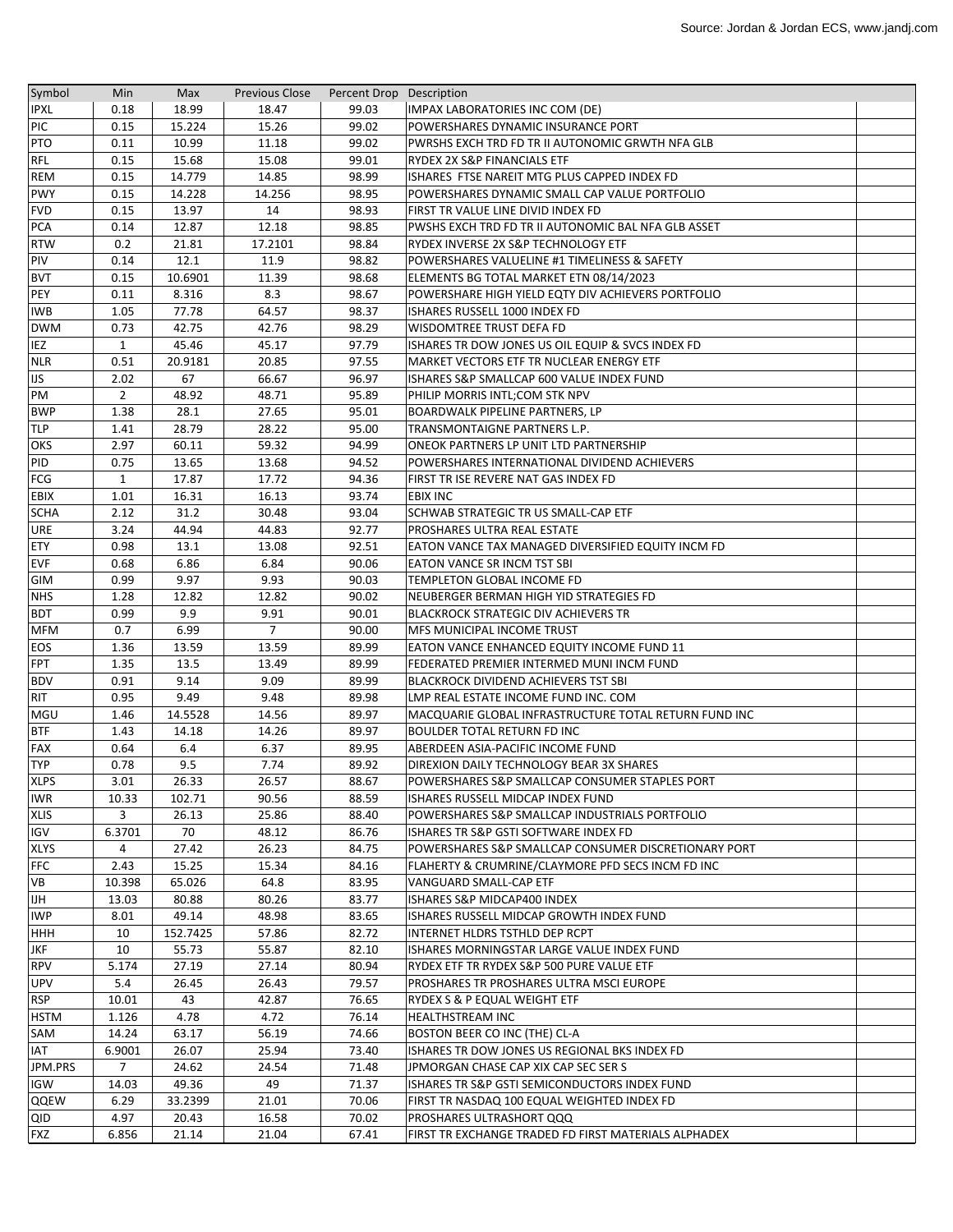| Symbol            | Min             | Max            | <b>Previous Close</b> | Percent Drop Description |                                                                                              |  |
|-------------------|-----------------|----------------|-----------------------|--------------------------|----------------------------------------------------------------------------------------------|--|
| <b>PNQI</b>       | 9               | 29.57          | 27.19                 | 66.90                    | POWERSHARES NASDAQ INTERNET PORTFOLIO                                                        |  |
| <b>ITC</b>        | 18.25           | 53.45          | 53.45                 | 65.86                    | <b>ITC HOLDINGS CORP</b>                                                                     |  |
| <b>MSPD</b>       | 3.39            | 9.88           | 9.66                  | 64.91                    | MINDSPEED TECHNOLOGIES INC COM STK                                                           |  |
| <b>DVY</b>        | 17              | 46.95          | 46.65                 | 63.56                    | ISHARES DOW JONES SELECT DIVIDEND INDEX FD                                                   |  |
| EXG               | 4.35            | 11.83          | 11.85                 | 63.29                    | EATON VANCE TAX MANAGED GLOBAL DIVERSIFIED EQUITY INCOME FD                                  |  |
| <b>VTV</b>        | 18.58           | 50.99          | 50.56                 | 63.25                    | VANGUARD VALUE ETF                                                                           |  |
| <b>CNR</b>        | 0.77            | 2.21           | $\overline{2}$        | 61.50                    | CHINA METRO-RURAL HOLDINGS LIMITED ORD SHS                                                   |  |
| JKD               | 25.91           | 67.0607        | 67.1534               | 61.42                    | ISHARES MORNINGSTAR LARGE CORE INDEX FUND                                                    |  |
| <b>IGM</b>        | 21.3            | 55.26          | 55.06                 | 61.31                    | ISHARES TR S&P GSTI TECHNOLOGY INDEX FD                                                      |  |
| <b>BOE</b>        | 7.59            | 19.6           | 19.58                 | 61.24                    | BLACKROCK GLOBAL OPPORTUNITIES EQUITY TR                                                     |  |
| WSII              | 4.44            | 11.39          | 11.31                 | 60.74                    | <b>WASTE SERVICES, INC NEW</b>                                                               |  |
| PGH               | 4.19            | 10.82          | 10.6                  | 60.47                    | PENGROWTH ENERGY TRUST CL-A TR UTS (NEW)                                                     |  |
| PJF               | 9.03            | 22.67          | 22.77                 | 60.34                    | DYNAMIC LGE CAP PORT PWRSHR EXCH TR                                                          |  |
| <b>IXP</b>        | 20              | 50.4           | 50.28                 | 60.22                    | ISHARES S&P GLOBAL TELECOMMUNICATIONS SECTOR INDEX FD                                        |  |
| PHO               | 6.99            | 18             | 17.57                 | 60.22                    | POWERSHARES WATER RESOURCES                                                                  |  |
| <b>EFG</b>        | 20.93           | 52.52          | 52.33                 | 60.00                    | MSCI EAFE GROWTH INDEX FUND                                                                  |  |
| <b>CYS</b>        | 5               | 12.57          | 12.5                  | 60.00                    | CYPRESS SHARPRIDGE INVTS INC COM STK (MD)                                                    |  |
| <b>EFV</b>        | 18.65           | 46.45          | 46.61                 | 59.99                    | MSCI EAFE VALUE INDEX FUND                                                                   |  |
| <b>CWI</b>        | 11.88           | 29.54          | 29.68                 | 59.97                    | SPDR SER TR SPDR MSCI ACWI EX US ETF                                                         |  |
| <b>VTA</b>        | 5.18            | 12.97          | 12.94                 | 59.97                    | VAN KAMPEN DYNAMIC CR OPPORTUNITIES FD                                                       |  |
| <b>FEX</b>        | 10              | 33             | 24.89                 | 59.82                    | FIRST TR LARGE CAP CORE ALPHDEX FD                                                           |  |
| <b>AAXJ</b>       | 22              | 57.43          | 54.58                 | 59.69                    | ISHARES MSCI ALL COUNTRY ASIA EX JAPAN INDEX FUND                                            |  |
| <b>GCV</b>        | 2.61            | 6.46           | 6.45                  | 59.53                    | GABELLI CONV AND INCOME SECS FUND                                                            |  |
| G                 | 6.67            | 16.55          | 16.48                 | 59.53                    | <b>GENPACT LIMITED</b>                                                                       |  |
| <b>FXU</b>        | 6.26            | 15.45          | 15.449                | 59.48                    | FIRST TR EXCHANGE TRADED FD UTILS ALPHADEX FD                                                |  |
| <b>DZK</b>        | 22.93           | 56.376         | 56.51                 | 59.42                    | #N/A                                                                                         |  |
| <b>BRO</b>        | 8.04            | 19.86          | 19.76                 | 59.31                    | BROWN & BROWN,INC                                                                            |  |
| <b>CTL</b>        | 14.16           | 34.52          | 34.67                 | 59.16                    | <b>CENTURYTEL INC</b>                                                                        |  |
| <b>CSA</b>        | 2.93            | 7.22           | 7.17                  | 59.14                    | COGDELL SPENCER INC.                                                                         |  |
| EZA               | 23              | 56.76          | 56.13                 | 59.02                    | ISHARES MSCI SOUTH AFRICA INDEX FD                                                           |  |
| <b>SCHG</b>       | 11.23           | 27.39          | 27.072                | 58.52                    | SCHWAB STRATEGIC TR US LARGE-CAP GROWTH ETF                                                  |  |
| <b>PBW</b>        | 4               | 9.65           | 9.59                  | 58.29                    | POWERSHARES WILDER HILL CLEAN ENERGY PORTFOLIO                                               |  |
| <b>ACN</b>        | 17.74           | 42.3           | 42.17                 | 57.93                    | ACCENTURE PLC CL-A ORDINARY SHARES                                                           |  |
| <b>FXH</b>        | 10              | 23.434         | 23.46                 | 57.37                    | FIRST TR EXCHANGE TRD FD HEALTH CARE ALPHADEX FD                                             |  |
| <b>IYK</b>        | 25              | 58.29          | 58.21                 | 57.05                    | ISHARS DJ US CONSUMER GOODS SECTOR INDEX FD                                                  |  |
| TEI               | 6.32            | 14.6           | 14.62                 | 56.77                    | TEMPLETON EMER MKTS INCM FD                                                                  |  |
| <b>DOG</b>        | 21.38           | 54             | 49.38                 | 56.70                    | PROSHARES SHORT DOW30                                                                        |  |
| <b>UKW</b>        | 16              | 36.88          | 36.66                 | 56.36                    | PROSHARES ULTRA RUSSELL MIDCAP GROWTH                                                        |  |
| <b>HTS</b>        | 11.25           | 25.75          | 25.69                 | 56.21                    | HATTERAS FINANCIAL CORP                                                                      |  |
| PIN               | 9.59            | 21.81          | 21.87                 | 56.15                    | POWERSHARES INDIA EXCHANGE TRADED FUND                                                       |  |
| FNI               | 9.5             | 21.55          | 21.57                 | 55.96                    | FIRST TR ISE CHINDIA INDEX FD                                                                |  |
| <b>RDN</b>        | 4.99            | 11.32          | 11.31                 | 55.88                    | <b>RADIAN GROUP INC</b>                                                                      |  |
| <b>FXO</b>        | 6               | 15.8           | 13.56                 | 55.75                    | FIRST TR EXCHANGE TRADED FD FINL ALPHADEX FD                                                 |  |
| <b>GEC</b>        | 11              | 24.8699        | 24.86                 | 55.75                    | GENERAL ELEC CAP CORP 6.10% PUB INCM NTS PINES 12/15/32                                      |  |
| <b>IJR</b>        | 27.32           | 62.01          | 61.65                 | 55.69                    | ISHARES S&P SM CAP 600 INDEX                                                                 |  |
| <b>PVR</b>        | 10.01           | 22.92          | 22.48                 | 55.47                    | PENN VIRGINIA RESOURCE PTNRS                                                                 |  |
| EPI               | 10              | 22.42          | 22.43                 | 55.42                    | <b>WISDOMTREE TR INDIA EARNINGS FD</b>                                                       |  |
| <b>XLFS</b>       | 11.73           | 33.965         | 26.02                 | 54.92                    | POWERSHARES S&P SMALLCAP FINANCIALS PORTFOLIO                                                |  |
| <b>EMG</b>        | 29              | 63.77          | 64.03                 | 54.71                    | SPDR DOW JONES MID CAP GROWTH ETF                                                            |  |
| <b>BGS</b>        | 5               | 11.22          | 11                    | 54.55                    | B&G FOODS, INC CLASS A COM STK                                                               |  |
| <b>KVU</b>        | 11              |                |                       |                          |                                                                                              |  |
| <b>CWB</b>        | 17.7            | 24.15<br>41.54 | 24.13<br>38.64        | 54.41<br>54.19           | CORTS TR II FORD NTS CORP-BKD TR SECS CTF 8.00%<br>SPDR BARCLAYS CAP CONV SECS ETF           |  |
|                   | 25              | 75             |                       |                          |                                                                                              |  |
| <b>ELR</b>        |                 | 29.28          | 54.56                 | 54.18                    | SPDR DOW JONES LARGE CAP ETF<br>S&P NORTH AMERICAN TECHNOLOGY-MULTIMEDIA NETWORKING INDEX FD |  |
| IGN<br><b>RZV</b> | 13.52<br>17.485 | 39.37          | 29.47                 | 54.12<br>54.00           |                                                                                              |  |
| <b>EXLS</b>       |                 | 16.99          | 38.01                 |                          | RYDEX ETF TR RYDEX S&P SMALLCAP 600 PURE VALUE ETF                                           |  |
|                   | 7.39            |                | 15.94                 | 53.64                    | EXLSERVICE HOLDINGS, INC. COM STK                                                            |  |
| <b>RFG</b>        | 30              | 64.7101        | 64.454                | 53.46                    | RYDEX ETF TR RYDEX S&P MIDCAP 400 PUR GROWTH ETF                                             |  |
| <b>FDV</b>        | 10              | 21.1986        | 21.32                 | 53.10                    | FIRST TR EXCH FD DB STRATEGIC VAL INDEX FD                                                   |  |
| <b>FBT</b>        | 16              | 33.87          | 33.97                 | 52.90                    | FIRST TRUST NYSE ARCA BIOTECHNOLOGY INDEX FUND                                               |  |
| <b>OPNT</b>       | 7.5             | 15.84          | 15.9                  | 52.83                    | OPNET TECHNOLOGIES INC                                                                       |  |
| QTEC              | 10.37           | 30.2           | 21.84                 | 52.52                    | FIRST TRUST NASDAQ 100 TECHNOLOGY INDEX FUND                                                 |  |
| <b>CLW</b>        | 29.24           | 61.47          | 61.32                 | 52.32                    | <b>CLEARWATER PAPER CORP COM STK</b>                                                         |  |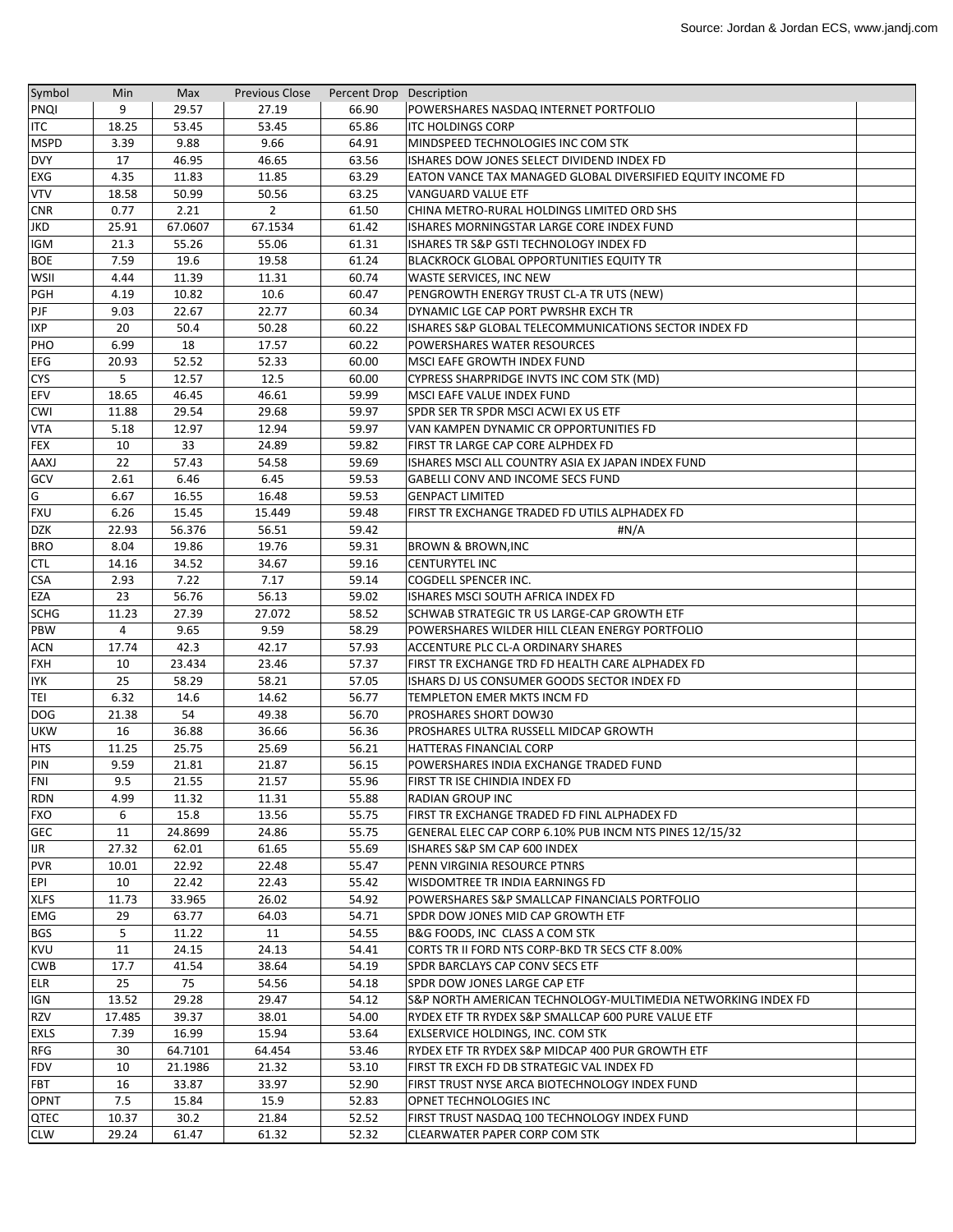| Symbol         | Min            | Max            | <b>Previous Close</b> | Percent Drop Description |                                                              |  |
|----------------|----------------|----------------|-----------------------|--------------------------|--------------------------------------------------------------|--|
| <b>CHTP</b>    | 1.94           | 4.0075         | 4                     | 51.50                    | CHELSEA THERAPEUTICS INT'L LTD                               |  |
| <b>MCN</b>     | 4.47           | 9.22           | 9.09                  | 50.83                    | MADISON/CLAYMORE COVERED CALL & EQUITY STRATEGY FUND         |  |
| <b>JKK</b>     | 35             | 70.9           | 70.9                  | 50.63                    | ISHARES MORNINGSTAR SMALL GROWTH INDEX FUND                  |  |
| <b>VTI</b>     | 29.76          | 59.82          | 59.72                 | 50.17                    | VANGUARD TOTAL STOCK MARKET ETF                              |  |
| LINE           | 12.6           | 25.23          | 25.23                 | 50.06                    | LINN ENERGY LLC COM UTS REP LTD LIABILITY CO INTS            |  |
| <b>PRST</b>    | 2.35           | 4.78           | 4.7                   | 50.00                    | <b>PRESSTEK INC</b>                                          |  |
| <b>ENP</b>     | 9.5            | 18.68          | 18.99                 | 49.97                    | <b>ENCORE ENERGY PARTNERS LP (DE)</b>                        |  |
| <b>EXP</b>     | 15.91          | 31.97          | 31.73                 | 49.86                    | <b>EAGLE MATERIALS INC</b>                                   |  |
| <b>IHF</b>     | 25             | 50.3           | 49.68                 | 49.68                    | ISHARES TR DOW JONES US HEALTH CARE PROVIDERS INDEX FD       |  |
| <b>BXC</b>     | 2.51           | 5.1264         | 4.97                  | 49.50                    | BLUELINX HOLDINGS INC.                                       |  |
| <b>CFI</b>     | 6.56           | 13.29          | 12.94                 | 49.30                    | <b>CULP INC.</b>                                             |  |
| <b>IHE</b>     | 30.075         | 75             | 59.2                  | 49.20                    | ISHARES TR DOW JONES US PHARMACEUTICALS INDEX FD             |  |
| <b>GLL</b>     | 22             | 43.12          | 43.22                 | 49.10                    | PROSHARES ULTRASHORT GOLD                                    |  |
| FRE.PRN        | 0.87           | 1.66           | 1.7                   | 48.82                    | <b>FREDDIE MAC VAR RT PFD</b>                                |  |
| <b>WWON</b>    | 7.5            | 16.43          | 14.64                 | 48.77                    | WESTWOOD ONE INC NEW COM STK (DE)                            |  |
| <b>WOOD</b>    | 21.05          | 40.89          | 40.94                 | 48.58                    | ISHARES S&P GLOBAL TIMBER & FORESTRY INDEX FUND              |  |
| <b>NTL</b>     | 11             | 21.35          | 21.35                 | 48.48                    | NORTEL INVRSORA ADS (1/20 SR-B                               |  |
| <b>HTGC</b>    | 5.22           | 10.09          | 10.1                  | 48.32                    | HERCULES TECHNOLOGY GROWTH CAPITAL, INC.                     |  |
| <b>XLVS</b>    | 13.01          | 25.05          | 25.0925               | 48.15                    | POWERSHARES S&P SMALLCAP HEALTH CARE PORTFOLIO               |  |
| <b>FGD</b>     | 10.905         | 22.1           | 20.9                  | 47.82                    | FIRST TR EXCHANGE TRD FD II FIRST TR D.J. GLBL SEL DIVD INDX |  |
| <b>VBR</b>     | 32.47          | 62.411         | 62.18                 | 47.78                    | VANGUARD SMALL-CAP VALUE ETF                                 |  |
| <b>EZPW</b>    | 10.07          | 19.885         | 19.27                 | 47.74                    | <b>EZCORP INC CL-A</b>                                       |  |
| SORL           | 5.07           | 10.0999        | 9.7                   | 47.73                    | <b>SORL AUTO PARTS INC</b>                                   |  |
| <b>WNC</b>     | 5              | 9.91           | 9.52                  | 47.48                    | <b>WABASH NATIONAL CORP</b>                                  |  |
| <b>BICK</b>    | 15             | 28.15          | 28.3                  | 47.00                    | <b>FIRST TRUST ISE BICK INDEX FUND</b>                       |  |
| IJK            | 46             | 86.5345        | 86.19                 | 46.63                    | ISHARES S&P MIDCAP 400 VALUE INDEX FUND                      |  |
| <b>NYMT</b>    | 4.14           | 7.7            | 7.68                  | 46.09                    | New York Mortgage Trust, Inc. New Common Stock               |  |
| <b>VOX</b>     | 30             | 55.65          | 55.638                | 46.08                    | VANGUARD TELECOMMUNICATION SERVICES ETF                      |  |
| <b>EES</b>     | 25             | 46.38          | 46.18                 | 45.86                    | WISDOMTREE TR SMALLCAP EARNINGS FD                           |  |
| <b>XKK</b>     | 5              | 9.38           | 9.22                  | 45.77                    | LEHMAN ABS CP 8% BKED TST CRTS                               |  |
| <b>TRS</b>     | 5.61           | 10.42          | 10.3                  | 45.53                    | TRIMAS CORPORATION COM                                       |  |
| <b>DNP</b>     | 5              | 9.1799         | 9.16                  | 45.41                    | DNP SELECT INCOME FUND, INC.                                 |  |
| <b>IYH</b>     | 35             | 64             | 64.02                 | 45.33                    | ISHARES DJ US HLTHCR SECT IDX                                |  |
| <b>WIN</b>     | 6.02           | 11.1           | 11                    | 45.27                    | WINDSTREAM CORP COM                                          |  |
| <b>GKK</b>     | 1.32           | 2.72           | 2.41                  | 45.23                    | <b>GRAMERCY CAPITAL CORP</b>                                 |  |
| <b>TTT</b>     | $\overline{7}$ | 12.73          | 12.64                 | 44.62                    | TERRA NOVA ROYALTY CORPORATION COM STK                       |  |
| FAB            | 14.4           | 25.97          | 25.94                 | 44.49                    | FIRST TR MULTI CAP VALUE ALPHADEX FD                         |  |
| VALU           | 12             | 21.63          | 21.6                  | 44.44                    | <b>VALUE LINE INC</b>                                        |  |
| <b>HANS</b>    | 24.01          | 43.65          | 43.15                 | 44.36                    | <b>HANSEN NATURAL CORP</b>                                   |  |
| <b>UVT</b>     | 16             | 29.5           | 28.5861               | 44.03                    | #N/A                                                         |  |
| <b>CSQ</b>     | 4.99           | 8.83           | 8.87                  | 43.74                    | CALAMOS STRATEGIC TOTAL RETURN FD                            |  |
| <b>RDIB</b>    | 5.55           | 9.7985         | 9.8                   | 43.37                    | READING INTL CL B                                            |  |
| CLM            | 6.65           | 11.51          | 11.55                 | 42.42                    | CORNERSTONE STRATEGIC VALUE FUND INC                         |  |
| <b>NCT</b>     | $2^{\circ}$    | 3.53           | 3.47                  | 42.36                    | NEWCASTLE INVESTMENT CORP.                                   |  |
| <b>SFK</b>     | 18.3           | 40             | 31.74                 | 42.34                    | PROSHARES ULTRASHORT RUSSELL1000 GROWTH                      |  |
| AEZ            | 4.1            | 7.23           | 7.1                   | 42.25                    | AMERICAN OIL & GAS INC                                       |  |
| PZZ            | 4.02           | $\overline{7}$ | 6.96                  | 42.24                    | PROSPECT MEDICAL HLDS INC C-A                                |  |
| <b>CNDA</b>    | 14.18          | 24.6           | 24.45                 | 42.00                    | INDEXIQ ETF TR IQ CANADA SMALL CAP ETF                       |  |
| EEB            | 23.23          | 40.13          | 39.92                 | 41.81                    | BNY BRAZIL RUSSIA INDIA & CHINA PORT CLAYMORE EXCH TRD FD    |  |
| JPM.PRP        | 14             | 24.01          | 24.01                 | 41.69                    | JPMORGAN CHASE CAP XVI 6375 TR PFD SEC                       |  |
| <b>CPY</b>     | 15.11          | 26.4235        | 25.91                 | 41.68                    | C P I CORP                                                   |  |
| <b>HNT</b>     | 12.9           | 24.5           | 22.12                 | 41.68                    | <b>HEALTH NET INC</b>                                        |  |
| PAGG           | 14.13          | 24.34          | 24.18                 | 41.56                    | POWERSHARES GLOBAL AGRICULTURE PORTFOLIO                     |  |
| KXI            | 33.23          | 57.95          | 56.72                 | 41.41                    | ISHARES S&P GLOBAL CONSUMER STAPLES SECTOR INDEX FD          |  |
| <b>DVD</b>     | 1.21           | 2.08           | 2.06                  | 41.26                    | DOVER MOTORSPORTS, INC.                                      |  |
| AOA            | 18.2           | 45.69          | 30.97                 | 41.23                    | ISHARES S&P AGGRESSIVE ALLOCATION FUND                       |  |
| <b>ONEQ</b>    | 55.49          | 94.66          | 94.39                 | 41.21                    | FIDELITY NASDAQ COMPOSITE INDEX TRACKING STOCK               |  |
| <b>ERF</b>     | 13.76          | 23.23          | 23.38                 | 41.15                    | <b>ENERPLUS RESOURCES FD TRUST UTS</b>                       |  |
| <b>NPSP</b>    | 4.05           | 7.03           | 6.88                  | 41.13                    | NPS PHARMACEUTICALS INC                                      |  |
| <b>BAC.PRC</b> | 13             | 22.04          | 22.07                 | 41.10                    | BAC CAP TR XII GTD CAP SECS                                  |  |
| IXJ            | 29.33          | 50.78          | 49.73                 | 41.02                    | ISHARES S&P GLOBAL HEALTHCARE SECTOR INDEX FD                |  |
| <b>DLM</b>     | 8.92           | 15.09          | 15.05                 | 40.73                    | DEL MONTE FOODS CO                                           |  |
|                |                |                |                       |                          |                                                              |  |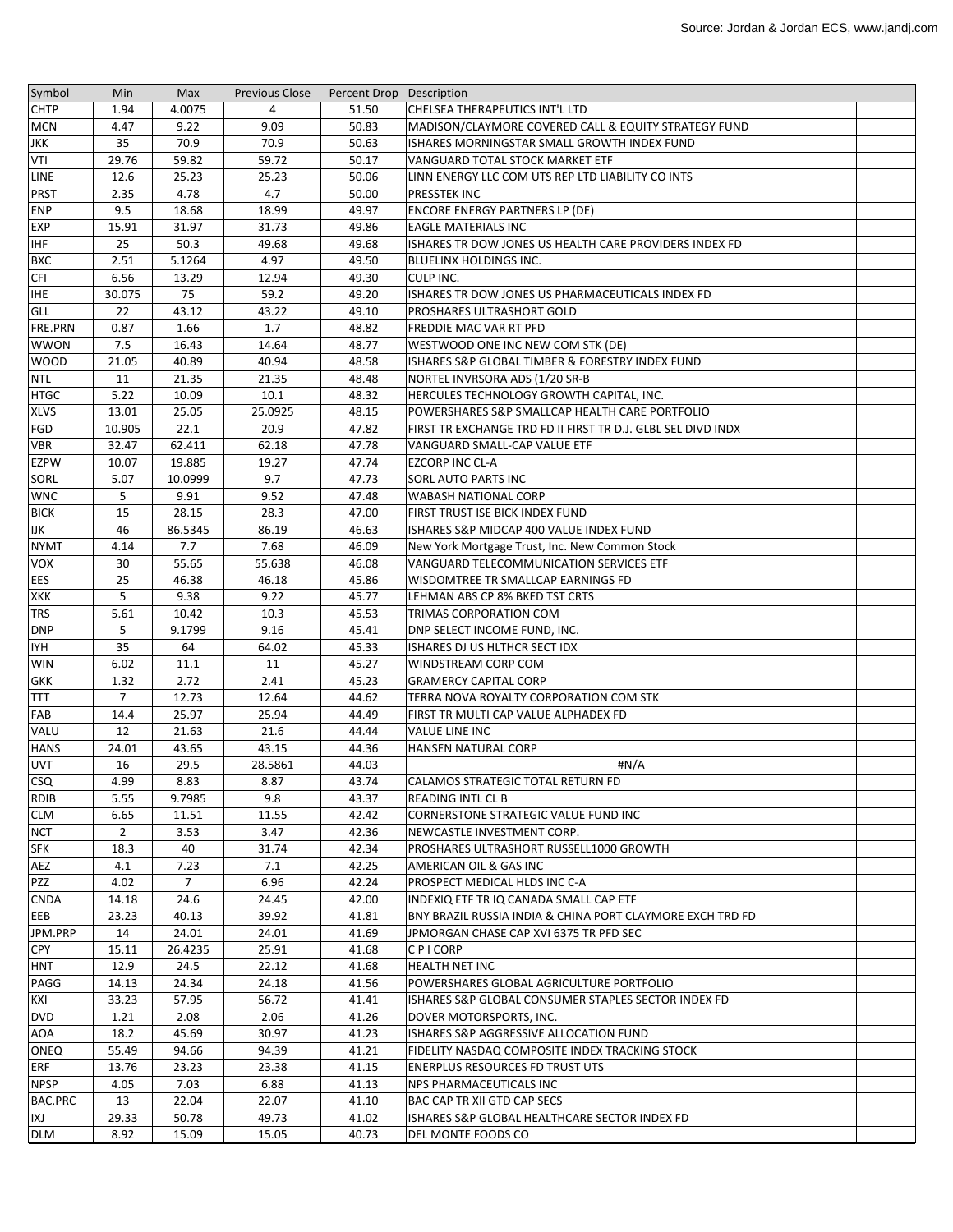| Symbol      | Min            | Max      | <b>Previous Close</b> | Percent Drop Description |                                                              |  |
|-------------|----------------|----------|-----------------------|--------------------------|--------------------------------------------------------------|--|
| <b>PSMT</b> | 15             | 25.29    | 25.29                 | 40.69                    | PRICESMART INC                                               |  |
| <b>ONTY</b> | 2.15           | 3.731    | 3.62                  | 40.61                    | <b>ONCOTHYREON INC COM SHS</b>                               |  |
| <b>WAVX</b> | 2.2            | 3.76     | 3.69                  | 40.38                    | WAVE SYSTEMS CORP CL-A COM STK                               |  |
| GII         | 23.36          | 38.98    | 39.18                 | 40.38                    | SPDR SER TR SPDR FTSE/MACQUARIE GLOBAL INFRASTURE 100 ETF    |  |
| <b>DSU</b>  | 2.45           | 4.09     | 4.08                  | 39.95                    | <b>BLACKROCK DEBT STRATEGIES FD INC</b>                      |  |
| <b>UXJ</b>  | 16.61          | 26.49    | 27.6518               | 39.93                    | PROSHARES TR PROSHARES ULTRA MSCI PACIFIC EX-JAPAN           |  |
| <b>PWB</b>  | 8.73           | 14.6248  | 14.53                 | 39.92                    | POWERSHARES DYNAMIC LRG CAP GRTH PORTFOLIO                   |  |
| <b>RRY</b>  | 25             | 41.74    | 41.52                 | 39.79                    | RYDEX 2X RUSSELL 2000 ETF                                    |  |
| <b>IPN</b>  | 14.21          | 28.0375  | 23.5475               | 39.65                    | SPDR S&P INTERNATIONAL INDUSTRIAL SECTOR ETF                 |  |
| <b>VXF</b>  | 29.12          | 48.1105  | 48                    | 39.33                    | VANGUARD EXTENDED MARKET ETF                                 |  |
| QKLS        | 3.65           | 5.95     | 6                     | 39.17                    | QKL Stores, Inc. Common Stock                                |  |
| OKE         | 29.56          | 49.03    | 48.47                 | 39.01                    | <b>ONEOK INC (NEW)</b>                                       |  |
| <b>OESX</b> | 3              | 4.92     | 4.91                  | 38.90                    | ORION ENERGY SYSTEMS INC COM STK (WI)                        |  |
| <b>FLM</b>  | 23.12          | 37.84    | 37.7                  | 38.67                    | FIRST TRUST ISE GLOBAL ENGINEERING & CONSTRUCTION INDEX FUND |  |
| <b>TBF</b>  | 28.94          | 47.07    | 47.04                 | 38.48                    | PROSHARES TRUST SHORT 20+ TREASURY                           |  |
| <b>NY</b>   | 34.83          | 63       | 56.53                 | 38.39                    | ISHARES NYSE 100 INDEX FUND                                  |  |
| <b>TQQQ</b> | 68             | 110.98   | 110.14                | 38.26                    | PROSHARES ULTRAPRO QQQ                                       |  |
| <b>FTA</b>  | 15             | 54.832   | 24.25                 | 38.14                    | FIRST TR LARGE CAP VALUE OPPORTUNITIES ALPHADEX FD           |  |
| SGMO        | 3.26           | 5.45     | 5.27                  | 38.14                    | SANGAMO BIOSCIENCES INC                                      |  |
| <b>VHT</b>  | 34             | 54.8825  | 54.95                 | 38.13                    | VANGUARD HEALTH CARE ETF                                     |  |
| <b>GDF</b>  | 7.77           | 12.57    | 12.55                 | 38.09                    | WESTERN ASSET GLB PARTNERS INCM FUND INC. COM                |  |
| <b>IWW</b>  | 50.03          | 139.98   | 80.68                 | 37.99                    | ISHARES RUSSELL3000 VAL IDX FD                               |  |
| ADP         | 26.46          | 43.06    | 42.66                 | 37.97                    | <b>AUTOMATIC DATA PROCESSING</b>                             |  |
| <b>EVX</b>  | 28             | 45.06    | 45.04                 | 37.83                    | ENVIRONMENTAL SVCS ETF MARKET VECTORS ETF TR                 |  |
| <b>ISLN</b> | 9              | 14.69    | 14.43                 | 37.63                    | ISILON SYSTEMS, INC. COM                                     |  |
| FREE.Z      | 0.1            | 0.16     | 0.16                  | 37.50                    | #N/A                                                         |  |
| <b>ASGN</b> | 4.17           | 6.71     | 6.67                  | 37.48                    | <b>ON-ASSIGNMENT INC</b>                                     |  |
| <b>UPRO</b> | 107.45         | 172.84   | 171.13                | 37.21                    | PROSHARES TRUST PROSHARES ULTRAPRO S&P 500                   |  |
| AGM.A       | 10.59          | 16.51    | 16.85                 | 37.15                    | FED AGRICLTRAL MTG CP CL A VTG                               |  |
| GSL         | $\overline{2}$ | 3.18     | 3.16                  | 36.71                    | GLOBAL SHIP LEASE, INC. COM CL A                             |  |
| PG          | 39.37          | 62.67    | 62.16                 | 36.66                    | PROCTER & GAMBLE;COM NPV                                     |  |
| <b>CVY</b>  | 11.76          | 18.54    | 18.53                 | 36.54                    | CLAYMORE/ZACKS MULTI-ASSET INCOME INDEX ETF                  |  |
| <b>VAR</b>  | 35.5           | 55.87    | 55.87                 | 36.46                    | VARIAN MEDICAL SYSTEMS INC                                   |  |
| <b>FXM</b>  | 50             | 79.58    | 78.6                  | 36.39                    | CURRENCYSHARES MEXICAN PESO TR SPN RYDEX SPEC PRDS LLC       |  |
| SBSA        | 1.3            | 2.1      | 2.04                  | 36.27                    | SPANISH BROADCASTING SYS INC A                               |  |
| <b>CSD</b>  | 13.47          | 21.18    | 21.13                 | 36.25                    | <b>CLAYMORE/BEACON SPIN-OFF ETF</b>                          |  |
| <b>WATG</b> | 6.58           | $10.8\,$ | 10.31                 | 36.18                    | Wonder Auto Technology, Inc. Common Stock                    |  |
| <b>CWST</b> | 3.2            | 5.07     | 5.01                  | 36.13                    | CASELLA WASTE SYSTEMS INC                                    |  |
| <b>GRNB</b> | 9.25           | 15.04    | 14.47                 | 36.07                    | <b>GREENE BANCSHARES INC COM STK (TN)</b>                    |  |
| PIQ         | 14.12          | 24.08    | 22.03                 | 35.91                    | DYNAMIC MAGNIQUANT PORT PWRSHRS EXCH TR                      |  |
| ZIOP        | 3.91           | 6.12     | 6.09                  | 35.80                    | ZIOPHARM ONCOLOGY, INC.                                      |  |
| <b>MSP</b>  | 7.95           | 12.3612  | 12.38                 | 35.78                    | MADISON STRATEGIC SECTOR PREMIUM FUND                        |  |
| <b>DHG</b>  | 8.4            | 13.05    | 13.07                 | 35.73                    | DWS DREMAN VALUE INCOME EDGE FUND INC (NEW)                  |  |
| <b>GTY</b>  | 15.52          | 24.22    | 24.12                 | 35.66                    | <b>GETTY REALTY CORP(NEW)</b>                                |  |
| <b>FTF</b>  | 8.57           | 13.17    | 13.31                 | 35.61                    | FRANKLIN TEMPLETON LTD DUR INCM TST SBI                      |  |
| GFW         | 15.4           | 23.8499  | 23.84                 | 35.40                    | AAG HLDG INC SR DEB 7.5% 11/05/2033                          |  |
| GXC         | 44             | 67.8084  | 68.07                 | 35.36                    | SPDR INDEX SHS FUND SPDR S&P CHINA ETF                       |  |
| <b>JOEZ</b> | 1.5            | 2.42     | 2.32                  | 35.34                    | JOE'S JEANS INC COM                                          |  |
| <b>CPLP</b> | 5.31           | 8.18     | 8.21                  | 35.32                    | CAPITAL PRODUCT PARTNERS L P (MARSHALL ISLANDS)              |  |
| TXIC.U      | 7.22           | 9.5      | 11.15                 | 35.25                    | #N/A                                                         |  |
| <b>DEPO</b> | 2.52           | 3.9195   | 3.89                  | 35.22                    | DEPOMED, INC                                                 |  |
| <b>IMMR</b> | 3.5            | 6.49     | 5.38                  | 34.94                    | <b>IMMERSION CORP</b>                                        |  |
| <b>IYW</b>  | 38             | 59.4     | 58.31                 | 34.83                    | ISHARES DJ US TECH SECT IDX FD                               |  |
| <b>CRMH</b> | 0.3            | 0.45     | 0.46                  | 34.78                    | CRM HOLDINGS LTD                                             |  |
| <b>PFA</b>  | 10             | 15.15    | 15.32                 | 34.73                    | POWERSHARES GLB EXCH TRD FD DYNAMIC DEVEL INTL OPPORT PORT   |  |
| <b>IRO</b>  | 12.94          | 19.71    | 19.7918               | 34.62                    | CLAYMORE/ZACKS DIVIDEND CAPTURE ETF                          |  |
| <b>GRT</b>  | 4.5            | 7.07     | 6.88                  | 34.59                    | <b>GLIMCHER REALTY TRUST</b>                                 |  |
| <b>DXPE</b> | 11.25          | 17.48    | 17.18                 | 34.52                    | DXP ENTERPRISES INC-NEW                                      |  |
| JAZZ        | 6.38           | 10       | 9.74                  | 34.50                    | JAZZ PHARMACEUTICALS INC COM STK (DE)                        |  |
| <b>RWK</b>  |                | 26.728   | 26.64                 | 34.42                    |                                                              |  |
| <b>KLIC</b> | 17.47<br>5.25  | 8.34     | 7.99                  | 34.29                    | REVENUESHARES MID CAP FUND ETF<br>KULICKE & SOFA INDS INC    |  |
|             |                |          |                       | 34.17                    |                                                              |  |
| RELL        | 7.505          | 11.53    | 11.4                  |                          | RICHARDSON ELECTRONICS LTD                                   |  |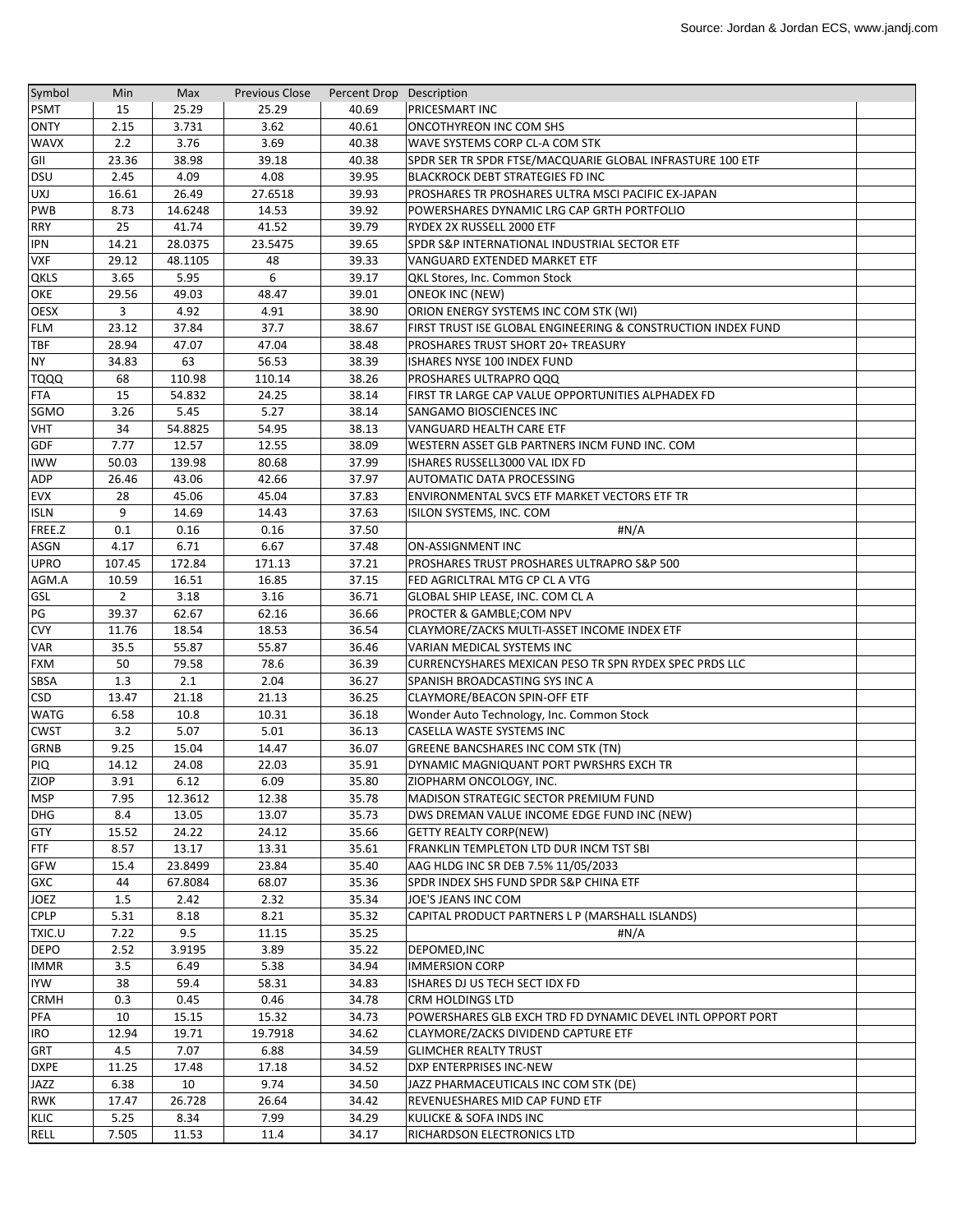| Symbol                   | Min    | Max          | <b>Previous Close</b> | Percent Drop Description |                                                              |  |
|--------------------------|--------|--------------|-----------------------|--------------------------|--------------------------------------------------------------|--|
| <b>RZG</b>               | 27.33  | 41.37        | 41.47                 | 34.10                    | RYDEX ETF TR RYDEX S&P SMALLCAP 600 PURE GROWTH ETF          |  |
| <b>TXIC</b>              | 4.45   | 6.96         | 6.74                  | 33.98                    | TONGXIN INTERNATIONAL LTD. COM STK (BRITISH VIRGIN ISLANDS)  |  |
| <b>CADE</b>              | 1.93   | 2.89         | 2.92                  | 33.90                    | <b>CADENCE FINANCIAL CORP COM</b>                            |  |
| <b>RTM</b>               | 35.89  | 54.3301      | 54.04                 | 33.59                    | S&P EQUAL WEIGHT MATERIALS RYDEX ETF TR                      |  |
| <b>MERC</b>              | 3.25   | 5            | 4.89                  | 33.54                    | MERCER INTL INC COM STK                                      |  |
| <b>VRGY</b>              | 7.5    | 11.53        | 11.28                 | 33.51                    | <b>VERIGY LTD ORD SHS</b>                                    |  |
| <b>EVEP</b>              | 21.24  | 31.752       | 31.9                  | 33.42                    | EV ENERGY PARTNERS, LP COM UNITS RPTNG LTD PRTNSHIP INTEREST |  |
| <b>DRN</b>               | 35.01  | 56           | 52.54                 | 33.37                    | DIREXION SHS ETF REAL ESTATE BULL 3X SHS                     |  |
| <b>NANO</b>              | 6.6    | 10.55        | 9.9                   | 33.33                    | <b>NANOMETRICS INC</b>                                       |  |
| GLG.WS                   | 0.0801 | 0.142        | 0.12                  | 33.25                    | GLG PARTNERS INC (DE) WTS EXP 12/28/2011                     |  |
| HK                       | 13.89  | 21.01        | 20.75                 | 33.06                    | PETROHAWK ENERGY CORP                                        |  |
| <b>BRLI</b>              | 15.42  | 23.99        | 23                    | 32.96                    | <b>BIO-REFERENCE LABS INC-NEW-</b>                           |  |
| <b>JDSU</b>              | 9.2    | 12.85        | 13.7                  | 32.85                    | JDS UNIPHASE CANADA LTD COMMON STOCK (NEW)                   |  |
| SAA                      | 26     | 39.01        | 38.66                 | 32.75                    | PROSHARES ULTRA SMALLCAP600                                  |  |
| AFFY                     | 16     | 24           | 23.78                 | 32.72                    | AFFYMAX INC COM                                              |  |
| <b>MWJ</b>               | 27     | 41.15        | 40.1036               | 32.67                    | DIREXION DAILY MID CAP BULL 3X SHARES                        |  |
| <b>GAP</b>               | 5.38   | 7.6          | 7.99                  | 32.67                    | <b>GREAT ATLANTIC &amp; PAC TEA</b>                          |  |
| <b>IYG</b>               | 40     | 59.74        | 59.4                  | 32.66                    | ISHARES DJ US FINL SVCS IDX FD                               |  |
| IAF                      | 7.33   | 10.86        | 10.87                 | 32.57                    | ABERDEEN AUSTRALIA EQUITY FUND INC.                          |  |
| LF                       | 3.58   | 5.58         | 5.28                  | 32.20                    | LEAPFROG ENTERPRISES INC.                                    |  |
| RAI                      | 36.35  | 54.47        | 53.55                 | 32.12                    | REYNOLDS AMERICAN INC (HOLDING COMPANY)                      |  |
| <b>LCM</b>               | 8      | 11.65        | 11.77                 | 32.03                    | ADVENT/CLAYMORE ENHANCED GROWTH & INCM FD COM SHS BENE INT   |  |
| IGF                      | 22.03  | 32.3         | 32.3998               | 32.01                    | ISHARES S&P GLOBAL INFRASTRUCTURE INDEX FUND                 |  |
| <b>MHR</b>               | 3.4    | 5.22         | 5                     | 32.00                    | MAGNUM HUNTER RESOURCES CORP (DEL)                           |  |
| PRF                      | 35.5   | 52.05        | 52                    | 31.73                    | POWERSHARES EXCHANGE TRADED FD TR FTSE RAFI US 1000 PORT     |  |
| OIIM                     | 4.75   | 7.13         | 6.94                  | 31.56                    | 02MICRO INTERNATIONAL LTD SPON ADR                           |  |
| <b>HTD</b>               | 9.55   | 13.87        | 13.93                 | 31.44                    | JOHN HANCOCK TAX-ADVG DIV INCM FD                            |  |
| <b>BEE</b>               | 4.19   | 6.1          | 6.11                  | 31.42                    | <b>STRATEGIC HOTELS &amp; RESORTS, INC</b>                   |  |
| <b>NOEC</b>              | 0.94   | 1.4          | 1.37                  | 31.39                    | New Oriental Energy & Chemical Corp. Common Stock            |  |
| <b>UNCA</b>              | 7.15   | 10.19        | 10.41                 | 31.32                    | UNICA CORP                                                   |  |
| <b>ISSI</b>              | 7.4    | 11.24        | 10.76                 | 31.23                    | INTEGRATED SILICON SOLUTN INC                                |  |
| <b>MHY</b>               | 4.05   | 5.82         | 5.88                  | 31.12                    | WESTERN ASSET MANAGED HIGH INCOM FD INC. COM                 |  |
| HIF                      | 6.76   | 9.88         | 9.81                  | 31.09                    | WESTERN ASSET HIGH INCM FUND INC COM                         |  |
| <b>INB</b>               | 7.35   | 10.59        | 10.65                 | 30.99                    | COHEN & STEERS GLOBAL INCOME BUILDER, INC                    |  |
| <b>LTL</b>               | 27.4   | 39.71        | 39.68                 | 30.95                    | PROSHARES ULTRA TELECOMMUNICATIONS                           |  |
| <b>NMZ</b>               | 9.12   | 13.2         | 13.2                  | 30.91                    | NUVEEN MUNICIPAL HIGH INCOME OPRTY FD                        |  |
| MS.PRA                   | 13.73  | 19.98        | 19.85                 | 30.83                    | Morgan Stanley Dep Shs repstg 1/1000 Pfd Ser A               |  |
| <b>CIDM</b>              | 1.75   | 2.75         | 2.53                  | 30.83                    | CINEDIGM DIGITAL CINEMA CORP., CLASS A COM STK               |  |
| <b>SFI</b>               | 5.14   | 7.57         | 7.43                  | 30.82                    | <b>ISTAR FINANCIAL INC</b>                                   |  |
| <b>XLKS</b>              | 17.52  | 25.37        | 25.32                 | 30.81                    | POWERSHARES S&P SMALLCAP INFORMATION TECHNOLOGY PORTFOLIO    |  |
| MAIN                     | 10.45  | 15.586       | 15.09                 | 30.75                    | MAIN STREET CAPITAL CORP COM STK                             |  |
| <b>TRIT</b>              | 9.28   | 13.49        | 13.4                  | 30.75                    | TRI-TECH HLDG INC ORD SHS (KY)                               |  |
| EXL                      | 9.01   | 13.05        | 13.01                 | 30.75                    | EXCEL TRUST, INC COM STK                                     |  |
| <b>BGT</b>               | 10     | 14.29        | 14.42                 | 30.65                    | BLACKROCK FLOATING RATE INCOME TR COM SHS OF BENFCL INTS     |  |
| AHT                      | 6      | 8.45         | 8.65                  | 30.64                    | ASHFORD HOSPITALITY TRUST INC                                |  |
| <b>TGP</b>               | 19.75  | 28.3         | 28.39                 | 30.43                    | TEEKAY LNG PARTNERS L.P. COM UTS REPTG LTD PARTNER INT       |  |
| ZBB                      | 0.515  | 0.799        | 0.7399                | 30.40                    | <b>ZBB ENERGY CORPORATION</b>                                |  |
| <b>MWE</b>               | 20.96  | 30           | 30.06                 | 30.27                    | MARKWEST ENERGY PARTNERS, LP                                 |  |
| <b>CNO</b>               | 4.3    | 6.26         | 6.16                  | 30.19                    | CONSECO INC COM NEW                                          |  |
| MPG.PRA                  | 9.15   | 13.17        | 13.08                 | 30.05                    | MAGUIRE PPTYS INC PFD SER A %                                |  |
| <b>BKF</b>               | 30.19  | 43.08        | 43.13                 | 30.00                    | ISHARES INC MCSI BRIC INDEX FD                               |  |
| <b>AOM</b>               | 20     | 29.25        | 28.5666               | 29.99                    | ISHARES S&P MODERATE ALLOCATION FUND                         |  |
|                          |        |              |                       |                          |                                                              |  |
| <b>EOI</b>               | 9.76   | 13.9         | 13.94                 | 29.99<br>29.94           | EATON VANCE ENHANCED EQUITY INCOME FUND                      |  |
| <b>HIX</b>               | 6.67   | 9.44<br>5.36 | 9.52                  | 29.92                    | WESTERN ASSET HIGH INCM FD II INC. COM                       |  |
| <b>HIL</b><br><b>NMM</b> | 4.38   |              | 6.25                  | 29.90                    | HILL INTERNATIONAL, INC                                      |  |
| GOF                      | 12.17  | 16.99        | 17.36                 |                          | NAVIOS MARITIME PARTNERS L.P. COM UNITS REPSTG LTD PART INT  |  |
|                          | 12.64  | 18.14        | 18.01                 | 29.82                    | CLAYMORE/GUGGENHEIM STRATEGIC OPPORTUNITES FUND              |  |
| <b>CPSL</b>              | 1.38   | 2.05         | 1.96                  | 29.59                    | CHINA PRECISION STEEL, INC. COM STK                          |  |
| <b>BGU</b>               | 41.6   | 59.78        | 58.99                 | 29.48                    | DIREXION DAILY LARGE CAP BULL 3X SHARES                      |  |
| <b>BTN</b><br><b>OLN</b> | 6      | 8.55         | 8.5                   | 29.41                    | <b>BALLANTYNE STRONG INC</b>                                 |  |
|                          | 14.35  | 20.2         | 20.3                  | 29.31                    | OLIN CORP NEW                                                |  |
| <b>BSP</b>               | 7.25   | 10.29        | 10.25                 | 29.27                    | AMERN STRATEGIC INCM PORTF II                                |  |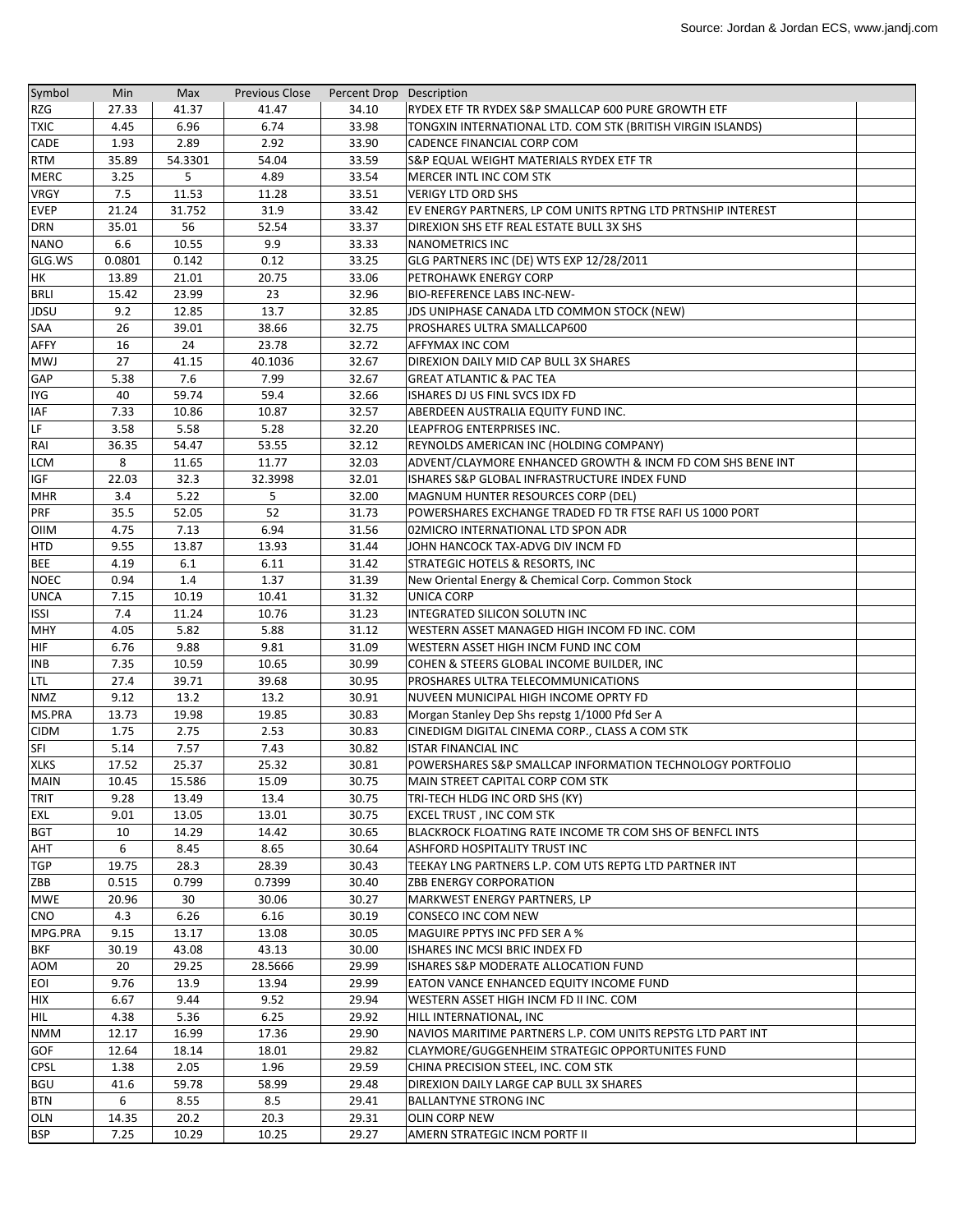| Symbol         | Min            | Max     | <b>Previous Close</b> | Percent Drop Description |                                                              |  |
|----------------|----------------|---------|-----------------------|--------------------------|--------------------------------------------------------------|--|
| RBCA.A         | 16.83          | 24.23   | 23.74                 | 29.11                    | #N/A                                                         |  |
| EPP            | 28.61          | 40.35   | 40.35                 | 29.10                    | ISHARES PACIFIC EX-JAPAN INDEX FUND                          |  |
| <b>PCEF</b>    | 18.22          | 28.5    | 25.65                 | 28.97                    | POWERSHARES CEF INCOME COMPOSITE PORTFOLIO ETF               |  |
| <b>PCM</b>     | 6.82           | 9.6094  | 9.6                   | 28.96                    | PCM FUND, INC                                                |  |
| <b>MNTX</b>    | 1.85           | 2.6     | 2.6                   | 28.85                    | MANITEX INT'L, INC COMMON STK                                |  |
| <b>SEP</b>     | 22.58          | 32.74   | 31.7                  | 28.77                    | SPECTRA ENERGY PARTNERS, LP COM                              |  |
| <b>MXT</b>     | 3              | 4.29    | 4.21                  | 28.74                    | MAXCOM TELECOMUNICACIONES S A DE C V SPONSORED ADR REP (MX)  |  |
| <b>RODM</b>    | 3.05           | 4.15    | 4.28                  | 28.74                    | RODMAN & RENSHAW CAPITAL GROUP INC COM STK (DE)              |  |
| <b>IRV</b>     | 16.95          | 26.5    | 23.77                 | 28.69                    | SPDR S&P INTERNATIONAL MATERIAL SECTOR ETF                   |  |
| <b>TCRD</b>    | 9              | 12.6    | 12.61                 | 28.63                    | THL CREDIT INC COM STK (DE)                                  |  |
| <b>OMNI</b>    | 1.92           | 2.55    | 2.68                  | 28.36                    | OMNI ENERGY SVCS CORP                                        |  |
| <b>BAYN</b>    | 0.91           | 1.333   | 1.27                  | 28.35                    | <b>BAY NATIONAL CORPORATION</b>                              |  |
| <b>NCIT</b>    | 20.22          | 28.17   | 28.17                 | 28.22                    | NCI, INC.                                                    |  |
| EDN            | 5.54           | 7.82    | 7.71                  | 28.15                    | EMPRESA DISTRIBUIDORA Y COMERCIALIZADORA NORTE S.A. (EDENOR) |  |
| <b>GMM</b>     | 44.55          | 62.35   | 61.993                | 28.14                    | SPDR SER TR FDS SPDR S&P EMERGING MKTS ETF                   |  |
| <b>OXM</b>     | 15             | 21.37   | 20.86                 | 28.09                    | <b>OXFORD INDUSTRIES INC</b>                                 |  |
| ARQL           | 4.5            | 6.36    | 6.25                  | 28.00                    | ARQULE INC                                                   |  |
| <b>DGX</b>     | 40.8           | 56.95   | 56.59                 | 27.90                    | QUEST DIAGNOSTICS INC.                                       |  |
| <b>AWP</b>     | 4.5            | 6.22    | 6.24                  | 27.88                    | ALPHINE GLOBAL PREMIER PROPERTIES FUND BENE INT              |  |
| <b>TNA</b>     | 42.29          | 59.77   | 58.61                 | 27.85                    | DIREXION DAILY SMALL CAP BULL 3X SHARES                      |  |
| <b>PWC</b>     | 28.61          | 39.7834 | 39.65                 | 27.84                    | POWER SHARES ETF DYNAMIC MARKET PTFL                         |  |
| <b>HYB</b>     | 7              | 9.74    | 9.7                   | 27.84                    | NEW AMERICA HIGH INCOME FUND, INC (NEW)                      |  |
| <b>WHX</b>     | 15.01          | 21.59   | 20.78                 | 27.77                    | WHITING USA TRUST I UNITS OF BENE INT                        |  |
| AONE           | 8.1            | 11.19   | 11.2                  | 27.68                    | A123 SYS INC COM STK (DE)                                    |  |
| <b>DOL</b>     | 30.03          | 41.32   | 41.48                 | 27.60                    | WISDOMTREE TR INTL LARGECAP DIVID FD                         |  |
| GRI            | 23.35          | 34.29   | 32.21                 | 27.51                    | COHENS & STEER GLOBAL REALTY MAJORS INDEX (ALPS)             |  |
| <b>SMP</b>     | 7.11           | 10.0825 | 9.8                   | 27.45                    | <b>STANDARD MTR PRODS INC</b>                                |  |
| <b>NEWP</b>    | 8.69           | 12.1    | 11.97                 | 27.40                    | <b>NEWPORT CORP</b>                                          |  |
| <b>WWE</b>     | 12.86          | 18      | 17.7                  | 27.34                    | WORLD WRESTLING ENTERTAINMENT INC                            |  |
| <b>PCYC</b>    | 5.46           | 7.43    | 7.51                  | 27.30                    | <b>PHARMACYCLICS INC</b>                                     |  |
| <b>CELM</b>    | 6.3            | 8.99    | 8.66                  | 27.25                    | CHINA ELEC MTR INC COM STK (DE)                              |  |
| <b>WZE</b>     | 0.1601         | 0.2299  | 0.22                  | 27.23                    | WIZZARD SOFTWARE CORPORATION                                 |  |
| <b>MRCY</b>    | 9.09           | 12.562  | 12.49                 | 27.22                    | <b>MERCURY COMPUTER SYSTEMS INC</b>                          |  |
| <b>BPO</b>     | 11.63          | 15.93   | 15.98                 | 27.22                    | <b>BROOKFIELD PROPERTIES CORP</b>                            |  |
| <b>IEO</b>     | 39.96          | 55.1    | 54.9                  | 27.21                    | ISHARES TR DOWN JONES US OIL & GAS EXPL & PROD INDEX FD      |  |
| <b>ATV</b>     | 3.04           | 4.14    | 4.16                  | 26.92                    | ACORN INTERNATIONAL, INC. ADS (EA REPTSG THREE ORD SHS)      |  |
| <b>RAS</b>     | 2.8            | 3.9     | 3.83                  | 26.89                    | <b>RAIT FINANCIAL TRUST COM</b>                              |  |
| <b>LPSN</b>    | 5.96           | 8.17    | 8.15                  | 26.87                    | <b>LIVEPERSON INC</b>                                        |  |
| GSL.U          | 2.26           | 2.94    | 3.09                  | 26.86                    | GLOBAL SHIP LEASE, INC UNITES (1COM & 1WT)                   |  |
| <b>VBF</b>     | 14.23          | 19.53   | 19.44                 | 26.80                    | VAN KAMPEN CAPITAL BD FD                                     |  |
| PTE            | 10.69          | 14.4564 | 14.6                  | 26.78                    | POWERSHARES TELECOM & WIRELESS                               |  |
| <b>CRUS</b>    | 8.59           | 12.01   | 11.73                 | 26.77                    | CIRRUS LOGIC INC                                             |  |
| FAS            | 23.48          | 32.79   | 32.05                 | 26.74                    | DIREXION DAILY FINANCIAL BULL 3X SHARES (NEW)                |  |
| <b>LZB</b>     | 9.25           | 13.01   | 12.62                 | 26.70                    | LA-Z-BOY INCORPORATED                                        |  |
| MVIS.W         | 0.91           | 0.92    | 1.24                  | 26.61                    | #N/A                                                         |  |
| <b>UYG</b>     | 50             | 69.8    | 68.13                 | 26.61                    | PROSHARES ULTRA FINANCIALS                                   |  |
| VNR            | 16.94          | 23.61   | 23.08                 | 26.60                    | VANGUARD NAT RES LLC COM UNIT REPSTG LTD LIABLITY CO INTS    |  |
| AGC            | 6.75           | 9.14    | 9.19                  | 26.55                    | ADVENT / CLAYMORE GLOBAL CONVTBL SEC & INCM FD               |  |
| <b>ATPG</b>    | 13             | 17.69   | 17.69                 | 26.51                    | ATP OIL & GAS CORPORATION                                    |  |
| <b>NRF</b>     | 3.41           | 4.53    | 4.64                  | 26.51                    | NORTHSTAR REALTY FINANCE CORP                                |  |
| BZ.WS          | 0.5            | 0.71    | 0.68                  | 26.47                    | BOISE INC WTS EXP 06/18/2011 (DE)                            |  |
| <b>GIGM</b>    | $\overline{2}$ | 2.77    | 2.72                  | 26.47                    | <b>GIGAMEDIA LIMITED</b>                                     |  |
| <b>INO</b>     | 1.03           | 1.43    | 1.4                   | 26.43                    | INOVIO BIOMEDICAL CORPORATION                                |  |
| <b>DTT</b>     | 16.01          | 21.5    | 21.76                 | 26.42                    | DEUTSCHE BANK CAP FDG TR IX GUARANTEED TRUST PFD SECS (DE)   |  |
| <b>XTXI</b>    | 6              | 8.17    | 8.15                  | 26.38                    | <b>CROSSTEX ENERGY INC</b>                                   |  |
| <b>NUCL</b>    | 27.87          | 37.52   | 37.84                 | 26.35                    | ISHARES S&P GLOBAL NUCLEAR ENERGY INDEX FUND                 |  |
| <b>UDOW</b>    | 74.74          | 101.71  | 101.46                | 26.34                    | PROSHARES TRUST PROSHRS ULTRAPRO DOW30                       |  |
| <b>ESRX</b>    | 75.5           | 104.25  | 102.49                | 26.33                    | <b>EXPRESS SCRIPTS INC COMMON</b>                            |  |
| <b>MTG</b>     | $\overline{7}$ | 9.93    | 9.5                   | 26.32                    | MGIC INVESTMENT CORP                                         |  |
| LDK            | 5.1            | 7.08    | 6.91                  | 26.19                    | LDK SOLAR CO LTD.                                            |  |
| <b>BAC.PRE</b> | 14.33          | 19.34   | 19.41                 | 26.17                    | BANK OF AMERICA CORP DEP SH REPSTG 1/1000TH PERP PFD SER E   |  |
| <b>VSH</b>     | $\overline{7}$ | 9.84    | 9.48                  | 26.16                    | VISHAY INTERTECHNOLOGY INC                                   |  |
|                |                |         |                       |                          |                                                              |  |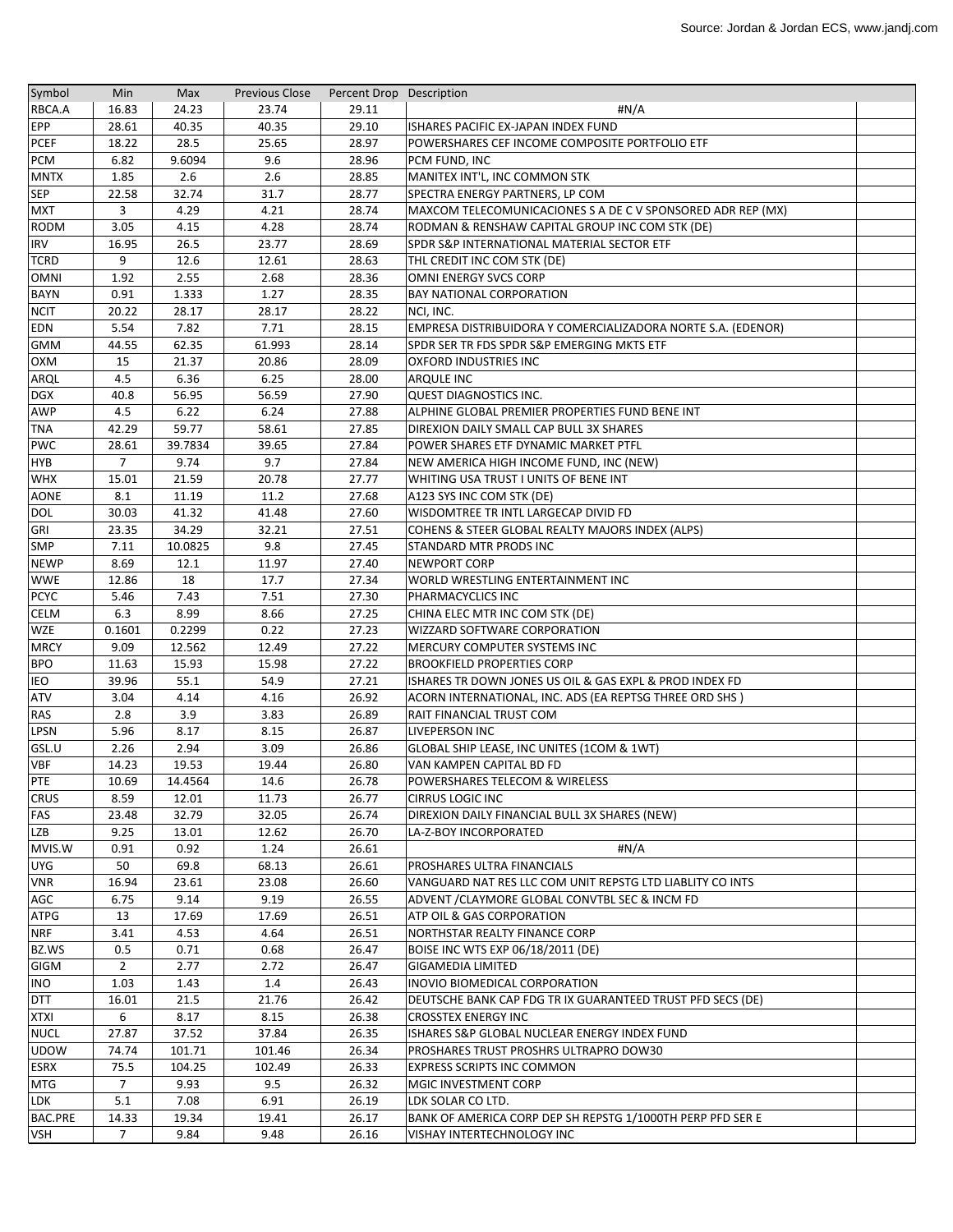| Symbol      | Min          | Max            | <b>Previous Close</b> | Percent Drop Description |                                                            |  |
|-------------|--------------|----------------|-----------------------|--------------------------|------------------------------------------------------------|--|
| <b>MLNK</b> | 6.21         | 8.45           | 8.41                  | 26.16                    | MODUSLINK GLOBAL SOLUTIONS, INC                            |  |
| PJG         | 16.69        | 22.42          | 22.6                  | 26.15                    | DYNAMIC MID CAP PORT PWRSH EXCH TR                         |  |
| <b>TRP</b>  | 25.8         | 34.94          | 34.93                 | 26.14                    | TRANSCANADA CORPORATION(HOLDING CO)                        |  |
| <b>ERX</b>  | 29.37        | 40.05          | 39.76                 | 26.13                    | DIREXION DAILY ENERGY BULL 3X SHARES                       |  |
| QLD         | 48.14        | 65.52          | 65.17                 | 26.13                    | PROSHARES ULTRA QQQ                                        |  |
| REN.WS      | 2.04         | 2.8            | 2.76                  | 26.09                    | RESOLUTE ENERGY CORPORATION WARRANTS EXP 09/25/2014        |  |
| <b>VLCM</b> | 16.65        | 22.52          | 22.52                 | 26.07                    | VOLCOM, INC.                                               |  |
| <b>HPF</b>  | 12.96        | 17.54          | 17.52                 | 26.03                    | JOHN HANCOCK PFD INC FD II                                 |  |
| <b>UTG</b>  | 14           | 19             | 18.92                 | 26.00                    | REEVES UTILITY INCOME FUND                                 |  |
| <b>IAH</b>  | 39           | 52.67          | 52.7                  | 26.00                    | INTERNET ARCHITECTURE HLDR TR                              |  |
| NNA.WS      | $\mathbf{1}$ | 1.35           | 1.35                  | 25.93                    | NAVIOS MARITIME ACQUISITION CORP WTS                       |  |
| <b>ACAS</b> | 4.69         | 6.4            | 6.33                  | 25.91                    | AMERICAN CAPITAL LTD COM STK (MD)                          |  |
| <b>BCSI</b> | 22.6         | 30.729         | 30.48                 | 25.85                    | BLUE COAT SYS INC NEW                                      |  |
| LIZ         | 5.94         | 8.11           | 8.01                  | 25.84                    | LIZ CLAIBORNE INC                                          |  |
| LOOP        | 8.5          | 11.64          | 11.46                 | 25.83                    | LOOPNET INC COM STK                                        |  |
| <b>APKT</b> | 20           | 27.11          | 26.96                 | 25.82                    | ACME PACKET, INC.                                          |  |
| <b>KEP</b>  | 10.43        | 14.05          | 14.05                 | 25.77                    | KOREA ELEC PWR CP ADR(RP1/2SH                              |  |
| SOMX        | 5.1          | 6.95           | 6.87                  | 25.76                    | SOMAXON PHARMACEUTICALS INC                                |  |
| JLA         | 9.75         | 13.126         | 13.12                 | 25.69                    | NUVEEN EQUITY PREMIUM ADVANTAGE FUND                       |  |
| <b>MOD</b>  | 9.72         | 13.15          | 13.05                 | 25.52                    | MODINE MFG CO                                              |  |
| <b>IWO</b>  | 55.63        | 76             | 74.68                 | 25.51                    | ISHARES RUSSELL 2000 GWT IDX FD                            |  |
| <b>PWER</b> | 5.9          | 8.05           | 7.92                  | 25.51                    | POWER-ONE INC                                              |  |
| <b>RVT</b>  | 9            | 12.15          | 12.08                 | 25.50                    | ROYCE VALUE TRUST INC.                                     |  |
| <b>ACLS</b> | 1.76         | 2.36           | 2.36                  | 25.42                    | AXCELIS TECHNOLOGIES INC.                                  |  |
| APL         | 10.85        | 14.68          | 14.52                 | 25.28                    | ATLAS PIPELINE PARTNERS LP UTS                             |  |
| <b>PHK</b>  | 9.11         | 12.29          | 12.19                 | 25.27                    | PIMCO HIGH INCOME FUND SBI                                 |  |
| <b>VHC</b>  | 4.03         | 5.44           | 5.39                  | 25.23                    | VirnetX Holding Corp Common Stock                          |  |
| HOV         | 5.25         | 7.226          | 7.02                  | 25.21                    | HOVNANIAN ENTERPRISES INC                                  |  |
| <b>BEST</b> | 0.89         | 1.2            | 1.19                  | 25.21                    | SHINER INTERNATIONAL, INC. COMMON STOCK (NV)               |  |
| SOLF        | 6.02         | 8.29           | 8.03                  | 25.03                    | SOLARFUN POWER HOLDINGS CO LTD ORD SHS                     |  |
| CMO         | 8.12         | 10.87          | 10.83                 | 25.02                    | CAPSTEAD MTG (NEW)                                         |  |
| GFNC.W      | 0.03         | 0.03           | 0.04                  | 25.00                    | #N/A                                                       |  |
| <b>INTT</b> | 2.7          | 3.6            | 3.6                   | 25.00                    | <b>INTEST CORPORATION</b>                                  |  |
| LBJ         | 20.92        | 28.6           | 27.89                 | 24.99                    | DIREXION SHS ETF LATIN AMER BULL 3X SHS                    |  |
| <b>CPV</b>  | 17.54        | 23.3199        | 23.38                 | 24.98                    | CBS CORPORATION NEW SENIOR NOTES (DE)                      |  |
| MAV         | 10.12        | 13.51          | 13.48                 | 24.93                    | PIONEER MUNICIPAL HIGH INCOME ADVANTAGE TRUST              |  |
| APWR        | 7.3          | 9.95           | 9.72                  | 24.90                    | A-POWER ENERGY GENERATION SYSTEM LTD COM                   |  |
| <b>KONG</b> | 5.22         | $\overline{7}$ | 6.95                  | 24.89                    | KONGZHONG CORP SPONS ADR (CAYMAN ISLANDS)                  |  |
| <b>WLB</b>  | 10           | 13.35          | 13.3                  | 24.81                    | WESTMORELAND COAL CO                                       |  |
| <b>RSU</b>  | 26.84        | 36.16          | 35.6801               | 24.78                    | RYDEX 2X S&P 500 ETF                                       |  |
| <b>ISLE</b> | 8.39         | 11.2001        | 11.15                 | 24.75                    | ISLE OF CAPRI CASINOS INC                                  |  |
| POZN        | 7            | 10.17          | 9.3                   | 24.73                    | POZEN INC                                                  |  |
| PPC         | 8.4          | 10.8           | 11.16                 | 24.73                    | PILGRIMS PRIDE CORP NEW COM STK (DE)                       |  |
| <b>IVR</b>  | 15           | 20.09          | 19.92                 | 24.70                    | INVESCO MORTGAGE CAPITAL INC COM STK                       |  |
| <b>DTK</b>  | 18           | 23.68          | 23.9                  | 24.69                    | Deutsche Bk Contingent Cap Tr III Tr Pfd Secs              |  |
| AB          | 23           | 31.08          | 30.53                 | 24.66                    | ALLIANCEBERNSTEIN HOLDING L.P. UT LTD PARTNERSHIP INTS     |  |
| <b>IVV</b>  | 88.42        | 117.49         | 117.23                | 24.58                    | ISHARES S&P 500 INDEX FUND                                 |  |
| <b>CYCC</b> | 1.75         | 2.38           | 2.32                  | 24.57                    | CYCLACEL PHARMACEUTICALS INC COM STK                       |  |
| <b>JRN</b>  | 4.25         | 5.695          | 5.63                  | 24.51                    | JOURNAL COMMUNICATIONS INC CL-A                            |  |
| <b>IGE</b>  | 26.31        | 35.6           | 34.84                 | 24.48                    | ISHARE TR S&P GSSI NAT RES INDEX FD                        |  |
| <b>ETG</b>  | 10.12        | 13.38          | 13.4                  | 24.48                    | EATON VANCE TAX ADV GLB DVD INCM FD SBI                    |  |
| <b>AMRI</b> | 5.97         | 8              | 7.9                   | 24.43                    | ALBANY MOLECULAR RESEARCH INC                              |  |
| JKJ         | 60.4         | 80.08          | 79.87                 | 24.38                    | ISHARES MORNINGSTAR SMALL CORE INDEX FUND                  |  |
| <b>XTEX</b> | 8.2          | 11.1           | 10.84                 | 24.35                    | CROSSTEX ENERGY LP                                         |  |
| <b>NATR</b> | 9.91         | 13.7           | 13.1                  | 24.35                    | NATURE'S SUNSHINE PRODUCTS INC COMMON STOCK                |  |
| <b>EVK</b>  | 2.27         | 2.95           | 3                     | 24.33                    | EVER-GLORY INTERNATIONAL GROUP, INC. NEW COMMON STOCK (FL) |  |
| <b>VIP</b>  | 12.32        | 16.43          | 16.27                 | 24.28                    | VIMPELCOM LTD SPONSORED ADR                                |  |
| <b>RSO</b>  | 5.12         | 6.94           | 6.76                  | 24.26                    | RESOURCE CAPITAL CORP                                      |  |
| SGL         | 8.2          | 10.79          | 10.81                 | 24.14                    | STRATEGIC GLOBAL INCOME FUND                               |  |
| GGC         | 13.85        | 19.11          | 18.25                 | 24.11                    | <b>GEORGIA GULF CORP (NEW)</b>                             |  |
| <b>BIOF</b> | 1.58         | 2.14           | 2.08                  | 24.04                    | BIOFUEL ENERGY CORP, CMN STK (DELAWARE)                    |  |
| <b>IBNK</b> | 0.813        | 1.05           | 1.07                  | 24.02                    | <b>INTEGRA BANK CORP</b>                                   |  |
|             |              |                |                       |                          |                                                            |  |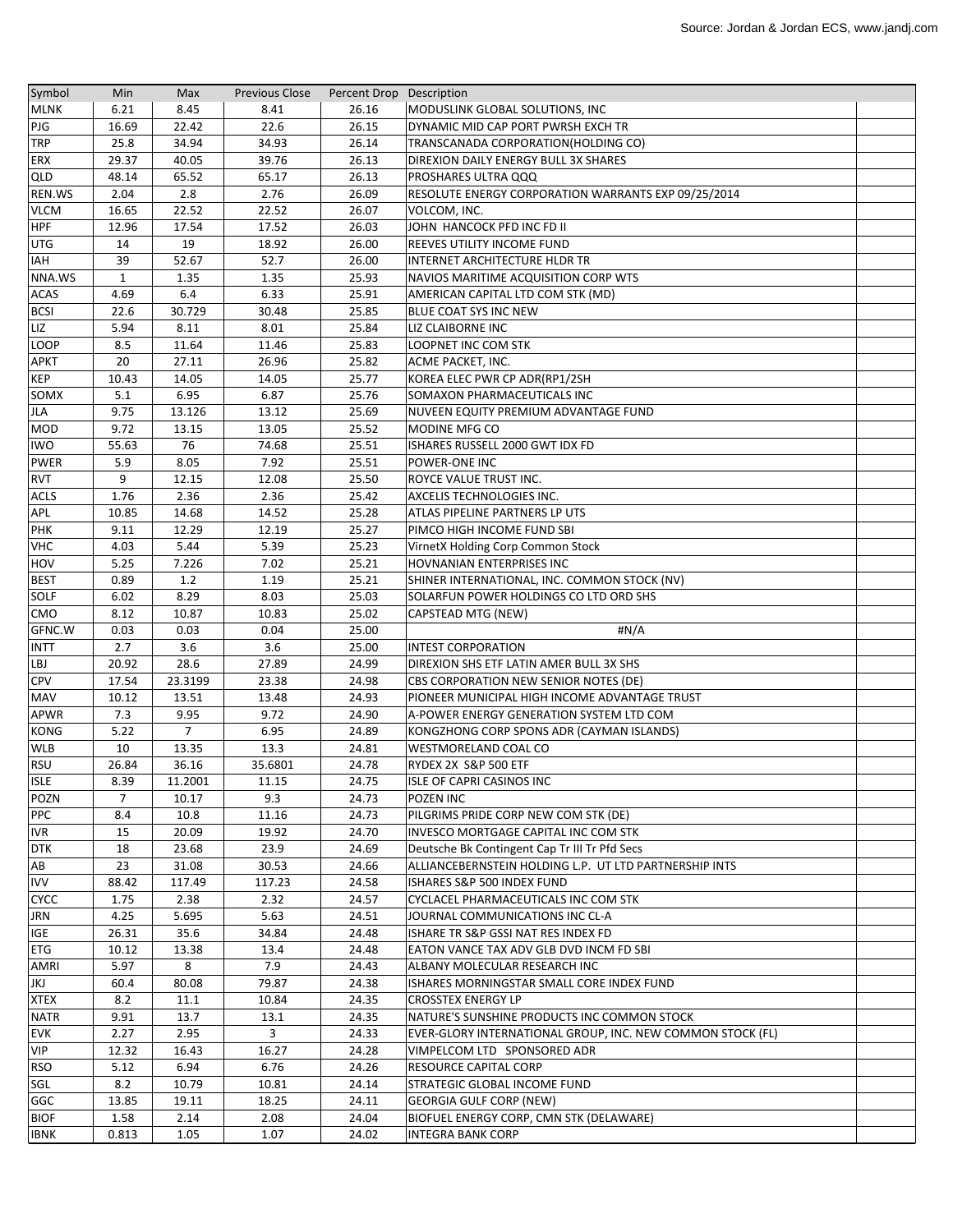| Symbol                     | Min    | Max           | <b>Previous Close</b> | Percent Drop Description |                                                           |  |
|----------------------------|--------|---------------|-----------------------|--------------------------|-----------------------------------------------------------|--|
| JCE                        | 9.5    | 12.53         | 12.5                  | 24.00                    | NUVEEN CORE EQUITY ALPHA FD COM SHS (IL)                  |  |
| <b>NRP</b>                 | 18     | 23.85         | 23.67                 | 23.95                    | NATURAL RESOURCE PARTNERS L.P.                            |  |
| QABA                       | 20     | 26.2          | 26.25                 | 23.81                    | FIRST TRUST NASDAQ ABA COMMUNITY BK INDEX FD              |  |
| <b>NMD</b>                 | 9.62   | 12.86         | 12.62                 | 23.77                    | NUVEEN MUNICIPAL HIGH INCM OPPORT FUND 2 COM              |  |
| <b>CRBC</b>                | 0.93   | 1.23          | 1.22                  | 23.77                    | CITIZENS REPUBLIC BANCORP INC COM STK (MI)                |  |
| LEI                        | 1.99   | 2.75          | 2.61                  | 23.75                    | Lucas Energy, Inc. New Common Stock                       |  |
| <b>KSWS</b>                | 9.18   | 11.98         | 12.04                 | 23.75                    | K-SWISS INC CL-A                                          |  |
| CHOP.W                     | 1.35   | 1.731         | 1.77                  | 23.73                    | #N/A                                                      |  |
| <b>BLW</b>                 | 12.58  | 16.33         | 16.49                 | 23.71                    | <b>BLACKROCK LTD DURATION INCM TST SBI</b>                |  |
| <b>SXL</b>                 | 50.37  | 66.02         | 66                    | 23.68                    | SUNOCO LOGISTICS PARTNERS L.P.                            |  |
| <b>IVAN</b>                | 2.16   | 2.83          | 2.83                  | 23.67                    | <b>IVANHOE ENERGY INC</b>                                 |  |
| ADX                        | 8      | 10.48         | 10.48                 | 23.66                    | <b>ADAMS EXPRESS CO</b>                                   |  |
| <b>UMDD</b>                | 90.75  | 120.44        | 118.74                | 23.57                    | PROSHARES TRUST PROSHRS ULTRAPRO MIDCAP 400               |  |
| BTIM.WS                    | 4.1    | 5.38          | 5.36                  | 23.51                    | <b>BIOTIME INC WTS EXP 10/31/2010</b>                     |  |
| <b>MVV</b>                 | 39.008 | 51.3826       | 50.98                 | 23.48                    | PROSHARES ULTRA MIDCAP400                                 |  |
| XIDE                       | 4.11   | 5.44          | 5.37                  | 23.46                    | <b>EXIDE TECHNOLOGIES NEW COM</b>                         |  |
| <b>EET</b>                 | 60.25  | 96            | 78.7                  | 23.44                    | PROSHARES TR ULTRA MSCI EMERGING MARKETS                  |  |
| PMA                        | 17.85  | 22.63         | 23.31                 | 23.42                    | POWERSHARES ACTIVE MEGA-CAP PORTFOLIO                     |  |
| ASG                        | 2.95   | 3.87          | 3.85                  | 23.38                    | LIBERTY ALL-STAR GROWTH FD INC                            |  |
| <b>TYH</b>                 | 29.5   | 38.82         | 38.5                  | 23.38                    | DIREXION DAILY TECHNOLOGY BULL 3X SHARES                  |  |
| <b>HMNA</b>                | 0.82   | 1.02          | 1.07                  | 23.36                    | HELIOS & MATHESON NORTH AMERICA, INC COM STK              |  |
| JPM.PRJ                    | 19.28  | 25.2          | 25.15                 | 23.34                    | JP MORGAN CHASE CAPITAL X PFD                             |  |
| NLTX.W                     | 0.23   | 0.26          | 0.3                   | 23.33                    | #N/A                                                      |  |
| <b>DXB</b>                 | 16.34  | 21.29         | 21.29                 | 23.25                    | DEUTSCHE BK CONTINGENT CAP TR II TR PFD SEC % (DE)        |  |
| <b>PSY</b>                 | 7.8    | 10.1599       | 10.16                 | 23.23                    | BLACKROCK CREDIT ALLOCATION INCOME TRUST II, INC COM      |  |
| <b>CATM</b>                | 10.49  | 13.71         | 13.66                 | 23.21                    | CARDTRONICS INC COM STK (DE)                              |  |
| <b>HYF</b>                 | 1.69   | 2.2           | 2.2                   | 23.18                    | MANAGED HIGH YLD PLUS FD INC                              |  |
| RTN.WS                     | 15.94  | 20.5          | 20.75                 | 23.18                    | RAYTHEON COMPANY WTS EXP 6/16/2011                        |  |
| <b>BML.PRI</b>             | 15.76  | 20.495        | 20.5                  | 23.12                    | BK OF AMERICA DEP SHS RPSTG 1/1200 TH 6.375 PFD STK SER 3 |  |
| F.WS                       | 3.66   | 4.9           | 4.76                  | 23.11                    | FORD MOTOR COMPANY WTS EXP 01/01/2013                     |  |
| <b>RNP</b>                 | 9.56   | 12.4          | 12.43                 | 23.09                    | COHEN & STEERS REIT & PFD INCOME FD INC                   |  |
| ID                         | 6      | 8.09          | 7.8                   | 23.08                    | L-1 IDENTITY SOLUTIONS, INC. (HOLDING COMPANY)            |  |
| QAI                        | 20.51  | 26.5736       | 26.638                | 23.00                    | IQ HEDGE MULTI-STRATEGY COMPOSITE ETF                     |  |
| WTU                        | 1.51   | 1.95          | 1.96                  | 22.96                    | WILLIAMS COAL SEAM GAS ROYALTY                            |  |
| EWK                        | 8.93   | 11.5899       | 11.59                 | 22.95                    | ISHARES MSCI BELGIUM INVESTABLE MKT INDEX FD              |  |
| VIG                        | 37.88  | 49.18         | 49.129                | 22.90                    | VANGUARD DIVIDEND APPRECIATION ETF                        |  |
| <b>UKF</b>                 | 32     | 41.5376       | 41.49                 | 22.87                    | PROSHARES ULTRA RUSSELL 1000 GROWTH                       |  |
| <b>KIRK</b>                | 17.14  | 22.78         | 22.22                 | 22.86                    | <b>KIRKLANDS INC</b>                                      |  |
| <b>CHGS</b>                | 1.62   | 2.11          | 2.1                   | 22.86                    | CHINA GENGSHENG MINERALS, INC. COMMON STOCK (NV)          |  |
| <b>DGT</b>                 | 42.03  | 54.8          | 54.48                 | 22.85                    | SPDR DJ WILSHIRE REIT ETF                                 |  |
| LWAY                       | 8.07   | 10.63         | 10.46                 | 22.85                    | LIFEWAY FOODS INC                                         |  |
| <b>CFP</b>                 | 5.71   | 7.4999        | 7.4                   | 22.84                    | CORNERSTONE PROGRESSIVE RETURN FD COM                     |  |
| <b>HEAT</b>                | 5.82   | 7.67          | 7.54                  | 22.81                    | SmartHeat Inc. Common Stock                               |  |
| <b>BPL</b>                 | 45     | 58.3999       | 58.28                 | 22.79                    | <b>BUCKEYE PARTNERS L.P. INT UNIT</b>                     |  |
| EEP                        | 38.02  | 49.17         | 49.21                 | 22.74                    | ENBRIDGE ENERGY PARTNERS L.P. CL-A                        |  |
| <b>CIIC</b>                | 1.02   | 1.37          | 1.32                  | 22.73                    | CHINA INFRASTRUCTURE INVESTMENT CORPORATION COM STK (NV)  |  |
| <b>TOF</b>                 | 1.53   | 2.05          | 1.98                  | 22.73                    | <b>TOFUTTI BRANDS INC</b>                                 |  |
| <b>TCBI</b>                | 14.86  | 19.35         | 19.23                 | 22.72                    | TEXAS CAPITAL BANCSHARES INC                              |  |
| <b>BPP</b>                 | 8.15   | 10.53         | 10.54                 | 22.68                    | BLACKROCK CREDIT ALLOCATION INCOME TRUST III COM SHS      |  |
| <b>DDM</b>                 | 37     | 47.98         | 47.84                 | 22.66                    | PROSHARES ULTRA DOW30                                     |  |
| <b>IPK</b>                 | 20.01  | 30.01         | 25.86                 | 22.62                    | SPDR S&P INTERNATIONAL TECHNOLOGY SECTOR ETF              |  |
| <b>TUR</b>                 | 44.4   | 56.95         | 57.36                 | 22.59                    | ISHARES MSCI TURKEY INVESTABLE MKT INDEX FUND             |  |
| <b>ENTG</b>                | 4.8    | 6.37          | $6.2$                 | 22.58                    | <b>ENTEGRIS INC</b>                                       |  |
| ICOG                       | 1.2    | 1.63          |                       | 22.58                    | ICO GLOBAL COMM HLDGS LTD DE CL-A                         |  |
| <b>RMTR</b>                | 2.4    | 3.09          | 1.55<br>3.1           | 22.58                    | RAMTRON INTERNATIONAL CORP                                |  |
| <b>TY</b>                  | 9.6    | 12.41         | 12.4                  | 22.58                    | TRI CONTINENTAL CORPORATION                               |  |
| <b>PDCO</b>                | 24.13  | 31.18         | 31.16                 | 22.56                    | PATTERSON COMPANIES INC                                   |  |
| <b>BXG</b>                 | 4.5    | 5.82          | 5.81                  | 22.55                    |                                                           |  |
|                            |        |               |                       |                          | <b>BLUEGREEN CORP</b>                                     |  |
| <b>XNPT</b>                | 8.56   | 11.1928       | 11.05                 | 22.53                    | XENOPORT, INC.                                            |  |
| <b>SIRI</b><br><b>ALKS</b> | 0.86   | 1.13<br>12.63 | 1.11                  | 22.52                    | SIRIUS XM RADIO INC COM STK (DE)                          |  |
|                            | 9.81   |               | 12.66                 | 22.51                    | <b>ALKERMES INC</b>                                       |  |
| MIR.WSB                    | 0.1    | 0.1199        | 0.129                 | 22.48                    | MIRANT CORP SER B WT 01/03/2011                           |  |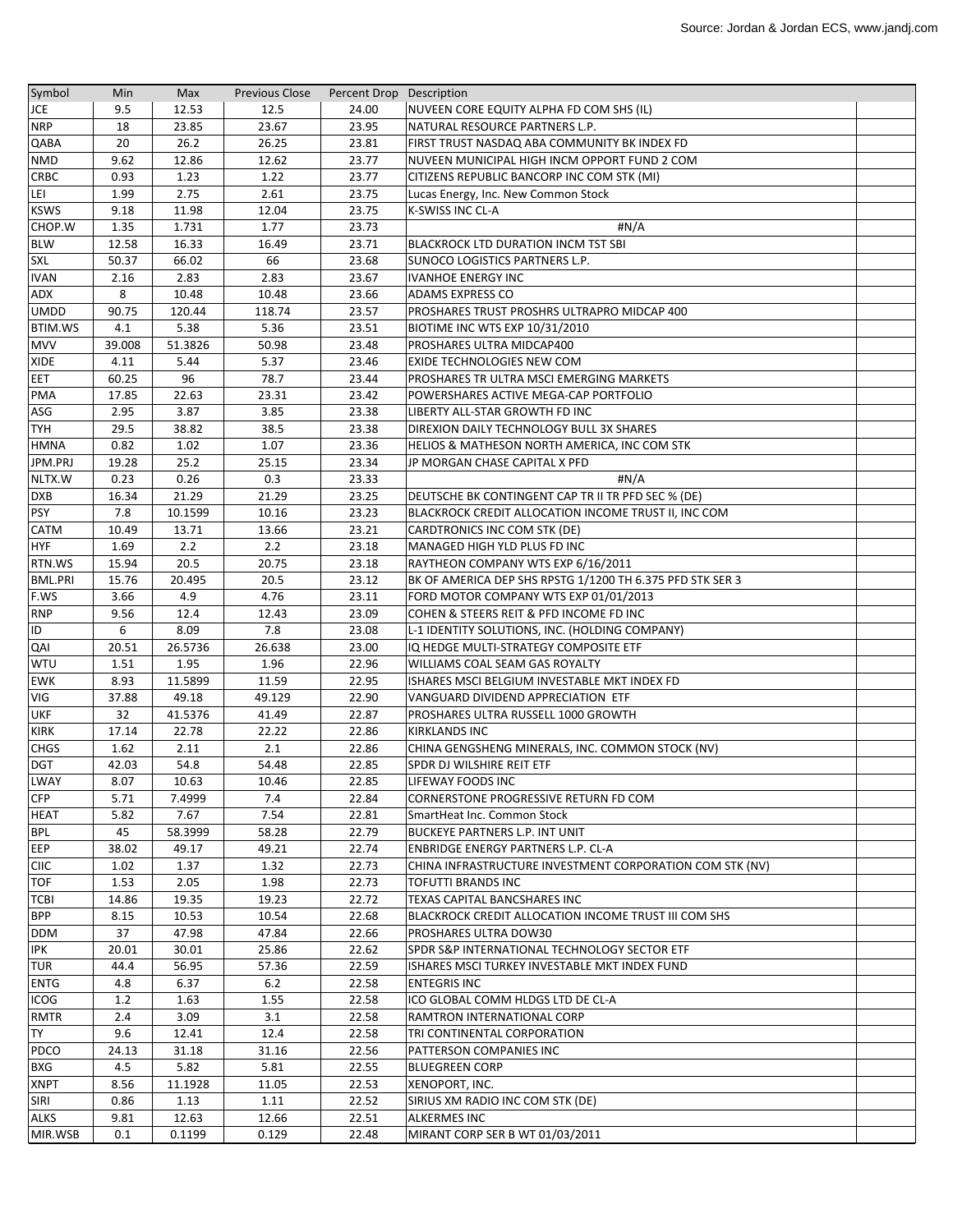| Symbol         | Min    | Max     | <b>Previous Close</b> | Percent Drop Description |                                                             |  |
|----------------|--------|---------|-----------------------|--------------------------|-------------------------------------------------------------|--|
| <b>MNTA</b>    | 10.77  | 13.86   | 13.89                 | 22.46                    | MOMENTA PHARMACEUTICALS INC                                 |  |
| <b>DKT</b>     | 19     | 24.35   | 24.5                  | 22.45                    | DEUTSCH BK CONTINGENT CAP TR V TR PFD SECS (DE)             |  |
| LVS            | 18.08  | 23.88   | 23.31                 | 22.44                    | LAS VEGAS SANDS CORP                                        |  |
| <b>INCY</b>    | 10.13  | 13.82   | 13.06                 | 22.43                    | <b>INCYTE CORPORATION</b>                                   |  |
| <b>BZH</b>     | 4.35   | 5.735   | 5.6                   | 22.32                    | <b>BEAZER HOMES USA INC</b>                                 |  |
| <b>CYE</b>     | 5.29   | 6.83    | 6.81                  | 22.32                    | BLACKROCK CORP HG YLD FD III, INC.                          |  |
| TXIC.W         | 1.81   | 2.46    | 2.33                  | 22.32                    | #N/A                                                        |  |
| PNNT           | 8.09   | 10.51   | 10.41                 | 22.29                    | PENNANT INVESTMENT CORP COM                                 |  |
| <b>DDMX</b>    | 13.22  | 17.29   | 17.01                 | 22.28                    | <b>DYNAMEX INC</b>                                          |  |
| FGC            | 19.66  | 25.475  | 25.28                 | 22.23                    | FPL GROUP CAP INC JR SUB DEB SER A 6.600% 10/01/2066        |  |
| <b>EDC</b>     | 21     | 27.87   | 27                    | 22.22                    | DIREXION DAILY EMERGING MARKETS BULL 3X SHARES              |  |
| AAPL           | 199.25 | 260     | 255.97                | 22.16                    | APPLE INC;COM NPV                                           |  |
| PIM            | 4.68   | 6.07    | 6.01                  | 22.13                    | PUTNAM MASTER INTERMED.INCM TR                              |  |
| TSL            | 17.94  | 23.38   | 23.03                 | 22.10                    | TRINA SOLAR LIMITED ADS (EA REPSTG 50 ORD SHS)              |  |
| <b>UTSI</b>    | 2.01   | 2.59    | 2.58                  | 22.09                    | UTSARCOM INC                                                |  |
| <b>BTE</b>     | 25     | 32.02   | 32.08                 | 22.07                    | BAYTEX ENERGY TRUST TR UNIT                                 |  |
| XOMA           | 0.53   | 0.69    | 0.68                  | 22.06                    | XOMA LTD (BERMUDA)                                          |  |
| <b>FCH</b>     | 6.75   | 8.74    | 8.66                  | 22.06                    | FELCOR LODGING TRUST INC                                    |  |
|                | 2.76   | 3.499   | 3.54                  | 22.03                    |                                                             |  |
| <b>IFLG</b>    |        |         |                       |                          | INFOLOGIX INC COM STK (DE)                                  |  |
| <b>VVR</b>     | 3.79   | 4.8639  | 4.86                  | 22.02                    | VAN KP CP SR INCM TST                                       |  |
| <b>BNZ</b>     | 17.64  | 22.893  | 22.62                 | 22.02                    | WISDOMTREE DREYFUS NEW ZEALAND DOLLAR FUND                  |  |
| <b>BAC.PRW</b> | 17.7   | 22.6605 | 22.69                 | 21.99                    | BAC CAP TST I 7% CAP SECS                                   |  |
| <b>DPO</b>     | 8.02   | 10.36   | 10.28                 | 21.98                    | DOW ENHANCED PREMIUM & INCOME FUND, INC COM                 |  |
| <b>AVNW</b>    | 4.72   | 6.05    | 6.05                  | 21.98                    | AVIAT NETWORKS INC COM STK (DE)                             |  |
| <b>EVV</b>     | 12.54  | 16.05   | 16.07                 | 21.97                    | EATON VANCE LTD DUR INCM FD SBI                             |  |
| <b>CFFC</b>    | 4.05   | 4.69    | 5.19                  | 21.97                    | COMMUNITY FINL CORP (VA)                                    |  |
| IPU            | 15.65  | 20.75   | 20.0538               | 21.96                    | SPDR S&P INTERNATIONAL UTILITIES SECTOR ETF                 |  |
| <b>TESO</b>    | 9      | 11.64   | 11.53                 | 21.94                    | TESCO CORP (ALTA.) F                                        |  |
| BBX            | 1.96   | 2.6     | 2.51                  | 21.91                    | BANKATLANTIC BANCORP INC CL A NEW (US)                      |  |
| <b>FEED</b>    | 3.03   | 4       | 3.88                  | 21.91                    | AgFeed Industries, Inc. Common Stock                        |  |
| <b>OMN</b>     | 5.99   | 7.81    | 7.67                  | 21.90                    | OMNOVA SOLUTIONS INC                                        |  |
| <b>FXR</b>     | 12.73  | 16.3476 | 16.3                  | 21.90                    | FIRST TRUST INDUSTRIALS/PRODUCER DURABLE ALPHADEX FD        |  |
| <b>SVA</b>     | 4.18   | 5.34    | 5.35                  | 21.87                    | SINOVAC BIOTECH LTD                                         |  |
| EPM            | 4.61   | 5.97    | 5.9                   | 21.86                    | EVOLUTION PETROLEUM CORP COM                                |  |
| <b>UCFC</b>    | 1.61   | 2.11    | 2.06                  | 21.84                    | UNITED COMMUNITY FINANCIAL CP                               |  |
| <b>VVUS</b>    | 9.39   | 12.45   | 12.01                 | 21.82                    | <b>VIVUS INC</b>                                            |  |
| APCV.Z         | 0.095  | 0.128   | 0.1215                | 21.81                    | #N/A                                                        |  |
| <b>DDS</b>     | 22.33  | 27.55   | 28.55                 | 21.79                    | DILLARD'S INC                                               |  |
| EWD            | 19     | 24.3315 | 24.29                 | 21.78                    | ISHARES MSCI SWEDEN INDEX FD                                |  |
| <b>BGP</b>     | 1.8    | 2.39    | 2.3                   | 21.74                    | <b>BORDERS GROUP INC</b>                                    |  |
| <b>CCBD</b>    | 2.13   | 2.67    | 2.72                  | 21.69                    | COMMUNITY CENTRAL BANK CORP                                 |  |
| RBS.PRL        | 12.57  | 15.9999 | 16.05                 | 21.68                    | ROYAL BANK SCOTLAND GROUP PLC SPN ADR SER L REPTG PFD SER L |  |
| <b>IDCC</b>    | 22.3   | 28.74   | 28.47                 | 21.67                    | INTERDIGITAL INC. (PA)                                      |  |
| SBAY           | 11.35  | 14.1699 | 14.49                 | 21.67                    | SUBAYE, INC. COMMON STOCK                                   |  |
| <b>SDIX</b>    | 1.41   | 1.859   | 1.8                   | 21.67                    | <b>STRATEGIC DIAGNOSTICS INC</b>                            |  |
| <b>TTES</b>    | 23.5   | 29.74   | 30                    | 21.67                    | T-3 ENERGY SERVICES INC                                     |  |
| <b>PSL</b>     | 20.72  | 26.45   | 26.45                 | 21.66                    | DYNAMIC CONSUMER STPLS SECT PORT PWRSHR EXCH TR             |  |
| TKLC           | 13.75  | 16.88   | 17.55                 | 21.65                    | <b>TEKELEC INC</b>                                          |  |
| <b>RTL</b>     | 19.69  | 25.1404 | 25.1299               | 21.65                    | ISHARES FTSE NAREIT RETAIL CAPPED INDEX FD                  |  |
| <b>MPG</b>     | 2.68   | 3.54    | 3.42                  | 21.64                    | MAGUIRE PROPERTIES INC.                                     |  |
| <b>CSIQ</b>    | 12.65  | 16.3    | 16.14                 | 21.62                    | CANADIAN SOLAR INC. COM                                     |  |
| <b>NOX</b>     | 5.6    | 7.1     | 7.14                  | 21.57                    | NEUBERGER BERMAN INCOME OPPORTUNITY FD INC                  |  |
| <b>PPT</b>     | 5.07   | 6.49    | 6.46                  | 21.52                    | PUTNAM PREMIER INC TR SBI                                   |  |
| <b>MMM</b>     | 67.98  | 90.52   | 86.59                 | 21.49                    | 3M COMPANY; COM USD0.01                                     |  |
| <b>INDL</b>    | 30.4   | 38.74   | 38.72                 | 21.49                    | DIREXION DAILY INDIA BULL 2X SHS                            |  |
| PIR            | 6.18   | 8.17    | 7.87                  | 21.47                    | PIER 1 IMPORTS INC (DEL)                                    |  |
| OC.WSB         | 3      | 3.9     | 3.82                  | 21.47                    | OWENS CORNING INC WTS EXP 2013 SER B                        |  |
| <b>UWBK</b>    | 1.1    | 1.47    | 1.4                   | 21.43                    | UNITED WESTERN BANCORP INC COM STK                          |  |
| AINV           | 9.39   | 12.06   | 11.95                 | 21.42                    | APOLLO INVT CORP                                            |  |
| <b>CLMT</b>    | 14     | 17.83   | 17.81                 | 21.39                    | CALUMET SPECIALTY PRODUCTS PARTNERS LP UTS                  |  |
| ORBT           | 3.05   | 3.45    | 3.88                  | 21.39                    | ORBIT INTERNATIONAL CORP                                    |  |
| ROM            | 42.3   | 59.97   | 53.8                  | 21.38                    | PROSHARES ULTRA TECHNOLOGY                                  |  |
|                |        |         |                       |                          |                                                             |  |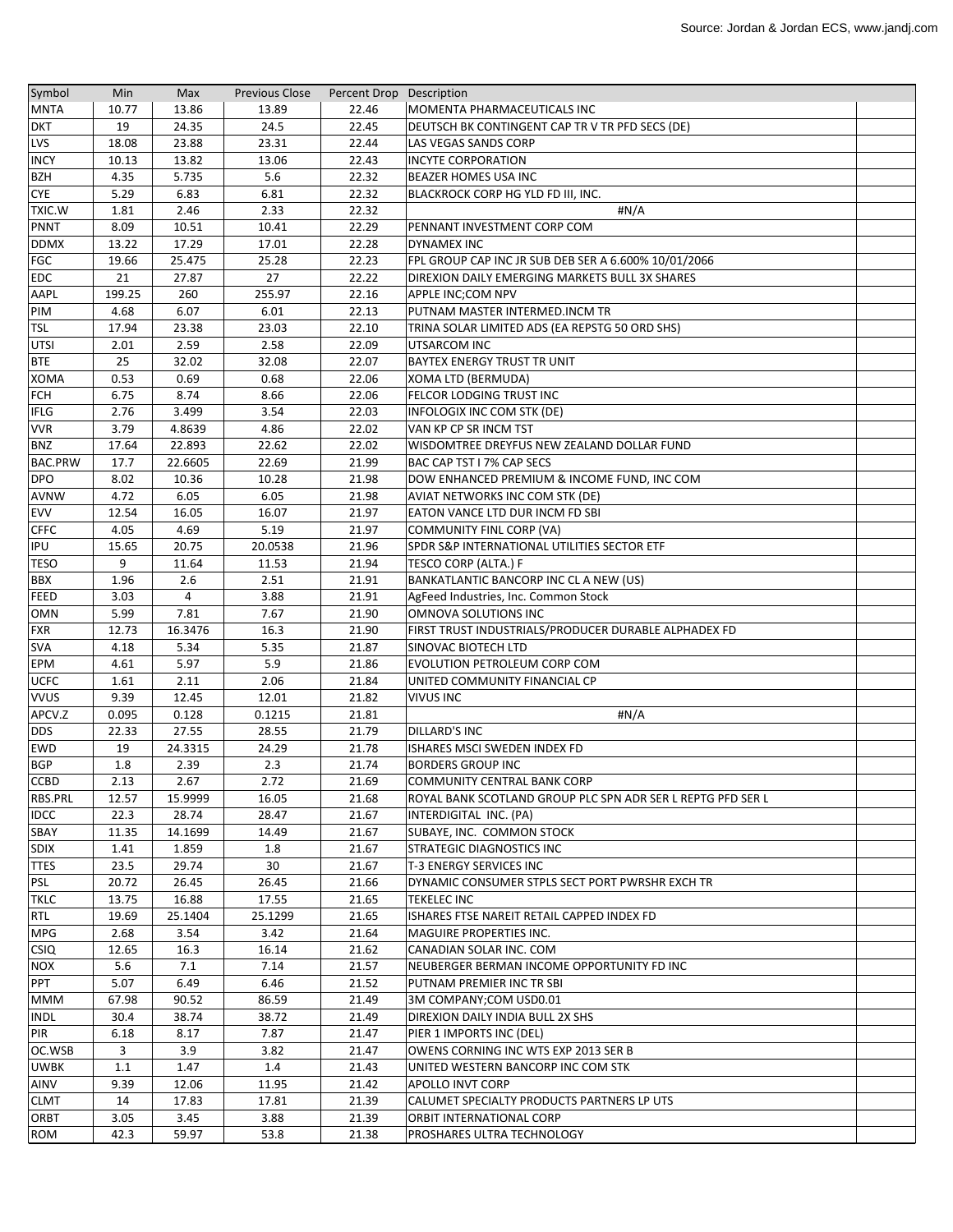| Symbol         | Min    | Max     | <b>Previous Close</b> | Percent Drop Description |                                                        |  |
|----------------|--------|---------|-----------------------|--------------------------|--------------------------------------------------------|--|
| <b>JPC</b>     | 6.18   | 7.85    | 7.86                  | 21.37                    | NUVEEN MULTI STRATEGY INCOME GROWTH FUND               |  |
| CAGC           | 11.88  | 16.39   | 15.1                  | 21.32                    | CHINA AGRITECH INC NEW COM STK (DE)                    |  |
| PBT            | 14.36  | 18.28   | 18.25                 | 21.32                    | PERMIAN BASIN RTY TR UNIT BEN INT                      |  |
| <b>PWP</b>     | 11.9   | 15.14   | 15.12                 | 21.30                    | POWERSHARES DYNAMIC MID CAP VALUE PORTFOLIO            |  |
| PIZ            | 14.14  | 17.99   | 17.954                | 21.24                    | POWERSHARES DWA DEV MKTS TECH LEADERS PORT             |  |
| <b>EOD</b>     | 8.05   | 10.13   | 10.21                 | 21.16                    | EVERGREEN GLOBAL DIVIDEND OPPORTUNITY FD COM (DE)      |  |
| <b>IBB</b>     | 70     | 88.85   | 88.76                 | 21.14                    | ISHARES NASDAQ BIOTECHNOLOGY INDX FD                   |  |
| <b>UKK</b>     | 28.78  | 37.2    | 36.4895               | 21.13                    | PROSHARES ULTRA RUSSELL 2000 GROWTH                    |  |
| MU             | 7.32   | 9.5215  | 9.28                  | 21.12                    | MICRON TECHNOLOGY INC                                  |  |
| <b>CIT</b>     | 30     | 38.36   | 38.03                 | 21.11                    | CIT GROUP INC NEW (DE)                                 |  |
| <b>TYN</b>     | 17.65  | 22.13   | 22.37                 | 21.10                    | TORTOISE NORTH AMERICAN ENERGY CORPORATION COM         |  |
| <b>JSDA</b>    | 0.75   | 0.9605  | 0.9504                | 21.09                    | JONES SODA CO                                          |  |
| <b>RWW</b>     | 25.1   | 35.47   | 31.806                | 21.08                    | REVENUESHARES FINANCIAL SECTOR FUND                    |  |
| <b>LGF</b>     | 5.47   | 6.97    | 6.93                  | 21.07                    | LIONS GATE ENT CORP                                    |  |
| <b>JFR</b>     | 9.05   | 11.46   | 11.46                 | 21.03                    | NUVEEN FLOATING RATE INCOME FUND                       |  |
| BAC.WSB        | 3.01   | 3.82    | 3.81                  | 21.00                    | BK OF AMER CORP WARRANTS EXP 10/28/2018                |  |
| <b>HNW</b>     | 15.53  | 19.54   | 19.65                 | 20.97                    | PIONEER DIVERSIFIED HIGH INCOME TR                     |  |
| <b>FFNW</b>    | 4.57   | 5.77    | 5.78                  | 20.93                    | FIRST FINANCIAL NORTHWEST, INC. COM                    |  |
| B              | 15.8   | 20.35   | 19.98                 | 20.92                    | <b>BARNES GROUP INCORPORATED</b>                       |  |
| <b>KSK</b>     | 17.48  | 22.2099 | 22.09                 | 20.87                    | <b>STRUC PROD 7.4% (CORTS)</b>                         |  |
| <b>FUR</b>     | 10.1   | 12.78   | 12.76                 | 20.85                    | WINTHROP REALTY TRUST SHS BENE INT (NEW)               |  |
| <b>NENG</b>    | 2.28   | 3       | 2.88                  | 20.83                    | <b>NETWORK ENGINES INC</b>                             |  |
| TRCR           | 11.59  | 14.7899 | 14.64                 | 20.83                    | TRANSCEND SERVICES INC NEW                             |  |
| ADRU           | 15.03  | 18.88   | 18.97                 | 20.77                    | BLDRS EUROPE 100 ADR INDEX FUND                        |  |
| <b>ACWX</b>    | 30.65  | 38.72   | 38.68                 | 20.76                    | ISHARES MSCI ACWI EX US INDEX FUND                     |  |
| <b>IDIX</b>    | 3.4    | 4.34    | 4.29                  | 20.75                    | IDENIX PHARMACEUTICALS INC                             |  |
| <b>NKTR</b>    | 11.5   | 14.57   | 14.51                 | 20.74                    | <b>NEKTAR THERAPEUTICS</b>                             |  |
| FOE            | 8.14   | 10.52   | 10.27                 | 20.74                    | <b>FERRO CORP</b>                                      |  |
| CZM            | 28     | 35.325  | 35.32                 | 20.72                    | DIREXION SHS ETF CHINA BULL 3X SHS                     |  |
| OCLR.D         | 11.25  | 14.14   | 14.19                 | 20.72                    | #N/A                                                   |  |
| <b>VGT</b>     | 44.46  | 56.2    | 56.07                 | 20.71                    | VANGUARD INFORMATION TECHNOLOGY ETF                    |  |
| ABTL           | 0.8011 | 1.17    | 1.01                  | 20.68                    | <b>AUTOBYTEL INC</b>                                   |  |
| <b>EZCH</b>    | 15.09  | 18.88   | 19.02                 | 20.66                    | EZCHIP SEMICONDUCTOR LIMITED ORD SHS (IL)              |  |
| <b>CHLN</b>    | 2.5    | 3.13    | 3.15                  | 20.63                    | China Housing & Land Development, Inc. Common Stock    |  |
| <b>NFG</b>     | 40.54  | 51.46   | 51.08                 | 20.63                    | NATIONAL FUEL GAS CO N.J.                              |  |
| <b>USD</b>     | 27.37  | 35.22   | 34.47                 | 20.60                    | PROSHARES ULTRA SEMICONDUCTORS                         |  |
| <b>BAC.PRV</b> | 17.85  | 22.59   | 22.48                 | 20.60                    | <b>BAC CAPITAL TRUST II</b>                            |  |
| ASBC           | 10.99  | 14.88   | 13.84                 | 20.59                    | <b>ASSOCIATED BANC CORP</b>                            |  |
| <b>GLUU</b>    | 1.08   | 1.45    | 1.36                  | 20.59                    | <b>GLU MOBILE INC COM STK (DE)</b>                     |  |
| <b>WCRX</b>    | 22.32  | 28.04   | 28.1                  | 20.57                    | WARNER CHILCOTT PLC ORD SHS CL A (IE)                  |  |
| <b>JMBA</b>    | 2.55   | 3.279   | 3.21                  | 20.56                    | JAMBA, INC. COM STK                                    |  |
| <b>IPSU</b>    | 12.5   | 15.72   | 15.73                 | 20.53                    | <b>IMPERIAL SUGAR COMPANY-NEW</b>                      |  |
| NSL            | 5.77   | 7.25    | 7.26                  | 20.52                    | NUVEEN SR INCOME FD SBI                                |  |
| <b>WRES</b>    | 2.75   | 3.57    | 3.46                  | 20.52                    | <b>WARREN RESOURCES INC</b>                            |  |
| <b>BIB</b>     | 44     | 54.5    | 55.33                 | 20.48                    | PROSHARES TRUST - PROSHARES ULTRA NASDAQ BIOTECHNOLOGY |  |
| COY            | 5.4    | 6.77    | 6.79                  | 20.47                    | BLACKROCK CORP HIGH YLD FD INC                         |  |
| <b>CKEC</b>    | 11.25  | 14.21   | 14.14                 | 20.44                    | <b>CARMIKE CINEMAS INC - NEW</b>                       |  |
| <b>BWEN</b>    | 3      | 3.83    | 3.77                  | 20.42                    | Broadwind Energy, Inc. Common Stock                    |  |
| <b>MSY</b>     | 4.72   | 5.92    | 5.93                  | 20.40                    | MRG STLY HIGH YIELD                                    |  |
| <b>TMW</b>     | 69.03  | 87.0001 | 86.69                 | 20.37                    | SPDR DOW JONES TOTAL MARKET ETF                        |  |
| LCRD           | 4.3    | 5.4006  | 5.4                   | 20.37                    | <b>LASERCARD CORPORATION</b>                           |  |
| <b>SCHB</b>    | 22.2   | 77.16   | 27.876                | 20.36                    | <b>SCHWAB STRATEGIC TR US BROAD MKT ETF</b>            |  |
| <b>BID</b>     | 27.85  | 49.7    | 34.97                 | 20.36                    | SOTHEBY'S COM                                          |  |
| <b>ACH</b>     | 18.03  | 22.81   | 22.63                 | 20.33                    | ALUIMINUM CORP OF CHINA ADR (25 CL-H ORD SHS)          |  |
| <b>EXEL</b>    | 4.51   | 5.67    | 5.66                  | 20.32                    | <b>EXELIXIS INC</b>                                    |  |
| EFT            | 12.5   | 15.57   | 15.68                 | 20.28                    | EATON VANCE FLOATING RATE INCOME TR BENE INT           |  |
| <b>IDE</b>     | 15.1   | 18.95   | 18.94                 | 20.27                    | ING INFRASTRUCTURE, INDUSTRIALS AND MATERIALS FD       |  |
| <b>NCZ</b>     | 7.21   | 9.06    | 9.04                  | 20.24                    | NICHOLAS-APPLEGATE CONV & INCM FD II SBI               |  |
| <b>DDIC</b>    | 7.561  | 9.45    | 9.48                  | 20.24                    | DDI CORP NEW                                           |  |
| <b>CSUN</b>    | 3.39   | 4.35    | 4.25                  | 20.24                    | CHINA SUNERGY CO LTD ADS (CAYMAN ISLANDS)              |  |
| ADC            | 19.91  | 28.15   | 24.96                 | 20.23                    | <b>AGREE REALTY CORP</b>                               |  |
| <b>PFSW</b>    | 3.51   | 4.49    | 4.4                   | 20.23                    | PFSWEB, INC COM STK                                    |  |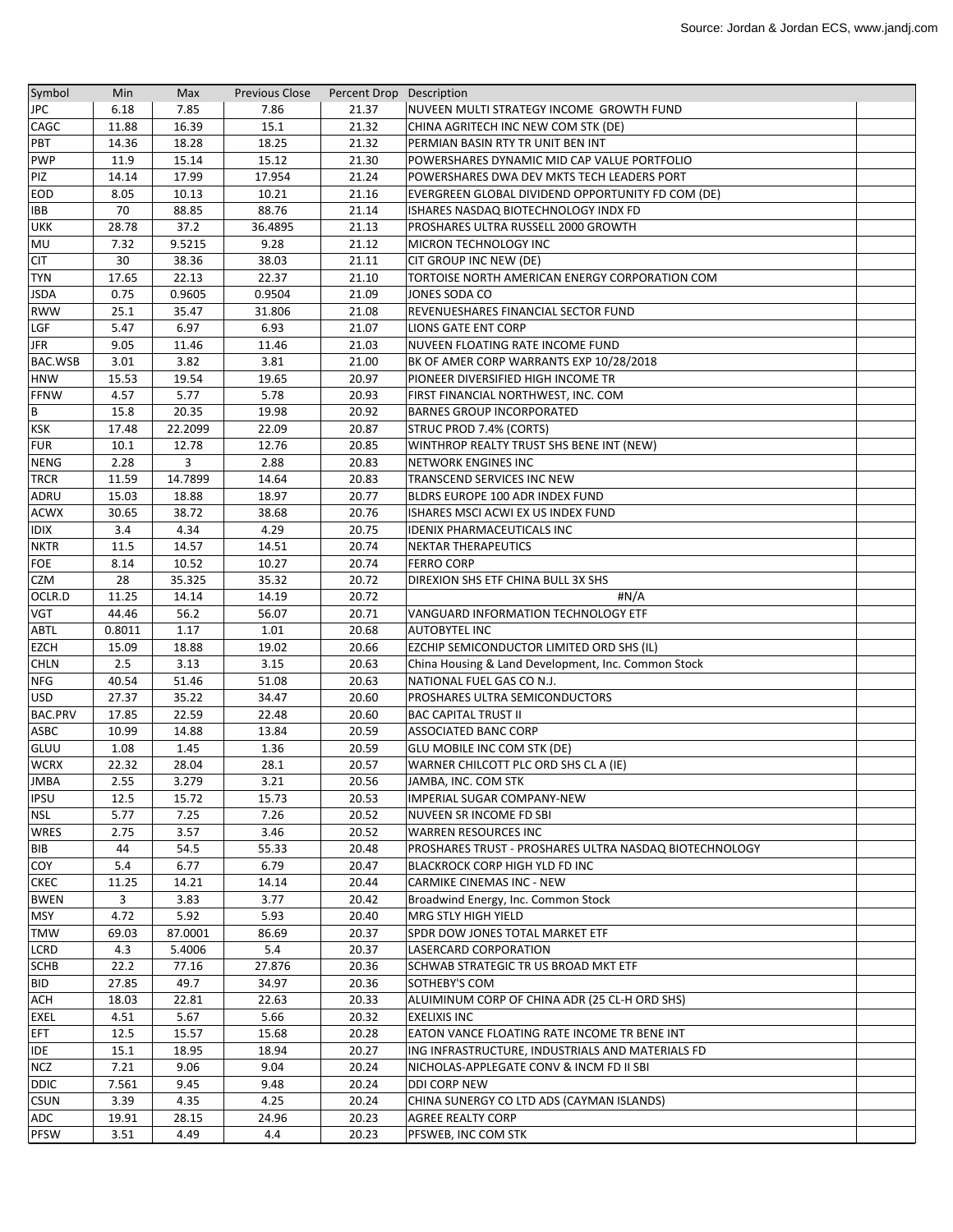| Symbol         | Min          | Max     | <b>Previous Close</b> | Percent Drop Description |                                                             |  |
|----------------|--------------|---------|-----------------------|--------------------------|-------------------------------------------------------------|--|
| WGA            | 1.62         | 2.0501  | 2.03                  | 20.20                    | <b>WELLS GARDNER ELECTRS CORP</b>                           |  |
| <b>HYV</b>     | 9.02         | 11.172  | 11.3                  | 20.18                    | <b>BALCKROCK CORP HG YLD FD V INC</b>                       |  |
| <b>BML.PRL</b> | 14.93        | 18.63   | 18.7                  | 20.16                    | BK OF AMERICA DEP SHS RPSTG 1/1200TH PFD SER 5              |  |
| <b>RINO</b>    | 12.25        | 15.7    | 15.34                 | 20.14                    | <b>RINO International Corporation Common Stock</b>          |  |
| <b>END</b>     | 1.27         | 1.53    | 1.59                  | 20.13                    | <b>ENDEAVOUR INTERNATIONAL CORPORATION</b>                  |  |
| STD.PRC        | 16.56        | 20.1    | 20.73                 | 20.12                    | SANTANDER FIN PFD S A UNIPERSONAL GTD PFD SECS SER 5 6.50%  |  |
| STD.PRA        | 17.16        | 21.6    | 21.48                 | 20.11                    | SANTANDER FIN PREF S.A. UNIPERSONAL 6.80 NON CUM SER 4 GTD  |  |
| AEF            | 16.89        | 20.85   | 21.14                 | 20.10                    | AEGON NV PERPETUAL CAP SECURITIES (NETHERLANDS)             |  |
| <b>BTIM</b>    | 5.82         | 7.55    | 7.28                  | 20.05                    | <b>BIOTIME INC</b>                                          |  |
| CASY           | 30.24        | 37.86   | 37.81                 | 20.02                    | <b>CASEYS GENERAL STORES INC</b>                            |  |
| <b>EMKR</b>    | $\mathbf{1}$ | 1.2301  | 1.25                  | 20.00                    | <b>EMCORE CORP</b>                                          |  |
| ETM            | 11           | 13.97   | 13.75                 | 20.00                    | <b>ENTERCOM COMMUNICATIONS CL-A</b>                         |  |
| <b>FRM</b>     | 3.8          | 4.79    | 4.75                  | 20.00                    | FURMANITE CORPORATION COM                                   |  |
| <b>MBHI</b>    | 0.32         | 0.4     | 0.4                   | 20.00                    | MIDWEST BANC HOLDINGS INC                                   |  |
| PUK.PR         | 18.681       | 24.9838 | 23.35                 | 20.00                    | PRUDENTIAL PLC PERPETUAL SUB CAP SEC (UK)                   |  |
| <b>FGE</b>     | 21.21        | 26.529  | 26.5                  | 19.96                    | FPL GROUP CAPITAL JR SUB DEB SER E 12/31/2067               |  |
| <b>HXL</b>     | 12.96        | 16.42   | 16.19                 | 19.95                    | HEXCEL CORP (NEW)                                           |  |
| ETV            | 11.25        | 14.059  | 14.05                 | 19.93                    | EATON VANCE TAX-MANAGED BUY-WRITE OPS FD                    |  |
| <b>TAXI</b>    | 6.47         | 8.08    | 8.08                  | 19.93                    | <b>MEDALLION FINL CORP</b>                                  |  |
| <b>SUTR</b>    | 2.05         | 2.634   | 2.56                  | 19.92                    | Sutor Technology Group Limited Common Stock                 |  |
| JGV            | 14.62        | 18.24   | 18.25                 | 19.89                    | NUVEEN GLOBAL VALUE OPPORTUNITIES FUND                      |  |
| UBS.PRD        | 12.83        | 15.91   | 16.01                 | 19.86                    | UBS PFD FUNDING TST IV TST PFD SECS                         |  |
| <b>AXAS</b>    | 2.18         | 2.8     | 2.72                  | 19.85                    | ABRAXAS PETROLEUM CORP.                                     |  |
| <b>OPHC</b>    | 1.05         | 1.3     | 1.31                  | 19.85                    | OPTIMUMBANK HOLDINGS INC                                    |  |
| EXM            | 5.5          | 6.8     | 6.86                  | 19.83                    | EXCEL MARITIME CARRIER LTD(NEW                              |  |
| <b>TRGL</b>    | 7.2          | 8.98    | 8.98                  | 19.82                    | <b>TOREADOR RESOURCES CORP</b>                              |  |
| <b>HALO</b>    | 6.6          | 8.29    | 8.23                  | 19.81                    | HALOZYME THERAPEUTICS INC                                   |  |
| <b>ACGY</b>    | 14.02        | 17.98   | 17.48                 | 19.79                    | ACERGY SA AMERICAN DEPOSITORY SHS                           |  |
| COT            | 6.5          | 8.13    | 8.1                   | 19.75                    | COTT CORP (F)                                               |  |
| AEB            | 15.25        | 19      | 19                    | 19.74                    | AEGON NV PERP CAP SECS FLTG RATE (NETHERLANDS)              |  |
| <b>VRUS</b>    | 25.93        | 32.85   | 32.3                  | 19.72                    | PHARMASSET, INC. COM                                        |  |
| <b>PSID</b>    | 1.1          | 1.42    | 1.37                  | 19.71                    | POSITIVEID CORP COM STK (DE)                                |  |
| <b>ESEA</b>    | 3.02         | 3.84    | 3.76                  | 19.68                    | Euroseas Ltd. New Common Shares (Marshall Islands)          |  |
| PERY           | 19.64        | 24.4    | 24.45                 | 19.67                    | PERRY ELLIS INT'L INC                                       |  |
| JPZ            | 10.7         | 13.39   | 13.32                 | 19.67                    | NUVEEN EQUITY PREMIUM INCOM FUND                            |  |
| <b>HQS</b>     | 4.66         | 5.72    | 5.8                   | 19.66                    | HQ Sustainable Maritime Industries, Inc. New Common Stock   |  |
| <b>DAN</b>     | 10.14        | 12.99   | 12.62                 | 19.65                    | DANA HOLDING CORPORATION COM STK                            |  |
| <b>IBOC</b>    | 17.83        | 22.19   | 22.19                 | 19.65                    | INTL BANCSHARES CORP (TX)                                   |  |
| <b>DDD</b>     | 0.9          | 1.12    | 1.12                  | 19.64                    | <b>SCOLR PHARMA, INC.</b>                                   |  |
| MHO            | 11.7         | 14.62   | 14.56                 | 19.64                    | M/I HOMES INC                                               |  |
| <b>DNDN</b>    | 42.45        | 53.49   | 52.82                 | 19.63                    | <b>DENDREON CORPORATION</b>                                 |  |
| REXI           | 4.67         | 5.75    | 5.81                  | 19.62                    | RESOURCE AMERICA INC CL-A                                   |  |
| <b>MBLX</b>    | 10.03        | 12.5    | 12.47                 | 19.57                    | METALBOLIX INC COM STK                                      |  |
| <b>CTEL</b>    | 12.07        | 15      | 15                    | 19.53                    | CITY TELECOM (H.K.) LTD ADS                                 |  |
| AWF            | 10.96        | 13.62   | 13.62                 | 19.53                    | ALLIANCEBERNSTEIN GLOBAL HIGH INCOME FUND INC.              |  |
| LAMR           | 28.27        | 35.14   | 35.13                 | 19.53                    | LAMAR ADVERTISING CO CL-A                                   |  |
| JQC            | 6.6          | 8.19    | 8.2                   | 19.51                    | NUVEEN MULTI-STRATEGY INCOME & GROWTH FUND 2 COM SHS        |  |
| FRE.PRR        | 1.61         | 1.99    | $\overline{2}$        | 19.50                    | FREDDIE MAC 5.7% NON-CUM PRF STK                            |  |
| PSI            | 11.16        | 15      | 13.86                 | 19.48                    | POWERSHARES DYNAMIC SEMICONDUCTORS PORTFOLIO                |  |
| <b>CHY</b>     | 10.09        | 12.56   | 12.53                 | 19.47                    | CALAMOS CONV & HIGH INCOME FD SBI                           |  |
| <b>FXG</b>     | 15.32        | 20      | 19.02                 | 19.45                    | FIRST TR EXCHANGE TRADED FIRST TR COMSUMER STAPLES ALPHADEX |  |
| <b>NABI</b>    | 4.4          | 5.5     | 5.46                  | 19.41                    | <b>NABI BIOPHARMACEUTICALS</b>                              |  |
| <b>VRS</b>     | 3.82         | 4.63    | 4.74                  | 19.41                    | VERSO PAPER CORP COM STK (DE)                               |  |
| SSO            | 33.65        | 42.02   | 41.75                 | 19.40                    | PROSHARES ULTRA S&P 500                                     |  |
| <b>IKR</b>     | 19.41        | 23.9016 | 24.08                 | 19.39                    | BANK OF AMERICA CORP 6% INTERNOTES 8/15/2034                |  |
| TMF            | 29           | 40.32   | 35.97                 | 19.38                    | DIREXION SHS DAILY 30 YR TSY BULL 3X SHS                    |  |
| SOXS           | 28           | 101.84  | 34.72                 | 19.35                    | DIREXION DAILY SEMICONDUCTOR BEARS 3X SHS                   |  |
| XBI            | 47.0115      | 58.19   | 58.25                 | 19.29                    | SPDR SER TR SPDR S&P BIOTECH ETF                            |  |
| <b>DOO</b>     | 31.84        | 39.47   | 39.44                 | 19.27                    | WISDOMTREE TR INTL DIVID EX FINANCIALS FUND                 |  |
| <b>HIS</b>     | 1.68         | 2.08    | 2.08                  | 19.23                    | <b>BLACKROCK HIGH INCM SHS SHS BEN INT</b>                  |  |
| <b>BEXP</b>    | 15.04        | 18.85   | 18.62                 | 19.23                    | <b>BRIGHAM EXPL CO</b>                                      |  |
|                |              |         |                       |                          | FLAHERTY & CRUMRINE PFD INCM FD INC                         |  |
| <b>PFD</b>     | 9.58         | 11.9    | 11.86                 | 19.22                    |                                                             |  |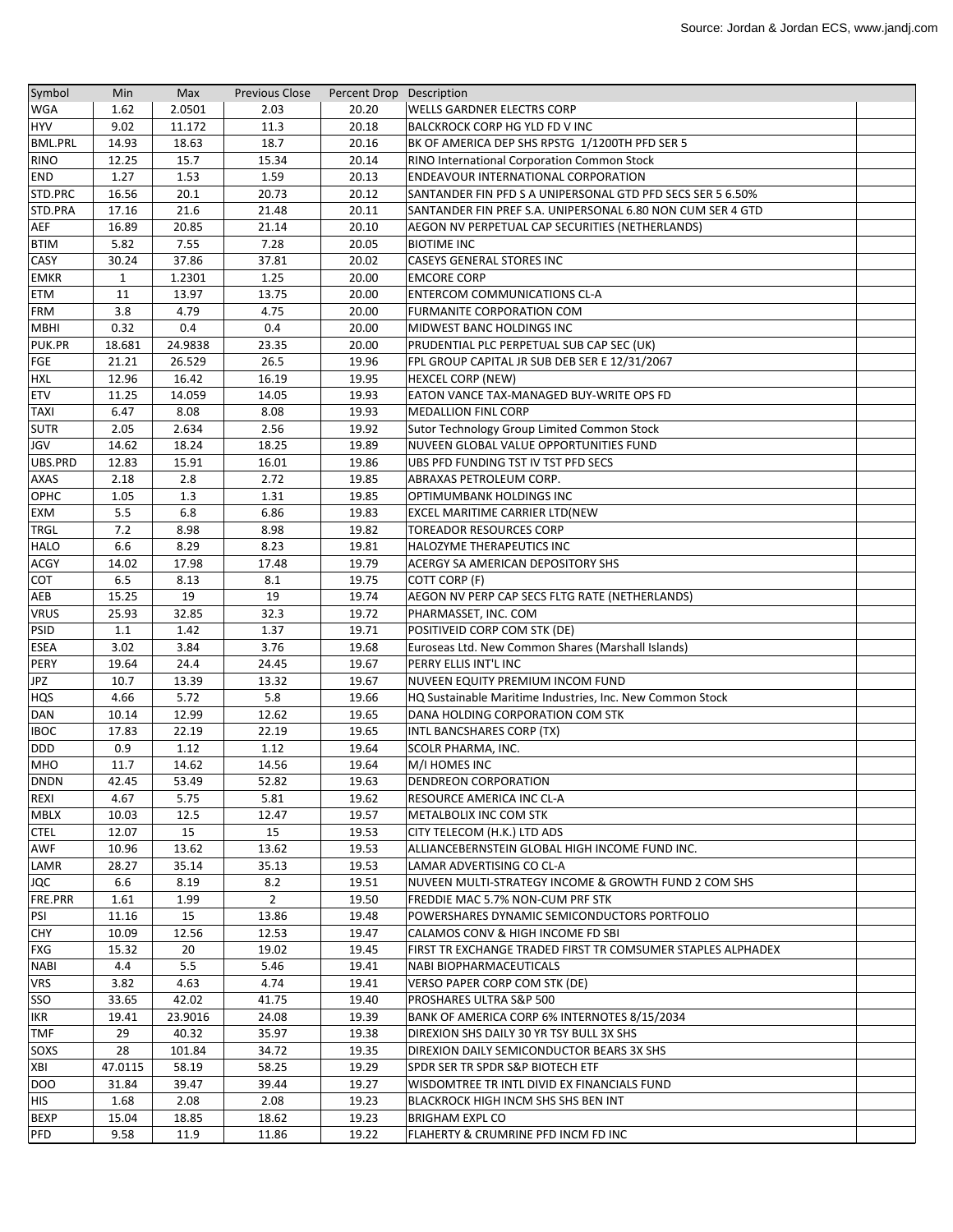| Symbol      | Min    | Max     | <b>Previous Close</b> | Percent Drop Description |                                                             |  |
|-------------|--------|---------|-----------------------|--------------------------|-------------------------------------------------------------|--|
| <b>EXH</b>  | 22.53  | 28.97   | 27.89                 | 19.22                    | <b>EXTERRAN HOLDINGS, INC</b>                               |  |
| IGR         | 6.06   | 7.504   | 7.5                   | 19.20                    | ING CLARION GLOBAL REAL ESTATE INCM FD                      |  |
| <b>GXDX</b> | 30.11  | 37.74   | 37.25                 | 19.17                    | GENOPTIX, INC. COM                                          |  |
| ROIA.K      | 4.26   | 5.33    | 5.27                  | 19.17                    | #N/A                                                        |  |
| <b>SGK</b>  | 15.21  | 18.25   | 18.81                 | 19.14                    | <b>SCHAWK INC CL-A</b>                                      |  |
| <b>NCS</b>  | 10.1   | 12.63   | 12.49                 | 19.14                    | <b>NCI BUILDING SYSTEMS INC</b>                             |  |
| <b>MZW</b>  | 8.2    | 10.07   | 10.14                 | 19.13                    | BANK AMERICA CORP MKT LKD STEP UP NT LKD TO S&P 500 INDEX   |  |
| LUK         | 20     | 25.16   | 24.73                 | 19.13                    | LEUCADIA NATIONAL CORP                                      |  |
| <b>REFR</b> | 2.75   | 3.44    | 3.4                   | 19.12                    | <b>RESEARCH FRONTIERS INC</b>                               |  |
| <b>CAL</b>  | 16.29  | 20.45   | 20.14                 | 19.12                    | <b>CONTL AIRLINES INC CL-B</b>                              |  |
| <b>CCA</b>  | 9.71   | 12      | 12                    | 19.08                    | MFS CALIFORNIA INSURED MUNIICPAL TRUST                      |  |
| AER         | 10.9   | 13.54   | 13.47                 | 19.08                    | AERCAP HOLDINGS NV ORD SHS                                  |  |
| <b>RYF</b>  | 21.4   | 26.61   | 26.441                | 19.07                    | S&P EQUAL WEIGH FINANCIAL RYDEX ETF                         |  |
| <b>CVO</b>  | 6.55   | 14      | 8.09                  | 19.04                    | <b>CENVEO INC</b>                                           |  |
| <b>AEG</b>  | 5.24   | 6.38    | 6.47                  | 19.01                    | AEGON NV -ORD-                                              |  |
| <b>LGCY</b> | 17.86  | 21.98   | 22.05                 | 19.00                    | LEGACY RESERVES LP UTS LTD PARTNERSHIP INT                  |  |
| CH          | 14.5   | 17.8701 | 17.9                  | 18.99                    | ABERDEEN CHILE FUND INC                                     |  |
| <b>CRXX</b> | 1.45   | 1.89    | 1.79                  | 18.99                    | <b>COMBINATORX INC</b>                                      |  |
| <b>MGK</b>  | 35     | 43.2454 | 43.2                  | 18.98                    | VANGUARD WORLD FD MEGA CAP 300 GROWTH INDEX ETF             |  |
| <b>UWM</b>  | 28.6   | 35.57   | 35.3                  | 18.98                    | PROSHARES ULTRA RUSSELL 2000                                |  |
| <b>DPTR</b> | 1.11   | 1.42    | 1.37                  | 18.98                    | DELTA PETROLEUM CORP-NEW-                                   |  |
| AEH         | 15.16  | 18.4681 | 18.71                 | 18.97                    | AEGON N.V. PERP.CAP SECS                                    |  |
| PAA         | 44.12  | 55.28   | 54.45                 | 18.97                    | PLAINS ALLAMERICAN PIPELINE                                 |  |
| LNC.PRF     | 19.41  | 23.87   | 23.95                 | 18.96                    | LINCOLN NATIONAL CAP TR PFD SECS SER F 6.75%                |  |
| <b>IRDM</b> | 6.5    | 8.02    | 8.02                  | 18.95                    | IRIDIUM COMM INC COM STK (NY)                               |  |
| <b>CCO</b>  | 9.67   | 12.45   | 11.93                 | 18.94                    | CLEAR CHANNEL OUTDOOR HOLDINGS, INC CL-A COM STK            |  |
| <b>KYE</b>  | 20.07  | 24.46   | 24.76                 | 18.94                    | KAYNE ANDERSON ENERGY TOTAL RETURN FUND INC                 |  |
| <b>PNX</b>  | 2.4    | 3.07    | 2.96                  | 18.92                    | PHOENIX COMPANIES INC.                                      |  |
| <b>CPE</b>  | 4.46   | 5.76    | 5.5                   | 18.91                    | CALLON PETROLEUM CO                                         |  |
| FRE.PRX     | 1.03   | 1.22    | 1.27                  | 18.90                    | FEDERAL HOME LN MTG CORP 6.02% NON-CUM PERP PFD STK         |  |
| <b>AEIS</b> | 11.13  | 13.81   | 13.72                 | 18.88                    | ADVANCED ENERGY INDS INC                                    |  |
| <b>GSI</b>  | 2.84   | 3.58    | 3.5                   | 18.86                    | GENERAL STEEL HOLDINGS, INC.                                |  |
| NCC.PRA     | 18.64  | 23.06   | 22.97                 | 18.85                    | NATIONAL CITY CAP TR II GTD TR PFD SECS                     |  |
| <b>SIMG</b> | 3.1    | 3.94    | 3.82                  | 18.85                    | SILICON IMAGE INC                                           |  |
| <b>UYM</b>  | 26.55  | 33.58   | 32.71                 | 18.83                    | PROSHARES ULTRA BASIC MATERIALS                             |  |
| <b>UBR</b>  | 22     | 27      | 27.1                  | 18.82                    | PROSHARES TR PROSHARES ULTRA MSCI BRAZIL                    |  |
| <b>DIGA</b> | 0.5001 | 0.625   | 0.616                 | 18.81                    | DIGITAL ANGEL CORP COM STK (DE)                             |  |
| <b>ACXM</b> | 14.68  | 18.29   | 18.08                 | 18.81                    | <b>ACXIOM CORP</b>                                          |  |
| PMI         | 3.8    | 4.88    | 4.68                  | 18.80                    | PMI GROUP INC (THE)                                         |  |
| <b>IYZ</b>  | 16.28  | 20.1    | 20.05                 | 18.80                    | ISHARES DJ US TELECOM INDEX                                 |  |
| <b>IFGL</b> | 22.18  | 27.66   | 27.31                 | 18.78                    | ISHRS FTSE EPRA/NAREIT GLOBAL REAL ESTATE EX U.S. INDEX FD  |  |
| <b>CXDC</b> | 5.11   | 6.37    | 6.29                  | 18.76                    | CHINA XD PLASTICS CO LTD COM STK (NV)                       |  |
| <b>JHP</b>  | 5.89   | 7.28    | 7.25                  | 18.76                    | NUVEEN QUALITY PREFERRED INCOME FUND 3                      |  |
| <b>MKTX</b> | 13     | 16.2    | 16                    | 18.75                    | MARKET AXESS HOLDINGS, INC.                                 |  |
| <b>HYT</b>  | 9.02   | 11.06   | 11.1                  | 18.74                    | BLACKROCK CORP HIGH YLD FD VI INC                           |  |
| <b>BZ</b>   | 5.3    | 6.57    | 6.52                  | 18.71                    | <b>BOISE INC COM STK (DE)</b>                               |  |
| <b>SNDK</b> | 34     | 43.08   | 41.82                 | 18.70                    | <b>SANDISK CORP</b>                                         |  |
| <b>STP</b>  | 10     | 12.99   | 12.3                  | 18.70                    | SUNTECH POWER HOLDINGS CO., LTD                             |  |
| GY          | 5.05   | 6.35    | 6.21                  | 18.68                    | <b>GENCORP INC.</b>                                         |  |
| ZB.PRC      | 21     | 26.19   | 25.82                 | 18.67                    | ZIONS BANCORP DEP SHS RPST 1/40TH INT SHS 9.5%SER C PFD STK |  |
| <b>BBND</b> | 2.75   | 3.41    | 3.38                  | 18.64                    | BIGBAND NETWORKS INC COM STK (USA)                          |  |
| PNC.WS      | 15.51  | 19.67   | 19.06                 | 18.63                    | THE PNC FINANCIAL SERV GROUP, INC WARRANTS (EXP 12/31/2018) |  |
| <b>ZLC</b>  | 2.36   | 3.05    | 2.9                   | 18.62                    | ZALE CORPORATION                                            |  |
| MBI         | 8      | 10.25   | 9.83                  | 18.62                    | <b>MBIA INC</b>                                             |  |
| <b>DDSS</b> | 1.05   | 1.31    | 1.29                  | 18.60                    | LABOPHARM INC                                               |  |
| WNA.PR      | 19.05  | 23.35   | 23.4                  | 18.59                    | WACHOVIA PFD FUNDING CORP PERP PFD SECS SERA                |  |
| RHIE        | 0.22   | 0.27    | 0.2701                | 18.55                    | RHI ENTERTAINMENT INC. COM STK                              |  |
| <b>HAIN</b> | 17.04  | 19.41   | 20.92                 | 18.55                    | HAIN CELESTIAL GROUP INC. (THE)                             |  |
| HBA.PRF     | 16.5   | 20.38   | 20.25                 | 18.52                    | HSBC USA INC PFD SERIES F FLOATING RATE                     |  |
| <b>KRE</b>  | 22.11  | 29.5    | 27.13                 | 18.50                    | SPDR KBW REGIONAL BANKING ETF                               |  |
| <b>KWR</b>  | 22.8   | 28.93   | 27.97                 | 18.48                    | <b>QUAKER CHEMICAL CORPORATION</b>                          |  |
| <b>DFZ</b>  | 8.1    | 10      | 9.93                  | 18.43                    | BARRY (R.G.) CORPORATION                                    |  |
|             |        |         |                       |                          |                                                             |  |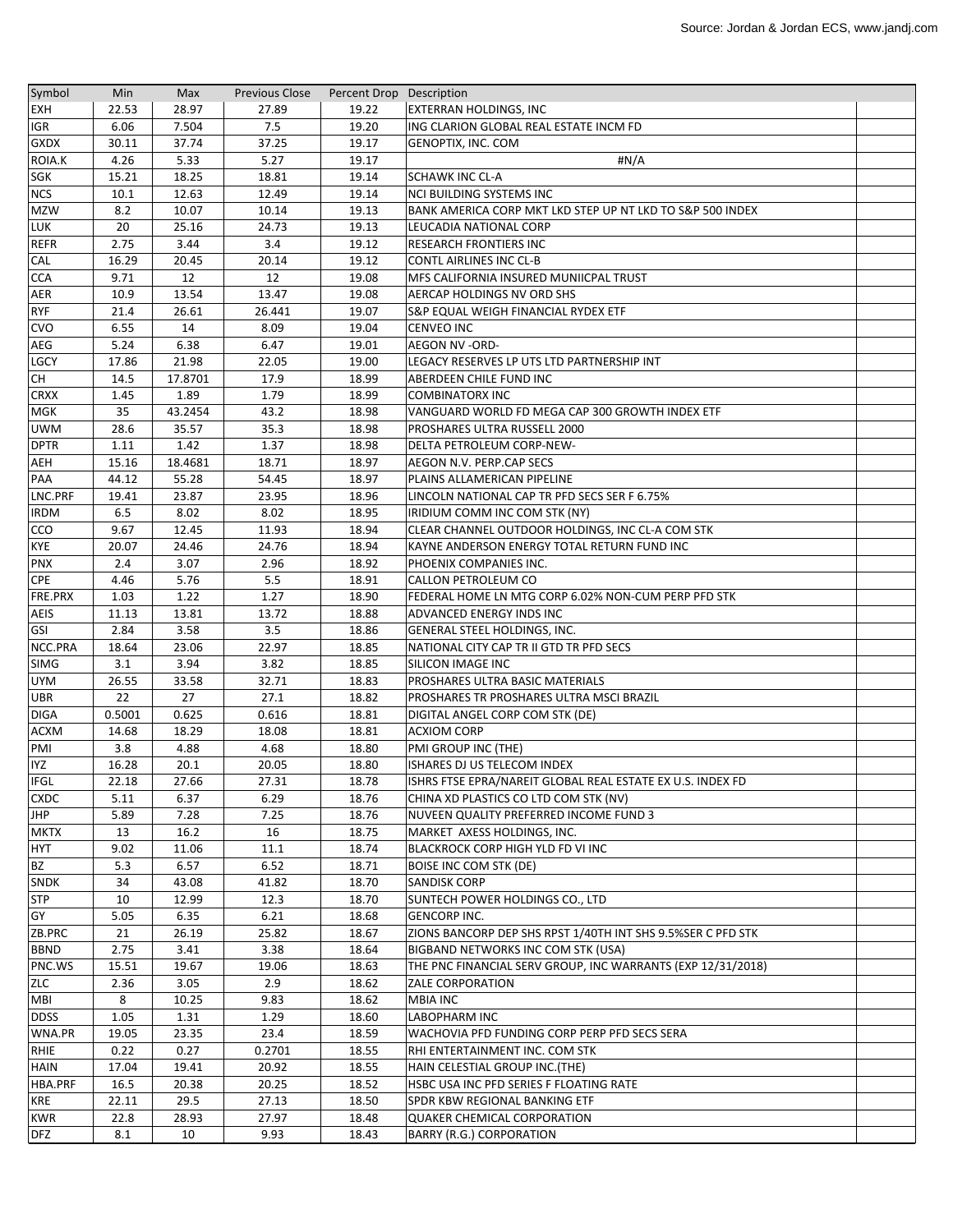| Symbol         | Min            | Max     | <b>Previous Close</b> | Percent Drop Description |                                                             |  |
|----------------|----------------|---------|-----------------------|--------------------------|-------------------------------------------------------------|--|
| TCB.WS         | 4.96           | 6.04    | 6.08                  | 18.42                    | TCF FINL CORP WTS EXP 11/14/2018                            |  |
| <b>BCF</b>     | 9.72           | 12.07   | 11.91                 | 18.39                    | <b>BLACKROCK REAL ASSET EQUITY TRUST</b>                    |  |
| <b>AED</b>     | 15.2           | 18.42   | 18.62                 | 18.37                    | AEGON NV PERP CAP SECURITIES (NETHERLANDS)                  |  |
| ASTI.Z         | 0.4            | 0.49    | 0.49                  | 18.37                    | #N/A                                                        |  |
| IRDM.W         | $\overline{2}$ | 2.46    | 2.45                  | 18.37                    | #N/A                                                        |  |
| <b>TIN</b>     | 17.78          | 22.07   | 21.78                 | 18.37                    | TEMPLE INLAND INC                                           |  |
| <b>MCCC</b>    | 5.38           | 6.69    | 6.59                  | 18.36                    | MEDIACOM COMMUNICATIONS CL-A                                |  |
| LNC.PRG        | 19.14          | 23.585  | 23.44                 | 18.34                    | LINCOLN NATIONAL CORPORATION 6.75% CAP SECS                 |  |
| <b>DEER</b>    | 7              | 9.0899  | 8.57                  | 18.32                    | DEER CONSUMER PRODUCTS, INC. NEW COMMON STOCK               |  |
| <b>HNR</b>     | 7.09           | 8.65    | 8.68                  | 18.32                    | HARVEST NATURAL RESOURCES, INC.                             |  |
| <b>GMXR</b>    | 6.25           | 8.09    | 7.65                  | 18.30                    | <b>GMX RESOURCES INC</b>                                    |  |
| <b>BAC.PRY</b> | 16.3           | 19.939  | 19.95                 | 18.30                    | BAC CAP TR V GTD CAP SECS                                   |  |
| <b>PUDA</b>    | 7.65           | 9.62    | 9.36                  | 18.27                    | PUDA COAL INC (DE)                                          |  |
| <b>IYR</b>     | 43.16          | 52.8    | 52.79                 | 18.24                    | ISHARES DJ US REAL EST IDX FD                               |  |
| <b>IOC</b>     | 50.5           | 62.86   | 61.75                 | 18.22                    | <b>INTEROIL CORP (F)</b>                                    |  |
| <b>DWCH</b>    | 2.2            | 2.61    | 2.69                  | 18.22                    | DATAWATCH CORPORATION - NEW                                 |  |
| <b>LNG</b>     | 3.1            | 3.82    | 3.79                  | 18.21                    | <b>CHENIERE ENERGY INC</b>                                  |  |
| <b>IID</b>     | 9.44           | 11.59   | 11.54                 | 18.20                    | ING INTERNATIONAL HIGH DIVIDEND EQUITY INCOME FUND COM (DE) |  |
| <b>JGG</b>     | 13.22          | 16.99   | 16.16                 | 18.19                    | NUVEEN GLOBAL GOVERNMENT ENHANCED INCOME FUND               |  |
| <b>FLC</b>     | 13.49          | 16.37   | 16.49                 | 18.19                    | FLAHERTY & CRUMRINE/CLAYMORE TOTAL RETURN FD INC            |  |
| <b>CHCI</b>    | 2.07           | 2.71    | 2.53                  | 18.18                    | COMSTOCK HOMEBUILDING COMPANIES, INC.                       |  |
| LIA.WS         | 1.08           | 1.32    | 1.32                  | 18.18                    | LIBERTY ACQUISITION HOLDINGS CORP WTS EXP 12/12/2013        |  |
| <b>DCE</b>     | 18.5           | 22.46   | 22.61                 | 18.18                    | DEUTSCHE BK CAP FDG TR X NONCUMULATIVE TR PFD SECS (DE)     |  |
| <b>STXS</b>    | 3.79           | 4.62    | 4.63                  | 18.14                    | <b>STEREOTAXIS, INC</b>                                     |  |
| <b>PSEC</b>    | 8.85           | 11.02   | 10.81                 | 18.13                    | PROSPECT CAPITAL CORP COM STK (MD)                          |  |
| <b>DIN</b>     | 30             | 36.99   | 36.63                 | 18.10                    | DINEEQUITY INC COM STK (DE)                                 |  |
| <b>AEV</b>     | 16.25          | 19.6    | 19.84                 | 18.09                    | AEGON NV PERPETUAL CAP SEC (NETHERLANDS)                    |  |
| <b>AGM</b>     | 17.94          | 22.5    | 21.89                 | 18.04                    | FED AGRICLT MTG CP CL C NON-VT                              |  |
| <b>EWA</b>     | 18.27          | 22.12   | 22.29                 | 18.03                    | ISHARES MSCI AUSTRALIA IDX FD                               |  |
| SPF            | 5              | 6.32    | 6.1                   | 18.03                    | <b>STANDARD PACIFIC CORP</b>                                |  |
| <b>DVF</b>     | 9.51           | 11.66   | 11.6                  | 18.02                    | BLACKROCK DIV INCM STRATEGIES FD INCM                       |  |
| <b>YZC</b>     | 20.56          | 24.94   | 25.07                 | 17.99                    | YANZHOU COAL MNG CO LTD ADS REPSTG H                        |  |
| <b>TSTC</b>    | 9.76           | 12      | 11.9                  | 17.98                    | TELESTONE TECHNOLOGIES CORP                                 |  |
| <b>MSO</b>     | 5.2            | 6.5     | 6.34                  | 17.98                    | MARTHA STEWART LIVING OMNIMEDIA INC                         |  |
| <b>PCLN</b>    | 202.69         | 248.21  | 246.98                | 17.93                    | PRICELINE.COM INC NEW                                       |  |
| <b>MPW</b>     | 7.98           | 9.8299  | 9.72                  | 17.90                    | MEDICAL PROPERTIES TRUST INC                                |  |
| <b>RWX</b>     | 27.84          | 33.76   | 33.91                 | 17.90                    | SPDR DOW JONES INTERNATIONAL REAL ESTATE ETF                |  |
| EGX            | 3.9            | 4.85    | 4.75                  | 17.89                    | <b>ENGEX INC</b>                                            |  |
| AREX           | 7.16           | 8.72    | 8.72                  | 17.89                    | APPROACH RES INC COM STK (DE)                               |  |
| EEQ            | 40.5           | 49.3999 | 49.32                 | 17.88                    | <b>ENBRIDGE ENERGY MANAGEMENT LLC</b>                       |  |
| <b>HBA.PRH</b> | 19.48          | 23.49   | 23.72                 | 17.88                    | HSBC USA, INC. DEP SH REP 1/40TH PFD SERS H                 |  |
| <b>NUS</b>     | 23.12          | 28.42   | 28.15                 | 17.87                    | NU SKIN ENTERPRISES INC CL-A                                |  |
| <b>MIPI</b>    | 1.75           | 2.11    | 2.13                  | 17.84                    | MOLECULAR INSIGHT PHARMACEUTICALS, INC.COM STK              |  |
| <b>DDE</b>     | 3.09           | 3.98    | 3.76                  | 17.82                    | DOVER DOWNS GAM&ENTNMNT INC.                                |  |
| LYG            | 3              | 3.66    | 3.65                  | 17.81                    | LLOYDS BANKING GROUP PLC ADR                                |  |
| <b>AXTI</b>    | 3.51           | 4.45    | 4.27                  | 17.80                    | <b>AXT INC</b>                                              |  |
| PEIX           | 0.97           | 1.27    | 1.18                  | 17.80                    | PACIFIC ETHANOL, INC.                                       |  |
| <b>CPN</b>     | 10.95          | 13.56   | 13.32                 | 17.79                    | CALPINE CORPORATION COMMON STOCK                            |  |
| <b>RUTH</b>    | 4.07           | 4.98    | 4.95                  | 17.78                    | RUTHS HOSPITALITY GROUP INC COM                             |  |
| VEU            | 34             | 41.41   | 41.35                 | 17.78                    | VANGUARD FTSE ALL-WORLD EX-US INDEX FD ETF                  |  |
| <b>LCC</b>     | 5.7            | 7.09    | 6.93                  | 17.75                    | US AIRWAYS GROUP INC.                                       |  |
| HPI            | 14.38          | 17.61   | 17.48                 | 17.73                    | JOHN HANCOCK PFD INCOME FD                                  |  |
| <b>IVAC</b>    | 11.6           | 14.49   | 14.1                  | 17.73                    | <b>INTEVAC INC</b>                                          |  |
| <b>KNO</b>     | 17.4           | 21.25   | 21.15                 | 17.73                    | STRUCTURED PRODUCTS CORP (CORTS) CL-A                       |  |
| PRO            | 7.315          | 8.23    | 8.89                  | 17.72                    | <b>PROS HOLDINGS, INC</b>                                   |  |
| JPM.PRK        | 18.95          | 23.18   | 23.03                 | 17.72                    | JP MORGAN CHASE CAP XI SER K                                |  |
| <b>DIG</b>     | 28.8           | 35.25   | 35                    | 17.71                    | <b>PROSHARES ULTRA OIL &amp; GAS</b>                        |  |
| SNSS           | 0.79           | 0.979   | 0.96                  | 17.71                    | SUNESIS PHARMACEUTICALS, INC.                               |  |
| GYB            | 14.5           | 17.79   | 17.62                 | 17.71                    | CORP ASSET BKD CP CABCO SER 2004-101 TR FLTG RT CALL CERT   |  |
| GLG            | 2.65           | 3.35    | 3.22                  | 17.70                    | <b>GLG PARTNERS INC COM STK (DE)</b>                        |  |
| <b>PVTB</b>    | 11.36          | 14.95   | 13.8                  | 17.68                    | PRIVATE BANCORP INC.                                        |  |
|                | 14.34          | 17.44   | 17.42                 | 17.68                    | FIRST TR EXCHANGE-TRADED FD CONSUMER DISCR ALPHADEX         |  |
| FXD            |                |         |                       |                          |                                                             |  |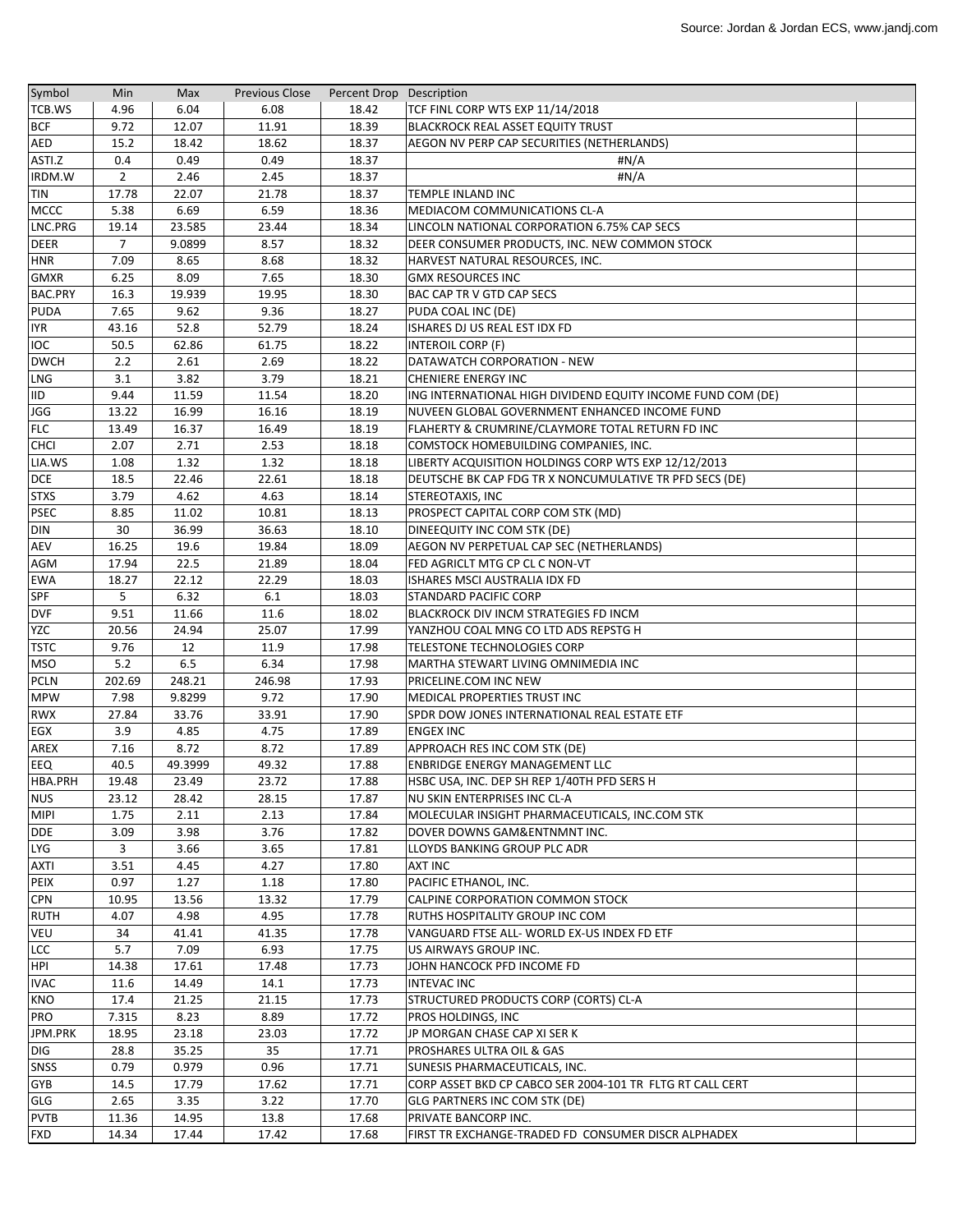| Symbol                    | Min    | Max            | <b>Previous Close</b> | Percent Drop Description |                                                         |  |
|---------------------------|--------|----------------|-----------------------|--------------------------|---------------------------------------------------------|--|
| IGD                       | 9.74   | 11.86          | 11.83                 | 17.67                    | ING GLOBAL EQUITY DIVIDEND AND PREMIUM OPPORTUNITY FUND |  |
| <b>HPQ</b>                | 41.94  | 51.99          | 50.93                 | 17.65                    | HEWLETT-PACKARD CO                                      |  |
| <b>HEK.WS</b>             | 0.7    | 0.87           | 0.85                  | 17.65                    | HECKMANN CORPORATION WTS EXP 11/09/2011                 |  |
| <b>DOW</b>                | 23.4   | 28.61          | 28.41                 | 17.63                    | DOW CHEMICAL CO;COM USD2.50                             |  |
| <b>HUSA</b>               | 10.28  | 12.6           | 12.48                 | 17.63                    | <b>HOUSTON AMERICAN ENERGY CORP</b>                     |  |
| <b>BDCO</b>               | 0.28   | 0.34           | 0.3399                | 17.62                    | <b>BLUE DOLPHIN ENERGY CORP</b>                         |  |
| <b>UFS</b>                | 57     | 70.04          | 69.19                 | 17.62                    | DOMTAR CORP COM NEW (DE)                                |  |
| PKO                       | 20.27  | 24.64          | 24.6                  | 17.60                    | PIMCO INCOME OPPORTUNITY FUND COM                       |  |
| <b>FSC</b>                | 10.49  | 12.8           | 12.73                 | 17.60                    | FIFTH STREET FINANCE CORP COM STK (DE)                  |  |
| KAZ                       | 0.783  | 0.98           | 0.9501                | 17.59                    | <b>BMB MUNAI INC</b>                                    |  |
| <b>DNE</b>                | 0.2638 | 0.3765         | 0.32                  | 17.56                    | DUNE ENERGY INC NEW                                     |  |
| <b>EFR</b>                | 13.35  | 16.18          | 16.19                 | 17.54                    | <b>EATON VANCE SR FLTG RATE FUND</b>                    |  |
| NOG                       | 13.07  | 16.23          | 15.85                 | 17.54                    | Northern Oil and Gas, Inc. Common Stock                 |  |
| <b>SFL</b>                | 15.6   | 19             | 18.91                 | 17.50                    | SHIP FINANCE INTERNATIONAL LTD                          |  |
| <b>KFS</b>                | 1.65   | 2.03           | $\overline{2}$        | 17.50                    | KINGSWAY FINANCIAL SVCS INC                             |  |
| HFC.PRB                   | 17.5   | 21.16          | 21.21                 | 17.49                    | HSBC FINANCE CORP DEP SHS RPTNG 1/40 PFD SER B          |  |
| <b>HOKU</b>               | 2.5    | 3.3            | 3.03                  | 17.49                    | HOKU CORP COM STK (DE)                                  |  |
| <b>ACOM</b>               | 15.54  | 19             | 18.83                 | 17.47                    | ANCESTRY COM INC COM STK (DE)                           |  |
| YGE                       | 9.5    | 11.68          | 11.51                 | 17.46                    | YINGLI GREEN ENERGY HOLDING COMPANY ADR                 |  |
| LVL                       | 11.41  | 13.65          | 13.8195               | 17.44                    | CLAYMORE/S&P GLOBAL DIVIDEND OPPORTUNITIES INDEX ETF    |  |
| <b>NIHD</b>               | 32.75  | 39.66          | 39.66                 | 17.42                    | NII HOLDINGS INC CL B                                   |  |
| <b>BYD</b>                | 10.96  | 13.6           | 13.27                 | 17.41                    | <b>BOYD GAMING CORP</b>                                 |  |
| HT                        | 4.46   | 5.39           | 5.4                   | 17.41                    | HERSHA HOSPITALITY TR CL-A                              |  |
| AIB                       | 2.8    | 3.46           | 3.39                  | 17.40                    | ALLIED IRISH BKS PLC ADS(RP 2                           |  |
| <b>CEU</b>                | 3.8    | 4.73           | 4.6                   | 17.39                    | China Education Alliance, Inc. New Common Stock         |  |
| <b>CHI</b>                | 10.26  | 12.41          | 12.42                 | 17.39                    | CALAMOS CONV OPPORTUNITIES & INCOME FD                  |  |
| <b>CPHD</b>               | 16.16  | 19.63          | 19.56                 | 17.38                    | <b>CEPHEID</b>                                          |  |
| CUZ                       | 6.61   | 8              | 8                     | 17.38                    | <b>COUSINS PROPERTIES INC</b>                           |  |
| ASTM                      | 1.38   | 1.68           | 1.67                  | 17.37                    | AASTROM BIOSCIENCES INC COM STK (MI)                    |  |
| SGY                       | 12.9   | 15.6999        |                       | 17.36                    | <b>STONE ENERGY CORP</b>                                |  |
| <b>JPS</b>                | 6.19   | 7.49           | 15.61<br>7.49         | 17.36                    | NUVEEN QUALITY PREFERRED INCOME FUND 2                  |  |
| GLP                       | 18     | 22.09          | 21.78                 | 17.36                    | GLOBAL PARTNERS LP COM UTS REPTG LTD PARTNERS INT       |  |
|                           | 5.67   | $\overline{7}$ | 6.86                  | 17.35                    | <b>NN INC</b>                                           |  |
| <b>NNBR</b><br><b>PDN</b> | 17.11  | 20.86          | 20.7                  | 17.34                    | POWERSHARES FTSE RAFI DEVEL MARKETS EX US SM PORT       |  |
|                           | 2.05   | 2.38           | 2.48                  |                          | <b>BAKERS FOOTWEAR GROUP INC</b>                        |  |
| <b>BKRS</b><br>ATEC       | 5.3    | 6.41           | 6.41                  | 17.34<br>17.32           | ALPHATEC HOLDINGS INC COM STK                           |  |
| PSA.PRC                   | 19.96  | 24.22          |                       | 17.32                    |                                                         |  |
|                           |        |                | 24.14                 |                          | PUB STORAGE DEP REPSTG 1/1000TH PFD SER C (MD)          |  |
| <b>KSP</b>                | 6.51   | 7.92<br>5.2    | 7.87                  | 17.28                    | K-SEA TRANSPORTATION PARTNERS L.P.                      |  |
| EGY                       | 4.31   |                | 5.21                  | 17.27                    | VAALCO ENERGY INC (NEW)                                 |  |
| <b>PKT</b>                | 0.455  | 0.5401         | 0.55                  | 17.27                    | PROCERA NETWORKS INC                                    |  |
| <b>JTP</b>                | 5.75   | 6.95           | 6.95                  | 17.27                    | NUVEEN QUALITY PFD INCOME FD                            |  |
| FAV                       | 9.44   | 11.366         | 11.41                 | 17.27                    | FIRST TRUST / ACTIVE DIVID INCOME FD COM                |  |
| HPJ                       | 3.31   | 4.045          | 4                     | 17.25                    | HONG KONG HIGHPOWER TECHNOLOGY INC (DE)                 |  |
| SONC                      | 9.8    | 11.97          | 11.84                 | 17.23                    | SONIC CORP                                              |  |
| ALU                       | 2.5    | 2.81           | 3.02                  | 17.22                    | ALCATEL-LUCENT ADR                                      |  |
| IP                        | 20.5   | 25.16          | 24.76                 | 17.21                    | INTERNATIONAL PAPER CO                                  |  |
| ARM                       | 12.88  | 15.96          | 15.55                 | 17.17                    | <b>ARVINMERITOR INC</b>                                 |  |
| FT.                       | 4.97   | 6.1            | 6                     | 17.17                    | FRANKLIN UNIVERSAL TRUST SH BEN INT                     |  |
| <b>VICL</b>               | 3.04   | 3.67           | 3.67                  | 17.17                    | <b>VICAL INC</b>                                        |  |
| EAD                       | 7.73   | 9.24           | 9.33                  | 17.15                    | EVERGREEN INCOME ADVANTAGE FUND                         |  |
| GTN.A                     | 3.2    | 3.66           | 3.862                 | 17.14                    | GRAY TELEVISION, INC. CLASS A                           |  |
| <b>ORRF</b>               | 20.45  | 25.06          | 24.68                 | 17.14                    | ORRSTOWN FINL SVCS INC                                  |  |
| <b>UAUA</b>               | 16.39  | 19.96          | 19.78                 | 17.14                    | UAL CORPORATION NEW                                     |  |
| LIOX                      | 4.4    | 5.5            | 5.31                  | 17.14                    | LIONBRIDGE TECHNOLOGIES INC                             |  |
| <b>GE</b>                 | 15     | 18.24          | 18.1                  | 17.13                    | GEN ELEC CO;COM USD0.06                                 |  |
| <b>AVTR</b>               | 19.6   | 23.58          | 23.65                 | 17.12                    | <b>AVATAR HOLDINGS INC</b>                              |  |
| HRZ                       | 4.32   | 5.21           | 5.21                  | 17.08                    | HORIZON LINES, INC.                                     |  |
| <b>NANX</b>               | 1.36   | 1.67           | 1.64                  | 17.07                    | NAMPHASE TECHNOLOGIES CORP                              |  |
| TLX                       | 0.68   | 0.8002         | 0.82                  | 17.07                    | TRANS LUX CORPORATION                                   |  |
| <b>UEC</b>                | 2.43   | 2.95           | 2.93                  | 17.06                    | URANIUM ENERGY CORP                                     |  |
| <b>MDCA</b>               | 10.65  | 13             | 12.84                 | 17.06                    | MDC PARTNERS INC CL A SUB VTG                           |  |
| IGA                       | 11     | 13.3           | 13.26                 | 17.04                    | ING GLOBAL ADVANTAGE AND PREMIUM OPPORTUNITY FUND       |  |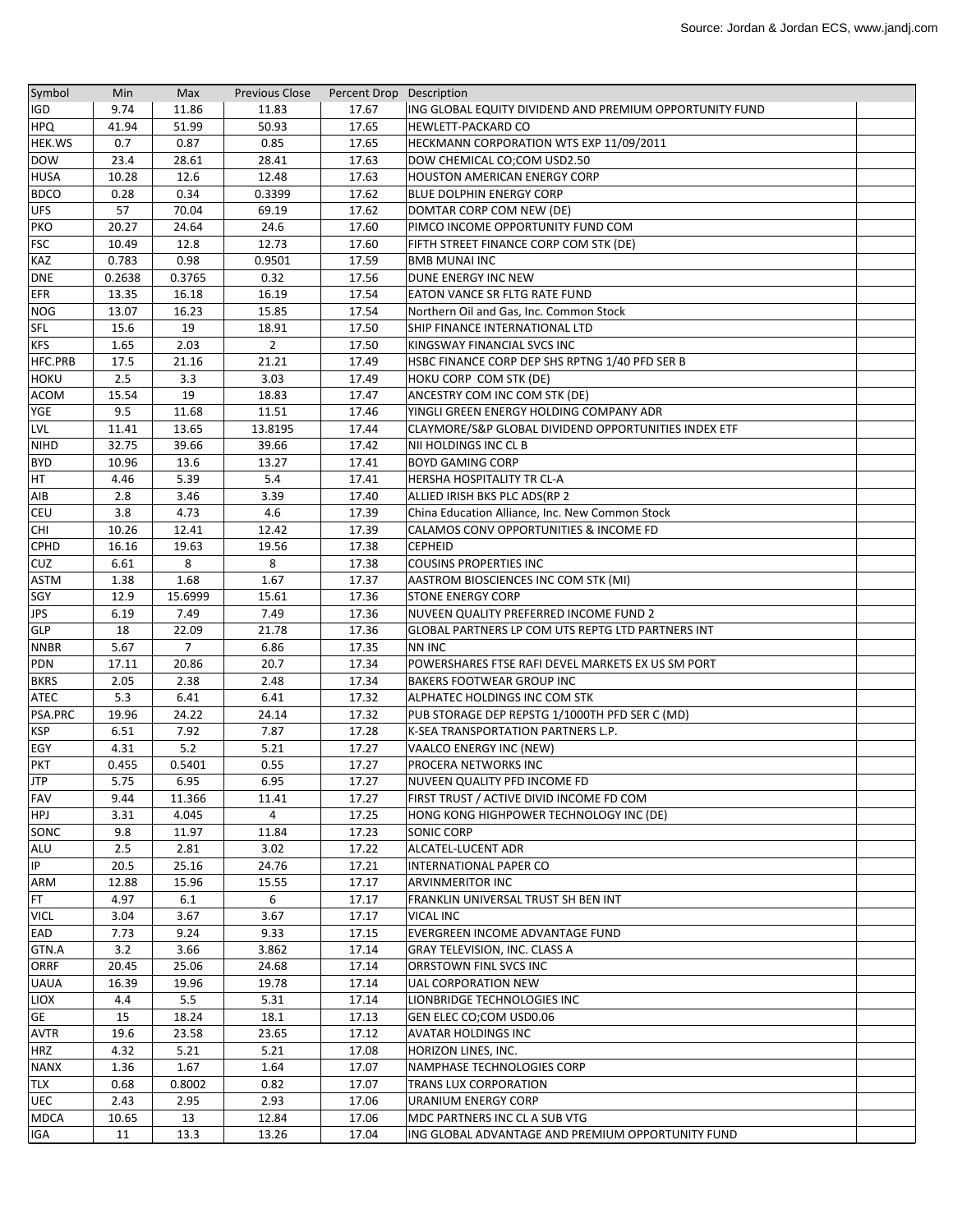| Symbol      | Min   | Max     | <b>Previous Close</b> | Percent Drop Description |                                                           |  |
|-------------|-------|---------|-----------------------|--------------------------|-----------------------------------------------------------|--|
| HBA.PRG     | 17.72 | 21.519  | 21.36                 | 17.04                    | HSBC USA INC DEP SHS REPSTG 1/40 PRD SER G                |  |
| <b>WYNN</b> | 71    | 86.97   | 85.57                 | 17.03                    | <b>WYNN RESORTS LTD</b>                                   |  |
| <b>PCX</b>  | 15.75 | 19.78   | 18.98                 | 17.02                    | PATRIOT COAL CORPORATION COM STK (DE)                     |  |
| <b>BCS</b>  | 16.2  | 19.17   | 19.52                 | 17.01                    | BARCLAYS PLC ADS =4 ORDINARY U                            |  |
| <b>CENX</b> | 10.3  | 12.82   | 12.41                 | 17.00                    | CENTURY ALUMINUM CO                                       |  |
| <b>LPX</b>  | 9.52  | 11.98   | 11.47                 | 17.00                    | LOUISIANA PACIFIC CORP                                    |  |
| FSII        | 3.071 | 4.13    | 3.7                   | 17.00                    | FSI INTERNATIONAL INC                                     |  |
| AMR         | 5.91  | 7.24    | 7.12                  | 16.99                    | <b>AMR CORP</b>                                           |  |
| <b>HITK</b> | 20.42 | 24.8    | 24.6                  | 16.99                    | HI-TECH PHARMACAL INC                                     |  |
| <b>KLD</b>  | 42.17 | 50.92   | 50.8                  | 16.99                    | ISHARES FTSE KLD SELECT SOCIAL INDEX FD                   |  |
| <b>DUA</b>  | 17.3  | 20.602  | 20.84                 | 16.99                    | Deutsche Bank Cap Fdg Tr VIII 6.375% Tr Pfd Secs          |  |
| <b>CMRG</b> | 3.47  | 4.17    | 4.18                  | 16.99                    | CASUAL MALE RETAIL GROUP INC NEW COM STK (DE)             |  |
|             |       | 2.7     |                       |                          |                                                           |  |
| <b>CMM</b>  | 2.2   |         | 2.65                  | 16.98                    | CHINA MASS MEDIA CORP SPNSD ADR                           |  |
| <b>CPWM</b> | 4.5   | 5.45    | 5.42                  | 16.97                    | COST PLUS INC (OAKLAND,CA)                                |  |
| CRME        | 7.141 | 8.85    | 8.6                   | 16.97                    | CARDIOME PHARMA CORPORATION-NEW                           |  |
| GFIG        | 5.63  | 6.78    | 6.78                  | 16.96                    | <b>GFI GROUP INC</b>                                      |  |
| <b>HAWK</b> | 13.32 | 16.49   | 16.04                 | 16.96                    | SEAHAWK DRILLING INC COM STK (DE)                         |  |
| PRE.PRC     | 20    | 24.32   | 24.08                 | 16.94                    | PARTNERRE LTD PFD C                                       |  |
| AVNR        | 2.55  | 2.9     | 3.07                  | 16.94                    | AVANIR PHARMACEUTICALS, INC CL A                          |  |
| <b>ASIA</b> | 21    | 25.779  | 25.28                 | 16.93                    | ASIAINFO HOLDINGS INC.                                    |  |
| GLW         | 15.51 | 18.67   | 18.67                 | 16.93                    | <b>CORNING INCORPORATED</b>                               |  |
| <b>RFI</b>  | 9.82  | 11.78   | 11.82                 | 16.92                    | COHEN&STEERS TOT RET REALTY FD                            |  |
| ONE.PRW     | 20.77 | 25.0101 | 25                    | 16.92                    | BANK ONE CAP VI 7.20%                                     |  |
| <b>REV</b>  | 14.05 | 17.08   | 16.91                 | 16.91                    | <b>REVLON INC CL A COMMON</b>                             |  |
| <b>ING</b>  | 6.78  | 8.27    | 8.16                  | 16.91                    | ING GROEP NV ADS (BEAR DEP RCT                            |  |
| AIM         | 3.49  | 4.16    | 4.2                   | 16.90                    | <b>AEROSONIC CORP</b>                                     |  |
| <b>BONT</b> | 13.24 | 17.1    | 15.93                 | 16.89                    | <b>BON-TON STORES INC (THE)</b>                           |  |
| <b>GEOI</b> | 13.98 | 17.98   | 16.82                 | 16.88                    | <b>GEORESOURCES INC</b>                                   |  |
| <b>KOOL</b> | 0.665 | 0.91    | 0.8                   | 16.88                    | THERMOGENESIS CORP NEW                                    |  |
| <b>KOG</b>  | 3.35  | 4.12    | 4.03                  | 16.87                    | KODIAK OIL & GAS CORP                                     |  |
| <b>HTBK</b> | 4.29  | 5.34    | 5.16                  | 16.86                    | HERITAGE COMMERCE CORP.                                   |  |
| <b>MXWL</b> | 11.11 | 13.88   | 13.36                 | 16.84                    | <b>MAXWELL TECHNOLOGIES INC</b>                           |  |
| CBK         | 8.26  | 10.26   | 9.93                  | 16.82                    | <b>CHRISTOPHER &amp; BANKS CORP</b>                       |  |
| <b>BBVA</b> | 9.36  | 11.3    | 11.25                 | 16.80                    | BANCO BILBAO VIZ ARGENTARA ADS                            |  |
| <b>HDSN</b> | 2.08  | 2.48    | 2.5                   | 16.80                    | <b>HUDSON TECHNOLOGIES INC</b>                            |  |
| SSP         | 8.42  | 10.25   | 10.12                 | 16.80                    | E.W. SCRIPPS COM NEW CL A COM SHS                         |  |
| ACOR        | 31.86 | 38.65   | 38.29                 | 16.79                    | ACORDA THERAPEUTICS INC                                   |  |
| <b>ESS</b>  | 91.55 | 111.44  | 110                   | 16.77                    | <b>ESSEX PROPERTY TRUST INC</b>                           |  |
| <b>NR</b>   | 6.251 | 7.6     | 7.51                  | 16.76                    | NEWPARK RESOURCES INC                                     |  |
| NRF.PRB     | 15.4  | 18.25   | 18.5                  | 16.76                    | Northstar Realty Finance Corp. Preferred Series B         |  |
| REA         | 17.5  | 22.5    | 21.0199               | 16.75                    | RYDEX 2X S&P ENERGY ETF                                   |  |
|             |       |         |                       |                          |                                                           |  |
| CQP         | 13.53 | 16.12   | 16.25                 | 16.74                    | CHENIERE ENERGY PARTNERS, LP COM UTS                      |  |
| <b>BKMU</b> | 6.03  | 7.68    | 7.24                  | 16.71                    | <b>BANK MUTUAL CORP NEW</b>                               |  |
| <b>CRL</b>  | 26.82 | 32.2    | 32.2                  | 16.71                    | CHARLES RIVER LABS INT'L INC                              |  |
| <b>MTL</b>  | 19    | 23.3    | 22.81                 | 16.70                    | MECHEL OAO ADS EA REPTG 1 COM SHS                         |  |
| <b>RXI</b>  | 38.85 | 46.68   | 46.63                 | 16.68                    | ISHARES S&P GLOBAL CONSUMER DISCRETIONARY SECTOR INDEX FD |  |
| <b>INDY</b> | 21.33 | 25.56   | 25.6                  | 16.68                    | ISHARES S&P INDIA NIFTY 50 INDEX FUND                     |  |
| CT          | 1.65  | 2.12    | 1.98                  | 16.67                    | CAPITAL TRUST, INC. CL-A (NEW) REIT                       |  |
| <b>CZZ</b>  | 8     | 9.69    | 9.6                   | 16.67                    | COSAN LIMITED SHS A (BERMUDA)                             |  |
| <b>DCTH</b> | 11    | 13.55   | 13.2                  | 16.67                    | <b>DELCATH SYSTEMS INC</b>                                |  |
| IGC.WS      | 0.05  | 0.0501  | 0.06                  | 16.67                    | INDIA GLOBALIZATION CAPITAL, INC. WTS 3/03/2011           |  |
| <b>LTXC</b> | 2.75  | 3.3     | 3.3                   | 16.67                    | LTX-CREDENCE CORP COM STK (MA)                            |  |
| <b>SUF</b>  | 0.3   | 0.38    | 0.36                  | 16.67                    | <b>SULPHCO INC</b>                                        |  |
| FFA         | 9.67  | 11.56   | 11.6                  | 16.64                    | FIRST TRUST ENHANCED EQUITY INCOME FUND                   |  |
| ABR         | 3.36  | 4.04    | 4.03                  | 16.63                    | ARBOR REALTY TRUST INC                                    |  |
| <b>KRU</b>  | 46.1  | 56.07   | 55.29                 | 16.62                    | PROSHARES ULTRA KBW REGIONAL BKG                          |  |
| DRE.PRN     | 20.02 | 24.1    | 24.01                 | 16.62                    | DUKE RLTY CORP DEP SHS REPTSG 1/10TH 7.25 SER N CUM PFD   |  |
| <b>NCV</b>  | 8.13  | 9.9     | 9.75                  | 16.62                    | NICHOLAS-APPLEGATE CONVERTIBLE & INCOME FUND              |  |
| <b>BOBE</b> | 25    | 30.21   | 29.98                 | 16.61                    | <b>EVANS BOB FARMS INC</b>                                |  |
| <b>CHS</b>  | 12.45 | 14.93   | 14.93                 | 16.61                    | CHICO'S FAS INC.                                          |  |
| <b>FSYS</b> | 24.68 | 32.98   | 29.59                 | 16.59                    | FUEL SYSTEMS SOLUTIONS INC COM STK                        |  |
| <b>MSSR</b> | 8.5   | 10.16   | 10.19                 | 16.58                    | MCCORMICK & SCHMICK'S SEAFOOD RESTAURANTS INC             |  |
|             |       |         |                       |                          |                                                           |  |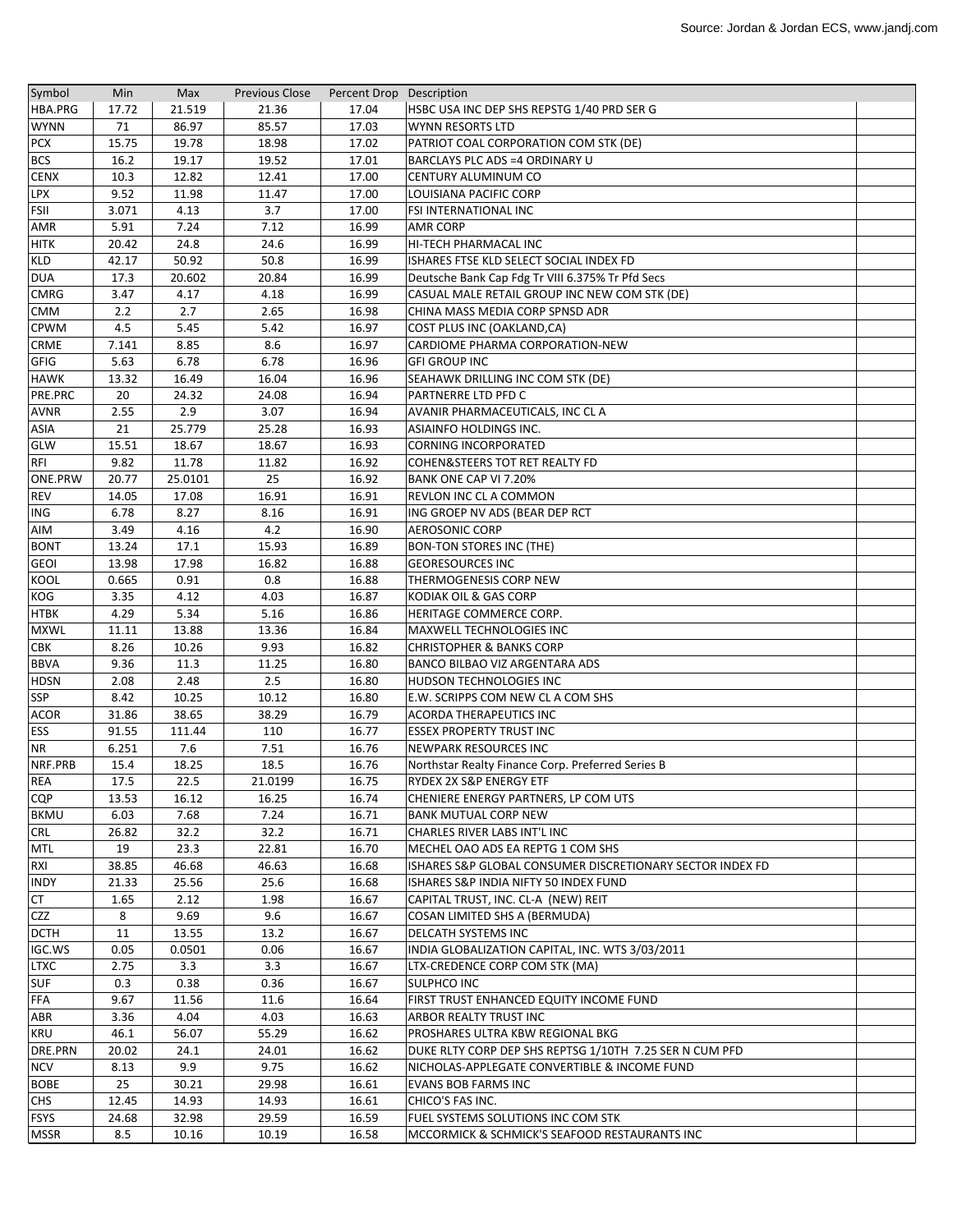| Symbol            | Min         | Max            | <b>Previous Close</b> | Percent Drop Description |                                                                                      |  |
|-------------------|-------------|----------------|-----------------------|--------------------------|--------------------------------------------------------------------------------------|--|
| <b>UCC</b>        | 35.31       | 42.08          | 42.33                 | 16.58                    | PROSHARES ULTRA CONSUMER SERVICES                                                    |  |
| <b>ACAT</b>       | 11.67       | 14.71          | 13.99                 | 16.58                    | <b>ARCTIC CAT INC</b>                                                                |  |
| ORIT              | 13.59       | 16.27          | 16.29                 | 16.57                    | ORITANI FINANCIAL CORP COM STK (USA)                                                 |  |
| SASR              | 14          | 16.85          | 16.78                 | 16.57                    | SANDY SPRING BANCORP INC                                                             |  |
| PTF               | 19.28       | 23.16          | 23.1074               | 16.56                    | DYNAMIC TECHNOLOGY SECTOR PORT PWRSH EXCH TRD FD                                     |  |
| ETB               | 13.05       | 15.58          | 15.64                 | 16.56                    | <b>EATON VANCE TAX-MANAGED BUY-WRITE INCM FD</b>                                     |  |
| <b>COWN</b>       | 4.59        | 5.48           | 5.5                   | 16.55                    | COWEN GROUP, INC CLASS A NEW COM STK                                                 |  |
| <b>EWBC</b>       | 16          | 19.3           | 19.17                 | 16.54                    | EAST WEST BANCORP INC                                                                |  |
| <b>GNW</b>        | 12.98       | 15.94          | 15.55                 | 16.53                    | <b>GENWORTH FINANCIAL INC CLA</b>                                                    |  |
| <b>KCP</b>        | 10.96       | 13.04          | 13.13                 | 16.53                    | COLE (KENNETH) PRODUCTIONS CL A                                                      |  |
| ERC               | 12.53       | 14.99          | 15.01                 | 16.52                    | EVERGREEN MULTI-SECTOR INCOME FUND                                                   |  |
| <b>HGR</b>        | 15.52       | 18.6           | 18.59                 | 16.51                    | HANGER ORTHOPEDIC GRP INC                                                            |  |
| DHF               | 3.49        | 4.21           | 4.18                  | 16.51                    | DREYFUS HIGH YIELD STRATEGIES                                                        |  |
| <b>ALXN</b>       | 45.18       | 54.49          | 54.11                 | 16.50                    | ALEXION PHARMACEUTICALS INC                                                          |  |
| SCVL              | 22.01       | 26.34          | 26.36                 | 16.50                    | SHOE CARNIVAL INC (IN)                                                               |  |
| <b>MIPS</b>       | 4.15        | 4.97           | 4.97                  | 16.50                    | MIPS TECHNOLOGIES INC-                                                               |  |
| <b>DGIT</b>       | 33.82       | 41.38          | 40.5                  | 16.49                    | DG FASTCHANNEL INC COM STK                                                           |  |
| <b>DSCM</b>       | 3.09        | 3.66           | 3.7                   | 16.49                    | DRUGSTORE.COM INC                                                                    |  |
| ANR               | 36.75       | 45.03          | 44                    | 16.48                    | ALPHA NATURAL RESOURCES INC.                                                         |  |
| USB.PRK           | 19.42       | 23.36          | 23.25                 | 16.47                    | USB CAP XII GTD TR PFD SECS                                                          |  |
| KNDL              | 14.1        | 16.83          | 16.88                 | 16.47                    | <b>KENDLE INTL INC</b>                                                               |  |
| SFY               | 29.57       | 36.47          | 35.4                  | 16.47                    | SWIFT ENERGY CO (HOLDING COMPANY)                                                    |  |
| <b>XPP</b>        | 50          | 60.54          | 59.855                | 16.46                    | PROSHARES TR ULTRA FTSE/XINHUA CHINA 25                                              |  |
| QCCO              | 4.06        | 4.66           | 4.86                  | 16.46                    | QC HLDGS INC                                                                         |  |
| JTD               | 10          | 11.97          | 11.97                 | 16.46                    | NUVEEN TAX-ADVANTAGED DIVIDEND GROWTH FUND                                           |  |
| <b>DFT</b>        | 19.59       | 23.59          | 23.44                 | 16.42                    | DUPONT FABROS TECHNOLOGY INC COM STK (MD)                                            |  |
| <b>NRGY</b>       | 30.35       | 36.23          | 36.31                 | 16.41                    | <b>INERGY L.P.</b>                                                                   |  |
| <b>JBSS</b>       | 12.12       | 14.88          | 14.5                  | 16.41                    | SANFILIPPO (JOHN B) & SON INC                                                        |  |
| DEM               | 41.58       | 49.5295        | 49.74                 | 16.41                    | WISDOMTREE EMERG MKTS EQUITY INCOME FUND                                             |  |
| JPM.PRY           | 19.93       | 23.86          | 23.84                 | 16.40                    | JPMORGAN CHASE CAP XIV 6.2% CAP SEC SERIES N                                         |  |
| <b>IDSA</b>       | 18.1        | 22.895         | 21.65                 | 16.40                    | INDUSTRIAL SVCS AMER INC (FL)                                                        |  |
| <b>VIRL</b>       | 7.75        | 9.4            | 9.27                  | 16.40                    | <b>VIRAGE LOGIC CORP</b>                                                             |  |
| <b>KS</b>         | 10.2        | 12.05          | 12.2                  | 16.39                    | KapStone Paper and Packaging Corporation Common Stock                                |  |
| <b>NEN</b>        | 55.19       | 68             | 66                    | 16.38                    | NEW ENGLAND RLTY L.P. DEP RECP                                                       |  |
| <b>PNK</b>        | 11.9        | 14.57          | 14.23                 | 16.37                    | PINNACLE ENTERTAINMENT, INC                                                          |  |
| ITB               | 12.36       | 14.92          | 14.78                 | 16.37                    | ISHARES TR DOW JONES US HOME CONSTRUCTION INDEX FD                                   |  |
| <b>CPNO</b>       | 21.53       | 25.84          | 25.74                 | 16.36                    | COPANO ENERGY, L.L.C. REPSNTG LTD PARTNER UNITS                                      |  |
| <b>WNR</b>        | 4.3         | 5.3            | 5.14                  | 16.34                    | WESTERN REFINING, INC.                                                               |  |
| <b>KERX</b>       | 4.66        | 6.22           | 5.57                  | 16.34                    | KERYX BIOPHARMACEUTICALS, INC.                                                       |  |
| <b>CMI</b>        | 58.91       | 72             | 70.41                 | 16.33                    | <b>CUMMINS INC</b>                                                                   |  |
| PPH               | 53.89       | 64.5           | 64.41                 | 16.33                    | PHARMACTL HLDR TST DP REC12/40                                                       |  |
|                   |             |                | 14.94                 |                          |                                                                                      |  |
| <b>MGM</b>        | 12.5        | 15.5<br>146.53 |                       | 16.33                    | MGM MIRAGE                                                                           |  |
| MDY<br><b>TTO</b> | 122.05      | 7.31           | 145.87<br>7.35        | 16.33<br>16.33           | SPDR S&P MIDCAP 400 ETF TR UTS SER 1 S&P                                             |  |
| IDT               | 6.15<br>8.1 | 9.97           |                       | 16.32                    | TORTOISE CAPITAL RESOURCES CORP COM STK (USA)<br><b>IDT CORP COM STK CLASS B NEW</b> |  |
|                   |             |                | 9.68                  |                          |                                                                                      |  |
| WLB.PR            | 23.1        | 26.6           | 27.6                  | 16.30                    | WESTMORELD COAL DP(RP1/4 CVA                                                         |  |
| <b>MTLK</b>       | 1.1299      | 1.35<br>9.35   | 1.35<br>9.27          | 16.30<br>16.29           | METALINK LTD ORD SHS (ISR)<br>DWS HIGH INCOME TRUST SHS BENE INT (NEW)               |  |
| KHI               | 7.76        |                |                       |                          |                                                                                      |  |
| <b>GRRF</b>       | 1.8         | 2.21           | 2.15                  | 16.28                    | CHINA GRENTECH CORPORATION LIMITED AMERICAN DEPOSITARY SHS                           |  |
| <b>BMR</b>        | 15.07       | 17.97          | 18                    | 16.28                    | <b>BIOMED REALTY TRUST INC</b>                                                       |  |
| <b>WUHN</b>       | 1.39        | 1.67           | 1.66                  | 16.27                    | Wuhan General Group (China), Inc. Common Stock                                       |  |
| <b>JSN</b>        | 11.02       | 13.2           | 13.16                 | 16.26                    | NUVEEN EQUITY PREMIUM OPPORTUNITY FUND                                               |  |
| SDY               | 41.51       | 50.15          | 49.5648               | 16.25                    | SPDR SERIES TR SPDR S&P DIVIDEND ETF                                                 |  |
| <b>PXF</b>        | 29.08       | 34.88          | 34.72                 | 16.24                    | POWERSHARES FTSE RAFI DEV MKTS EX- U.S. PORT                                         |  |
| <b>GAIN</b>       | 5.22        | 6.34           | 6.23                  | 16.21                    | <b>GLADSTONE INVESTMENT CORP</b>                                                     |  |
| <b>DRW</b>        | 21.1        | 25.11          | 25.18                 | 16.20                    | WISDOMTREE INTERNATONAL REAL ESTATE SECTOR FUND                                      |  |
| <b>EXTR</b>       | 2.9         | 3.52           | 3.46                  | 16.18                    | <b>EXTREME NETWORKS INC</b>                                                          |  |
| <b>PAET</b>       | 4.04        | 5.07           | 4.82                  | 16.18                    | PAETEC HLDG CORP                                                                     |  |
| <b>IIG</b>        | 4.61        | 5.4            | 5.5                   | 16.18                    | <b>IMERGENT INC</b>                                                                  |  |
| <b>HSNI</b>       | 26.79       | 31.96          | 31.96                 | 16.18                    | HSN INC COM STK (DE)                                                                 |  |
| EWC               | 22.75       | 27.26          | 27.14                 | 16.18                    | ISHARES MSCI CANADA INDEX FD                                                         |  |
| <b>EXXI</b>       | 13.697      | 17.5           | 16.34                 | 16.18                    | ENERGY XXI LIMITED COM SHS (BM)                                                      |  |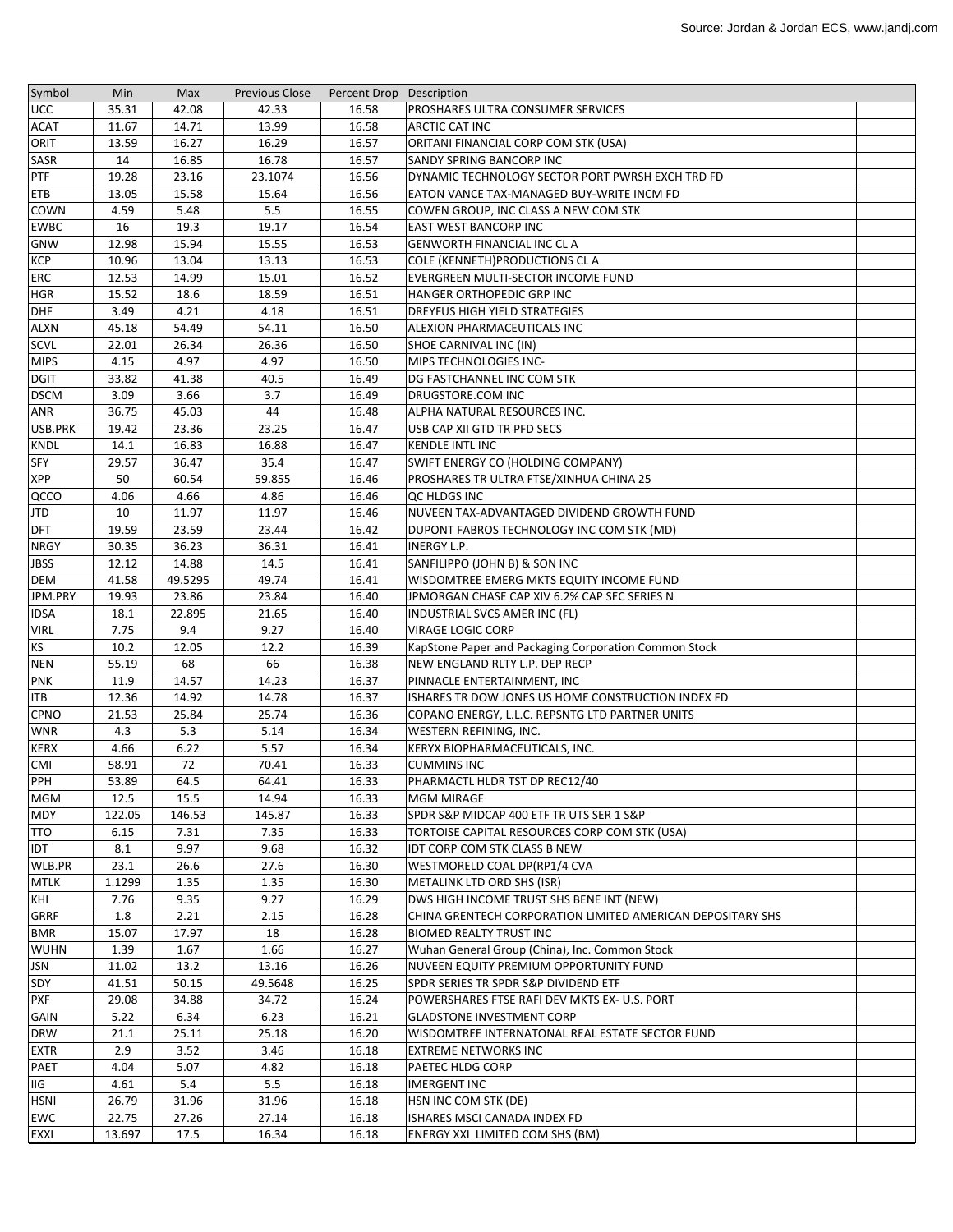| Symbol         | Min    | Max     | <b>Previous Close</b> | Percent Drop Description |                                                              |  |
|----------------|--------|---------|-----------------------|--------------------------|--------------------------------------------------------------|--|
| <b>EDAP</b>    | 2.7665 | 3.3     | 3.3                   | 16.17                    | EDAP TMS S.A. SPONS ADR                                      |  |
| EK             | 5.19   | 6.25    | 6.19                  | 16.16                    | <b>EASTMAN KODAK CO</b>                                      |  |
| NBG.PRA        | 14.74  | 17.7    | 17.58                 | 16.15                    | NATIONAL BANK OF GREECE SA SPON ADR PFD REPSTG SER A         |  |
| ARCI           | 3.27   | 3.99    | 3.9                   | 16.15                    | APPLNC RECYCLNG CTRS AMER                                    |  |
| <b>SCOK</b>    | 17     | 20.5    | 20.27                 | 16.13                    | SINOCOKING COAL & COKE CHEMICAL INDS INC COM STK (FL)        |  |
| <b>GFZ</b>     | 19.5   | 23.45   | 23.25                 | 16.13                    | AAG HLDG INC GTD SER DEB                                     |  |
| <b>AGEN</b>    | 0.931  | 1.11    | 1.11                  | 16.13                    | <b>ANTIGENICS INC. (DEL)</b>                                 |  |
| <b>KCE</b>     | 31.52  | 37.68   | 37.58                 | 16.13                    | SPDR KBW CAPITAL MARKETS ETF                                 |  |
| <b>FGP</b>     | 19.05  | 22.85   | 22.71                 | 16.12                    | FERRELLGAS PARTNERS LP COM UTS                               |  |
| <b>CDII</b>    | 1.25   | 1.53    | 1.49                  | 16.11                    | CHINA DIRECT INDUSTRIES, INC COM STK                         |  |
| <b>CREE</b>    | 59.86  | 73.43   | 71.35                 | 16.10                    | <b>CREE INC</b>                                              |  |
| XCJ            | 22.51  | 26.95   | 26.83                 | 16.10                    | XCEL ENERGY INC JR SUB NTS 00/00/2068                        |  |
| <b>HSKA</b>    | 0.6716 | 0.8065  | 0.8                   | 16.05                    | <b>HESKA CORP</b>                                            |  |
| <b>NLST</b>    | 2.25   | 2.95    | 2.68                  | 16.04                    | NETLIST, INC. COM STK                                        |  |
| <b>BAC.PRU</b> | 16.55  | 19.53   | 19.71                 | 16.03                    | <b>BAC CAPITAL TRUST IV</b>                                  |  |
| <b>NKBP</b>    | 5.5    | 6.6     | 6.55                  | 16.03                    | CHINA NUOKANG BIO-PHARMACEUTICAL INC ADS                     |  |
| <b>BFR</b>     | 5.45   | 6.46    | 6.49                  | 16.02                    | BBVA BANCO FRANCES NS.A.                                     |  |
| <b>BIF</b>     | 4.98   | 5.89    | 5.93                  | 16.02                    | <b>BOULDER GROWTH &amp; INCOME FUND INC</b>                  |  |
| <b>ENER</b>    | 5.46   | 6.59    | 6.5                   | 16.00                    | <b>ENERGY CONVERSION DEVICES INC</b>                         |  |
| <b>TEX</b>     | 22     | 26.76   | 26.19                 | 16.00                    | <b>TEREX CORP</b>                                            |  |
| SQNM           | 4.99   | 6.16    | 5.94                  | 15.99                    | <b>SEQUENOM INC NEW</b>                                      |  |
| <b>FSS</b>     | 6.2    | 7.38    | 7.38                  | 15.99                    | FEDERAL SIGNAL CORP                                          |  |
| IKJ            | 20.5   | 24.4    | 24.4                  | 15.98                    | BANK OF AMERICA CORPORATION 6.50% SUB INTERNOTES             |  |
| <b>NBS</b>     | 2.21   | 2.68    | 2.63                  | 15.97                    | NEOSTEM, INC.                                                |  |
| ZGEN           | 5      | 5.95    | 5.95                  | 15.97                    | <b>ZYMOGENETICS INC</b>                                      |  |
| <b>HERO</b>    | 3.11   | 3.7     | 3.7                   | 15.95                    | HERCULES OFFSHORE INC                                        |  |
| <b>BALT</b>    | 11.07  | 13.1    | 13.17                 | 15.95                    | BALTIC TRADING LIMITED COMMON STOCK                          |  |
| CASC           | 27.52  | 33.16   | 32.74                 | 15.94                    | <b>CASCADE CORPORATION</b>                                   |  |
| <b>GAF</b>     | 53.1   | 63.66   | 63.17                 | 15.94                    | #N/A                                                         |  |
| PAY            | 15.62  | 18.59   | 18.58                 | 15.93                    | VERIFONE HOLDINGS INC.                                       |  |
| <b>CUZ.PRB</b> | 18.65  | 22.3    | 22.18                 | 15.92                    | COUSINS PPTYS INCORPORATED PFD SER B                         |  |
| SBGI           | 5.87   | 6.84    | 6.98                  | 15.90                    | SINCLAIR BROADCAST GP INC CL A                               |  |
| RAS.PRA        | 15.5   | 18.6099 | 18.43                 | 15.90                    | RAIT FINANCIAL TRUST 7.75% SER A CUM REDM PFD BENE INT       |  |
| ZTR            | 3.28   | 3.92    | 3.9                   | 15.90                    | ZWEIG TOTAL RETURN FUND                                      |  |
| KEG            | 9      | 10.78   | 10.7                  | 15.89                    | <b>KEY ENERGY SERVICES INC</b>                               |  |
| SHZ            | 0.9    | 1.12    | 1.07                  | 15.89                    | China Shen Zhou Mining & Resources, Inc. Common Stock        |  |
| <b>TAL</b>     | 20.92  | 24.86   | 24.87                 | 15.88                    | TAL INTERNATIONAL GROUP, INC.                                |  |
| SXI            | 21.21  | 25.58   | 25.21                 | 15.87                    | STANDEX INTERNATIONAL CORP                                   |  |
| <b>NBG</b>     | 2.44   | 3.03    | 2.9                   | 15.86                    | NATIONAL BANK OF GREECE ADS(RP                               |  |
| <b>CIGX</b>    | 1.54   | 1.93    | 1.83                  | 15.85                    | <b>STAR SCIENTIFIC INC</b>                                   |  |
| <b>IMGN</b>    | 8.29   | 9.58    | 9.85                  | 15.84                    | <b>IMMUNOGEN INC</b>                                         |  |
| ARLP           | 37.96  | 45.88   | 45.1                  | 15.83                    | ALLIANCE RESOURCES PART L.P.                                 |  |
| <b>RWV</b>     | 27.93  | 32.18   | 33.18                 | 15.82                    | REVENUESHARES NAVALLIER OVERALL A-100 FUND                   |  |
| LINT.B         | 13.33  | 14.87   | 15.83                 | 15.79                    | #N/A                                                         |  |
| <b>CNH</b>     | 24.64  | 29.67   | 29.26                 | 15.79                    | CNH GLOBAL N.V. (NEW)                                        |  |
| SPCH.A         | 2.4    | 2.7601  | 2.85                  | 15.79                    | #N/A                                                         |  |
| AMX            | 41.88  | 50.15   | 49.73                 | 15.79                    | AMERICA MOVIL, S.A.B. DE C.V. ADS REPTGS 20 SR L SHS         |  |
| <b>PLD</b>     | 10.62  | 12.62   | 12.61                 | 15.78                    | <b>PROLOGIS</b>                                              |  |
| <b>MTP</b>     | 14.2   | 16.68   | 16.86                 | 15.78                    | MLP STRATEGIC EQUITY FUND INC                                |  |
| <b>EVN</b>     | 10.96  | 13.07   | 13.01                 | 15.76                    | EATON VANCE MUNI INC TRUST SBI                               |  |
| AMAC           | 5.4    | 6.5     | 6.41                  | 15.76                    | AMER MEDICAL ALERT CORP                                      |  |
| SFI.PRE        | 14.66  | 17.53   | 17.4                  | 15.75                    | ISTAR FINANCIAL INC 7.875% PFD SER E                         |  |
| <b>NRO</b>     | 3.05   | 3.61    | 3.62                  | 15.75                    | NEUBERGER BERMAN REAL ESTATE SEC INCM FD INC                 |  |
| <b>ALTH</b>    | 6.53   | 7.9     | 7.75                  | 15.74                    | ALLOS THERAPEUTICS INC                                       |  |
| ADRA           | 21.25  | 25.04   | 25.22                 | 15.74                    | BLDRS ASIA 50 ADR INDEX FND                                  |  |
| PDC            | 5.73   | 6.8     | 6.8                   | 15.74                    | PIONEER DRILLING COMPANY                                     |  |
| <b>PDS</b>     | 6      | 7.2     | 7.12                  | 15.73                    | PRECISION DRILLING TR UNIT                                   |  |
| <b>JKG</b>     | 62.77  | 74.6904 | 74.485                | 15.73                    | ISHARES MORNINGSTAR MID CORE INDEX FUND                      |  |
| DRE.PRM        | 19.4   | 23.05   | 23.02                 | 15.73                    | Duke Realty Corporation Depositary Shares repstg 1/10th Pref |  |
| <b>EIS</b>     | 45     | 53.5599 | 53.39                 | 15.71                    | ISHARES INC MCSI ISRAEL CAPPED INDEX FD                      |  |
| <b>KEY.PRE</b> | 18.3   | 21.56   | 21.71                 | 15.71                    | KEYCORP CAP IX TR PFD SECS                                   |  |
| EHA            | 22.01  | 26.14   | 26.11                 | 15.70                    | ENTERGY ARKANSAS 6.70% SR FRST MTG 32                        |  |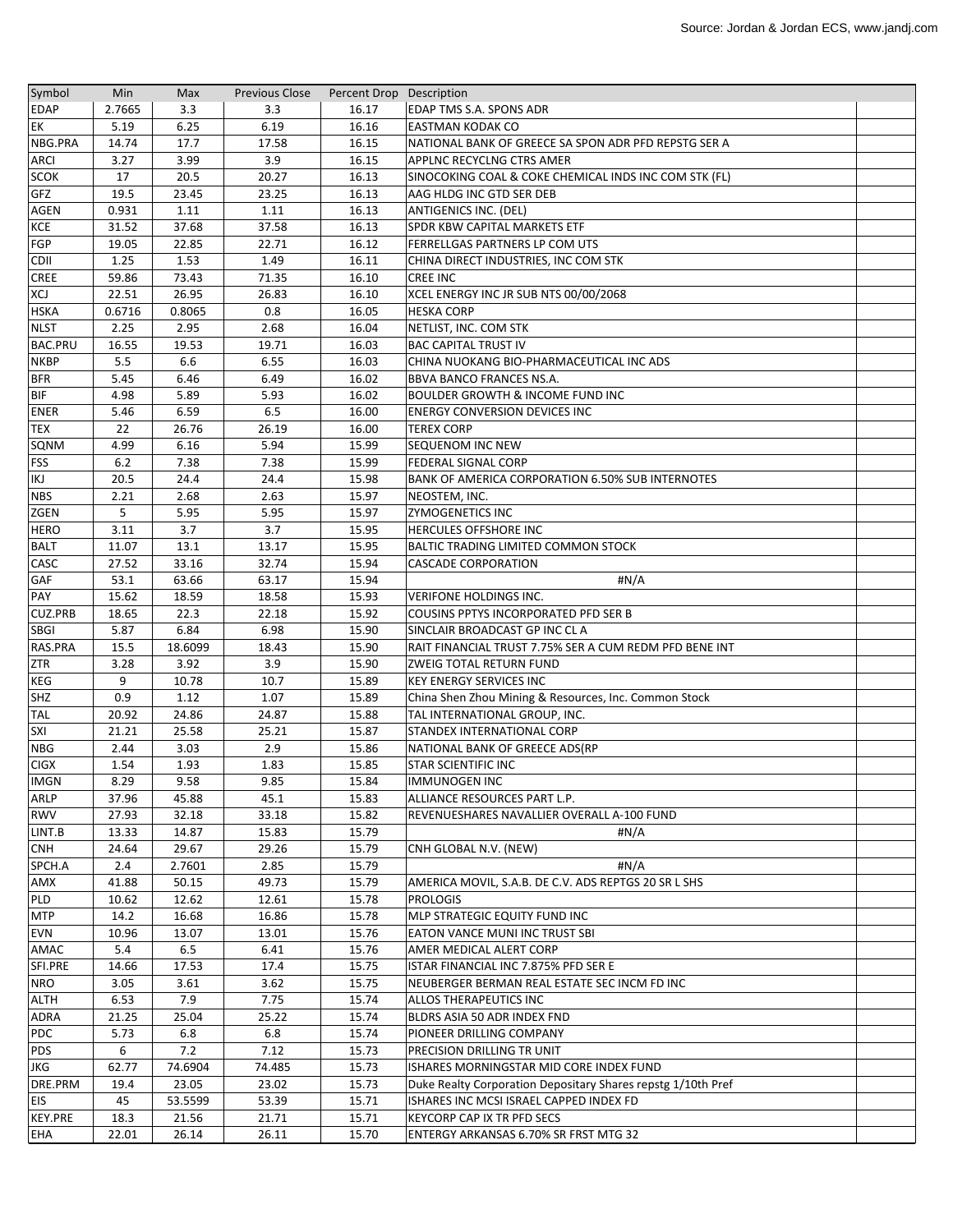| Symbol         | Min            | Max     | <b>Previous Close</b> | Percent Drop Description |                                                           |  |
|----------------|----------------|---------|-----------------------|--------------------------|-----------------------------------------------------------|--|
| <b>ROIA</b>    | 4.51           | 5.39    | 5.35                  | 15.70                    | RADIO ONE INC CLA                                         |  |
| RF.PRZ         | 21             | 25.09   | 24.91                 | 15.70                    | REGIONS FING TR III TR PFD SECS 06/15/2078                |  |
| <b>DCOM</b>    | 11.18          | 13.28   | 13.26                 | 15.69                    | DIME COMMUNITY BANCHSHARES                                |  |
| <b>PDT</b>     | 8.98           | 10.69   | 10.65                 | 15.68                    | JOHN HANCK PATRIOT PREM DVD II                            |  |
| <b>ATLS</b>    | 30.01          | 35.86   | 35.59                 | 15.68                    | ATLAS ENERGY INC COM STK (DE)                             |  |
| PUK.PRA        | 19.2           | 23.07   | 22.77                 | 15.68                    | PRUDENTIAL PLC 6.50 EXCHG PERP SUB CAP SEC                |  |
| <b>REED</b>    | 1.99           | 2.4     | 2.36                  | 15.68                    | REEDS, INC. COM STK                                       |  |
| <b>VMW</b>     | 51.23          | 61.5    | 60.75                 | 15.67                    | VMWARE, INC. CL A COM STK                                 |  |
| <b>GMO</b>     | 3.5            | 4.2     | 4.15                  | 15.66                    | GENERAL MOLY INC COM (DE)                                 |  |
| <b>BML.PRN</b> | 18.04          | 21.39   | 21.39                 | 15.66                    | BK OF AMERICA DEP SHS RPSTG 1/40TH 6.70% PFD SER 6        |  |
| <b>BSET</b>    | 4.69           | 5.8     | 5.56                  | 15.65                    | <b>BASSETT FURNITURE IND INC</b>                          |  |
| YAO            | 20             | 23.6101 | 23.71                 | 15.65                    | CLAYMORE EXCHANGE TRADED FD TR 2 ALPHSHARES CHINA ALL CAP |  |
| <b>BPFH</b>    | 6.15           | 7.57    | 7.29                  | 15.64                    | <b>BOSTON PRIVATE FINL HLDGS INC</b>                      |  |
| GGAL           | 4.91           | 5.9331  | 5.82                  | 15.64                    | <b>GRUPO FINANCIERO GALICIA SA</b>                        |  |
| <b>VICR</b>    | 12.25          | 14.69   | 14.52                 | 15.63                    | <b>VICOR CORP</b>                                         |  |
| <b>CMN</b>     | 16.95          | 20.24   | 20.09                 | 15.63                    | CANTEL MEDICAL CORPORATION                                |  |
| IDT.C          | 6.54           | 7.8     | 7.75                  | 15.61                    | <b>IDT CORP COM STK</b>                                   |  |
| ANLY           | 2.38           | 2.7899  | 2.82                  | 15.60                    | ANALYSTS INTL CORP COM STK (MN)                           |  |
| <b>DRYS</b>    | 4.76           | 5.73    | 5.64                  | 15.60                    | DRYSHIPS INC.                                             |  |
| <b>GKK.PRA</b> | 10.55          | 14.79   | 12.5                  | 15.60                    | Gramercy Capital Corp 8.125 Preferred Series A            |  |
| AEP            | 28.17          | 33.1    | 33.37                 | 15.58                    | AMERICAN ELECTRIC POWER INC                               |  |
| SANM           | 14.21          | 16.92   | 16.83                 | 15.57                    | SANMINA-SCI CORP COM STK (DE)                             |  |
| GLDD           | 4.94           | 5.92    | 5.85                  | 15.56                    | <b>GREAT LAKES DREDGE &amp; DOCK CORP COM (DEL)</b>       |  |
| <b>VEA</b>     | 26.98          | 31.88   | 31.94                 | 15.53                    | VANGUARD TX MANAGED VANGUARD EURO PAC ETF                 |  |
| FFI            | 0.4899         | 0.6     | 0.5799                | 15.52                    | <b>FORTUNE INDUSTRIES INC</b>                             |  |
| <b>NXTM</b>    | 11             | 13.47   | 13.02                 | 15.51                    | <b>NXSTAGE MEDICAL INC</b>                                |  |
| <b>FINL</b>    | 13.42          | 15.93   | 15.88                 | 15.49                    | FINISH LINE INC CL-A                                      |  |
| PEI            | 13.75          | 16.44   | 16.27                 | 15.49                    | PENN REAL ESTATE INVST TST SBI                            |  |
| <b>EPCT</b>    | 1.53           | 1.81    | 1.81                  | 15.47                    | EPICEPT CORPORATIO;COM USD0.00                            |  |
| <b>HGSI</b>    | 21.98          | 26      | 26                    | 15.46                    | HUMAN GENOME SCIENCES INC                                 |  |
| <b>CUR</b>     | 2.621          | 3.15    | 3.1                   | 15.45                    | Neuralstem, Inc. Common Stock                             |  |
| <b>UWC</b>     | 55.63          | 65.5    | 65.79                 | 15.44                    | PROSHARES TR ULTRA RUSSELL3000                            |  |
| JST            | 13.75          | 16.25   | 16.26                 | 15.44                    | JINPAN INT'L LTD(COMMON)                                  |  |
| <b>MVIS</b>    | 2.52           | 2.95    | 2.98                  | 15.44                    | MICROVISION INC (WASH)                                    |  |
| <b>TX</b>      | 32.18          | 37.88   | 38.05                 | 15.43                    | <b>TERNIUM S.A</b>                                        |  |
| <b>BRF</b>     | 37.5           | 44.4    | 44.34                 | 15.43                    | MARKET VECTORS ETF TR BRAZIL SM CAP                       |  |
| POL            | 8.61           | 10.4199 | 10.18                 | 15.42                    | POLYONE CORPORATION                                       |  |
| <b>RVBD</b>    | 25.13          | 29.84   | 29.71                 | 15.42                    | RIVERBED TECHNOLOGY, INC COM                              |  |
| RBS.PRT        | 12.85          | 15      | 15.19                 | 15.40                    | ROYAL BANK OF SCOTLAND GRP PLS (THE) SPONS ADR REPSTG PFD |  |
| <b>TEN</b>     | 19.5           | 24.4    | 23.05                 | 15.40                    | TENNECO INC COM STK                                       |  |
| <b>ULTR</b>    | 5 <sub>1</sub> | 5.88    | 5.91                  | 15.40                    | ULTRAPETROL (BAHAMAS) LTD COM STK                         |  |
| <b>OSUR</b>    | 5.33           | 6.18    | 6.3                   | 15.40                    | ORASURE TECHNOLOGIES INC                                  |  |
| ARCC           | 12.7           | 15.03   | 15.01                 | 15.39                    | <b>ARES CAPITAL CORP</b>                                  |  |
| BAC.PRD        | 16.99          | 20.03   | 20.08                 | 15.39                    | BK OF AMER CORP DEPO SHS REPTSG 1/1000 INST 6.204% PFD D  |  |
| <b>RWR</b>     | 48.5           | 60.25   | 57.32                 | 15.39                    | SPDR DOW JONES REIT ETF                                   |  |
| <b>FEO</b>     | 15.95          | 18.88   | 18.85                 | 15.38                    | FIRST TRUST/ABERDEEN EMERGING OPPORTUNITY FUND            |  |
| <b>SMIT</b>    | 3.3            | 3.85    | 3.9                   | 15.38                    | <b>SCHMITT INDUSTRIES INC NEW</b>                         |  |
| AYR            | 8.75           | 10.29   | 10.34                 | 15.38                    | AIRCASTLE LIMITED COM                                     |  |
| <b>IGLD</b>    | 22.35          | 26.75   | 26.41                 | 15.37                    | INTERNET GOLD-GOLDEN LINES LTD                            |  |
| EQY            | 15.91          | 18.69   | 18.8                  | 15.37                    | <b>EQUITY ONE INC</b>                                     |  |
| <b>BPSG</b>    | 3.25           | 3.86    | 3.84                  | 15.36                    | BROADPOINT GLEACHER SECURITIES GROUP INC COM STK (NY)     |  |
| <b>SKX</b>     | 31.76          | 37.94   | 37.52                 | 15.35                    | <b>SKECHERS USA INC</b>                                   |  |
| AFC            | 17.1           | 20.19   | 20.2                  | 15.35                    | ALLIED CAPITAL CORPORATION NEW NT 6.875% 04/15/2047 (MD)  |  |
| ABD            | 6.9            | 8.53    | 8.15                  | 15.34                    | ACCO BRANDS CORPORATION                                   |  |
| GRAN           | 1.38           | 1.77    | 1.63                  | 15.34                    | <b>BANK OF GRANITE CORP</b>                               |  |
| ODP            | 5.47           | 6.51    | 6.46                  | 15.33                    | OFFICE DEPOT INC                                          |  |
| ANN            | 20.5           | 24.44   | 24.21                 | 15.32                    | <b>ANNTAYLOR STORES CORP</b>                              |  |
| <b>FIG</b>     | 4.2            | 5.07    | 4.96                  | 15.32                    | FORTRESS INVESTMENT GROUP LLC CL A                        |  |
| <b>TCAP</b>    | 12.16          | 14.6299 | 14.36                 | 15.32                    | TRIANGLE CAPITAL CORPORATION COM                          |  |
| <b>FR</b>      | 6.7744         | 8.1298  | 8                     | 15.32                    | FIRST INDUTRIAL REALTY TR INC                             |  |
| <b>SPH</b>     | 39.16          | 46.803  | 46.24                 | 15.31                    | SUBURBAN PROPANE PARTNERS L.P.                            |  |
| <b>ISH</b>     | 24.52          | 29.04   | 28.95                 | 15.30                    | INTL SHIPHOLDING CORP                                     |  |
|                |                |         |                       |                          |                                                           |  |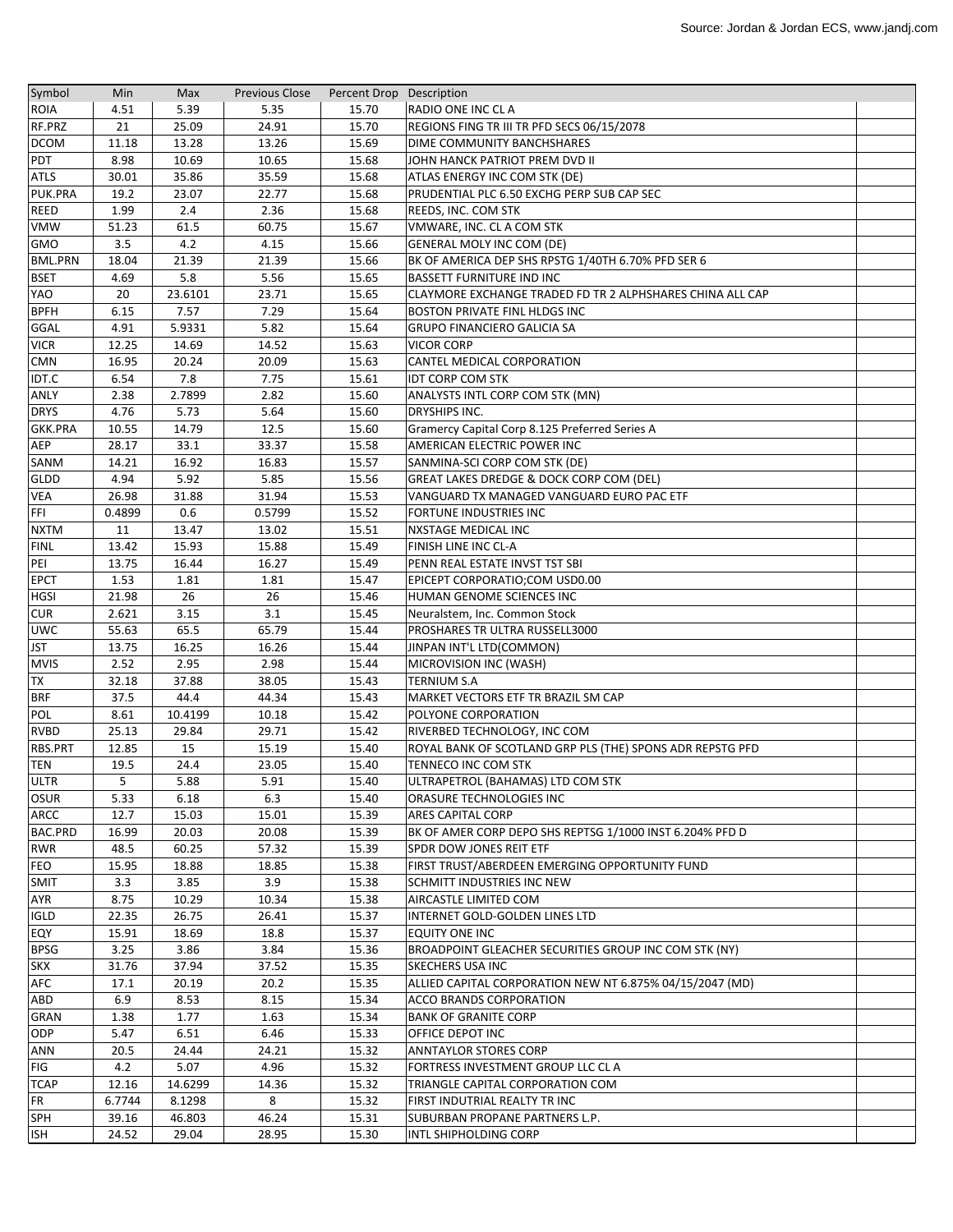| Symbol      | Min   | Max     | <b>Previous Close</b> | Percent Drop Description |                                                            |  |
|-------------|-------|---------|-----------------------|--------------------------|------------------------------------------------------------|--|
| <b>QUIK</b> | 2.99  | 3.69    | 3.53                  | 15.30                    | <b>QUICKLOGIC CORPORATION</b>                              |  |
| AERG        | 1.22  | 1.51    | 1.44                  | 15.28                    | <b>APPLIED ENERGETICS, INC</b>                             |  |
| <b>CHW</b>  | 6.49  | 7.66    | 7.66                  | 15.27                    | CALAMOS GLOBAL DYNAMIC INCOME FUND                         |  |
| <b>BRKS</b> | 8     | 9.59    | 9.44                  | 15.25                    | <b>BROOKS AUTOMATION INC</b>                               |  |
| <b>FST</b>  | 24.5  | 29.03   | 28.91                 | 15.25                    | <b>FOREST OIL CORPORATION</b>                              |  |
| <b>FTK</b>  | 1.5   | 1.83    | 1.77                  | 15.25                    | <b>FLOTEK INDUSTRIES INC</b>                               |  |
| <b>KNDI</b> | 3.5   | 4.4599  | 4.13                  | 15.25                    | Kandi Technolgies, Corp. Common Stock                      |  |
| <b>WGO</b>  | 13.06 | 15.62   | 15.41                 | 15.25                    | WINNEBAGO INDS INC                                         |  |
| <b>NOA</b>  | 8.45  | 9.99    | 9.97                  | 15.25                    | NORTH AMERICAN ENERGY PARTNERS INC COM                     |  |
| <b>GEA</b>  | 21.35 | 25.193  | 25.19                 | 15.24                    | GENERAL ELECTRIC CAPITAL CORP PUB INCM NTS (PINES)         |  |
| <b>TNCC</b> | 8.62  | 9.75    | 10.17                 | 15.24                    | TENNESSEE COMMERCE BANCORP INC (TN)                        |  |
| <b>CBEH</b> | 8.68  | 10.28   | 10.24                 | 15.23                    | CHINA INTEGRATED ENG INC COM STK (DE)                      |  |
| AZPN        | 9.52  | 11.41   | 11.23                 | 15.23                    | <b>ASPEN TECHNOLOGY INC</b>                                |  |
| SFI.PRI     | 14.26 | 16.975  | 16.82                 | 15.22                    | <b>ISTAR FINL INC PFD SER I</b>                            |  |
| <b>BGR</b>  | 20.5  | 24.14   | 24.18                 | 15.22                    | BLACKROCK ENERGY AND RESOURCES TR COM SHS OF BENFCL INTS   |  |
| <b>MCBF</b> | 1.84  | 2.02    | 2.17                  | 15.21                    | MONARCH CMNTY BANCORP INC                                  |  |
| <b>CRZO</b> | 18.35 | 21.64   | 21.64                 | 15.20                    | CARRIZO OIL & GAS INC.                                     |  |
| <b>MMLP</b> | 25.51 | 30.165  | 30.08                 | 15.19                    | MARTIN MIDSTREAM PARTNERS L P                              |  |
| FOF         | 10.61 | 12.45   | 12.51                 | 15.19                    | COHEN & STEERS CLOSED-END OPPORTUNITY FUND INC COM         |  |
| <b>VLTR</b> | 20    | 24.39   | 23.58                 | 15.18                    | <b>VOLTERRA SEMCONDUCTOR CORP</b>                          |  |
| <b>GST</b>  | 4.75  | 5.6     | 5.6                   | 15.18                    | <b>GASTAR EXPLORATION LTD (NEW)</b>                        |  |
| <b>VPF</b>  | 1.9   | 2.24    | 2.24                  | 15.18                    | <b>VALPEY FISHER CORP</b>                                  |  |
| SHO         | 10.62 | 12.97   | 12.52                 | 15.18                    | <b>SUNSTONE HOTEL INVESTORS INC</b>                        |  |
| <b>STD</b>  | 9.17  | 11.14   | 10.81                 | 15.17                    | <b>BANCO SANTANDER SA</b>                                  |  |
| AVP         | 25.63 | 30.27   | 30.21                 | 15.16                    | AVON PRODUCTS INC                                          |  |
| <b>BMA</b>  | 22.5  | 26.66   | 26.52                 | 15.16                    | BANCO MACRO S.A. ADS (EA REPTSG 10 CL-B COM SHS)           |  |
| INV         | 3.08  | 3.73    | 3.63                  | 15.15                    | <b>INNOVARO INC, COM STK</b>                               |  |
| <b>ETO</b>  | 16.46 | 19.236  | 19.39                 | 15.11                    | EATON VANCE TAX-ADVANTAGED GLOBAL DIV OPPORTS FDS BENE INT |  |
| USB.PRI     | 19.9  | 23.53   | 23.44                 | 15.10                    | USB Cap X Preferred Stock                                  |  |
| PETD        | 18.72 | 22.12   | 22.05                 | 15.10                    | PETROLEUM DEVELOPMENT CORP                                 |  |
| <b>MPEL</b> | 3.6   | 4.3     | 4.24                  | 15.09                    | MELCO CROWN ENTERTAINMENT LTD ADS SHS                      |  |
| <b>PCBC</b> | 1.86  | 2.92    | 2.19                  | 15.07                    | PACIFIC CAPITAL BANCORP NEW                                |  |
| <b>SVNT</b> | 12.01 | 14.98   | 14.14                 | 15.06                    | SAVIENT PHARMACEUTICALS INC                                |  |
| <b>CML</b>  | 11    | 12.98   | 12.95                 | 15.06                    | COMPELLENT TECHNOLOGIES, INC.                              |  |
| <b>IDRA</b> | 5.36  | 6.37    | 6.31                  | 15.06                    | IDERA PHARMACEUTICALS, INC COM                             |  |
| <b>VGR</b>  | 13.88 | 16.34   | 16.34                 | 15.06                    | <b>VECTOR GROUP LTD</b>                                    |  |
| EDGR        | 1.58  | 1.74    | 1.86                  | 15.05                    | <b>EDGAR ONLINE.INC</b>                                    |  |
| PZD         | 20    | 24.05   | 23.544                | 15.05                    | DYNAMIC CLEANTECH PORT PWRSHS EXCH TRD FD                  |  |
| GPI         | 25.64 | 30.4    | 30.18                 | 15.04                    | <b>GROUP 1 AUTOMOTIVE, INC</b>                             |  |
| RBS.PRG     | 11.41 | 13.375  | 13.43                 | 15.04                    | RBS CAPITAL FUNDING TRUST VII GTD TR PFD SEC 6.08%         |  |
| GLU         | 16.61 | 19.5999 | 19.55                 | 15.04                    | GABELLI GLOBAL UTILITY & INCOME TRUST (THE)                |  |
| <b>GFRE</b> | 8.25  | 9.82    | 9.71                  | 15.04                    | GULF RESOURCES, INC. NEWCOMMON STOCK                       |  |
| GEJ         | 20.97 | 24.78   | 24.68                 | 15.03                    | GENERAL ELECTRIC CAPITAL CORP PUB INCM NTS PINES           |  |
| BAC.PRB     | 17.2  | 20.19   | 20.24                 | 15.02                    | Bac Cap Tr X Cap Secs 6.25%                                |  |
| <b>CPX</b>  | 12.23 | 14.56   | 14.39                 | 15.01                    | COMPLETE PRODUCTION SERVICES, INC                          |  |
| <b>PTEK</b> | 1.02  | 1.2199  | 1.2                   | 15.00                    | <b>POKERTECK INC</b>                                       |  |
| <b>MWV</b>  | 22.05 | 26.14   | 25.94                 | 15.00                    | MEADWESTVACO CORP                                          |  |
| <b>MTW</b>  | 11.75 | 14.16   | 13.82                 | 14.98                    | MANITOWOC COMPANY INC (THE)                                |  |
| <b>DEXO</b> | 24.24 | 29.3    | 28.51                 | 14.98                    | DEX ONE CORPORATION NEW COMMON STOCK                       |  |
| <b>BRIL</b> | 30.12 | 34.9272 | 35.425                | 14.98                    | DIREXION DAILY BRICK BULL 2X SHS                           |  |
| FRE.PRQ     | 1.59  | 1.73    | 1.87                  | 14.97                    | FREDDIE VARIABLE RATE NON-CUM PFD STK                      |  |
| MI          | 7.78  | 9.2     | 9.15                  | 14.97                    | MARSHALL & ILSLEY CORP NEW                                 |  |
| <b>WHRT</b> | 2.5   | 3.1     | 2.94                  | 14.97                    | WORLD HEART CORPORATION COM STK (DE)                       |  |
| TGH         | 19.72 | 23.19   | 23.19                 | 14.96                    | TEXTAINER GROUP HOLDINGS LTD (BERMUDA)                     |  |
| PKG         | 20.3  | 23.89   | 23.87                 | 14.96                    | PACKAGING CORP OF AMERICA                                  |  |
| ART         | 18.77 | 26.29   | 22.07                 | 14.95                    | ARTIO GLOBAL INVESTORS INC, CLASS A COM STK                |  |
| URZ         | 1.31  | 1.52    | 1.54                  | 14.94                    | <b>URANERZ ENERGY CORP</b>                                 |  |
| PGP         | 16.47 | 19.385  | 19.36                 | 14.93                    | PIMCO GLOBAL STOCKSPLUS & INCOME FUND                      |  |
| <b>MRX</b>  | 21.5  | 26.47   | 25.27                 | 14.92                    | MEDICIS PHARMACEUTICAL CL-A                                |  |
| RAS.PRB     | 16.6  | 19.5    | 19.51                 | 14.92                    | RAIT FINANCIAL TRUST PREFERRED SER B                       |  |
| FTB.PRB     | 19.71 | 23.16   | 23.16                 | 14.90                    | FIFTH THIRD CAP TR VI 7.250 GTD TR PFD SECS                |  |
| ACTU        | 4     | 4.79    | 4.7                   | 14.89                    | <b>ACTUATE CORPORATION</b>                                 |  |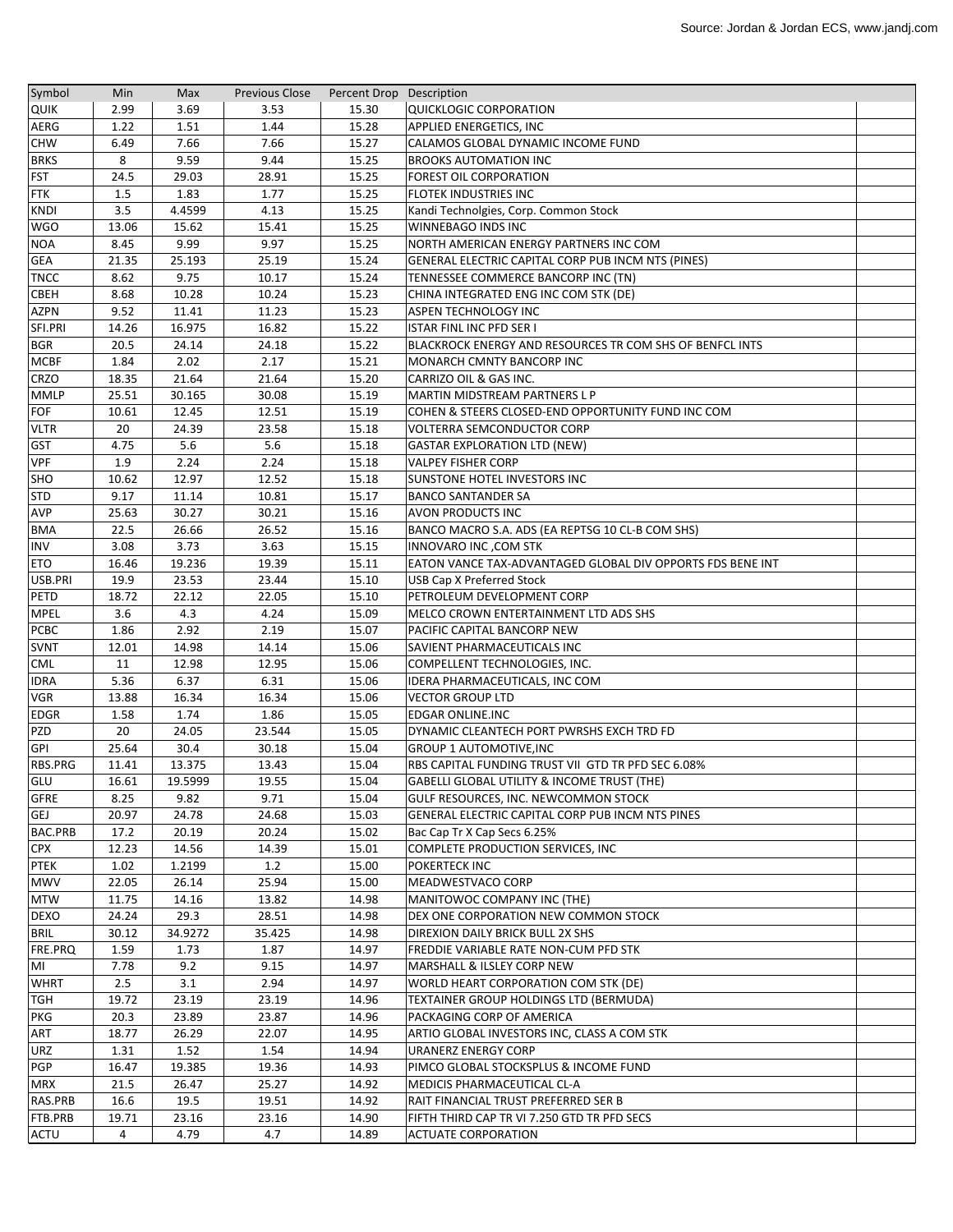| Symbol                     | Min   | Max     | <b>Previous Close</b> | Percent Drop Description |                                                              |  |
|----------------------------|-------|---------|-----------------------|--------------------------|--------------------------------------------------------------|--|
| <b>ARUN</b>                | 10    | 12.15   | 11.75                 | 14.89                    | ARUBA NETWORKS, INC.                                         |  |
| <b>SRZ</b>                 | 4     | 4.85    | 4.7                   | 14.89                    | SUNRISE SENIOR LIVING, INC. COMMON                           |  |
| <b>CLP</b>                 | 14.13 | 16.57   | 16.6                  | 14.88                    | <b>COLONIAL PROPERTIES TRUST</b>                             |  |
| <b>SUPG</b>                | 2.46  | 2.94    | 2.89                  | 14.88                    | <b>SUPERGEN INC</b>                                          |  |
| ETE                        | 27.92 | 32.7    | 32.8                  | 14.88                    | ENERGY TRANSFER EQUITY, L.P.                                 |  |
| <b>RUE</b>                 | 27.75 | 32.71   | 32.6                  | 14.88                    | RUE21 INC COM STK (DE)                                       |  |
| <b>SGEN</b>                | 10.25 | 12.25   | 12.04                 | 14.87                    | SEATTLE GENETICS INC                                         |  |
| <b>ISRL</b>                | 50.4  | 59      | 59.2                  | 14.86                    | <b>ISRAMCO INC</b>                                           |  |
| <b>MGV</b>                 | 31.36 | 37.98   | 36.83                 | 14.85                    | VANGUARD WORLD FD MEGA CAP 300 VALUE INDEX                   |  |
| <b>SBCF</b>                | 1.95  | 2.34    | 2.29                  | 14.85                    | SEACOAST BKG CORP FLA COMMON                                 |  |
| <b>GCE</b>                 | 14    | 16.35   | 16.44                 | 14.84                    | GS FIN CORP MTN CLAYMORE CEF INDEX LKD GS CONNECT ETN (USA)  |  |
| ZNH                        | 22.1  | 24.5    | 25.95                 | 14.84                    | CHINA SOUTHERN AIRLN ADS(RP50                                |  |
| <b>SDRL</b>                | 20.35 | 23.89   | 23.89                 | 14.82                    | SEADRILL LIMITED (BERMUDA)                                   |  |
| PERF                       | 7.59  | 8.99    | 8.91                  | 14.81                    | PERFUMANIA HLDGS INC COM STK (FL)                            |  |
| <b>IFNA</b>                | 31.8  | 37.01   | 37.33                 | 14.81                    | ISHRS FTSE EPRA/NAREIT NORTH AMER INDEX FD                   |  |
| <b>BKE</b>                 | 31.57 | 36.77   | 37.06                 | 14.81                    | <b>BUCKLE INC (THE)</b>                                      |  |
| <b>SLT</b>                 | 14.04 | 16.6    | 16.48                 | 14.81                    | STERLITE INDUSTRIES (INDIA) LTD                              |  |
| <b>DLLR</b>                | 20.26 | 23.87   | 23.78                 | 14.80                    | <b>DOLLAR FINANCIAL CORP</b>                                 |  |
| <b>ELB</b>                 | 20.78 | 24.39   | 24.39                 | 14.80                    | ENTERGY LOUISIANA, LLC 1ST MTG BDS 6% SER DUE 3/15/2040      |  |
| <b>EROC</b>                | 5.76  | 6.85    | 6.76                  | 14.79                    | EAGLE ROCK ENERGY PARTNERS, L.P. COM UNITS RPTNG LTD PRTNR   |  |
| <b>APP</b>                 | 2.42  | 2.95    | 2.84                  | 14.79                    | AMERICAN APPAREL INC COM                                     |  |
| YMI                        | 1.21  | 1.45    | 1.42                  | 14.79                    | YM BIOSCIENCES INC                                           |  |
| <b>CONN</b>                | 7.73  | 9.25    | 9.07                  | 14.77                    | <b>CONNS INC</b>                                             |  |
| <b>ROSE</b>                | 20.48 | 24.16   | 24.03                 | 14.77                    | ROSETTA RESOURCES INC                                        |  |
| <b>FRME</b>                | 7.56  | 8.88    | 8.87                  | 14.77                    | <b>FIRST MERCHANTS CORP</b>                                  |  |
| <b>RTG</b>                 | 45.54 | 53.47   | 53.43                 | 14.77                    | RYDEX 2X S&P TECHNOLOGY ETF                                  |  |
| <b>DBE</b>                 | 22    | 25.77   | 25.81                 | 14.76                    | POWERSHARES DB MULTI-SECTOR COM TR PWHSH ENGY FD             |  |
| VQ                         | 12.13 | 14.31   | 14.23                 | 14.76                    | <b>VENOCO INC COM</b>                                        |  |
| <b>SBR</b>                 | 42.58 | 52.5    | 49.95                 | 14.75                    | SABINE ROYALTY TR UT BI                                      |  |
| <b>HPS</b>                 | 13    | 15.2    | 15.25                 | 14.75                    | JOHN HANCOCK PREFERRED INCOM FUND III                        |  |
| <b>ISL</b>                 | 13    | 15.178  | 15.25                 | 14.75                    | ABERDEEN ISRAEL FUND INC (THE)                               |  |
| <b>MCGC</b>                | 5.2   | 6.1     | 6.1                   | 14.75                    | MCG CAP CORP                                                 |  |
| <b>AEC</b>                 | 12.02 | 13.64   | 14.1                  | 14.75                    | ASSOCIATED ESTATES REALTY CORP                               |  |
| <b>REGN</b>                | 22.9  | 27.15   | 26.86                 | 14.74                    | REGENERON PHARMACEUTICALS INC                                |  |
| <b>BKCC</b>                | 8.68  | 10.3    | 10.18                 | 14.73                    | <b>BLACKROCK KELSO CPTL CORP (US)</b>                        |  |
| <b>PMR</b>                 | 15.8  | 18.47   | 18.53                 | 14.73                    | POWERSHARES DYNAMIC RETAIL PORT                              |  |
| GRH                        | 1.1   | 1.3301  | 1.29                  | 14.73                    | GREENHUNTER ENERGY, INC. COM                                 |  |
| BPOP.Z                     | 25.94 | 30.83   | 30.42                 | 14.73                    | #N/A                                                         |  |
| <b>YCS</b>                 | 18.3  | 21.46   | 21.46                 | 14.73                    | PROSHARES TR 11 PROSHARES ULTRASHORT YEN                     |  |
|                            | 23.84 | 28.32   |                       |                          |                                                              |  |
| <b>BEAV</b><br><b>BCRX</b> |       | 7.8299  | 27.95<br>7.62         | 14.70<br>14.70           | BE AEROSPACE INC<br><b>BIOCRYST PHARMACEUTICALS INC</b>      |  |
|                            | 6.5   |         |                       |                          |                                                              |  |
| <b>SYNA</b>                | 25.25 | 29.81   | 29.6                  | 14.70                    | SYNAPTICS INCORPORATED                                       |  |
| CBD                        | 58.07 | 68.17   | 68.07                 | 14.69                    | COMPANHIA BRAS DISTR ADS (2 REPSTG 2 CL A PFD SHRS)          |  |
| <b>TMNG</b>                | 2.73  | 3.18    | 3.2                   | 14.69                    | MANAGEMENT NETWORK GR INC THE COM STK (DE)                   |  |
| <b>LVLT</b>                | 1.22  | 1.45    | 1.43                  | 14.69                    | LEVEL 3 COMMUNICATIONS INC                                   |  |
| <b>SWM</b>                 | 51.19 | 60      | 60                    | 14.68                    | SCHWEITZER-MAUDUIT INT'L INC                                 |  |
| <b>LTD</b>                 | 22.61 | 26.11   | 26.5                  | 14.68                    | LIMITED BRANDS, INC.                                         |  |
| <b>TMV</b>                 | 46.95 | 55.15   | 55.025                | 14.68                    | DIREXION SHS DAILY 30 YR TSY BEAR 3X SHS                     |  |
| <b>GER</b>                 | 21.4  | 25.09   | 25.08                 | 14.67                    | GENERAL ELECTRIC CAPITAL CORP NT 6.45% DUE 6/15/2046         |  |
| <b>DRL</b>                 | 2.85  | 3.55    | 3.34                  | 14.67                    | DORAL FINANCIAL CORPORATION (NEW)                            |  |
| <b>BGH</b>                 | 28    | 32.9785 | 32.81                 | 14.66                    | BUCKEYE GP HOLDINGS L.P. COM UNIT REPSTG LTD PARTNER INT     |  |
| <b>CTS</b>                 | 8.85  | 10.49   | 10.37                 | 14.66                    | <b>CTS CORP</b>                                              |  |
| <b>DPD</b>                 | 12    | 14.09   | 14.06                 | 14.65                    | DOW 30 PREMIUM & DIVIDEND INCOME FUND INC                    |  |
| <b>LOOK</b>                | 1.34  | 1.55    | 1.57                  | 14.65                    | LOOKSMART LTD NEW                                            |  |
| <b>RRD</b>                 | 18.24 | 21.5    | 21.37                 | 14.65                    | R R DONNELLEY & SONS CO                                      |  |
| <b>GED</b>                 | 21.04 | 24.68   | 24.65                 | 14.65                    | GENERAL ELECTRIC CAP CORP 5.875% NTS                         |  |
| CAP                        | 12.6  | 14.95   | 14.76                 | 14.63                    | CAI INTERNATIONAL, INC.                                      |  |
| <b>ISBC</b>                | 12.2  | 14.32   | 14.29                 | 14.63                    | <b>INVESTORS BANCORP INC</b>                                 |  |
| SCSS                       | 9     | 10.89   | 10.54                 | 14.61                    | SELECT COMFORT CORP                                          |  |
| AHD                        | 5.44  | 6.42    | 6.37                  | 14.60                    | ATLAS PIPELINE HOLDINGS, L.P.                                |  |
| <b>BTZ</b>                 | 10.65 | 12.485  | 12.47                 | 14.60                    | BLACKROCK CREDIT ALLOCATION INCOME TR IV COM SHS OF BENE INT |  |
| OEH                        | 10.95 | 12.93   | 12.82                 | 14.59                    | ORIENT-EXPRESS HOTELS LTD CL A                               |  |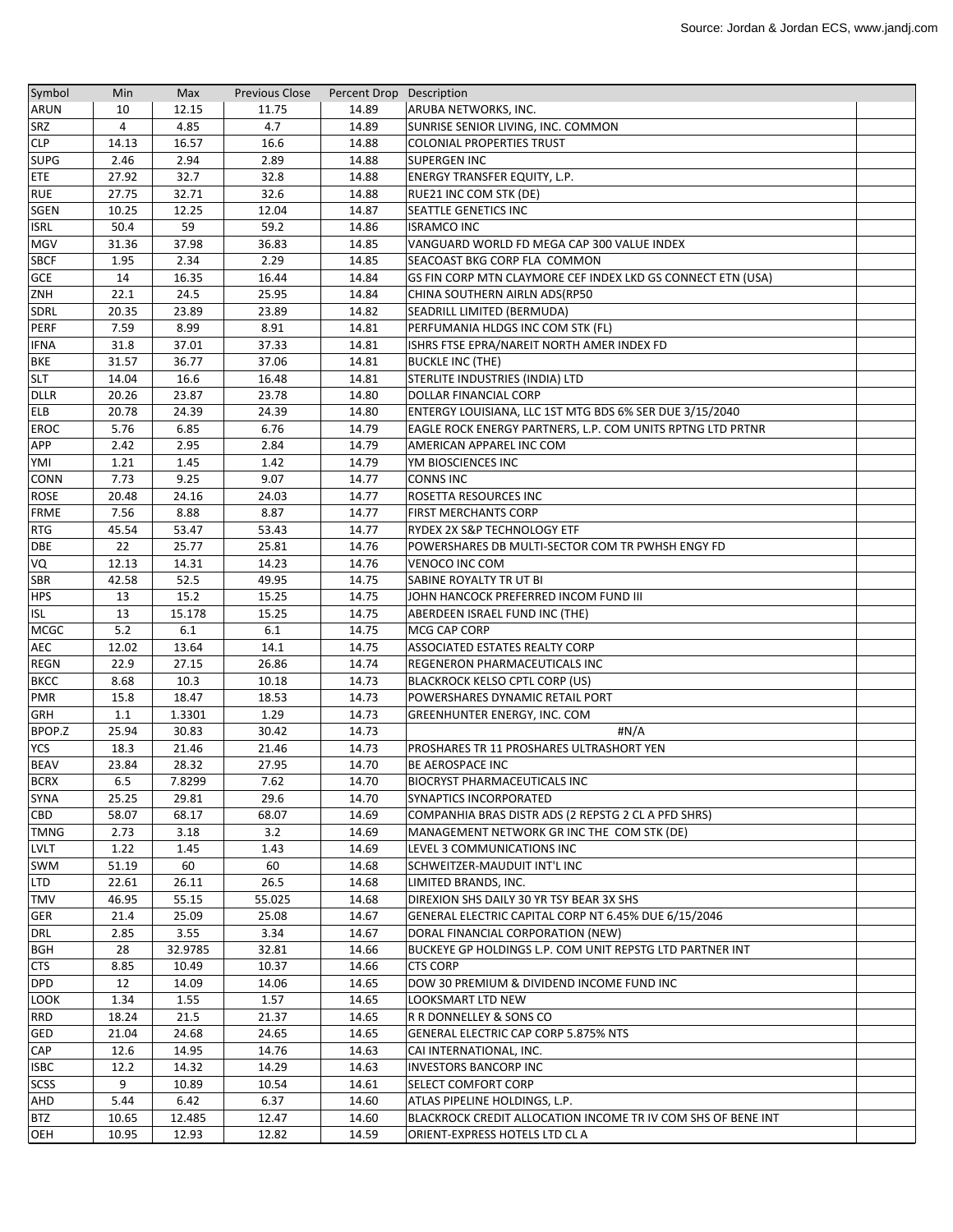| Symbol         | Min            | Max          | <b>Previous Close</b> | Percent Drop Description |                                                           |  |
|----------------|----------------|--------------|-----------------------|--------------------------|-----------------------------------------------------------|--|
| <b>CKXE</b>    | 4.92           | 5.89         | 5.76                  | 14.58                    | CKX, INC.                                                 |  |
| <b>CCRN</b>    | 8.26           | 9.9          | 9.67                  | 14.58                    | <b>CROSS COUNTRY HEALTHCARE INC</b>                       |  |
| <b>EBF</b>     | 15.7           | 18.51        | 18.38                 | 14.58                    | <b>ENNIS INC COM</b>                                      |  |
| SMI            | 4.16           | 4.68         | 4.87                  | 14.58                    | SEMICONDUCTOR MANUFACTURING INTL CORP ADS                 |  |
| <b>DEO</b>     | 55.9           | 66.06        | 65.44                 | 14.58                    | DIAGEO PLC(NEW)ADS (RP 4 ORD)                             |  |
| BCS.PR         | 17.82          | 20.77        | 20.86                 | 14.57                    | BARCLAYS BANK PLC ADR SER 2 REPSTG PREF SHS SER 2 (UK)    |  |
| <b>INFN</b>    | 7.51           | 8.9          | 8.79                  | 14.56                    | INFINERA CORPORATION COMMON STOCK                         |  |
| <b>MITI</b>    | 5.75           | 7.4          | 6.73                  | 14.56                    | MICROMET INC COM STK                                      |  |
| <b>USG</b>     | 18.72          | 22.46        | 21.91                 | 14.56                    | USG CORP (NEW)                                            |  |
| <b>ACAD</b>    | 1.35           | 1.59         | 1.58                  | 14.56                    | ACADIA PHARMACEUTICALS INC                                |  |
| <b>SPPR</b>    | 1.82           | 2.1          | 2.13                  | 14.55                    | SUPERTEL HOSPITALITY, INC.                                |  |
| <b>BCS.PRA</b> | 19.27          | 22.43        | 22.55                 | 14.55                    | BARCLAYS BK PLC SPON ADR REP CALLABLE DOLLAR PFD SHS (UK) |  |
| <b>OMX</b>     | 15.51          | 18.15        | 18.15                 | 14.55                    | OFFICEMAX INCORPORATED                                    |  |
| RBS.PRI        |                |              |                       |                          |                                                           |  |
|                | 11.75          | 13.89        | 13.75                 | 14.55                    | RBS CAPITAL FUNDING TR VI 6.25% NON CUMULATIVE TR GTD PFD |  |
| IAI            | 24.5           | 29.26        | 28.67                 | 14.54                    | ISHARES TR DOW JONES US BROKER-DEALERS INDEX FD           |  |
| <b>BDJ</b>     | 7.23           | 8.47         | 8.46                  | 14.54                    | BLACKROCK ENHANCED DIVIDEND ACHIEVERS TR COM SHS BENE INT |  |
| <b>BPAX</b>    | $\overline{2}$ | 2.39         | 2.34                  | 14.53                    | <b>BIOSANTE PHARMACEUTICALS INC</b>                       |  |
| <b>CWTR</b>    | 6              | 7.17         | 7.02                  | 14.53                    | <b>COLDWATER CREEK INC</b>                                |  |
| <b>HNZ</b>     | 40             | 46.71        | 46.8                  | 14.53                    | HEINZ H.J. CO                                             |  |
| <b>ISPH</b>    | 6              | 7.12         | 7.02                  | 14.53                    | <b>INSPIRE PHARMACEUTICALS INC</b>                        |  |
| TLB.WS         | 4.12           | 4.85         | 4.82                  | 14.52                    | TALBOTS INC (THE) CONV WTS EXP 4/9/2015                   |  |
| LGL            | 6.42           | 7.77         | 7.51                  | 14.51                    | LGL GROUP, INC (THE) COM DELAWARE                         |  |
| ADRD           | 16.67          | 19.37        | 19.5                  | 14.51                    | BLDRS DEVELOPED MKTS 100 ADR INDEX FUND                   |  |
| URI            | 11.37          | 13.6         | 13.3                  | 14.51                    | UNITED RENTALS INC                                        |  |
| <b>AGD</b>     | 8.78           | 10.23        | 10.27                 | 14.51                    | ALPINE GLOBAL DYNAMIC DIVIDEND FUND                       |  |
| <b>WPP</b>     | 7.37           | 8.79         | 8.62                  | 14.50                    | <b>WAUSAU PAPER CORP.</b>                                 |  |
| <b>MW</b>      | 20.52          | 23.85        | 24                    | 14.50                    | THE MENS WAREHOUSE INC                                    |  |
| <b>NEPT</b>    | 1.71           | 1.92         | $\overline{2}$        | 14.50                    | NEPTUNE TECHS & BIORESOURCES INC                          |  |
| ZEUS           | 24             | 28.73        | 28.07                 | 14.50                    | <b>OLYMPIC STEEL INC</b>                                  |  |
| <b>RYU</b>     | 39.59          | 46.09        | 46.3036               | 14.50                    | S&P EQUAL WEIGH UTILITIES RYDEX ETF                       |  |
| AMB            | 23.89          | 28           | 27.94                 | 14.50                    | <b>AMB PROPERTY CORP</b>                                  |  |
| SOL            | 5.96           | 7.05         | 6.97                  | 14.49                    | RENESOLA LTD SPONSORED ADS (VG)                           |  |
| USU            | 4.19           | 4.93         | 4.9                   | 14.49                    | USEC INC                                                  |  |
| RDNT           | 3.07           | 3.6898       | 3.59                  | 14.48                    | RadNet, Inc. Common Stock                                 |  |
| <b>SFD</b>     | 16             | 18.6         | 18.71                 | 14.48                    | SMITHFIELD FOODS, INC                                     |  |
| <b>TXCC</b>    | 2.01           | 2.4          | 2.35                  | 14.47                    | TRANSWITCH CORP NEW COM STK (DE)                          |  |
| <b>XJT</b>     | 3.43           | 4.04         | 4.01                  | 14.46                    | EXPRESSJET HLDGS INC COM NEW (DE)                         |  |
| <b>TKC</b>     | 13.2           | 15.31        | 15.43                 | 14.45                    | TURKCELL ILETISIM HIZMETLERI A.S. (NEW)                   |  |
| <b>TRMA</b>    | 2.31           | 2.85         | 2.7                   | 14.44                    | TRICO MARINE SERVICES INC NEW                             |  |
| BAC.PRZ        | 17.3           | 20.16        | 20.22                 | 14.44                    | <b>BAC CAPITAL TRUST VIII GTD.CAP. SECS</b>               |  |
| <b>DGS</b>     | 36.9           | 43.04        | 43.12                 | 14.42                    | WISDOMTREE EMERGING MARKETS SMALLCAP DIVID FUND           |  |
| <b>LSCC</b>    | 4.51           | 5.425        | 5.27                  | 14.42                    | LATTICE SEMICONDUCTOR CORP                                |  |
| <b>XLG</b>     | 73.49          | 88.7         | 85.87                 | 14.42                    |                                                           |  |
| LINT.A         | 12.83          | 15.13        | 14.99                 | 14.41                    | RYDEX RUSSELL TOP 50 ETF<br>#N/A                          |  |
| <b>RFMD</b>    | 4.7            |              | 5.49                  | 14.39                    |                                                           |  |
| <b>KOPN</b>    | 3.81           | 5.52<br>4.45 | 4.45                  | 14.38                    | <b>RF MICRO DEVICES INC</b><br><b>KOPIN CORP</b>          |  |
|                |                |              |                       |                          |                                                           |  |
| <b>WLT</b>     | 66.87          | 79.26        | 78.1                  | 14.38                    | WALTER ENERGY INC COM STK (DE)                            |  |
| <b>ACTG</b>    | 12.33          | 14.5         | 14.4                  | 14.38                    | ACACIA RESEARCH CORP AR ACIACIA TECH COM                  |  |
| <b>XATA</b>    | 2.8            | 3.18         | 3.27                  | 14.37                    | XATA CORP-NEW-                                            |  |
| <b>RSH</b>     | 17.7           | 20.74        | 20.67                 | 14.37                    | <b>RADIOSHACK CORP</b>                                    |  |
| <b>SCLN</b>    | 3.52           | 4.39         | 4.11                  | 14.36                    | SCICLONE PHARMACEUTICALS INC                              |  |
| PEET           | 34             | 39.69        | 39.69                 | 14.34                    | PEET'S COFFEE & TEA INC                                   |  |
| <b>APPY</b>    | 3.35           | 4.05         | 3.91                  | 14.32                    | ASPENBIO PHARMA INC                                       |  |
| JOYG           | 46.27          | 54           | 54                    | 14.31                    | JOY GLOBAL INC                                            |  |
| <b>BANR</b>    | 4.61           | 5.49         | 5.38                  | 14.31                    | <b>BANNER CORPORATION</b>                                 |  |
| <b>WBK</b>     | 100            | 113.31       | 116.7                 | 14.31                    | <b>WESTPAC BANKING ADS 5 ORD SH</b>                       |  |
| <b>RBS</b>     | 13             | 15.1         | 15.17                 | 14.30                    | ROYAL BK SCOTLAND GROUP PLC ADR REPTSTG 20 ORD SHS (UK)   |  |
| CR             | 30.69          | 36.55        | 35.81                 | 14.30                    | <b>CRANE CO</b>                                           |  |
| <b>DEX</b>     | 10.43          | 12.147       | 12.17                 | 14.30                    | DELAWARE ENHANCED GLOBAL DIVIDEND & INCOME FUND           |  |
| <b>BQI.WSA</b> | 0.3            | 0.53         | 0.35                  | 14.29                    | OILSANDS QUEST INC COM SH PURCHASE WTS EXP 05/12/11       |  |
| <b>GSX</b>     | 0.36           | 0.43         | 0.42                  | 14.29                    | <b>GASCO ENERGY INC</b>                                   |  |
| HW             | 4.5            | 5.46         | 5.25                  | 14.29                    | HEADWATERS INCORPORATED                                   |  |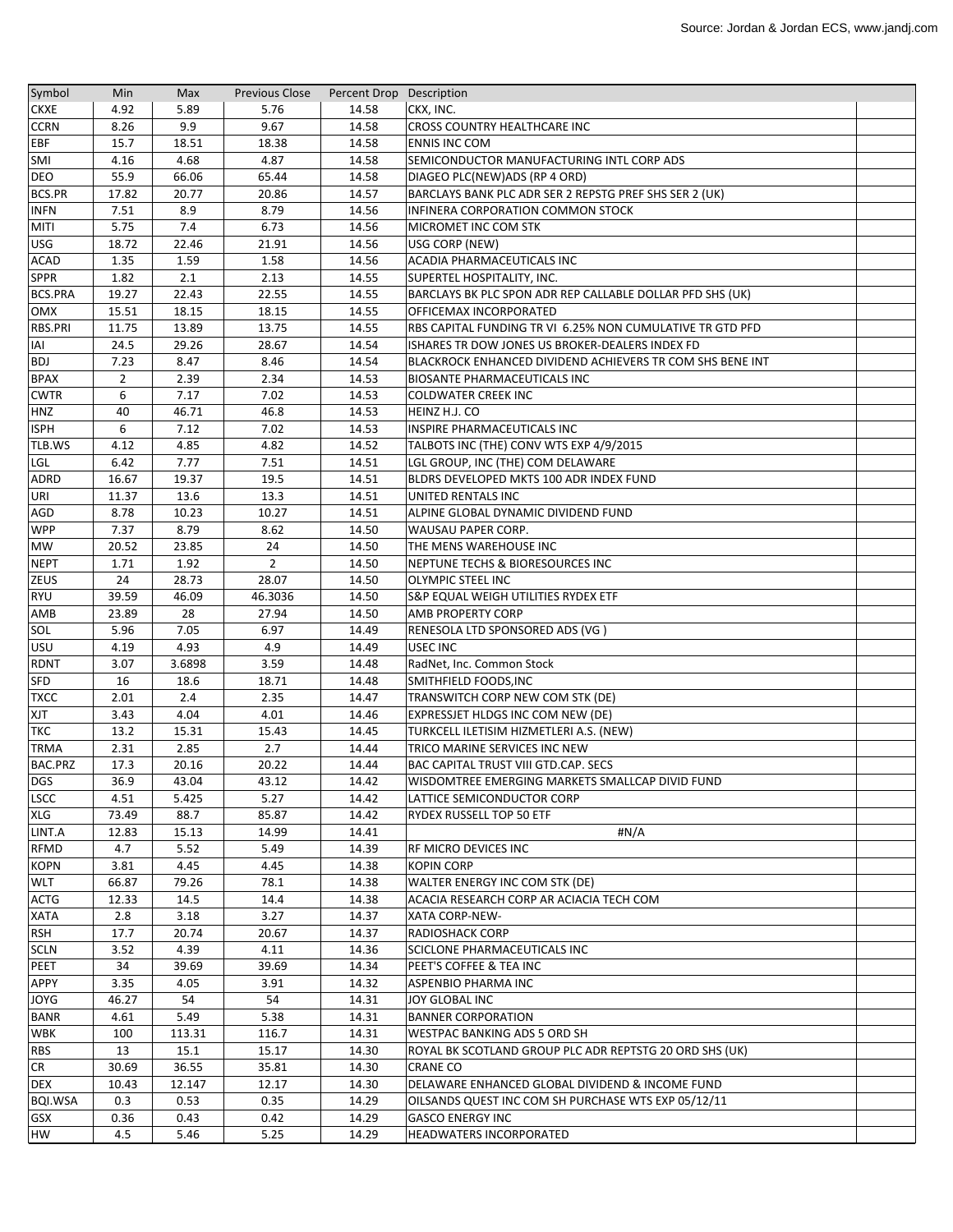| Symbol         | Min            | Max            | <b>Previous Close</b> | Percent Drop Description |                                                              |  |
|----------------|----------------|----------------|-----------------------|--------------------------|--------------------------------------------------------------|--|
| <b>MDF</b>     | 3              | 3.56           | 3.5                   | 14.29                    | <b>METROPOLITAN HEALTH NTWRKS INC</b>                        |  |
| <b>NLTX</b>    | 0.54           | 0.63           | 0.63                  | 14.29                    | Nile Therapeutics, Inc. Common Stock                         |  |
| <b>MTZ</b>     | 10.69          | 12.63          | 12.47                 | 14.27                    | MASTEC INC.                                                  |  |
| <b>TVL</b>     | 6.07           | 7.18           | 7.08                  | 14.27                    | LIN TV CORP                                                  |  |
| RAS.PRC        | 17.19          | 20.05          | 20.05                 | 14.26                    | RAIT FINL TR FORMERLY RAIT INVT TR 12/13/2006 8.875% SER C   |  |
| MOG.A          | 31.38          | 36.8           | 36.6                  | 14.26                    | MOOG INC CLA                                                 |  |
| <b>CHIO</b>    | 0.4802         | 0.57           | 0.56                  | 14.25                    | CHINA INSONLINE CORP COM                                     |  |
| <b>XLU</b>     | 25.76          | 30.17          | 30.04                 | 14.25                    | UTILITIES SECTOR SPDR                                        |  |
| ABG            | 12.52          | 14.8           | 14.6                  | 14.25                    | ASBURY AUTOMOTIVE GROUP INC.                                 |  |
| <b>CBG</b>     | 14.45          | 17.09          | 16.85                 | 14.24                    | CB RICHARD ELLIS GROUP INC CL-A COM                          |  |
| SRI            | 8.5            | 9.9            | 9.91                  | 14.23                    | <b>STONERIDGE INC</b>                                        |  |
| STD.PRB        | 14.47          | 16.85          | 16.87                 | 14.23                    | SANTANDER FIN PREF SA UNIPERSONAL FTLG RT NON CUM SER 6 GUAR |  |
| <b>NBR</b>     | 17.49          | 20.7           | 20.39                 | 14.22                    | NABORS INDS LTD (NEW) BERMUDA                                |  |
| <b>SEED</b>    | $\overline{7}$ | 8.48           | 8.16                  | 14.22                    | <b>ORIGIN AGRITECH LIMITED</b>                               |  |
| <b>BTO</b>     | 14.67          | 17.1125        | 17.1                  | 14.21                    | JOHN HANCOCK BK & THRIFT OPPORTUNITY FD (NEW)                |  |
| EBR            | 10.93          | 12.8           | 12.74                 | 14.21                    | ELECTROBRAS CENTRAIS ADR (COM)                               |  |
| ONP            | 8.64           | 10.23          | 10.07                 | 14.20                    | ORIENT PAPER, INC. COMMON STOCK                              |  |
| NCC.PRB        | 19.4           | 22.9           | 22.61                 | 14.20                    | NATIONAL CITY CAP TRUST III TRUST PFD SEC 5/25/2047          |  |
| <b>BCS.PRC</b> | 20.43          | 23.69          | 23.81                 | 14.20                    | BARCLAYS BK PLC SPONSORED ADS SER 4 PREF SHS (UK)            |  |
| GGR            | 1.27           | 1.48           | 1.48                  | 14.19                    | <b>GEOGLOBAL RESOURCES INC</b>                               |  |
| <b>CCIX</b>    | 4.96           | 6.6            | 5.78                  | 14.19                    | <b>COLEMAN CABLE IN COM</b>                                  |  |
| <b>NHI</b>     | 34.18          | 39.78          | 39.83                 | 14.19                    | NATL HEALTH INVESTORS INC                                    |  |
| F              | 10.59          | 12.51          | 12.34                 | 14.18                    | FORD MOTOR CO;COM STK USD0.01                                |  |
| <b>GEX</b>     | 18.5           | 21.62          | 21.556                | 14.18                    | MARKET VECTORS GLOBAL ALT ENERGY ETF                         |  |
| <b>TYG</b>     | 27.67          | 32.37          | 32.24                 | 14.17                    | TORTOISE ENERGY INFRASTRUCTURE CORP                          |  |
| <b>TGA</b>     | 6.18           | 7.5699         | 7.2                   | 14.17                    | <b>TRANSGLOBE ENERGY CORP</b>                                |  |
| HBA.PRD        | 20             | 23.61          | 23.3                  | 14.16                    | HSBC USA INC DP(RP1/4 PFD SR D                               |  |
| <b>TNL</b>     | 4              | 4.67           | 4.66                  | 14.16                    | <b>TECHNITROL INC.</b>                                       |  |
| <b>IVZ</b>     | 18.49          | 22.01          | 21.54                 | 14.16                    | INVESCO LTD (NEW)                                            |  |
| <b>HEDJ</b>    | 39.11          | 45.16          | 45.56                 | 14.16                    | WISDOMTREE DEFA HEDGED FUND                                  |  |
| <b>HTY</b>     | 10.31          | 12.04          | 12.01                 | 14.15                    | HANCOCK JOHN INVT TR TAX ADVANTAGED GLOBAL                   |  |
| <b>BRCM</b>    | 29.05          | 33.96          | 33.84                 | 14.15                    | <b>BROADCOM CORP CL-A</b>                                    |  |
| <b>PVG</b>     | 15.11          | 18.03          | 17.6                  | 14.15                    | PENN VIRGINIA GP HOLDINGS L.P. COM UTS (REP LTD PART INTS)   |  |
| <b>FHO</b>     | 3.52           | 4.1            | 4.1                   | 14.15                    | FIRST TRUST STRATEGIC HIGH INCOME FD III                     |  |
| ARIA           | 3.46           | 4.26           | 4.03                  | 14.14                    | ARIAD PHARMACEUTICALS INC                                    |  |
| <b>ZBRA</b>    | 24.84          | 29.13          | 28.93                 | 14.14                    | ZEBRA TECHNOLOGIES CORP CL-A                                 |  |
| <b>RBS.PRE</b> | 11.42          | 13.25          | 13.3                  | 14.14                    | RBS CAPITAL FUNDING TRUST V 5.9% CUMULATIVE GTD TR PFD SEC   |  |
| JBL            | 13.25          | 15.62          | 15.43                 | 14.13                    | JABIL CIRCUIT INC                                            |  |
| AWI            | 33.5           | 39.01          | 39.01                 | 14.12                    | ARMSTRONG WORLD INDUSTRIES INC. COM                          |  |
| <b>NVAX</b>    | 2.25           | 3.53           | 2.62                  | 14.12                    | <b>NOVAVAX INC</b>                                           |  |
| CBL            | 12.71          | 14.88          | 14.8                  | 14.12                    | <b>CBL &amp; ASSOCIATES PROPERTIES INC</b>                   |  |
| FNM.PRF        | 1.46           | 1.73           | 1.7                   | 14.12                    | FANNIE MAE VAR RT PFD SR F                                   |  |
| <b>CUZ.PRA</b> | 20.2           | 23.4           | 23.52                 | 14.12                    | COUSINS PROPS INC 7.75% SER A PFD                            |  |
| <b>CMC</b>     | 12.66          | 15.3           | 14.74                 | 14.11                    | COMMERCIAL METALS CO                                         |  |
| EBR.B          | 13.09          | 15.01          | 15.24                 | 14.11                    | ELETROBRAS CENTRAIS ADR (PRF)                                |  |
| <b>ARMH</b>    | 9.5            | 11.21          | 11.06                 | 14.10                    | ARM HOLDINGS PLC ADS                                         |  |
| <b>BBW</b>     | 7.43           | 8.92           | 8.65                  | 14.10                    | <b>BUILD-A-BEAR WORKSHOP INC</b>                             |  |
| LTS            | 1.34           | 1.6            | 1.56                  | 14.10                    | LADENBURG THALMANN FINANCIAL                                 |  |
| <b>PWND</b>    | 10.05          | 11.6062        | 11.7                  | 14.10                    | POWERSHARES GLOBAL WIND ENERGY PORTFOLIO                     |  |
| OLO            | 11.7           | 13.57          | 13.62                 | 14.10                    | POWERSHARES DB CRUDE OIL SHORT ETN DUE 06/01/2038            |  |
| ERII           | 5              | 5.84           | 5.82                  | 14.09                    | <b>ENERGY RECOVERY, INC. COM STK</b>                         |  |
| ASTI           | 3.11           | 3.65           | 3.62                  | 14.09                    | ASCENT SOLAR TECHNOLOGIES INC COM STK                        |  |
| SFI.PRD        | 15.31          | 18.1           | 17.82                 | 14.09                    | ISTAR FINL INC SR D CM RDM PFD                               |  |
| <b>RYL</b>     | 18.06          | 21.31          | 21.02                 | 14.08                    | <b>RYLAND GROUP INC</b>                                      |  |
| <b>PWT</b>     | 12             | 13.83          | 13.9667               | 14.08                    | POWERSHARES DYNAMIC SMALL CAP GROWTH PORTFOLIO               |  |
| TTI            | 10.19          | 12.32          | 11.86                 | 14.08                    | <b>TETRA TECHNOLOGIES INC</b>                                |  |
| <b>NM</b>      | 5.56           | 6.56           | 6.47                  | 14.06                    | NAVIOS MARITIME HOLDINGS INC (MH)                            |  |
| <b>OLA</b>     | 7.7            | 8.95           | 8.96                  | 14.06                    | OLD MUTUAL/CLAYMORE LONG-SHORT FUND COM SHS OF BENE INT      |  |
| <b>WSO</b>     | 50.3           | 59.2           | 58.53                 | 14.06                    | <b>WATSCO INC</b>                                            |  |
| <b>TXT</b>     | 20             | 23.79          | 23.27                 | 14.05                    | TEXTRON INCORPORATED OF DEL                                  |  |
| <b>FPBI</b>    | 1.53           | $\overline{2}$ | 1.78                  | 14.04                    | <b>FPB BANCORP, INC.</b>                                     |  |
| <b>AXN</b>     | 2.45           | 2.95           | 2.85                  | 14.04                    | AOXING PHARMACEUTICAL CO INC NEW COM STK (FL)                |  |
|                |                |                |                       |                          |                                                              |  |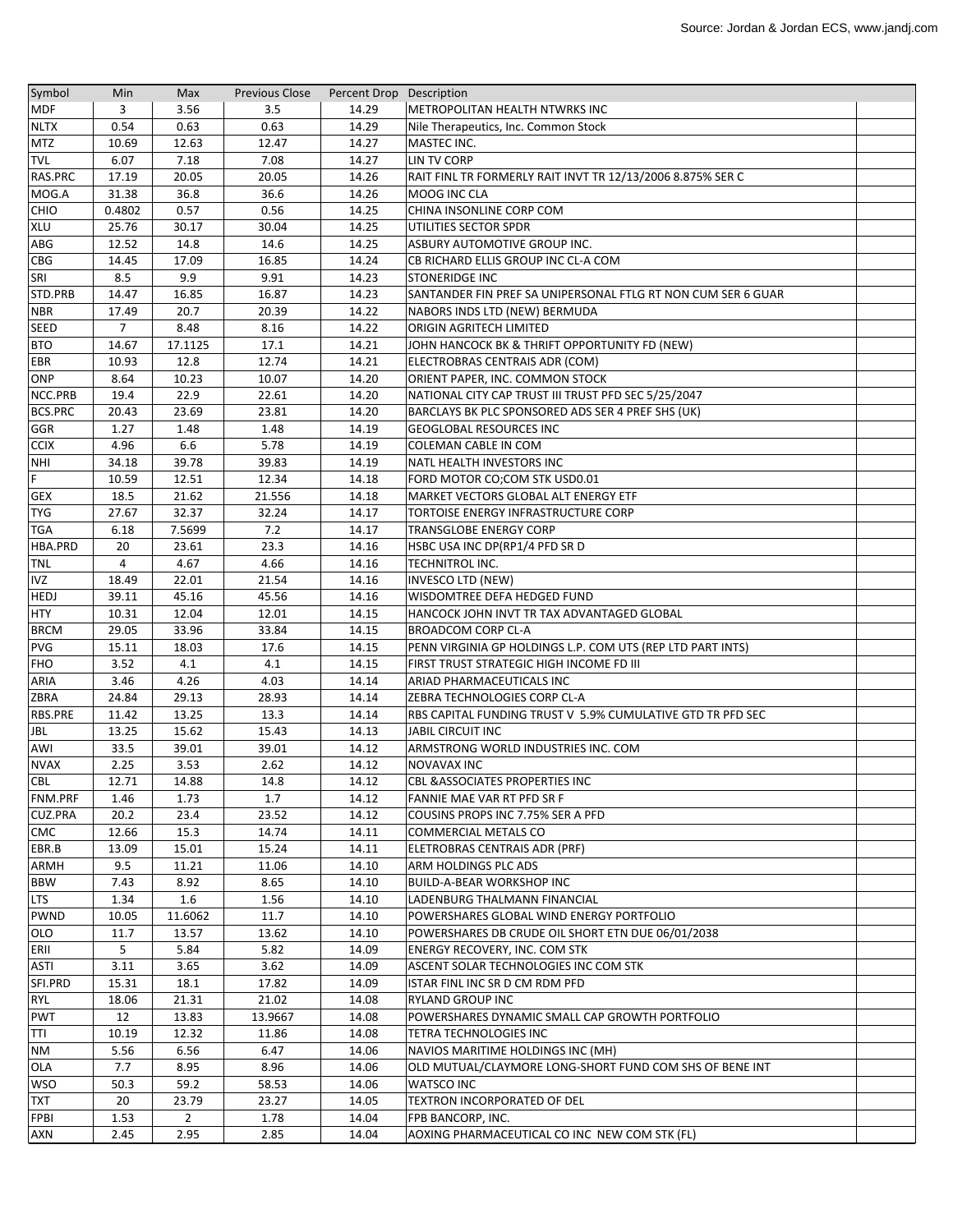| Symbol         | Min    | Max     | <b>Previous Close</b> | Percent Drop Description |                                                              |  |
|----------------|--------|---------|-----------------------|--------------------------|--------------------------------------------------------------|--|
| <b>HWG</b>     | 41.05  | 48.73   | 47.75                 | 14.03                    | HALLWOOD GROUP INC(THE)                                      |  |
| <b>TQNT</b>    | 6.25   | 7.41    | 7.27                  | 14.03                    | TRIQUINT SEMICONDUCTOR INC                                   |  |
| <b>GPRE</b>    | 11.65  | 13.87   | 13.55                 | 14.02                    | <b>GREEN PLAINS RENEWABLE ENERGY INC</b>                     |  |
| <b>MBRK</b>    | 0.0951 | 0.12    | 0.1106                | 14.01                    | MIDDLEBROOK PHARMACEUTICALS INC (DE)                         |  |
| <b>CHKP</b>    | 28.96  | 33.62   | 33.68                 | 14.01                    | CHECK POINT SOFTWR TECHNLS LTD                               |  |
| <b>SE</b>      | 19.45  | 22.81   | 22.62                 | 14.01                    | <b>SPECTRA ENERGY CORP COM</b>                               |  |
| <b>MAC</b>     | 37.94  | 43.83   | 44.12                 | 14.01                    | <b>MACERICH COMPANY (THE)</b>                                |  |
| SMOD           | 5.59   | 6.54    | 6.5                   | 14.00                    | SMART MODULAR TECHNOLOGIES INC                               |  |
| SQQQ           | 47.55  | 75.41   | 55.29                 | 14.00                    | PROSHARES ULTRAPRO SHORT QQQ                                 |  |
| <b>ANF</b>     | 38.04  | 43.65   | 44.23                 | 14.00                    | <b>ABERCROMBIE &amp; FITCH CO CL-A</b>                       |  |
| <b>HRBN</b>    | 17.15  | 20.23   | 19.94                 | 13.99                    | <b>HARBIN ELEC INC</b>                                       |  |
| <b>DORM</b>    | 21.03  | 24.67   | 24.45                 | 13.99                    | DORMAN PRODUCTS INC COM STK                                  |  |
| <b>MXI</b>     | 50     | 62.14   | 58.13                 | 13.99                    | ISHARES S&P GLOBAL MATERIALS SECTOR INDEX FD                 |  |
| ETW            | 11.02  | 12.84   | 12.81                 | 13.97                    | EATON VANCE TAX-MANAGED GLOBAL BUY-WRITE OPPORTUNITIES FD    |  |
| <b>BPOP</b>    | 3.14   | 3.75    | 3.65                  | 13.97                    | <b>POPULAR INC</b>                                           |  |
| <b>ROC</b>     | 24.26  | 28.6718 | 28.2                  | 13.97                    | ROCKWOOD HLDGS INC;COM STK USD                               |  |
| <b>KEY.PRF</b> | 21.25  | 24.8    | 24.7                  | 13.97                    | KEYCORP CAP X ENHANCED TR PFD SEC                            |  |
| <b>GOL</b>     | 11.04  | 12.96   | 12.83                 | 13.95                    | GOL LINHAS AEREAS INTELIGENTES S.A. ADS (EA REPTG 1 PFD SH)  |  |
| <b>HEB</b>     | 0.62   | 0.72    | 0.7205                | 13.95                    | HEMISPHERX BIOPHARMA INC                                     |  |
| <b>GAJ</b>     | 19.19  | 22.29   | 22.3                  | 13.95                    | GREAT ATLTC & PAC TEA 9.37% 39                               |  |
| JPM.PRW        | 21.55  | 24.97   | 25.04                 | 13.94                    | JP MORGAN CHASE CAP XXIV GTD CAP SECS X (USA)                |  |
| <b>CV</b>      | 19.09  | 22.14   | 22.18                 | 13.93                    | CENTRAL VT PUB SVC CORP                                      |  |
| LEN            | 16.62  | 19.64   | 19.31                 | 13.93                    | LENNAR CORP CL A COMMON                                      |  |
| <b>GCFB</b>    | 1.67   | 1.929   | 1.94                  | 13.92                    | GRANITE CITY FOOD & BREWERY LTD COM NEW (MN)                 |  |
| <b>CE</b>      | 24.99  | 29.27   | 29.03                 | 13.92                    | CELANESE CORPORATION SER A COM STK                           |  |
| RMT            | 7.3    | 8.5     | 8.48                  | 13.92                    | ROYCE MICRO-CAP TRUST INC                                    |  |
| <b>HNSN</b>    | 2.29   | 2.68    | 2.66                  | 13.91                    | HANSEN MEDICAL, INC. COM                                     |  |
| <b>CIE</b>     | 8.87   | 10.46   | 10.3                  | 13.88                    | <b>COBALT INTL ENERGY INC (DE)</b>                           |  |
| <b>OCNF</b>    | 0.5701 | 0.6779  | 0.662                 | 13.88                    | OCEANFREIGHT INC. COM (MARSHALL ISLAND)                      |  |
| <b>IRE</b>     | 6.7    | 7.79    | 7.78                  | 13.88                    | GOVERNOR-BK OF IRELND ADS(4ORD                               |  |
| <b>COOL</b>    | 0.72   | 0.85    | 0.836                 | 13.88                    | MAJESCO HOLDINGS ENTERTAINMENT CO                            |  |
| <b>SDTH</b>    | 5.59   | 6.461   | 6.49                  | 13.87                    | ShengdaTech, Inc. Common Stock                               |  |
| <b>FSP</b>     | 11.93  | 13.87   | 13.85                 | 13.86                    | <b>FRANKLIN STREET PROPERTIES CORP</b>                       |  |
| <b>JGT</b>     | 12.5   | 14.6    | 14.51                 | 13.85                    | NUVEEN MULTI CURRENCY SHORT TERM GOVT INCOME FD (USA)        |  |
| <b>BEAT</b>    | 8.52   | 10      | 9.89                  | 13.85                    | CARDIONET INC COM STK (CA)                                   |  |
| <b>PGNX</b>    | 5.35   | 6.28    | 6.21                  | 13.85                    | PROGENICS PHARMACEUTICALS INC                                |  |
| GD             | 64.58  | 75.23   | 74.96                 | 13.85                    | <b>GENERAL DYNAMICS CORP</b>                                 |  |
| <b>CPST</b>    | 1.12   | 1.35    | 1.3                   | 13.85                    | <b>CAPSTONE TURBINE CORP</b>                                 |  |
| <b>PLXT</b>    | 4.48   | 5.23    | 5.2                   | 13.85                    | PLX TECHNOLOGY INC                                           |  |
| RXII           | 3.36   | 3.95    | 3.9                   | 13.85                    | RXI PHARMACEUTICALS CORP COM                                 |  |
| <b>FMO</b>     | 16.5   | 19.12   | 19.15                 | 13.84                    | FIDUCIARY/CLAYMORE MLP OPPORTUNITY FD BENE INT               |  |
| HNI            | 25.6   | 29.99   | 29.71                 | 13.83                    | HNI CORPORATION COM STK                                      |  |
| <b>NGS</b>     | 15.51  | 18.19   | 18                    | 13.83                    | NATURAL GAS SERVICES GROUP                                   |  |
| <b>SCOR</b>    | 15.7   | 18.25   | 18.22                 | 13.83                    | COMSCORE, INC (DELAWARE)                                     |  |
| <b>EVT</b>     | 13.28  | 15.36   | 15.41                 | 13.82                    | EATON VANCE TAX-ADVTG DIVIDEND INCM FD                       |  |
| GJN            | 18.1   | 20.63   | 21                    | 13.81                    | SYN FIXED-INCM SEC INC. FLTG RT STRUCT REPKG ASSET BK STRATS |  |
| <b>FLEX</b>    | 6.43   | 7.62    | 7.46                  | 13.81                    | <b>FLEXTRONICS INTL LTD</b>                                  |  |
| STI.PRZ        | 21.29  | 24.89   | 24.7                  | 13.81                    | SUNTRUST CAP IX 7.875% TR PFD SEC                            |  |
| <b>FEFN</b>    | 20.86  | 23.84   | 24.2                  | 13.80                    | ISHARES MSCI FAR EAST FINANCIALS SECTOR INDEX FUND           |  |
| <b>CNLG</b>    | 1.25   | 1.48    | 1.45                  | 13.79                    | CONOLOG CORP COM STK (US)                                    |  |
| <b>COG</b>     | 30     | 35.22   | 34.8                  | 13.79                    | <b>CABOT OIL &amp; GAS CORP</b>                              |  |
| <b>TONE</b>    | 0.25   | 0.31    | 0.29                  | 13.79                    | <b>TIERONE CORPORATION</b>                                   |  |
| VG             | 1.5    | 1.74    |                       | 13.79                    | <b>VONAGE HOLDINGS CORP</b>                                  |  |
|                |        |         | 1.74                  |                          |                                                              |  |
| RBS.PRR        | 11.76  | 13.4    | 13.64                 | 13.78                    | Royal Bank of Scotland Group Plc (The) ADR repstg USD Pfd Sh |  |
| <b>NSPH</b>    | 5.13   | 5.87    | 5.95                  | 13.78                    | NANOSPHERE INC. COM                                          |  |
| <b>AHGP</b>    | 26.6   | 31.4    | 30.85                 | 13.78                    | ALLIANCE HOLDINGS GP LP COM UTS REP LTD PNTR INT             |  |
| <b>DEW</b>     | 33.57  | 38.696  | 38.93                 | 13.77                    | WISDOMTREE GLOBAL EQUITY INCOME FUND                         |  |
| <b>PXH</b>     | 18.61  | 21.588  | 21.58                 | 13.76                    | POWERSHARES FTSE RAFI EMERGING MARKETS PORT ETF              |  |
| QQQQ           | 41.55  | 48.33   | 48.18                 | 13.76                    | POWERSHARES QQQ TR UNIT SER 1                                |  |
| <b>FTEK</b>    | 6.08   | 7.24    | 7.05                  | 13.76                    | FUEL TECH, INC. COMMON STK                                   |  |
| <b>MRK</b>     | 30.7   | 35.62   | 35.59                 | 13.74                    | MERCK & CO INC;COM USD0.01                                   |  |
| <b>GNVC</b>    | 0.531  | 0.6297  | 0.6155                | 13.73                    | <b>GENVEC INC</b>                                            |  |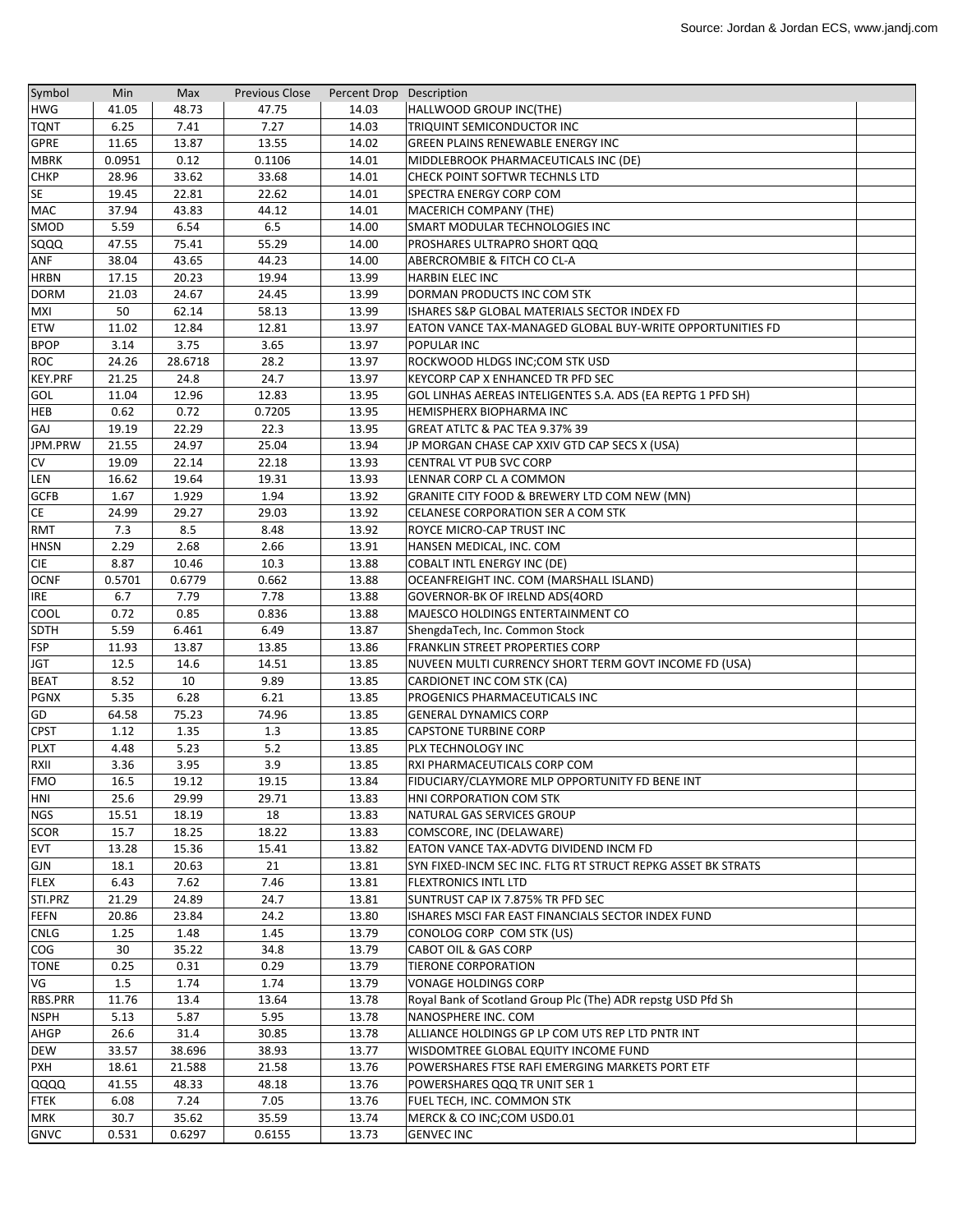| Symbol      | Min    | Max     | <b>Previous Close</b> | Percent Drop Description |                                                              |  |
|-------------|--------|---------|-----------------------|--------------------------|--------------------------------------------------------------|--|
| ΠI          | 11     | 12.46   | 12.75                 | 13.73                    | TELECOM ITALIA SPA ADS (REP 10 ORD)NEW                       |  |
| FFG         | 20.81  | 25.06   | 24.12                 | 13.72                    | FBL FINANCIAL GROUP INC CL-A                                 |  |
| <b>HBAN</b> | 5.66   | 6.72    | 6.56                  | 13.72                    | HUNTINGTON BANCSHARES INC                                    |  |
| <b>MWA</b>  | 4.47   | 5.28    | 5.18                  | 13.71                    | MUELLER WATER PRODUCTS, INC. SER A COM                       |  |
| RAME        | 1.7    | 1.99    | 1.97                  | 13.71                    | RAM ENERGY RESOURCES INC COM STK                             |  |
| <b>BUCY</b> | 49.38  | 58.04   | 57.22                 | 13.70                    | <b>BUCYRUS INTERNATIONAL INC</b>                             |  |
| <b>MTR</b>  | 41.855 | 48.5    | 48.5                  | 13.70                    | MESA ROYALTY TR UTBEN INT                                    |  |
| <b>DVR</b>  | 5.48   | 6.35    | 6.35                  | 13.70                    | CAL DIVE INTERNATIONAL INC COM                               |  |
| <b>BAS</b>  | 8.19   | 9.64    | 9.49                  | 13.70                    | <b>BASIC ENERGY SERVICES, INC.</b>                           |  |
| <b>FITB</b> | 12.6   | 14.64   | 14.6                  | 13.70                    | <b>FIFTH THIRD BANCORP (OHIO)</b>                            |  |
| <b>TSFG</b> | 0.63   | 0.7699  | 0.73                  | 13.70                    | THE SOUTH FINANCIAL GROUP INC                                |  |
| OII         | 52.11  | 60.87   | 60.38                 | 13.70                    | <b>OCEANEERING INTL INC</b>                                  |  |
| <b>VLT</b>  | 14.52  | 16.81   | 16.82                 | 13.67                    | VAN KAMPEN HIGH INCOME TR II NEW COM SHS BENCL INT (MA)      |  |
| <b>PNXQ</b> | 23.3   | 26.68   | 26.99                 | 13.67                    | POWERSHARES NASDAQ NEXT Q PORTFOLIO                          |  |
| ERH         | 9.98   | 11.4466 | 11.56                 | 13.67                    | EVERGREEN UTILITIES AND HIGH INCOME FUND                     |  |
| NRF.PRA     | 17     | 19.451  | 19.69                 | 13.66                    | NORTHSTAR REALTY FINANCE CORP 8.75% SER A CUM RED PFD STK    |  |
| <b>WSB</b>  | 3.1    | 3.1001  | 3.59                  | 13.65                    | WSB HOLDINGS INC COM STK (DE)                                |  |
| <b>PENN</b> | 26.27  | 30.61   | 30.42                 | 13.64                    | PENN NATL GAMING INC                                         |  |
| <b>VNQ</b>  | 45     | 52.09   | 52.1                  | 13.63                    | <b>VANGUARD REIT ETF</b>                                     |  |
| SPU         | 5.01   | 6.02    | 5.8                   | 13.62                    | SKYPEOPLE FRUIT JUICE INC COM NEW (FL)                       |  |
| STD.PRI     | 17.25  | 19.98   | 19.97                 | 13.62                    | SANTANDER FIN PFD SA UNIPERSONAL PFD SEC SER1 (SPAIN)        |  |
| PBD         | 11.8   | 13.6719 | 13.66                 | 13.62                    | POWERSHARES GLOBAL EXCH TRD FD GLOBAL CLEAN ENERGY PORTFOLIO |  |
| LHO         | 21.58  | 24.96   | 24.98                 | 13.61                    | <b>LASALLE HOTEL PROP</b>                                    |  |
| <b>RXL</b>  | 43.29  | 50.03   | 50.1099               | 13.61                    | PROSHARES ULTRA HEALTH CARE                                  |  |
| EGN         | 40.25  | 46.71   | 46.59                 | 13.61                    | <b>ENERGEN CORP</b>                                          |  |
| <b>PRGN</b> | 4      | 4.68    | 4.63                  | 13.61                    | PARAGON SHIPPING INC COM SHS CL A (USA)                      |  |
| <b>ALVR</b> | 2.54   | 2.94    | 2.94                  | 13.61                    | <b>ALVARION LTD</b>                                          |  |
| <b>CNXT</b> | 2.54   | 2.99    | 2.94                  | 13.61                    | CONEXANT SYSTEMS INC COM STK                                 |  |
| <b>BIO</b>  | 89.56  | 120.1   | 103.65                | 13.59                    | <b>BIO-RAD LABS CL A</b>                                     |  |
| <b>CLR</b>  | 41     | 48.14   | 47.45                 | 13.59                    | CONTINENTAL RESOURCES, INC COM                               |  |
| <b>HOTT</b> | 6.3    | 7.29    | 7.29                  | 13.58                    | <b>HOT TOPIC INC</b>                                         |  |
| <b>VNV</b>  | 21.52  | 24.9    | 24.9                  | 13.57                    | VIACOM INC NEW SR NT 6.850% 12/15/2055                       |  |
| <b>CERS</b> | 2.42   | 2.86    | 2.8                   | 13.57                    | <b>CERUS CORP</b>                                            |  |
| <b>NAI</b>  | 12.69  | 14.6104 | 14.68                 | 13.56                    | NICHOLAS APPLEGATE INTL & PREMIUM STRATEGY FUND              |  |
| PHF         | 7.08   | 8.18    | 8.19                  | 13.55                    | PACHOLDER HIGH YIELD FD, INC.                                |  |
| <b>NGLS</b> | 22.01  | 25.65   | 25.46                 | 13.55                    | TARGA RESOURCES PARTNERS LP COM UTS REPTG LTD PARTERSHIP INT |  |
| GTI         | 14.04  | 16.565  | 16.24                 | 13.55                    | <b>GRAFTECH INTERNATIONAL LTD</b>                            |  |
| <b>GGB</b>  | 13.15  | 15.46   | 15.21                 | 13.54                    | GERDAU S.A. ADS (REPTG 1 PREF SH)                            |  |
| <b>PXG</b>  | 0.5101 | 0.64    | 0.59                  | 13.54                    | PHOENIX FOOTWEAR GROUP INC                                   |  |
| MER.PRD     | 18.65  | 21.44   | 21.57                 | 13.54                    | MERRILL PF CP TST III 7%                                     |  |
| <b>CHP</b>  | 1.15   | 1.35    | 1.33                  | 13.53                    | <b>C&amp;D TECHNOLOGIES INC.</b>                             |  |
| MET.PRB     | 20.32  | 23.44   | 23.5                  | 13.53                    | METLIFE INC PFD SERIES B                                     |  |
| <b>STRC</b> | 3.9    | 4.59    | 4.51                  | 13.53                    | SRI/SURGICAL EXPRESS INC                                     |  |
| QXM         | 2.11   | 2.44    | 2.44                  | 13.52                    | QIAO XING MOBILE COMMUNICATION CO., LTD ORD SHS              |  |
| <b>USAP</b> | 20.53  | 23.75   | 23.74                 | 13.52                    | UNIVERSAL STAINLESS&ALLOY PROD                               |  |
| <b>SFE</b>  | 11.2   | 12.9    | 12.95                 | 13.51                    | SAFEGUARD SCIENTIFICS INC                                    |  |
| <b>GUR</b>  | 35.91  | 41.45   | 41.52                 | 13.51                    | SDPR SER TR SPDR S&P EUROPEAN EMERGING ETF                   |  |
| USB.PRJ     | 21     | 24.38   | 24.28                 | 13.51                    | USB CAP XI GTD TR PFD SECS                                   |  |
| <b>SFN</b>  | 6.98   | 8.21    | 8.07                  | 13.51                    | <b>SFN GROUP, INC</b>                                        |  |
| <b>TPZ</b>  | 18.51  | 21.415  | 21.4                  | 13.50                    | TORTOISE PWR AND ENERGY INFRASTRUCTURE FUND INC              |  |
| <b>NUAN</b> | 15.5   | 17.99   | 17.92                 | 13.50                    | NUANCE COMMUNICATIONS INC                                    |  |
| <b>CLF</b>  | 50.8   | 60.46   | 58.73                 | 13.50                    | CLIFFS NATURAL RES;COM STK USD                               |  |
| <b>ICGE</b> | 8.2    | 9.68    | 9.48                  | 13.50                    | INTERNET CAPITAL GROUP INC NEW                               |  |
| GLO         | 11.15  | 12.74   | 12.89                 | 13.50                    | CLOUGH GLOBAL OPPORTUNITIES FD SH BEN INT                    |  |
| <b>ATHR</b> | 31.72  | 36.83   | 36.67                 | 13.50                    | <b>ATHEROS COMMUNICATIONS INC</b>                            |  |
| <b>AEHR</b> | 2.5    | 2.93    | 2.89                  | 13.49                    | <b>AEHR TEST SYSTEMS</b>                                     |  |
| JKL         | 66     | 76.628  | 76.2956               | 13.49                    | ISHARES MORNINGSTAR SMALL VALUE INDEX FUND                   |  |
| <b>RRR</b>  | 7.18   | 8.36    | 8.3                   | 13.49                    | <b>RSC HOLDINGS, INC</b>                                     |  |
| <b>PSS</b>  | 19.5   | 22.56   | 22.54                 | 13.49                    | COLLECTIVE BRANDS, INC COM (HLDG CO)                         |  |
| MT          | 31.5   | 37.25   | 36.41                 | 13.49                    | ARCELORMITTAL NY REGISTRY SHS LUXEMBOURG INC (NEW)           |  |
| SCD         | 9.05   | 10.47   | 10.46                 | 13.48                    | LMP CAPITAL AND INCOME FUND INC. COM                         |  |
| FBP.PRA     | 9.95   | 11.5    | 11.5                  | 13.48                    | FIRST BANCP 7.125% PERP MIPS A                               |  |
|             |        |         |                       |                          |                                                              |  |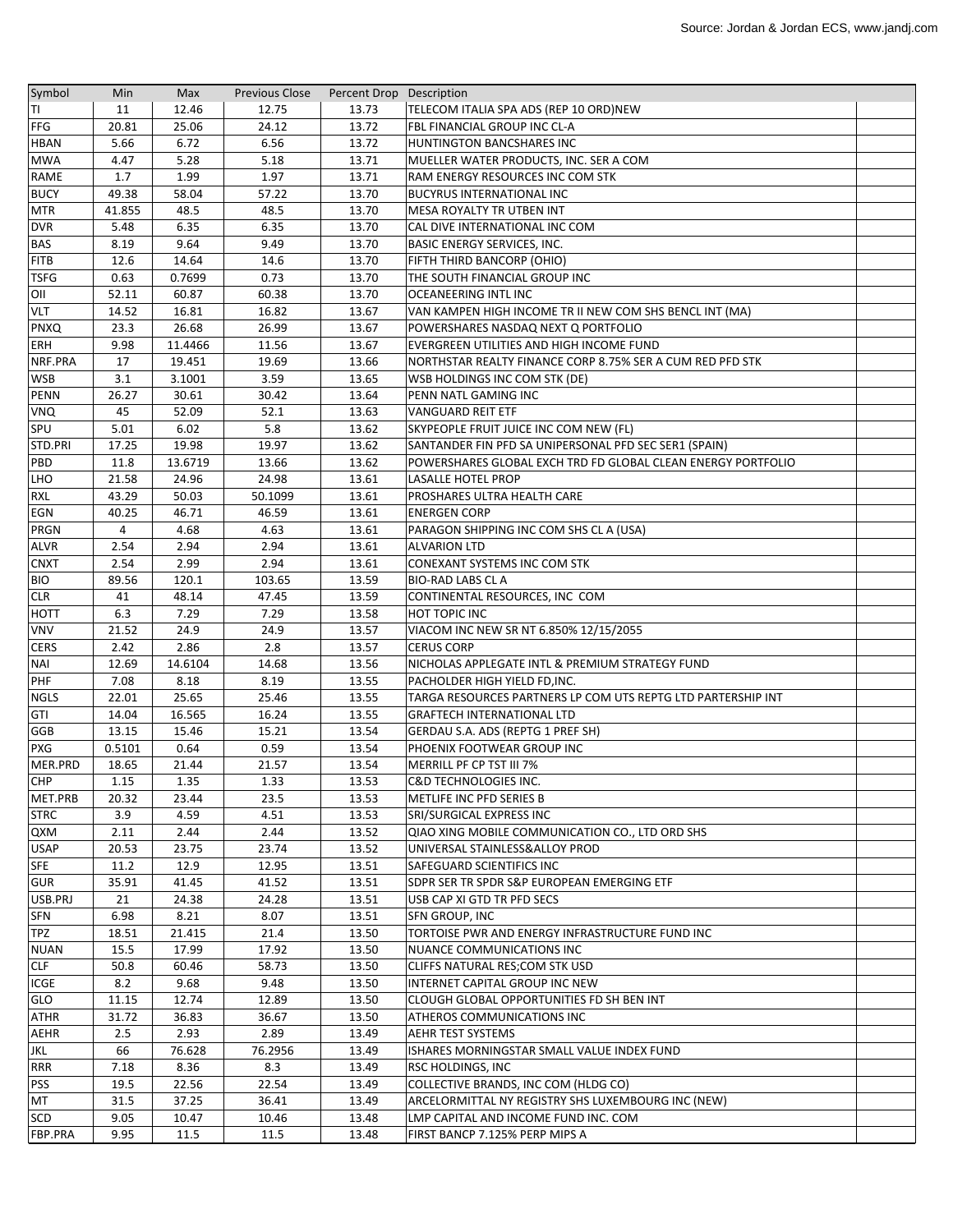| 3.15<br>3.69<br>3.64<br>13.46<br>THESTREET.COM INC<br>1.8<br>2.13<br>2.08<br>13.46<br>TRANS WORLD ENTERTAINMENT CORP<br>10.7<br>10.29<br>11.89<br>13.46<br>APSA<br>ALTO PALERMO SA ADS<br>13.46<br>16.4<br>19.01<br>18.95<br>SELIGMAN PREMIUM TECHNOLOGY GROWTH FUND, INC. COM STK<br>41<br>48.125<br>47.37<br>13.45<br>MERCADOLIBRE INC COM STK (DE)<br>8.5<br>10.2<br>9.82<br>13.44<br><b>CROCS INC</b><br>50.07<br>58.61<br>13.43<br>57.84<br><b>ASHLAND INC</b><br>11.6<br>13.5201<br>13.4<br>13.43<br>GAFISA S.A. SPONSORED ADR REPSTG 2 COM SH<br>19.1<br>22.21<br>13.42<br>22.06<br>FORESTAR GROUP INC COM<br>15.665<br>15.58<br>13.49<br>13.41<br>TRUEBLUE, INC.<br>16.75<br>14.73<br>17.01<br>13.40<br>ISTAR FINANCIAL INC 7.65% SER G RDM PFD<br>2.1<br>2.09<br>1.81<br>13.40<br>OPKO HEALTH, INC<br>13<br>15.32<br>15.01<br>13.39<br><b>KENEXA CORP</b><br>16.725<br>19.31<br>19.31<br>13.39<br>AMERISTAR CASINOS INC<br>16.24<br>18.8<br>18.75<br>13.39<br>POWERSHARES AEROSPACE & DEFENSE PORTFOLIO<br>14.06<br>11.13<br>12.85<br>13.39<br>INNOSPEC, INC.<br>10.29<br>11.95<br>13.38<br>11.88<br><b>TERADYNE INC</b><br>14.64<br>17.39<br>16.9<br>13.37<br>CLAYMORE/ZACKS INTL MULTI-ASSET INCOME INDEX ETF<br>19.5<br>22.46<br>22.51<br>13.37<br>MARKET VECTORS-POLAND ETF<br>22.1<br>25.4<br>25.51<br>13.37<br>AUTOCHINA INTERNATIONAL LIMITED ORDINARY SHARES (CAYMAN ISLA<br>9.14<br>10.76<br>10.55<br>13.36<br>HUNTSMAN CORPORATION<br>24.18<br>19.38<br>13.36<br>PROSHARES ULTRASHORT RUSSELL2000 VALUE<br>16.79<br>24<br>27.67<br>27.7<br>13.36<br><b>OMNICARE INC</b><br>5.72<br>4.93<br>13.36<br>5.69<br><b>GRAN TIERRA ENERGY INC</b><br><b>CHRS</b><br>5.19<br>5.99<br>5.99<br>13.36<br><b>CHARMING SHOPPES INC</b><br>5<br>5.8<br>5.77<br>13.34<br>HECKMANN CORPORATION COM<br>7.99<br>9.52<br>13.34<br>9.22<br>STANLEY FURNITURE INC<br>1.3<br>1.45<br>1.5<br>13.33<br>CABL<br>CHINA CABLECOM HLDGS LTD ORD SHS (VG)<br>1.04<br>1.22<br>1.2<br>13.33<br><b>COSI INC</b><br>1.3<br>1.78<br>1.5<br>13.33<br><b>GUARANTY BANCORP</b><br>2.2699<br>1.82<br>2.1<br>MER TELEMANAGEMENT SOLUTIONS LTD COM SHS NEW (IL)<br>13.33<br>20.75<br>24.035<br>23.94<br>13.32<br>TARGACEPT INC COM STK<br>14.12<br>16.39<br>16.29<br>13.32<br><b>GANNETT CO INC</b><br>77<br>89.23<br>88.83<br>13.32<br><b>REGIONAL BK HLDRS TST</b><br>28.64<br>33.23<br>13.32<br>33.04<br>ROYAL CARIBBEAN CRUISES LTD<br>3.45<br>4.5<br>3.98<br>13.32<br>ENER1, INC. NEW COMMON STOCK (FL)<br>6.25<br>7.31<br>7.21<br>13.31<br><b>CORNERSTONE THERAPEUTICS INC</b><br>5.41<br>6.33<br>6.24<br>13.30<br>BPZ RESOURCES INC COM STK<br>22<br>24.82<br>25.37<br>13.28<br>CRH PLC ADR<br>29.65<br>34.08<br><b>REVENUESHARES ADR FUND</b><br>34.19<br>13.28<br>20.92<br>20.71<br>17.96<br>13.28<br>WEBSTER FINL CORP WATERBURY CN<br>23.9<br>13.27<br>SOVEREIGN CAP TR V CAP SECS<br>20.91<br>24.11<br>10.7<br>13.27<br>9.28<br>10.85<br>MIDAS GROUP, INC<br>27<br>31.39<br>13.27<br>31.13<br><b>CABOT CORP</b><br>13.26<br>18.51<br>21.43<br>21.34<br><b>GENCO SHIPPING &amp; TRADING LTD</b><br>35.27<br>40.66<br>40.66<br>13.26<br><b>WESTERN DIGITAL CORP</b><br>89.22<br>77.6<br>89.45<br>13.25<br>MCMORAN EXPLORATION CO PFD MANDATORY CONV (DE)<br>37.24<br>32.31<br>37.04<br>13.24<br>PINNACLE WEST CAP CORP<br>13.24<br>25.5<br>29.45<br>29.39<br><b>BEMIS INC</b><br>5.18<br>6.01<br>5.97<br>13.23<br>THE 9 LIMITED AMERICAN DEP SHRS REPTNG 1 ORD SHR<br>2.82<br>3.27<br>3.25<br>13.23<br>Athersys, Inc. Common Stock<br>25.71<br>29.5<br>29.63<br>13.23<br>AEROPOSTALE INC<br>13.23<br>15.02<br>17.33<br>17.31<br>ISTAR FINANCIAL INC SER F PFD<br>30.5<br>36.9<br>35.15<br>13.23<br><b>MADDEN (STEVEN) LTD</b><br>13.23<br>25.26<br>29.39<br>29.11<br>WELLCARE HEALTH PLANS, INC<br>53.3<br>45.22<br>52.11<br>13.22<br>VANGUARD PACIFIC ETF<br>9.27<br>10.798<br>10.68<br>13.20<br>SUSQUEHANNA BANCSHARES INC<br>8.81<br>10.15<br>10.15<br>13.20<br><b>COGENT INC</b><br>12.7<br>14.6699<br>14.63<br>13.19<br>PIMCO CORPORATE INCOME FD<br>11.59<br>13.75<br>13.35<br>13.18<br>AVIS BUDGET GROUP, INC. (NEW)<br>28.12<br>32.53<br>32.39<br>13.18<br>ROGERS CORPORATION<br>14.43<br>16.5<br>16.62<br>13.18<br>PEOPLES BANCORP INC | Symbol      | Min | Max | <b>Previous Close</b> | Percent Drop Description |  |
|-------------------------------------------------------------------------------------------------------------------------------------------------------------------------------------------------------------------------------------------------------------------------------------------------------------------------------------------------------------------------------------------------------------------------------------------------------------------------------------------------------------------------------------------------------------------------------------------------------------------------------------------------------------------------------------------------------------------------------------------------------------------------------------------------------------------------------------------------------------------------------------------------------------------------------------------------------------------------------------------------------------------------------------------------------------------------------------------------------------------------------------------------------------------------------------------------------------------------------------------------------------------------------------------------------------------------------------------------------------------------------------------------------------------------------------------------------------------------------------------------------------------------------------------------------------------------------------------------------------------------------------------------------------------------------------------------------------------------------------------------------------------------------------------------------------------------------------------------------------------------------------------------------------------------------------------------------------------------------------------------------------------------------------------------------------------------------------------------------------------------------------------------------------------------------------------------------------------------------------------------------------------------------------------------------------------------------------------------------------------------------------------------------------------------------------------------------------------------------------------------------------------------------------------------------------------------------------------------------------------------------------------------------------------------------------------------------------------------------------------------------------------------------------------------------------------------------------------------------------------------------------------------------------------------------------------------------------------------------------------------------------------------------------------------------------------------------------------------------------------------------------------------------------------------------------------------------------------------------------------------------------------------------------------------------------------------------------------------------------------------------------------------------------------------------------------------------------------------------------------------------------------------------------------------------------------------------------------------------------------------------------------------------------------------------------------------------------------------------------------------------------------------------------------------------------------------------------------------------------------------------------------------------------------------------------------------------------------------------------------------------------------------------------------------------------------------------------------------------------------------------------------------------------------------------------------------------------------------------------|-------------|-----|-----|-----------------------|--------------------------|--|
|                                                                                                                                                                                                                                                                                                                                                                                                                                                                                                                                                                                                                                                                                                                                                                                                                                                                                                                                                                                                                                                                                                                                                                                                                                                                                                                                                                                                                                                                                                                                                                                                                                                                                                                                                                                                                                                                                                                                                                                                                                                                                                                                                                                                                                                                                                                                                                                                                                                                                                                                                                                                                                                                                                                                                                                                                                                                                                                                                                                                                                                                                                                                                                                                                                                                                                                                                                                                                                                                                                                                                                                                                                                                                                                                                                                                                                                                                                                                                                                                                                                                                                                                                                                                                                     | <b>TSCM</b> |     |     |                       |                          |  |
|                                                                                                                                                                                                                                                                                                                                                                                                                                                                                                                                                                                                                                                                                                                                                                                                                                                                                                                                                                                                                                                                                                                                                                                                                                                                                                                                                                                                                                                                                                                                                                                                                                                                                                                                                                                                                                                                                                                                                                                                                                                                                                                                                                                                                                                                                                                                                                                                                                                                                                                                                                                                                                                                                                                                                                                                                                                                                                                                                                                                                                                                                                                                                                                                                                                                                                                                                                                                                                                                                                                                                                                                                                                                                                                                                                                                                                                                                                                                                                                                                                                                                                                                                                                                                                     | <b>TWMC</b> |     |     |                       |                          |  |
|                                                                                                                                                                                                                                                                                                                                                                                                                                                                                                                                                                                                                                                                                                                                                                                                                                                                                                                                                                                                                                                                                                                                                                                                                                                                                                                                                                                                                                                                                                                                                                                                                                                                                                                                                                                                                                                                                                                                                                                                                                                                                                                                                                                                                                                                                                                                                                                                                                                                                                                                                                                                                                                                                                                                                                                                                                                                                                                                                                                                                                                                                                                                                                                                                                                                                                                                                                                                                                                                                                                                                                                                                                                                                                                                                                                                                                                                                                                                                                                                                                                                                                                                                                                                                                     |             |     |     |                       |                          |  |
|                                                                                                                                                                                                                                                                                                                                                                                                                                                                                                                                                                                                                                                                                                                                                                                                                                                                                                                                                                                                                                                                                                                                                                                                                                                                                                                                                                                                                                                                                                                                                                                                                                                                                                                                                                                                                                                                                                                                                                                                                                                                                                                                                                                                                                                                                                                                                                                                                                                                                                                                                                                                                                                                                                                                                                                                                                                                                                                                                                                                                                                                                                                                                                                                                                                                                                                                                                                                                                                                                                                                                                                                                                                                                                                                                                                                                                                                                                                                                                                                                                                                                                                                                                                                                                     | <b>STK</b>  |     |     |                       |                          |  |
|                                                                                                                                                                                                                                                                                                                                                                                                                                                                                                                                                                                                                                                                                                                                                                                                                                                                                                                                                                                                                                                                                                                                                                                                                                                                                                                                                                                                                                                                                                                                                                                                                                                                                                                                                                                                                                                                                                                                                                                                                                                                                                                                                                                                                                                                                                                                                                                                                                                                                                                                                                                                                                                                                                                                                                                                                                                                                                                                                                                                                                                                                                                                                                                                                                                                                                                                                                                                                                                                                                                                                                                                                                                                                                                                                                                                                                                                                                                                                                                                                                                                                                                                                                                                                                     | MELI        |     |     |                       |                          |  |
|                                                                                                                                                                                                                                                                                                                                                                                                                                                                                                                                                                                                                                                                                                                                                                                                                                                                                                                                                                                                                                                                                                                                                                                                                                                                                                                                                                                                                                                                                                                                                                                                                                                                                                                                                                                                                                                                                                                                                                                                                                                                                                                                                                                                                                                                                                                                                                                                                                                                                                                                                                                                                                                                                                                                                                                                                                                                                                                                                                                                                                                                                                                                                                                                                                                                                                                                                                                                                                                                                                                                                                                                                                                                                                                                                                                                                                                                                                                                                                                                                                                                                                                                                                                                                                     | CROX        |     |     |                       |                          |  |
|                                                                                                                                                                                                                                                                                                                                                                                                                                                                                                                                                                                                                                                                                                                                                                                                                                                                                                                                                                                                                                                                                                                                                                                                                                                                                                                                                                                                                                                                                                                                                                                                                                                                                                                                                                                                                                                                                                                                                                                                                                                                                                                                                                                                                                                                                                                                                                                                                                                                                                                                                                                                                                                                                                                                                                                                                                                                                                                                                                                                                                                                                                                                                                                                                                                                                                                                                                                                                                                                                                                                                                                                                                                                                                                                                                                                                                                                                                                                                                                                                                                                                                                                                                                                                                     | ASH         |     |     |                       |                          |  |
|                                                                                                                                                                                                                                                                                                                                                                                                                                                                                                                                                                                                                                                                                                                                                                                                                                                                                                                                                                                                                                                                                                                                                                                                                                                                                                                                                                                                                                                                                                                                                                                                                                                                                                                                                                                                                                                                                                                                                                                                                                                                                                                                                                                                                                                                                                                                                                                                                                                                                                                                                                                                                                                                                                                                                                                                                                                                                                                                                                                                                                                                                                                                                                                                                                                                                                                                                                                                                                                                                                                                                                                                                                                                                                                                                                                                                                                                                                                                                                                                                                                                                                                                                                                                                                     | <b>GFA</b>  |     |     |                       |                          |  |
|                                                                                                                                                                                                                                                                                                                                                                                                                                                                                                                                                                                                                                                                                                                                                                                                                                                                                                                                                                                                                                                                                                                                                                                                                                                                                                                                                                                                                                                                                                                                                                                                                                                                                                                                                                                                                                                                                                                                                                                                                                                                                                                                                                                                                                                                                                                                                                                                                                                                                                                                                                                                                                                                                                                                                                                                                                                                                                                                                                                                                                                                                                                                                                                                                                                                                                                                                                                                                                                                                                                                                                                                                                                                                                                                                                                                                                                                                                                                                                                                                                                                                                                                                                                                                                     | <b>FOR</b>  |     |     |                       |                          |  |
|                                                                                                                                                                                                                                                                                                                                                                                                                                                                                                                                                                                                                                                                                                                                                                                                                                                                                                                                                                                                                                                                                                                                                                                                                                                                                                                                                                                                                                                                                                                                                                                                                                                                                                                                                                                                                                                                                                                                                                                                                                                                                                                                                                                                                                                                                                                                                                                                                                                                                                                                                                                                                                                                                                                                                                                                                                                                                                                                                                                                                                                                                                                                                                                                                                                                                                                                                                                                                                                                                                                                                                                                                                                                                                                                                                                                                                                                                                                                                                                                                                                                                                                                                                                                                                     | TBI         |     |     |                       |                          |  |
|                                                                                                                                                                                                                                                                                                                                                                                                                                                                                                                                                                                                                                                                                                                                                                                                                                                                                                                                                                                                                                                                                                                                                                                                                                                                                                                                                                                                                                                                                                                                                                                                                                                                                                                                                                                                                                                                                                                                                                                                                                                                                                                                                                                                                                                                                                                                                                                                                                                                                                                                                                                                                                                                                                                                                                                                                                                                                                                                                                                                                                                                                                                                                                                                                                                                                                                                                                                                                                                                                                                                                                                                                                                                                                                                                                                                                                                                                                                                                                                                                                                                                                                                                                                                                                     | SFI.PRG     |     |     |                       |                          |  |
|                                                                                                                                                                                                                                                                                                                                                                                                                                                                                                                                                                                                                                                                                                                                                                                                                                                                                                                                                                                                                                                                                                                                                                                                                                                                                                                                                                                                                                                                                                                                                                                                                                                                                                                                                                                                                                                                                                                                                                                                                                                                                                                                                                                                                                                                                                                                                                                                                                                                                                                                                                                                                                                                                                                                                                                                                                                                                                                                                                                                                                                                                                                                                                                                                                                                                                                                                                                                                                                                                                                                                                                                                                                                                                                                                                                                                                                                                                                                                                                                                                                                                                                                                                                                                                     | <b>OPK</b>  |     |     |                       |                          |  |
|                                                                                                                                                                                                                                                                                                                                                                                                                                                                                                                                                                                                                                                                                                                                                                                                                                                                                                                                                                                                                                                                                                                                                                                                                                                                                                                                                                                                                                                                                                                                                                                                                                                                                                                                                                                                                                                                                                                                                                                                                                                                                                                                                                                                                                                                                                                                                                                                                                                                                                                                                                                                                                                                                                                                                                                                                                                                                                                                                                                                                                                                                                                                                                                                                                                                                                                                                                                                                                                                                                                                                                                                                                                                                                                                                                                                                                                                                                                                                                                                                                                                                                                                                                                                                                     | <b>KNXA</b> |     |     |                       |                          |  |
|                                                                                                                                                                                                                                                                                                                                                                                                                                                                                                                                                                                                                                                                                                                                                                                                                                                                                                                                                                                                                                                                                                                                                                                                                                                                                                                                                                                                                                                                                                                                                                                                                                                                                                                                                                                                                                                                                                                                                                                                                                                                                                                                                                                                                                                                                                                                                                                                                                                                                                                                                                                                                                                                                                                                                                                                                                                                                                                                                                                                                                                                                                                                                                                                                                                                                                                                                                                                                                                                                                                                                                                                                                                                                                                                                                                                                                                                                                                                                                                                                                                                                                                                                                                                                                     | <b>ASCA</b> |     |     |                       |                          |  |
|                                                                                                                                                                                                                                                                                                                                                                                                                                                                                                                                                                                                                                                                                                                                                                                                                                                                                                                                                                                                                                                                                                                                                                                                                                                                                                                                                                                                                                                                                                                                                                                                                                                                                                                                                                                                                                                                                                                                                                                                                                                                                                                                                                                                                                                                                                                                                                                                                                                                                                                                                                                                                                                                                                                                                                                                                                                                                                                                                                                                                                                                                                                                                                                                                                                                                                                                                                                                                                                                                                                                                                                                                                                                                                                                                                                                                                                                                                                                                                                                                                                                                                                                                                                                                                     | PPA         |     |     |                       |                          |  |
|                                                                                                                                                                                                                                                                                                                                                                                                                                                                                                                                                                                                                                                                                                                                                                                                                                                                                                                                                                                                                                                                                                                                                                                                                                                                                                                                                                                                                                                                                                                                                                                                                                                                                                                                                                                                                                                                                                                                                                                                                                                                                                                                                                                                                                                                                                                                                                                                                                                                                                                                                                                                                                                                                                                                                                                                                                                                                                                                                                                                                                                                                                                                                                                                                                                                                                                                                                                                                                                                                                                                                                                                                                                                                                                                                                                                                                                                                                                                                                                                                                                                                                                                                                                                                                     | <b>IOSP</b> |     |     |                       |                          |  |
|                                                                                                                                                                                                                                                                                                                                                                                                                                                                                                                                                                                                                                                                                                                                                                                                                                                                                                                                                                                                                                                                                                                                                                                                                                                                                                                                                                                                                                                                                                                                                                                                                                                                                                                                                                                                                                                                                                                                                                                                                                                                                                                                                                                                                                                                                                                                                                                                                                                                                                                                                                                                                                                                                                                                                                                                                                                                                                                                                                                                                                                                                                                                                                                                                                                                                                                                                                                                                                                                                                                                                                                                                                                                                                                                                                                                                                                                                                                                                                                                                                                                                                                                                                                                                                     | TER         |     |     |                       |                          |  |
|                                                                                                                                                                                                                                                                                                                                                                                                                                                                                                                                                                                                                                                                                                                                                                                                                                                                                                                                                                                                                                                                                                                                                                                                                                                                                                                                                                                                                                                                                                                                                                                                                                                                                                                                                                                                                                                                                                                                                                                                                                                                                                                                                                                                                                                                                                                                                                                                                                                                                                                                                                                                                                                                                                                                                                                                                                                                                                                                                                                                                                                                                                                                                                                                                                                                                                                                                                                                                                                                                                                                                                                                                                                                                                                                                                                                                                                                                                                                                                                                                                                                                                                                                                                                                                     | HGI         |     |     |                       |                          |  |
|                                                                                                                                                                                                                                                                                                                                                                                                                                                                                                                                                                                                                                                                                                                                                                                                                                                                                                                                                                                                                                                                                                                                                                                                                                                                                                                                                                                                                                                                                                                                                                                                                                                                                                                                                                                                                                                                                                                                                                                                                                                                                                                                                                                                                                                                                                                                                                                                                                                                                                                                                                                                                                                                                                                                                                                                                                                                                                                                                                                                                                                                                                                                                                                                                                                                                                                                                                                                                                                                                                                                                                                                                                                                                                                                                                                                                                                                                                                                                                                                                                                                                                                                                                                                                                     | PLND        |     |     |                       |                          |  |
|                                                                                                                                                                                                                                                                                                                                                                                                                                                                                                                                                                                                                                                                                                                                                                                                                                                                                                                                                                                                                                                                                                                                                                                                                                                                                                                                                                                                                                                                                                                                                                                                                                                                                                                                                                                                                                                                                                                                                                                                                                                                                                                                                                                                                                                                                                                                                                                                                                                                                                                                                                                                                                                                                                                                                                                                                                                                                                                                                                                                                                                                                                                                                                                                                                                                                                                                                                                                                                                                                                                                                                                                                                                                                                                                                                                                                                                                                                                                                                                                                                                                                                                                                                                                                                     | <b>AUTC</b> |     |     |                       |                          |  |
|                                                                                                                                                                                                                                                                                                                                                                                                                                                                                                                                                                                                                                                                                                                                                                                                                                                                                                                                                                                                                                                                                                                                                                                                                                                                                                                                                                                                                                                                                                                                                                                                                                                                                                                                                                                                                                                                                                                                                                                                                                                                                                                                                                                                                                                                                                                                                                                                                                                                                                                                                                                                                                                                                                                                                                                                                                                                                                                                                                                                                                                                                                                                                                                                                                                                                                                                                                                                                                                                                                                                                                                                                                                                                                                                                                                                                                                                                                                                                                                                                                                                                                                                                                                                                                     | <b>HUN</b>  |     |     |                       |                          |  |
|                                                                                                                                                                                                                                                                                                                                                                                                                                                                                                                                                                                                                                                                                                                                                                                                                                                                                                                                                                                                                                                                                                                                                                                                                                                                                                                                                                                                                                                                                                                                                                                                                                                                                                                                                                                                                                                                                                                                                                                                                                                                                                                                                                                                                                                                                                                                                                                                                                                                                                                                                                                                                                                                                                                                                                                                                                                                                                                                                                                                                                                                                                                                                                                                                                                                                                                                                                                                                                                                                                                                                                                                                                                                                                                                                                                                                                                                                                                                                                                                                                                                                                                                                                                                                                     | <b>SJH</b>  |     |     |                       |                          |  |
|                                                                                                                                                                                                                                                                                                                                                                                                                                                                                                                                                                                                                                                                                                                                                                                                                                                                                                                                                                                                                                                                                                                                                                                                                                                                                                                                                                                                                                                                                                                                                                                                                                                                                                                                                                                                                                                                                                                                                                                                                                                                                                                                                                                                                                                                                                                                                                                                                                                                                                                                                                                                                                                                                                                                                                                                                                                                                                                                                                                                                                                                                                                                                                                                                                                                                                                                                                                                                                                                                                                                                                                                                                                                                                                                                                                                                                                                                                                                                                                                                                                                                                                                                                                                                                     | <b>OCR</b>  |     |     |                       |                          |  |
|                                                                                                                                                                                                                                                                                                                                                                                                                                                                                                                                                                                                                                                                                                                                                                                                                                                                                                                                                                                                                                                                                                                                                                                                                                                                                                                                                                                                                                                                                                                                                                                                                                                                                                                                                                                                                                                                                                                                                                                                                                                                                                                                                                                                                                                                                                                                                                                                                                                                                                                                                                                                                                                                                                                                                                                                                                                                                                                                                                                                                                                                                                                                                                                                                                                                                                                                                                                                                                                                                                                                                                                                                                                                                                                                                                                                                                                                                                                                                                                                                                                                                                                                                                                                                                     | <b>GTE</b>  |     |     |                       |                          |  |
|                                                                                                                                                                                                                                                                                                                                                                                                                                                                                                                                                                                                                                                                                                                                                                                                                                                                                                                                                                                                                                                                                                                                                                                                                                                                                                                                                                                                                                                                                                                                                                                                                                                                                                                                                                                                                                                                                                                                                                                                                                                                                                                                                                                                                                                                                                                                                                                                                                                                                                                                                                                                                                                                                                                                                                                                                                                                                                                                                                                                                                                                                                                                                                                                                                                                                                                                                                                                                                                                                                                                                                                                                                                                                                                                                                                                                                                                                                                                                                                                                                                                                                                                                                                                                                     |             |     |     |                       |                          |  |
|                                                                                                                                                                                                                                                                                                                                                                                                                                                                                                                                                                                                                                                                                                                                                                                                                                                                                                                                                                                                                                                                                                                                                                                                                                                                                                                                                                                                                                                                                                                                                                                                                                                                                                                                                                                                                                                                                                                                                                                                                                                                                                                                                                                                                                                                                                                                                                                                                                                                                                                                                                                                                                                                                                                                                                                                                                                                                                                                                                                                                                                                                                                                                                                                                                                                                                                                                                                                                                                                                                                                                                                                                                                                                                                                                                                                                                                                                                                                                                                                                                                                                                                                                                                                                                     | <b>HEK</b>  |     |     |                       |                          |  |
|                                                                                                                                                                                                                                                                                                                                                                                                                                                                                                                                                                                                                                                                                                                                                                                                                                                                                                                                                                                                                                                                                                                                                                                                                                                                                                                                                                                                                                                                                                                                                                                                                                                                                                                                                                                                                                                                                                                                                                                                                                                                                                                                                                                                                                                                                                                                                                                                                                                                                                                                                                                                                                                                                                                                                                                                                                                                                                                                                                                                                                                                                                                                                                                                                                                                                                                                                                                                                                                                                                                                                                                                                                                                                                                                                                                                                                                                                                                                                                                                                                                                                                                                                                                                                                     | <b>STLY</b> |     |     |                       |                          |  |
|                                                                                                                                                                                                                                                                                                                                                                                                                                                                                                                                                                                                                                                                                                                                                                                                                                                                                                                                                                                                                                                                                                                                                                                                                                                                                                                                                                                                                                                                                                                                                                                                                                                                                                                                                                                                                                                                                                                                                                                                                                                                                                                                                                                                                                                                                                                                                                                                                                                                                                                                                                                                                                                                                                                                                                                                                                                                                                                                                                                                                                                                                                                                                                                                                                                                                                                                                                                                                                                                                                                                                                                                                                                                                                                                                                                                                                                                                                                                                                                                                                                                                                                                                                                                                                     |             |     |     |                       |                          |  |
|                                                                                                                                                                                                                                                                                                                                                                                                                                                                                                                                                                                                                                                                                                                                                                                                                                                                                                                                                                                                                                                                                                                                                                                                                                                                                                                                                                                                                                                                                                                                                                                                                                                                                                                                                                                                                                                                                                                                                                                                                                                                                                                                                                                                                                                                                                                                                                                                                                                                                                                                                                                                                                                                                                                                                                                                                                                                                                                                                                                                                                                                                                                                                                                                                                                                                                                                                                                                                                                                                                                                                                                                                                                                                                                                                                                                                                                                                                                                                                                                                                                                                                                                                                                                                                     | <b>COSI</b> |     |     |                       |                          |  |
|                                                                                                                                                                                                                                                                                                                                                                                                                                                                                                                                                                                                                                                                                                                                                                                                                                                                                                                                                                                                                                                                                                                                                                                                                                                                                                                                                                                                                                                                                                                                                                                                                                                                                                                                                                                                                                                                                                                                                                                                                                                                                                                                                                                                                                                                                                                                                                                                                                                                                                                                                                                                                                                                                                                                                                                                                                                                                                                                                                                                                                                                                                                                                                                                                                                                                                                                                                                                                                                                                                                                                                                                                                                                                                                                                                                                                                                                                                                                                                                                                                                                                                                                                                                                                                     | <b>GBNK</b> |     |     |                       |                          |  |
|                                                                                                                                                                                                                                                                                                                                                                                                                                                                                                                                                                                                                                                                                                                                                                                                                                                                                                                                                                                                                                                                                                                                                                                                                                                                                                                                                                                                                                                                                                                                                                                                                                                                                                                                                                                                                                                                                                                                                                                                                                                                                                                                                                                                                                                                                                                                                                                                                                                                                                                                                                                                                                                                                                                                                                                                                                                                                                                                                                                                                                                                                                                                                                                                                                                                                                                                                                                                                                                                                                                                                                                                                                                                                                                                                                                                                                                                                                                                                                                                                                                                                                                                                                                                                                     | <b>MTSL</b> |     |     |                       |                          |  |
|                                                                                                                                                                                                                                                                                                                                                                                                                                                                                                                                                                                                                                                                                                                                                                                                                                                                                                                                                                                                                                                                                                                                                                                                                                                                                                                                                                                                                                                                                                                                                                                                                                                                                                                                                                                                                                                                                                                                                                                                                                                                                                                                                                                                                                                                                                                                                                                                                                                                                                                                                                                                                                                                                                                                                                                                                                                                                                                                                                                                                                                                                                                                                                                                                                                                                                                                                                                                                                                                                                                                                                                                                                                                                                                                                                                                                                                                                                                                                                                                                                                                                                                                                                                                                                     | <b>TRGT</b> |     |     |                       |                          |  |
|                                                                                                                                                                                                                                                                                                                                                                                                                                                                                                                                                                                                                                                                                                                                                                                                                                                                                                                                                                                                                                                                                                                                                                                                                                                                                                                                                                                                                                                                                                                                                                                                                                                                                                                                                                                                                                                                                                                                                                                                                                                                                                                                                                                                                                                                                                                                                                                                                                                                                                                                                                                                                                                                                                                                                                                                                                                                                                                                                                                                                                                                                                                                                                                                                                                                                                                                                                                                                                                                                                                                                                                                                                                                                                                                                                                                                                                                                                                                                                                                                                                                                                                                                                                                                                     | <b>GCI</b>  |     |     |                       |                          |  |
|                                                                                                                                                                                                                                                                                                                                                                                                                                                                                                                                                                                                                                                                                                                                                                                                                                                                                                                                                                                                                                                                                                                                                                                                                                                                                                                                                                                                                                                                                                                                                                                                                                                                                                                                                                                                                                                                                                                                                                                                                                                                                                                                                                                                                                                                                                                                                                                                                                                                                                                                                                                                                                                                                                                                                                                                                                                                                                                                                                                                                                                                                                                                                                                                                                                                                                                                                                                                                                                                                                                                                                                                                                                                                                                                                                                                                                                                                                                                                                                                                                                                                                                                                                                                                                     | <b>RKH</b>  |     |     |                       |                          |  |
|                                                                                                                                                                                                                                                                                                                                                                                                                                                                                                                                                                                                                                                                                                                                                                                                                                                                                                                                                                                                                                                                                                                                                                                                                                                                                                                                                                                                                                                                                                                                                                                                                                                                                                                                                                                                                                                                                                                                                                                                                                                                                                                                                                                                                                                                                                                                                                                                                                                                                                                                                                                                                                                                                                                                                                                                                                                                                                                                                                                                                                                                                                                                                                                                                                                                                                                                                                                                                                                                                                                                                                                                                                                                                                                                                                                                                                                                                                                                                                                                                                                                                                                                                                                                                                     | <b>RCL</b>  |     |     |                       |                          |  |
|                                                                                                                                                                                                                                                                                                                                                                                                                                                                                                                                                                                                                                                                                                                                                                                                                                                                                                                                                                                                                                                                                                                                                                                                                                                                                                                                                                                                                                                                                                                                                                                                                                                                                                                                                                                                                                                                                                                                                                                                                                                                                                                                                                                                                                                                                                                                                                                                                                                                                                                                                                                                                                                                                                                                                                                                                                                                                                                                                                                                                                                                                                                                                                                                                                                                                                                                                                                                                                                                                                                                                                                                                                                                                                                                                                                                                                                                                                                                                                                                                                                                                                                                                                                                                                     | <b>HEV</b>  |     |     |                       |                          |  |
|                                                                                                                                                                                                                                                                                                                                                                                                                                                                                                                                                                                                                                                                                                                                                                                                                                                                                                                                                                                                                                                                                                                                                                                                                                                                                                                                                                                                                                                                                                                                                                                                                                                                                                                                                                                                                                                                                                                                                                                                                                                                                                                                                                                                                                                                                                                                                                                                                                                                                                                                                                                                                                                                                                                                                                                                                                                                                                                                                                                                                                                                                                                                                                                                                                                                                                                                                                                                                                                                                                                                                                                                                                                                                                                                                                                                                                                                                                                                                                                                                                                                                                                                                                                                                                     | <b>CRTX</b> |     |     |                       |                          |  |
|                                                                                                                                                                                                                                                                                                                                                                                                                                                                                                                                                                                                                                                                                                                                                                                                                                                                                                                                                                                                                                                                                                                                                                                                                                                                                                                                                                                                                                                                                                                                                                                                                                                                                                                                                                                                                                                                                                                                                                                                                                                                                                                                                                                                                                                                                                                                                                                                                                                                                                                                                                                                                                                                                                                                                                                                                                                                                                                                                                                                                                                                                                                                                                                                                                                                                                                                                                                                                                                                                                                                                                                                                                                                                                                                                                                                                                                                                                                                                                                                                                                                                                                                                                                                                                     | <b>BPZ</b>  |     |     |                       |                          |  |
|                                                                                                                                                                                                                                                                                                                                                                                                                                                                                                                                                                                                                                                                                                                                                                                                                                                                                                                                                                                                                                                                                                                                                                                                                                                                                                                                                                                                                                                                                                                                                                                                                                                                                                                                                                                                                                                                                                                                                                                                                                                                                                                                                                                                                                                                                                                                                                                                                                                                                                                                                                                                                                                                                                                                                                                                                                                                                                                                                                                                                                                                                                                                                                                                                                                                                                                                                                                                                                                                                                                                                                                                                                                                                                                                                                                                                                                                                                                                                                                                                                                                                                                                                                                                                                     | <b>CRH</b>  |     |     |                       |                          |  |
|                                                                                                                                                                                                                                                                                                                                                                                                                                                                                                                                                                                                                                                                                                                                                                                                                                                                                                                                                                                                                                                                                                                                                                                                                                                                                                                                                                                                                                                                                                                                                                                                                                                                                                                                                                                                                                                                                                                                                                                                                                                                                                                                                                                                                                                                                                                                                                                                                                                                                                                                                                                                                                                                                                                                                                                                                                                                                                                                                                                                                                                                                                                                                                                                                                                                                                                                                                                                                                                                                                                                                                                                                                                                                                                                                                                                                                                                                                                                                                                                                                                                                                                                                                                                                                     | <b>RTR</b>  |     |     |                       |                          |  |
|                                                                                                                                                                                                                                                                                                                                                                                                                                                                                                                                                                                                                                                                                                                                                                                                                                                                                                                                                                                                                                                                                                                                                                                                                                                                                                                                                                                                                                                                                                                                                                                                                                                                                                                                                                                                                                                                                                                                                                                                                                                                                                                                                                                                                                                                                                                                                                                                                                                                                                                                                                                                                                                                                                                                                                                                                                                                                                                                                                                                                                                                                                                                                                                                                                                                                                                                                                                                                                                                                                                                                                                                                                                                                                                                                                                                                                                                                                                                                                                                                                                                                                                                                                                                                                     | <b>WBS</b>  |     |     |                       |                          |  |
|                                                                                                                                                                                                                                                                                                                                                                                                                                                                                                                                                                                                                                                                                                                                                                                                                                                                                                                                                                                                                                                                                                                                                                                                                                                                                                                                                                                                                                                                                                                                                                                                                                                                                                                                                                                                                                                                                                                                                                                                                                                                                                                                                                                                                                                                                                                                                                                                                                                                                                                                                                                                                                                                                                                                                                                                                                                                                                                                                                                                                                                                                                                                                                                                                                                                                                                                                                                                                                                                                                                                                                                                                                                                                                                                                                                                                                                                                                                                                                                                                                                                                                                                                                                                                                     | SOV.PRB     |     |     |                       |                          |  |
|                                                                                                                                                                                                                                                                                                                                                                                                                                                                                                                                                                                                                                                                                                                                                                                                                                                                                                                                                                                                                                                                                                                                                                                                                                                                                                                                                                                                                                                                                                                                                                                                                                                                                                                                                                                                                                                                                                                                                                                                                                                                                                                                                                                                                                                                                                                                                                                                                                                                                                                                                                                                                                                                                                                                                                                                                                                                                                                                                                                                                                                                                                                                                                                                                                                                                                                                                                                                                                                                                                                                                                                                                                                                                                                                                                                                                                                                                                                                                                                                                                                                                                                                                                                                                                     | <b>MDS</b>  |     |     |                       |                          |  |
|                                                                                                                                                                                                                                                                                                                                                                                                                                                                                                                                                                                                                                                                                                                                                                                                                                                                                                                                                                                                                                                                                                                                                                                                                                                                                                                                                                                                                                                                                                                                                                                                                                                                                                                                                                                                                                                                                                                                                                                                                                                                                                                                                                                                                                                                                                                                                                                                                                                                                                                                                                                                                                                                                                                                                                                                                                                                                                                                                                                                                                                                                                                                                                                                                                                                                                                                                                                                                                                                                                                                                                                                                                                                                                                                                                                                                                                                                                                                                                                                                                                                                                                                                                                                                                     | <b>CBT</b>  |     |     |                       |                          |  |
|                                                                                                                                                                                                                                                                                                                                                                                                                                                                                                                                                                                                                                                                                                                                                                                                                                                                                                                                                                                                                                                                                                                                                                                                                                                                                                                                                                                                                                                                                                                                                                                                                                                                                                                                                                                                                                                                                                                                                                                                                                                                                                                                                                                                                                                                                                                                                                                                                                                                                                                                                                                                                                                                                                                                                                                                                                                                                                                                                                                                                                                                                                                                                                                                                                                                                                                                                                                                                                                                                                                                                                                                                                                                                                                                                                                                                                                                                                                                                                                                                                                                                                                                                                                                                                     | <b>GNK</b>  |     |     |                       |                          |  |
|                                                                                                                                                                                                                                                                                                                                                                                                                                                                                                                                                                                                                                                                                                                                                                                                                                                                                                                                                                                                                                                                                                                                                                                                                                                                                                                                                                                                                                                                                                                                                                                                                                                                                                                                                                                                                                                                                                                                                                                                                                                                                                                                                                                                                                                                                                                                                                                                                                                                                                                                                                                                                                                                                                                                                                                                                                                                                                                                                                                                                                                                                                                                                                                                                                                                                                                                                                                                                                                                                                                                                                                                                                                                                                                                                                                                                                                                                                                                                                                                                                                                                                                                                                                                                                     | <b>WDC</b>  |     |     |                       |                          |  |
|                                                                                                                                                                                                                                                                                                                                                                                                                                                                                                                                                                                                                                                                                                                                                                                                                                                                                                                                                                                                                                                                                                                                                                                                                                                                                                                                                                                                                                                                                                                                                                                                                                                                                                                                                                                                                                                                                                                                                                                                                                                                                                                                                                                                                                                                                                                                                                                                                                                                                                                                                                                                                                                                                                                                                                                                                                                                                                                                                                                                                                                                                                                                                                                                                                                                                                                                                                                                                                                                                                                                                                                                                                                                                                                                                                                                                                                                                                                                                                                                                                                                                                                                                                                                                                     | MMR.PRM     |     |     |                       |                          |  |
|                                                                                                                                                                                                                                                                                                                                                                                                                                                                                                                                                                                                                                                                                                                                                                                                                                                                                                                                                                                                                                                                                                                                                                                                                                                                                                                                                                                                                                                                                                                                                                                                                                                                                                                                                                                                                                                                                                                                                                                                                                                                                                                                                                                                                                                                                                                                                                                                                                                                                                                                                                                                                                                                                                                                                                                                                                                                                                                                                                                                                                                                                                                                                                                                                                                                                                                                                                                                                                                                                                                                                                                                                                                                                                                                                                                                                                                                                                                                                                                                                                                                                                                                                                                                                                     | <b>PNW</b>  |     |     |                       |                          |  |
|                                                                                                                                                                                                                                                                                                                                                                                                                                                                                                                                                                                                                                                                                                                                                                                                                                                                                                                                                                                                                                                                                                                                                                                                                                                                                                                                                                                                                                                                                                                                                                                                                                                                                                                                                                                                                                                                                                                                                                                                                                                                                                                                                                                                                                                                                                                                                                                                                                                                                                                                                                                                                                                                                                                                                                                                                                                                                                                                                                                                                                                                                                                                                                                                                                                                                                                                                                                                                                                                                                                                                                                                                                                                                                                                                                                                                                                                                                                                                                                                                                                                                                                                                                                                                                     | <b>BMS</b>  |     |     |                       |                          |  |
|                                                                                                                                                                                                                                                                                                                                                                                                                                                                                                                                                                                                                                                                                                                                                                                                                                                                                                                                                                                                                                                                                                                                                                                                                                                                                                                                                                                                                                                                                                                                                                                                                                                                                                                                                                                                                                                                                                                                                                                                                                                                                                                                                                                                                                                                                                                                                                                                                                                                                                                                                                                                                                                                                                                                                                                                                                                                                                                                                                                                                                                                                                                                                                                                                                                                                                                                                                                                                                                                                                                                                                                                                                                                                                                                                                                                                                                                                                                                                                                                                                                                                                                                                                                                                                     | <b>NCTY</b> |     |     |                       |                          |  |
|                                                                                                                                                                                                                                                                                                                                                                                                                                                                                                                                                                                                                                                                                                                                                                                                                                                                                                                                                                                                                                                                                                                                                                                                                                                                                                                                                                                                                                                                                                                                                                                                                                                                                                                                                                                                                                                                                                                                                                                                                                                                                                                                                                                                                                                                                                                                                                                                                                                                                                                                                                                                                                                                                                                                                                                                                                                                                                                                                                                                                                                                                                                                                                                                                                                                                                                                                                                                                                                                                                                                                                                                                                                                                                                                                                                                                                                                                                                                                                                                                                                                                                                                                                                                                                     | <b>ATHX</b> |     |     |                       |                          |  |
|                                                                                                                                                                                                                                                                                                                                                                                                                                                                                                                                                                                                                                                                                                                                                                                                                                                                                                                                                                                                                                                                                                                                                                                                                                                                                                                                                                                                                                                                                                                                                                                                                                                                                                                                                                                                                                                                                                                                                                                                                                                                                                                                                                                                                                                                                                                                                                                                                                                                                                                                                                                                                                                                                                                                                                                                                                                                                                                                                                                                                                                                                                                                                                                                                                                                                                                                                                                                                                                                                                                                                                                                                                                                                                                                                                                                                                                                                                                                                                                                                                                                                                                                                                                                                                     | ARO         |     |     |                       |                          |  |
|                                                                                                                                                                                                                                                                                                                                                                                                                                                                                                                                                                                                                                                                                                                                                                                                                                                                                                                                                                                                                                                                                                                                                                                                                                                                                                                                                                                                                                                                                                                                                                                                                                                                                                                                                                                                                                                                                                                                                                                                                                                                                                                                                                                                                                                                                                                                                                                                                                                                                                                                                                                                                                                                                                                                                                                                                                                                                                                                                                                                                                                                                                                                                                                                                                                                                                                                                                                                                                                                                                                                                                                                                                                                                                                                                                                                                                                                                                                                                                                                                                                                                                                                                                                                                                     | SFI.PRF     |     |     |                       |                          |  |
|                                                                                                                                                                                                                                                                                                                                                                                                                                                                                                                                                                                                                                                                                                                                                                                                                                                                                                                                                                                                                                                                                                                                                                                                                                                                                                                                                                                                                                                                                                                                                                                                                                                                                                                                                                                                                                                                                                                                                                                                                                                                                                                                                                                                                                                                                                                                                                                                                                                                                                                                                                                                                                                                                                                                                                                                                                                                                                                                                                                                                                                                                                                                                                                                                                                                                                                                                                                                                                                                                                                                                                                                                                                                                                                                                                                                                                                                                                                                                                                                                                                                                                                                                                                                                                     | SHOO        |     |     |                       |                          |  |
|                                                                                                                                                                                                                                                                                                                                                                                                                                                                                                                                                                                                                                                                                                                                                                                                                                                                                                                                                                                                                                                                                                                                                                                                                                                                                                                                                                                                                                                                                                                                                                                                                                                                                                                                                                                                                                                                                                                                                                                                                                                                                                                                                                                                                                                                                                                                                                                                                                                                                                                                                                                                                                                                                                                                                                                                                                                                                                                                                                                                                                                                                                                                                                                                                                                                                                                                                                                                                                                                                                                                                                                                                                                                                                                                                                                                                                                                                                                                                                                                                                                                                                                                                                                                                                     | <b>WCG</b>  |     |     |                       |                          |  |
|                                                                                                                                                                                                                                                                                                                                                                                                                                                                                                                                                                                                                                                                                                                                                                                                                                                                                                                                                                                                                                                                                                                                                                                                                                                                                                                                                                                                                                                                                                                                                                                                                                                                                                                                                                                                                                                                                                                                                                                                                                                                                                                                                                                                                                                                                                                                                                                                                                                                                                                                                                                                                                                                                                                                                                                                                                                                                                                                                                                                                                                                                                                                                                                                                                                                                                                                                                                                                                                                                                                                                                                                                                                                                                                                                                                                                                                                                                                                                                                                                                                                                                                                                                                                                                     | <b>VPL</b>  |     |     |                       |                          |  |
|                                                                                                                                                                                                                                                                                                                                                                                                                                                                                                                                                                                                                                                                                                                                                                                                                                                                                                                                                                                                                                                                                                                                                                                                                                                                                                                                                                                                                                                                                                                                                                                                                                                                                                                                                                                                                                                                                                                                                                                                                                                                                                                                                                                                                                                                                                                                                                                                                                                                                                                                                                                                                                                                                                                                                                                                                                                                                                                                                                                                                                                                                                                                                                                                                                                                                                                                                                                                                                                                                                                                                                                                                                                                                                                                                                                                                                                                                                                                                                                                                                                                                                                                                                                                                                     | <b>SUSQ</b> |     |     |                       |                          |  |
|                                                                                                                                                                                                                                                                                                                                                                                                                                                                                                                                                                                                                                                                                                                                                                                                                                                                                                                                                                                                                                                                                                                                                                                                                                                                                                                                                                                                                                                                                                                                                                                                                                                                                                                                                                                                                                                                                                                                                                                                                                                                                                                                                                                                                                                                                                                                                                                                                                                                                                                                                                                                                                                                                                                                                                                                                                                                                                                                                                                                                                                                                                                                                                                                                                                                                                                                                                                                                                                                                                                                                                                                                                                                                                                                                                                                                                                                                                                                                                                                                                                                                                                                                                                                                                     | <b>COGT</b> |     |     |                       |                          |  |
|                                                                                                                                                                                                                                                                                                                                                                                                                                                                                                                                                                                                                                                                                                                                                                                                                                                                                                                                                                                                                                                                                                                                                                                                                                                                                                                                                                                                                                                                                                                                                                                                                                                                                                                                                                                                                                                                                                                                                                                                                                                                                                                                                                                                                                                                                                                                                                                                                                                                                                                                                                                                                                                                                                                                                                                                                                                                                                                                                                                                                                                                                                                                                                                                                                                                                                                                                                                                                                                                                                                                                                                                                                                                                                                                                                                                                                                                                                                                                                                                                                                                                                                                                                                                                                     | <b>PCN</b>  |     |     |                       |                          |  |
|                                                                                                                                                                                                                                                                                                                                                                                                                                                                                                                                                                                                                                                                                                                                                                                                                                                                                                                                                                                                                                                                                                                                                                                                                                                                                                                                                                                                                                                                                                                                                                                                                                                                                                                                                                                                                                                                                                                                                                                                                                                                                                                                                                                                                                                                                                                                                                                                                                                                                                                                                                                                                                                                                                                                                                                                                                                                                                                                                                                                                                                                                                                                                                                                                                                                                                                                                                                                                                                                                                                                                                                                                                                                                                                                                                                                                                                                                                                                                                                                                                                                                                                                                                                                                                     | CAR         |     |     |                       |                          |  |
|                                                                                                                                                                                                                                                                                                                                                                                                                                                                                                                                                                                                                                                                                                                                                                                                                                                                                                                                                                                                                                                                                                                                                                                                                                                                                                                                                                                                                                                                                                                                                                                                                                                                                                                                                                                                                                                                                                                                                                                                                                                                                                                                                                                                                                                                                                                                                                                                                                                                                                                                                                                                                                                                                                                                                                                                                                                                                                                                                                                                                                                                                                                                                                                                                                                                                                                                                                                                                                                                                                                                                                                                                                                                                                                                                                                                                                                                                                                                                                                                                                                                                                                                                                                                                                     | <b>ROG</b>  |     |     |                       |                          |  |
|                                                                                                                                                                                                                                                                                                                                                                                                                                                                                                                                                                                                                                                                                                                                                                                                                                                                                                                                                                                                                                                                                                                                                                                                                                                                                                                                                                                                                                                                                                                                                                                                                                                                                                                                                                                                                                                                                                                                                                                                                                                                                                                                                                                                                                                                                                                                                                                                                                                                                                                                                                                                                                                                                                                                                                                                                                                                                                                                                                                                                                                                                                                                                                                                                                                                                                                                                                                                                                                                                                                                                                                                                                                                                                                                                                                                                                                                                                                                                                                                                                                                                                                                                                                                                                     | PEBO        |     |     |                       |                          |  |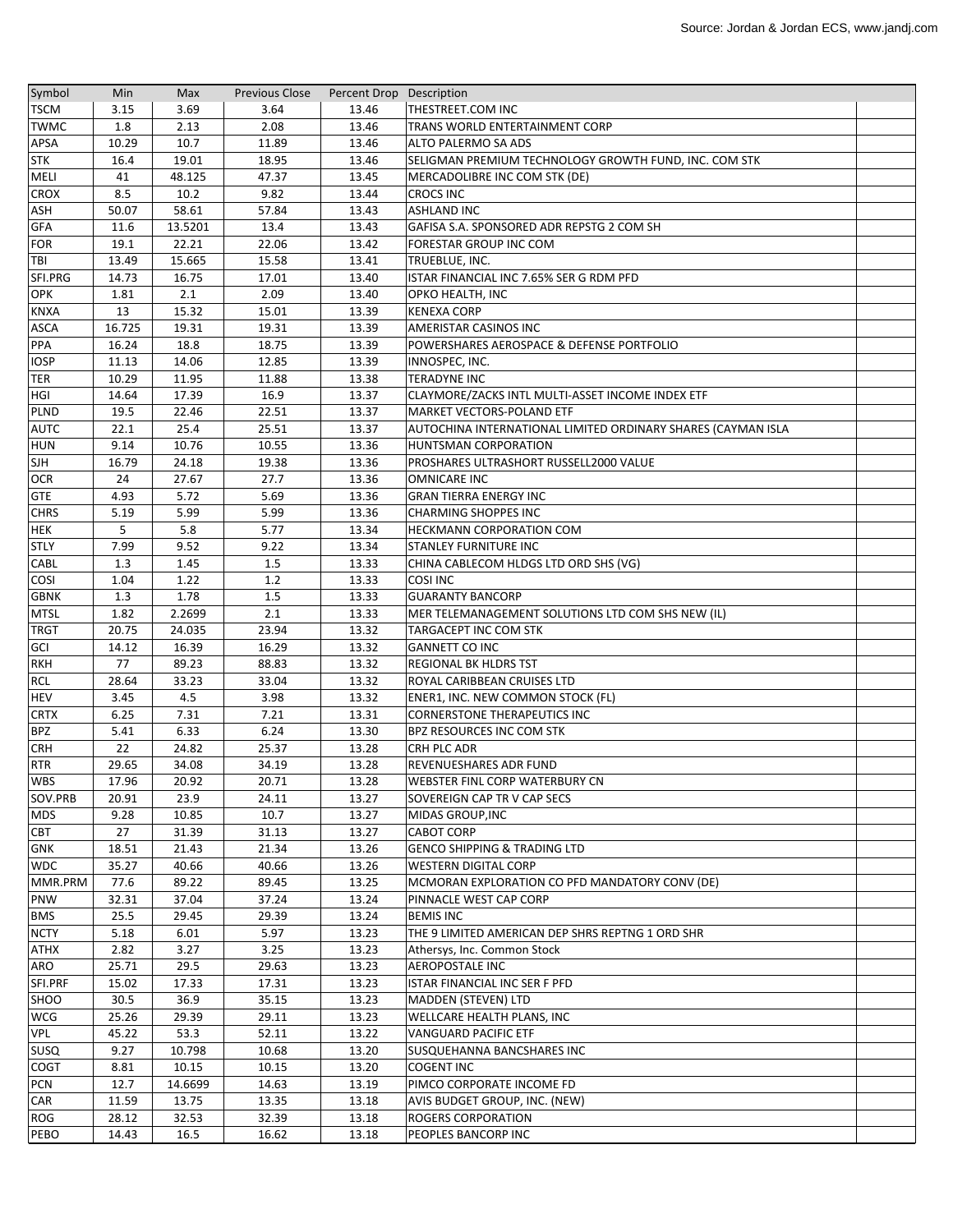| Symbol      | Min    | Max     | <b>Previous Close</b> | Percent Drop Description |                                                             |  |
|-------------|--------|---------|-----------------------|--------------------------|-------------------------------------------------------------|--|
| <b>AVCA</b> | 5.47   | 6.38    | 6.3                   | 13.17                    | ADVOCAT INC.                                                |  |
| <b>INSU</b> | 20.3   | 23.95   | 23.38                 | 13.17                    | <b>INSITUFORM TECHNOLOGIES CL-A</b>                         |  |
| <b>DPZ</b>  | 12.4   | 14.5    | 14.28                 | 13.17                    | DOMINO'S PIZZA INC COM STK                                  |  |
| <b>ORBK</b> | 10.1   | 11.5    | 11.63                 | 13.16                    | <b>ORBOTECH LTD</b>                                         |  |
| <b>NTGR</b> | 22.45  | 25.9    | 25.85                 | 13.15                    | <b>NETGEAR INC</b>                                          |  |
| LORL        | 36.85  | 42.41   | 42.43                 | 13.15                    | LORAL SPACE & COMMUNICATIONS INC                            |  |
| <b>DCT</b>  | 4.69   | 5.43    | 5.4                   | 13.15                    | DCT INDUSTRIAL TRUST INC COM                                |  |
| <b>NCR</b>  | 11.3   | 13.18   | 13.01                 | 13.14                    | <b>NCR CORPORATION</b>                                      |  |
| <b>ADTN</b> | 23.4   | 27.49   | 26.94                 | 13.14                    | <b>ADTRAN INC</b>                                           |  |
| <b>PXP</b>  | 23.8   | 27.84   | 27.4                  | 13.14                    | PLAINS EXPL & PRODTN CO                                     |  |
| NCC.PRC     | 22.15  | 25.55   | 25.5                  | 13.14                    | NATIONAL CITY CAP TR IV ENHANCED TRUST PFD SECS 12/31/2067  |  |
| <b>TSN</b>  | 16.88  | 19.48   | 19.43                 | 13.12                    | TYSON FOODS INC CLA                                         |  |
| AGO         | 18.09  | 20.9899 | 20.82                 | 13.11                    | <b>ASSURED GUARNATY LTD</b>                                 |  |
| <b>RHS</b>  | 46.73  | 53.46   | 53.779                | 13.11                    | S&P EQUAL WEIGHT CONSUMER STAPLES RYDEX ETF                 |  |
| <b>MET</b>  | 38.14  | 43.95   | 43.89                 | 13.10                    | METLIFE, INC                                                |  |
| <b>USEG</b> | 4.91   | 5.63    | 5.65                  | 13.10                    | <b>U S ENERGY CORP</b>                                      |  |
| ADRE        | 36.1   | 41.77   | 41.54                 | 13.10                    | BLDRS EMERGING MKTS 50 ADR INDEX FUND                       |  |
| IDX         | 60     | 68.89   | 69.04                 | 13.09                    | MARKET VECTORS INDONESIA ETF                                |  |
| SAFM        | 49.92  | 57.03   | 57.44                 | 13.09                    | SANDERSON FARMS INC                                         |  |
| DB          | 55.63  | 63.83   | 64.01                 | 13.09                    | DEUTSCHE BANK AG NAMEN AKT                                  |  |
| <b>BWS</b>  | 15.27  | 19.9    | 17.57                 | 13.09                    | BROWN SHOE COMPANY INC                                      |  |
| FNM.PRT     | 1.13   | 1.27    | 1.3                   | 13.08                    | FEDERAL NATL MTG ASS 08250                                  |  |
| <b>ENT</b>  | 2.33   | 2.679   | 2.68                  | 13.06                    | <b>ENTERRA ENERGY TRUST TRUTS</b>                           |  |
| OSG         | 39.78  | 45.97   | 45.75                 | 13.05                    | <b>OVERSEAS SHIPHOLDING GROUP</b>                           |  |
| <b>BQR</b>  | 9.2    | 10.61   | 10.58                 | 13.04                    | <b>BLACKROCK ECOSOLUTIONS INVESTMENT TRUST</b>              |  |
| <b>HSWI</b> | 2      | 2.3     | 2.3                   | 13.04                    | HSW INTERNATIONAL INC COM STK (DE)                          |  |
| <b>USHS</b> | 3.4    | 3.94    | 3.91                  | 13.04                    | US HOME SYSTEMS INC                                         |  |
| <b>MTA</b>  | 13.54  | 15.54   | 15.57                 | 13.04                    | MAGYAR TELEKOM TELECOMMUNICATIONS PLC SPON ADR              |  |
| AIV         | 20.28  | 23.52   | 23.32                 | 13.04                    | APARTMENT INVST & MGMT CO                                   |  |
| <b>KRO</b>  | 15.35  | 18.5    | 17.65                 | 13.03                    | <b>KRONOS WORLDWIDE INC</b>                                 |  |
| <b>CHIB</b> | 12.95  | 14.39   | 14.8899               | 13.03                    | <b>GLOBAL X CHINA TECHNOLOGY ETF</b>                        |  |
| MET.PRA     | 20.5   | 23.5    | 23.57                 | 13.03                    | METLIFE INC PFD SERIES A FLOATING RATE                      |  |
| <b>OTT</b>  | 13.9   | 16.2    | 15.98                 | 13.02                    | OTELCO, INC INCM DEPO SEC                                   |  |
| MGI         | 2.54   | 2.9201  | 2.92                  | 13.01                    | MONEYGRAM INTERNATONAL INC                                  |  |
| <b>MNKD</b> | 5.95   | 6.95    | 6.84                  | 13.01                    | <b>MANNKIND CORP</b>                                        |  |
| GPR         | 0.47   | 0.54    | 0.54                  | 12.96                    | <b>GEOPETRO RESOURCES CO</b>                                |  |
| <b>DSCO</b> | 0.44   | 0.52    | 0.5055                | 12.96                    | <b>DISCOVERY LABORATORIES INC</b>                           |  |
| FRE.PRZ     | 1.21   | 1.79    | 1.39                  | 12.95                    | FREDDIE MAC FIXED FLG RT NON CUM PERP PREF                  |  |
| <b>FNA</b>  | 1.506  | 1.7     | 1.73                  | 12.95                    | FEDERAL NATL MTG ASSN 08750                                 |  |
| <b>SKS</b>  | 8.34   | 9.69    | 9.58                  | 12.94                    | <b>SAKS INCORPORATED</b>                                    |  |
| <b>VRTS</b> | 20.905 | 23.94   | 24.01                 | 12.93                    | VIRTUS INVT PARTNERS INC COM STK (DE)                       |  |
| <b>DCX</b>  | 8.76   | 10.26   | 10.06                 | 12.92                    | MERRILL LYNCH & CO INC UNITS STRATEGIC ACCELERATED (REDEP)  |  |
| EWO         | 15.5   | 17.67   | 17.8                  | 12.92                    | ISHARES MSCI AUSTRIA INVESTABLE MKT INDEX FD                |  |
| AMLN        | 17.15  | 39.9278 | 19.69                 | 12.90                    | AMYLIN PHARMACEUTICALS INC                                  |  |
| VALE.P      | 21.41  | 24.93   | 24.58                 | 12.90                    | VALE S A ADR (REPSTG 1 CL A PFD) BRAZIL                     |  |
| CRAY        | 5.14   | 5.99    | 5.9                   | 12.88                    | <b>CRAY INC NEW</b>                                         |  |
| MSZ         | 19.42  | 22.2    | 22.29                 | 12.88                    | Morgan Stanley Capital Trust VII Cap Secs                   |  |
| <b>TA</b>   | 3.25   | 3.9     | 3.73                  | 12.87                    | TRAVELCENTERS OF AMERICA LLC                                |  |
| <b>HON</b>  | 39.98  | 46.22   | 45.88                 | 12.86                    | HONEYWELL INTERNATIONAL INC                                 |  |
| <b>GTF</b>  | 0.732  | 0.84    | 0.84                  | 12.86                    | <b>CYTOMEDIX INC COM NEW</b>                                |  |
| <b>GXF</b>  | 14.1   | 15.84   | 16.18                 | 12.86                    | <b>GLOBAL X FTSE NORDIC 30 ETF</b>                          |  |
| PBI         | 21.5   | 24.75   | 24.67                 | 12.85                    | PITNEY-BOWES INC                                            |  |
| PHT         | 13.3   | 15.21   | 15.26                 | 12.84                    | PIONEER HIGH INCOM TRUST                                    |  |
| POWR        | 9.5    | 10.89   | 10.9                  | 12.84                    | POWERSECURE INTL INC COM STK (DE)                           |  |
| LNT         | 29.2   | 34.11   | 33.5                  | 12.84                    | ALLIANT ENERGY CORPORATION                                  |  |
| <b>JBHT</b> | 31.51  | 36.32   | 36.15                 | 12.84                    | HUNT J B TRANSPORT SVCS INC                                 |  |
| OFG         | 12.77  | 15.17   | 14.65                 | 12.83                    | ORIENTAL FINL GRP (HOLD CO.)                                |  |
| POWI        | 32     | 37.31   | 36.71                 | 12.83                    | POWER INTAGRATIONS INC                                      |  |
| <b>GPOR</b> | 10.6   | 12.14   | 12.16                 | 12.83                    | <b>GULFPORT ENERGY CORP</b>                                 |  |
| <b>SID</b>  | 14.21  | 16.66   | 16.3                  | 12.82                    | COMPANHIA SIDERURGICA NACIONAL ADS (EA PRTG 1 COM)          |  |
| <b>GRA</b>  | 24.09  | 27.84   | 27.63                 | 12.81                    | GRACE(W.R.)& CO(NEW)                                        |  |
| AFF         | 14.7   | 16.71   | 16.86                 | 12.81                    | American International Group, Inc. 6.45% Jr Sub Deb Ser A-4 |  |
|             |        |         |                       |                          |                                                             |  |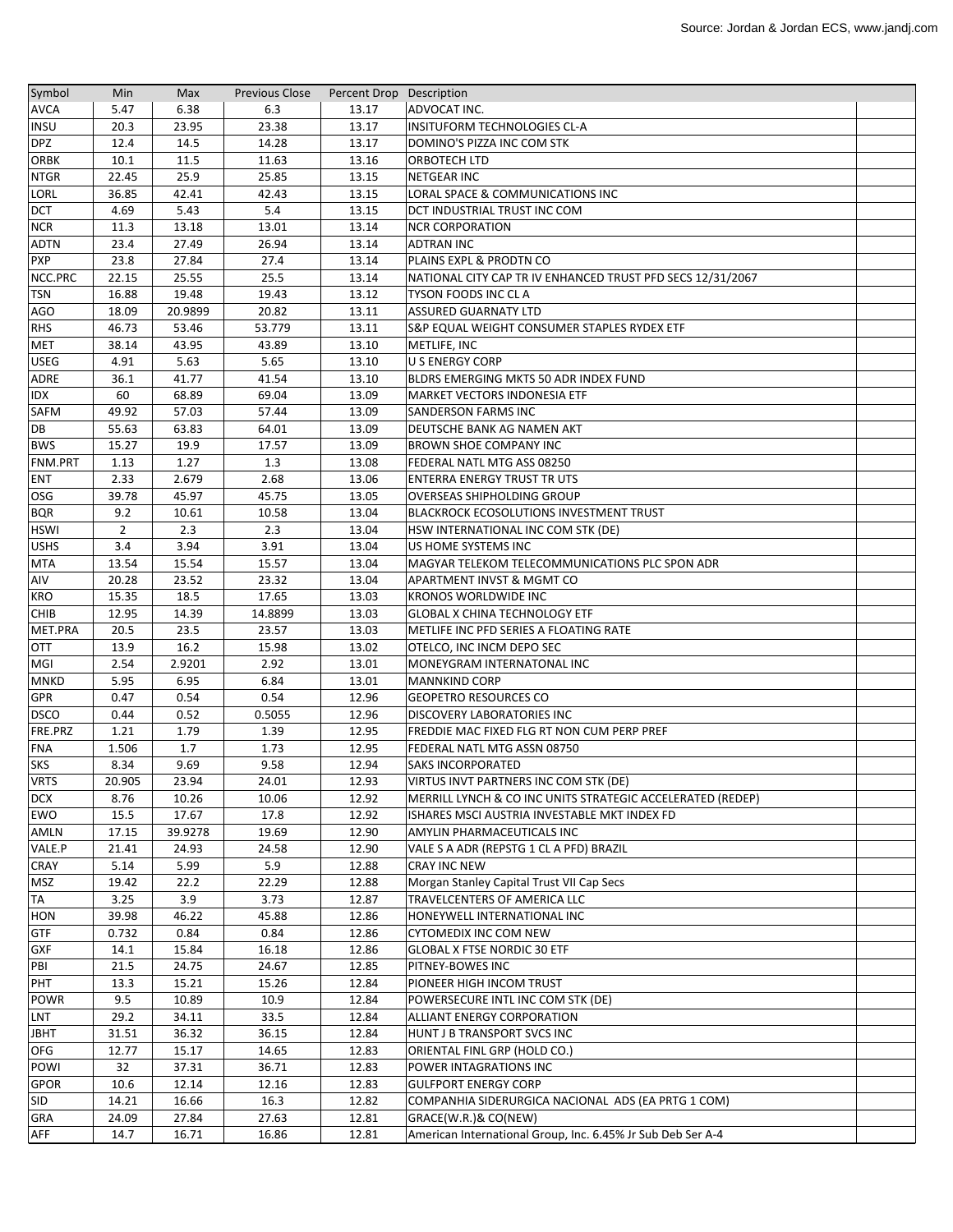| Symbol         | Min     | Max     | <b>Previous Close</b> | Percent Drop Description |                                                              |  |
|----------------|---------|---------|-----------------------|--------------------------|--------------------------------------------------------------|--|
| <b>RPI</b>     | 1.43    | 1.72    | 1.64                  | 12.80                    | ROBERTS REALTY INVESTORS INC                                 |  |
| <b>TIXC</b>    | 1.43    | 1.75    | 1.64                  | 12.80                    | <b>TIX CORPORATION</b>                                       |  |
| <b>STX</b>     | 16.01   | 18.67   | 18.36                 | 12.80                    | <b>SEAGATE TECHNOLOGY</b>                                    |  |
| EHI            | 9.95    | 11.408  | 11.41                 | 12.80                    | WESTERN ASSET GLB HIGH INCM FD INC. COM                      |  |
| <b>HDNG</b>    | 8.59    | 9.82    | 9.85                  | 12.79                    | <b>HARDINGE INC</b>                                          |  |
| <b>BOFL</b>    | 0.75    | 0.865   | 0.86                  | 12.79                    | <b>BANK OF FLORIDA CORPORATION COM</b>                       |  |
| <b>USTR</b>    | 52.52   | 60.68   | 60.22                 | 12.79                    | UNITED STATIONERS INC                                        |  |
| LLEN           | 8.8     | 9.99    | 10.09                 | 12.78                    | L & L ENERGY INC COM STK (NV)                                |  |
| GDP            | 14      | 16.1175 | 16.05                 | 12.77                    | <b>GOODRICH PETROLEUM CORP(NEW)</b>                          |  |
| DOV            | 45.01   | 51.6    | 51.6                  | 12.77                    | <b>DOVER CORP</b>                                            |  |
| <b>FWLT</b>    | 23.5    | 27.45   | 26.94                 | 12.77                    | FOSTER WHEELER AG (SWITZERLAND)                              |  |
| <b>FBR</b>     | 16.34   | 19      | 18.73                 | 12.76                    | FIBRIA CELULOSE SA SPONSORED ADR REPSTG COM SHS              |  |
|                | 11.42   | 13.23   | 13.09                 | 12.76                    | <b>REX ENERGY CORP COM STK (DE)</b>                          |  |
| <b>REXX</b>    |         |         |                       |                          |                                                              |  |
| <b>JPG</b>     | 11.77   | 13.55   | 13.49                 | 12.75                    | NUVEEN EQUITY PREMIUM AND GROWTH FUND                        |  |
| <b>MNI</b>     | 4.38    | 5.01    | 5.02                  | 12.75                    | MCCLATCHY CO (HOLD COMPANY)- A                               |  |
| <b>HEP</b>     | 40.19   | 46.01   | 46.06                 | 12.74                    | HOLLY ENERGY PARTNERS, L.P. COM UTS REPTG LTD PARTNER        |  |
| <b>TSTR</b>    | 0.55    | 0.66    | 0.6303                | 12.74                    | TERRESTAR CORPORATION COM STK (DE)                           |  |
| <b>DRH</b>     | 9.11    | 10.47   | 10.44                 | 12.74                    | DIAMONDROCK HOSPITALITY COMPANY                              |  |
| LOCM           | 7.33    | 8.54    | 8.4                   | 12.74                    | LOCAL.COM CORP COM STK                                       |  |
| <b>MOO</b>     | 35.56   | 41.03   | 40.75                 | 12.74                    | MARKET VECTORS ETF TR GLOBAL AGRIBUSINESS ETF                |  |
| <b>OBCI</b>    | 1.85    | 2.16    | 2.12                  | 12.74                    | <b>OCEAN BIO-CHEM INC</b>                                    |  |
| AHT.PRD        | 19.47   | 22.19   | 22.31                 | 12.73                    | ASHFORD HOSPITALITY TR INC. 8.45% SERIES D CUM PFD           |  |
| <b>INZ</b>     | 16.8    | 19      | 19.25                 | 12.73                    | ING GROEP NV PERPETUAL DEBT SEC                              |  |
| <b>CLNE</b>    | 14.96   | 17.5    | 17.14                 | 12.72                    | CLEAN ENERGY FUELS CORP COM STK (DE)                         |  |
| <b>SLRC</b>    | 20.11   | 23.39   | 23.04                 | 12.72                    | SOLAR CAPITAL LTD COM STK (MD)                               |  |
| <b>RDY</b>     | 24.17   | 27.61   | 27.69                 | 12.71                    | DR. REDDY'S LABORATORIES ADS                                 |  |
| <b>MFD</b>     | 10.31   | 11.75   | 11.81                 | 12.70                    | MACQUARIE/FIRST TR GLOBAL INFRA/UTLS DIV & INCM FD           |  |
| <b>CHIX</b>    | 11      | 12.5675 | 12.6                  | 12.70                    | <b>GLOBAL X CHINA FINANCIALS ETF</b>                         |  |
| <b>PACR</b>    | 5.5     | 7.82    | 6.3                   | 12.70                    | <b>PACER INTL INC TENN</b>                                   |  |
| <b>HMIN</b>    | 28.6105 | 32.5    | 32.77                 | 12.69                    | HOME INNS & HOTELS MANAGEMENT, INC. ADS                      |  |
| PRWT           | 0.75    | 0.92    | 0.859                 | 12.69                    | <b>PREMIERWEST BANCORP</b>                                   |  |
| PODD           | 12.25   | 14.99   | 14.03                 | 12.69                    | <b>INSULET CORP COM STK (DE)</b>                             |  |
| <b>WPZ</b>     | 34.62   | 39.99   | 39.65                 | 12.69                    | WILLIAMS PARTNERS L.P. COM UTS REPTG L.P. INT                |  |
| AIT            | 25.07   | 33      | 28.71                 | 12.68                    | APPLIED INDUSTRIAL TECHS INC.                                |  |
| BA             | 62      | 71.55   | 71                    | 12.68                    | <b>BOEING CO;COM USD5</b>                                    |  |
| <b>KEY.PRA</b> | 16.81   | 19.3799 | 19.25                 | 12.68                    | KEYCORP CAP V TRUST PFD 5.875                                |  |
| <b>FRO</b>     | 30.04   | 34.35   | 34.4                  | 12.67                    | <b>FRONTLINE LTD</b>                                         |  |
| <b>JFT</b>     | 28.54   | 30.05   | 32.6799               | 12.67                    | JPMORGAN CHASE & CO ETN LKD TO THE FIRST TRUST ENHANCED (DE) |  |
| RBS.PRF        | 17.73   | 20.4    | 20.3                  | 12.66                    | ROYAL BK OF SCOTLAND GP ADS F                                |  |
| <b>KW</b>      |         |         |                       |                          | KENNEDY-WILSON HOLDINGS, INC. COM                            |  |
|                | 10.01   | 11.69   | 11.46                 | 12.65                    |                                                              |  |
| <b>CPD</b>     | 5.25    | $6.2$   | 6.01                  | 12.65                    | CARACO PHARMACEUTICAL LABS LTD                               |  |
| SAH            | 9.4     | 10.9    | 10.76                 | 12.64                    | SONIC AUTOMOTIVE INC CLA                                     |  |
| <b>BRXX</b>    | 17.5    | 20.01   | 20.03                 | 12.63                    | EMERGING GLOBAL SHARES INDXX BRAZIL INFRASTURE INDEX FD      |  |
| PHM            | 11      | 12.85   | 12.59                 | 12.63                    | PULTEGROUP, INC COMMON STOCK                                 |  |
| <b>MCBC</b>    | 1.73    | 1.99    | 1.98                  | 12.63                    | <b>MACATAWA BANK CORP</b>                                    |  |
| <b>ACF</b>     | 20      | 23.25   | 22.89                 | 12.63                    | <b>AMERICREDIT CORP</b>                                      |  |
| <b>CCME</b>    | 10.59   | 12.15   | 12.12                 | 12.62                    | CHINA MEDIAEXPRESS HOLDINGS INC COM STK (DE)                 |  |
| <b>FUQI</b>    | 9       | 10.25   | 10.3                  | 12.62                    | FUQI INTERNATIONAL INC COM                                   |  |
| <b>GERN</b>    | 4.85    | 5.75    | 5.55                  | 12.61                    | <b>GERON CORP</b>                                            |  |
| FFIV           | 60.5    | 69.69   | 69.23                 | 12.61                    | <b>F5 NETWORKS INC</b>                                       |  |
| TK             | 22.39   | 25.81   | 25.62                 | 12.61                    | TEEKAY CORPORATION (MARSHALL IS)                             |  |
| <b>ALK</b>     | 37.03   | 42.61   | 42.37                 | 12.60                    | ALASKA AIR GROUP INC                                         |  |
| PRAA           | 55.13   | 63.15   | 63.08                 | 12.60                    | PORTFOLIO RECOVERY ASSOCS INC                                |  |
| <b>ONNN</b>    | 6.8     | 8.15    | 7.78                  | 12.60                    | ON SEMICONDUCTOR CORP                                        |  |
| IND            | 16.52   | 18.72   | 18.9                  | 12.59                    | ING GROEP N.V.% ING PERPETUAL DEBT SECS                      |  |
| <b>FRE</b>     | 1.25    | 1.39    | 1.43                  | 12.59                    | FREDDIE MAC D/B/A VOTING                                     |  |
| SHIP           | 1.25    | 1.5     | 1.43                  | 12.59                    | SEANERGY MARITIME HLDG CORP COM STK (MH)                     |  |
| TDF            | 21.26   | 24.35   | 24.32                 | 12.58                    | TEMPLETON DRAGON FD INC                                      |  |
| <b>THRX</b>    | 13.9    | 15.9    | 15.9                  | 12.58                    | THERAVANCE INC                                               |  |
| <b>CDZI</b>    | 12.1    | 14.46   | 13.84                 | 12.57                    | CADIZ INC NEW                                                |  |
| <b>XRX</b>     | 9.11    | 10.44   | 10.42                 | 12.57                    | XEROX CORP; COM USD1                                         |  |
| <b>LXP</b>     | 6.12    | 7.35    | $\overline{7}$        | 12.57                    | LEXINGTON REALTY TRUST COM                                   |  |
|                |         |         |                       |                          |                                                              |  |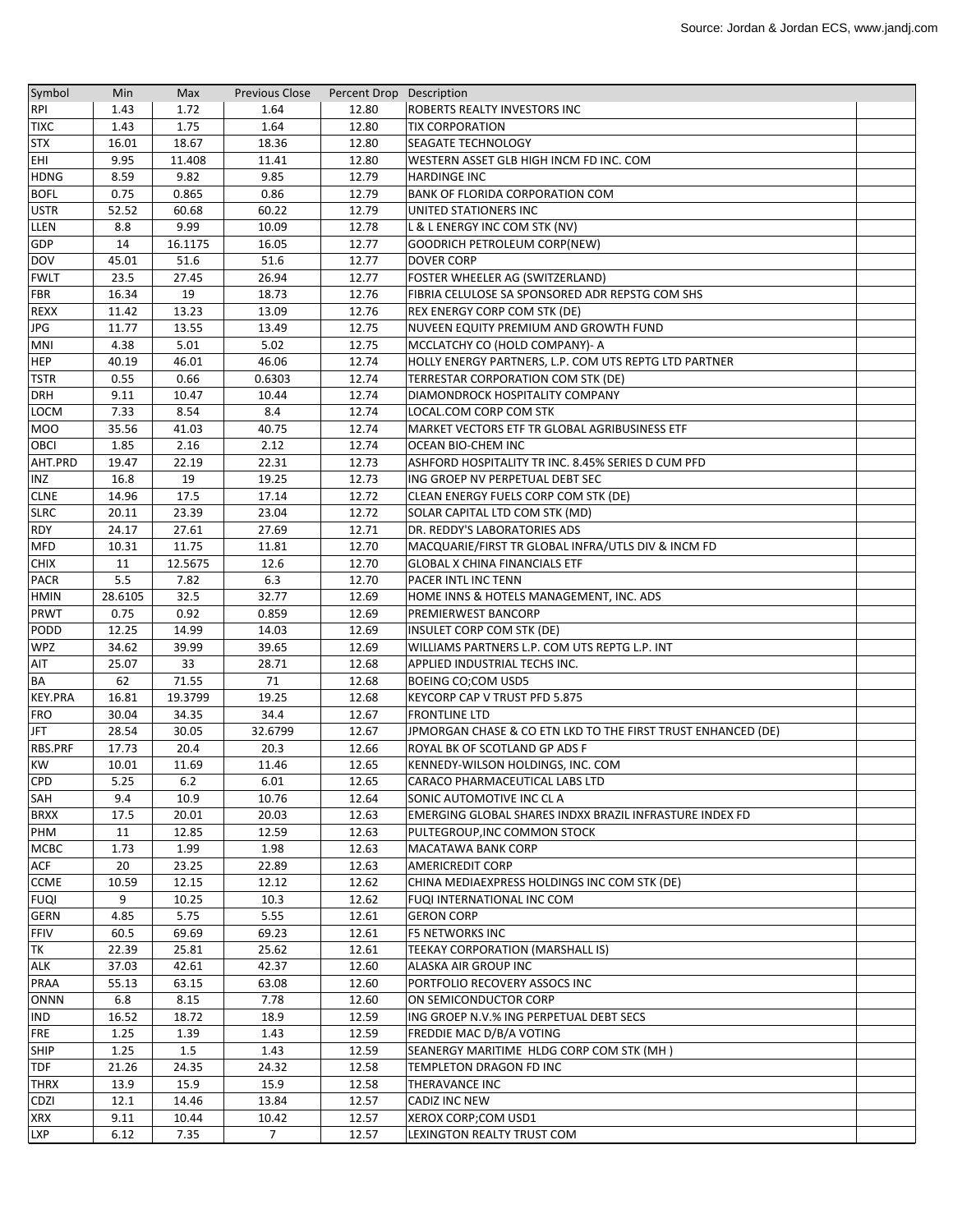| Symbol                     | Min           | Max          | <b>Previous Close</b> | Percent Drop Description |                                                                          |  |
|----------------------------|---------------|--------------|-----------------------|--------------------------|--------------------------------------------------------------------------|--|
| GOOD                       | 14.61         | 16.55        | 16.71                 | 12.57                    | <b>GLADSTONE COMMERCIAL CORP</b>                                         |  |
| <b>MHK</b>                 | 52.93         | 61.11        | 60.53                 | 12.56                    | <b>MOHAWK INDUSTRIES INC</b>                                             |  |
| AMOT                       | 3.734         | 4.1999       | 4.27                  | 12.55                    | ALLIED MOTION TECHNOLOGIES INC                                           |  |
| <b>ANDS</b>                | 2.16          | 2.57         | 2.47                  | 12.55                    | ANADYS PHARMACEUTICALS INC                                               |  |
| BIO.B                      | 91.3          | 103.08       | 104.4                 | 12.55                    | <b>BIO RAD LABORATORIES</b>                                              |  |
| <b>TOO</b>                 | 16.89         | 19.35        | 19.31                 | 12.53                    | TEEKAY OFFSHORE PARTNERS LP COM UT REPSTG LTD PART INT                   |  |
| <b>IYF</b>                 | 50.12         | 57.54        | 57.3                  | 12.53                    | ISHARES DJ US FIN'L SEC INDEX                                            |  |
| JLL                        | 69.74         | 80.47        | 79.73                 | 12.53                    | JONES LANG LASALLE INC                                                   |  |
| <b>KEY</b>                 | 7.47          | 8.57         | 8.54                  | 12.53                    | <b>KEYCORP (NEW)</b>                                                     |  |
| AJG                        | 22.63         | 25.85        | 25.87                 | 12.52                    | GALLAGHER ARTHUR J.& CO                                                  |  |
| FTB.PRA                    | 20.26         | 23.1         | 23.16                 | 12.52                    | FIFTH THIRD CAP TR V GTD TR PFD SECS 00/00/2067 (DE)                     |  |
| <b>LXK</b>                 | 33.68         | 38.81        | 38.5                  | 12.52                    | LEXMARK INTL INC CL-A                                                    |  |
| <b>VPHM</b>                | 11.89         | 13.68        | 13.59                 | 12.51                    | <b>VIROPHARMA INC</b>                                                    |  |
| <b>CSCO</b>                | 23.23         | 26.65        | 26.55                 | 12.50                    | CISCO SYSTEMS;COM USD0.001                                               |  |
| <b>DRAD</b>                | 2.03          | 2.38         | 2.32                  | 12.50                    | <b>DIGIRAD CORP</b>                                                      |  |
| JTX                        | 1.75          | 2.04         | $\overline{2}$        | 12.50                    | JACKSON HEWITT TAX SERVICE                                               |  |
| <b>NIV</b>                 | 2.66          | 3.17         | 3.04                  | 12.50                    | NIVS INTELLIMEDIA TECHNOLOGY GROUP INC COM STK (DE)                      |  |
| <b>TAN</b>                 | 6.79          | 7.77         | 7.76                  | 12.50                    | CLAYMORE/MAC GLOBAL SOLAR ENERGY INDEX ETF                               |  |
| <b>JCG</b>                 | 40.9          | 46.74        | 46.74                 | 12.49                    |                                                                          |  |
|                            |               |              |                       |                          | J. CREW GROUP, INC.<br>MULTI-FINELINE ELECTRONIX INC                     |  |
| <b>MFLX</b><br><b>TRMD</b> | 21.51<br>7.64 | 24.6<br>8.78 | 24.58<br>8.73         | 12.49<br>12.49           | TORM A/S AMERICAN DEPOSITARY SHARES                                      |  |
| YUII                       | 7.29          | 8.46         | 8.33                  | 12.48                    |                                                                          |  |
| <b>DIOD</b>                | 18.31         | 21.33        | 20.92                 | 12.48                    | YUHE INTERNATIONAL, INC. COMMON STOCK (NV)<br><b>DIODES INCORPORATED</b> |  |
|                            |               |              |                       |                          |                                                                          |  |
| <b>MAKO</b>                | 12            | 13.865       | 13.71                 | 12.47                    | <b>MAKO SURGICAL CORP COM</b>                                            |  |
| EWQ                        | 19.25         | 22.43        | 21.99                 | 12.46                    | ISHARES MSCI FRANCE INDEX FD                                             |  |
| COH                        | 35.7          | 40.91        | 40.78                 | 12.46                    | COACH INC.                                                               |  |
| <b>RF</b>                  | 7.59          | 8.75         | 8.67                  | 12.46                    | REGIONS FINANCIAL CORP (NEW)                                             |  |
| <b>VSEA</b>                | 27.62         | 32.24        | 31.55                 | 12.46                    | VARIAM SEMICONDUCTOR EQUIP INC                                           |  |
| <b>TAM</b>                 | 14.06         | 16.08        | 16.06                 | 12.45                    | TAM S.A. SPON ADR REPSTG ONE PFD                                         |  |
| HBC                        | 43.25         | 49.24        | 49.4                  | 12.45                    | HSBC HOLD PLC ADS (REP 5 ORD)                                            |  |
| <b>MWR</b>                 | 18.71         | 21.35        | 21.37                 | 12.45                    | <b>MORGAN STANLEY CAPITAL TRUST III</b>                                  |  |
| SR                         | 4.08          | 4.684        | 4.66                  | 12.45                    | <b>STANDARD REGISTER CO</b>                                              |  |
| <b>TROW</b>                | 49.54         | 57.14        | 56.58                 | 12.44                    | <b>T-ROWE PRICE GROUP INC</b>                                            |  |
| PNU                        | 20.2          | 23.03        | 23.07                 | 12.44                    | PNC FINL SVCS GRP PN CAP TR D CAP SECS                                   |  |
| NGG                        | 41.32         | 47.21        | 47.19                 | 12.44                    | NATIONAL GRID TRANSCO PLC SPON ADR NEW                                   |  |
| <b>ACGL</b>                | 65.7          | 75.32        | 75.03                 | 12.44                    | <b>ARCH CAPITAL GROUP LTD</b>                                            |  |
| APU                        | 36.55         | 42.15        | 41.74                 | 12.43                    | AMERIGAS PRTNRS LP UTS(RP COMM                                           |  |
| <b>VAW</b>                 | 60            | 69.29        | 68.5192               | 12.43                    | VANGUARD MATERIALS ETF                                                   |  |
| GIII                       | 23.74         | 27.85        | 27.11                 | 12.43                    | <b>G-III APPAREL GROUP LTD</b>                                           |  |
| <b>SFLY</b>                | 19.39         | 22.71        | 22.14                 | 12.42                    | SHUTTERFLY, INC                                                          |  |
| PHHM                       | 2.61          | 3.2          | 2.98                  | 12.42                    | PALM HARBOR HOMES INC                                                    |  |
| <b>MVC</b>                 | 12.28         | 13.99        | 14.02                 | 12.41                    | MVC CAPITAL, INC.                                                        |  |
| <b>RTP</b>                 | 42.28         | 49           | 48.27                 | 12.41                    | RIO TINTO PLC ADS (4 ORD SHS)                                            |  |
| <b>SRO</b>                 | 1.2           | 1.36         | 1.37                  | 12.41                    | DWS RREEF REAL ESTATE FUND, INC                                          |  |
| <b>GES</b>                 | 36.51         | 41.68        | 41.68                 | 12.40                    | GUESS ?, INC.                                                            |  |
| PBR.A                      | 29.52         | 34.22        | 33.7                  | 12.40                    | PETROLEO BRAS ADS (EA REPTG 2 PFD SHS)                                   |  |
| <b>RTK</b>                 | 1.13          | 1.33         | 1.29                  | 12.40                    | <b>RENTECH, INC</b>                                                      |  |
| <b>PYZ</b>                 | 26.21         | 30.11        | 29.92                 | 12.40                    | DYNAMIC BASIC MATLS SCT PORT PWHSWR FD TR                                |  |
| <b>RYJ</b>                 | 15.9          | 18.09        | 18.15                 | 12.40                    | CLAYMORE EXCHG TRD-CLAYMORE/RAYMOND JAMES SB-1 EQUITY ETF                |  |
| <b>SRQ</b>                 | 4.17          | 4.75         | 4.76                  | 12.39                    | DWS RREEF REAL ESTATE FUND II, INC                                       |  |
| <b>RHM</b>                 | 57.82         | 64.16        | 66                    | 12.39                    | RYDEX 2X S&P SELECT SECTOR HEALTH CARE ETF                               |  |
| <b>AKNS</b>                | 0.92          | 1.04         | 1.05                  | 12.38                    | Akeena Solar, Inc. (DE) Common Stock                                     |  |
| <b>MSJ</b>                 | 19.54         | 22.2         | 22.3                  | 12.38                    | Morgan Stanley Cap Trust VI Cap Securities                               |  |
| <b>DRWI</b>                | 7.01          | 8.26         | 8                     | 12.38                    | DRAGONWAVE INC COMMON (CANADA)                                           |  |
| <b>PCF</b>                 | 6.87          | 7.87         | 7.84                  | 12.37                    | PUTMAN HIGH INCOME SECURITIES FUND                                       |  |
| <b>PRGO</b>                | 54.04         | 61.96        | 61.67                 | 12.37                    | PERRIGO CO                                                               |  |
| PZI                        | 9.85          | 11.27        | 11.24                 | 12.37                    | POWERSHARES ZACKS MICRO CAP                                              |  |
| <b>JASO</b>                | 5.32          | 6.26         | 6.07                  | 12.36                    | JA SOLAR HOLDINGS CO., LTD. ADS                                          |  |
| <b>PTRP</b>                | 23.7          | 26.78        | 27.04                 | 12.35                    | POWERSHARES GLOBAL PROGRESSIVE TRANSPORTATION PORTFOLIO                  |  |
| LTM                        | 31.61         | 36.3699      | 36.06                 | 12.34                    | LIFE TIME FITNESS INC                                                    |  |
| AMKR                       | 6.11          | 7.06         | 6.97                  | 12.34                    | <b>AMKOR TECHNOLOGY INC</b>                                              |  |
| SPN                        | 23.73         | 27.1         | 27.07                 | 12.34                    | <b>SUPERIOR ENERGY SVCS INC</b>                                          |  |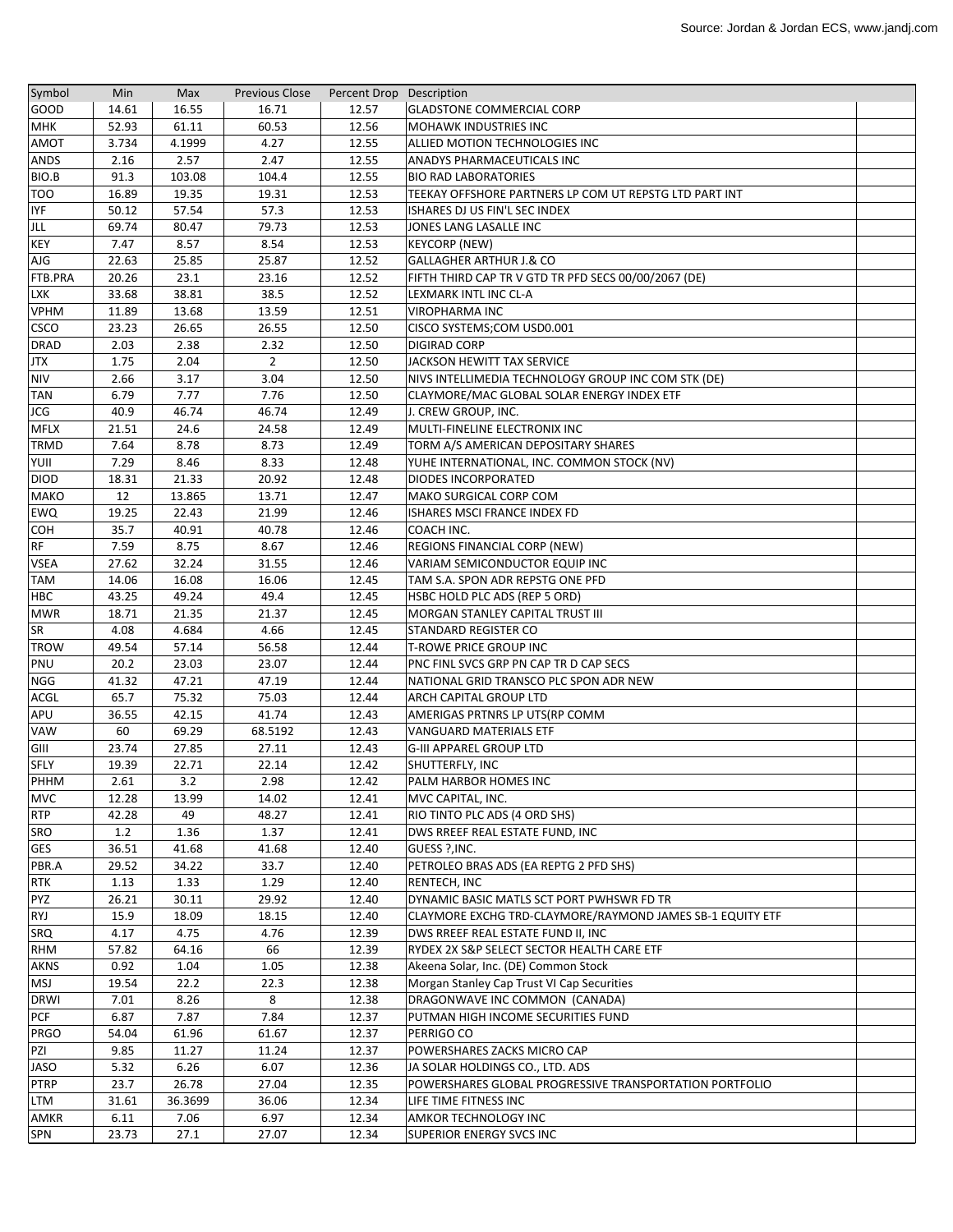| Symbol                  | Min          | Max     | <b>Previous Close</b> | Percent Drop Description |                                                             |  |
|-------------------------|--------------|---------|-----------------------|--------------------------|-------------------------------------------------------------|--|
| <b>DFP</b>              | 18.26        | 20.7    | 20.83                 | 12.34                    | DELPHI FINL GROUP, INC 7.376% FXD TO FLTNG RT JR SUB        |  |
| <b>XES</b>              | 26.51        | 30.45   | 30.24                 | 12.33                    | SPDR SER TR SPDR S&P OIL & GAS EQUIPTMENTS & SVCS ETF       |  |
| <b>NOV</b>              | 37.54        | 43.4    | 42.82                 | 12.33                    | NATIONAL OILWELL VARCO, INC.                                |  |
| <b>CHUX</b>             | 7.75         | 9.01    | 8.84                  | 12.33                    | O'CHARLEYS INC                                              |  |
| <b>TLEO</b>             | 22.19        | 25.31   | 25.31                 | 12.33                    | TALEO CORPORATION CL A                                      |  |
| HPT.PRC                 | 19.85        | 22.79   | 22.64                 | 12.32                    | Hospitality Pptys Tr Pfd Series C 7.00%                     |  |
| <b>CVBF</b>             | 9.25         | 10.66   | 10.55                 | 12.32                    | <b>CVB FINANCIAL CORP</b>                                   |  |
| EZM                     | 42           | 47.974  | 47.9                  | 12.32                    | WISDOMTREE TR MIDCAP EARNINGS FD                            |  |
| OUTD                    | 5.91         | 6.73    | 6.74                  | 12.31                    | OUTDOOR CHANNEL HLDGS INC NEW                               |  |
| <b>XTO</b>              | 40.73        | 46.49   | 46.45                 | 12.31                    | <b>XTO ENERGY INC.</b>                                      |  |
| <b>SMTB</b>             | 3.49         | 4       | 3.98                  | 12.31                    | <b>SMITHTOWN BANCORP INC</b>                                |  |
| <b>HTZ</b>              | 11.47        | 13.29   | 13.08                 | 12.31                    | HERTZ GLOBAL HOLDINGS INC COM                               |  |
| RNR.PRD                 | 19.18        | 21.94   | 21.87                 | 12.30                    | RENAISSANCERE HOLDINGS LTD 6.60% PFD SER D                  |  |
| <b>SMTX</b>             | 3.28         | 3.85    | 3.74                  | 12.30                    | <b>SMTC CORPORATION NEW</b>                                 |  |
| <b>ROCK</b>             | 13.05        | 15.29   | 14.88                 | 12.30                    | <b>GIBRALTAR INDUSTRIES INC</b>                             |  |
| <b>SWKS</b>             | 14.41        | 16.6    | 16.43                 | 12.29                    | <b>SKYWORKS SOLUTIONS INC</b>                               |  |
| <b>KED</b>              | 13.35        | 15.3899 | 15.22                 | 12.29                    | KAYNE ANDERSON DEVELOPMENT COMPANY                          |  |
| <b>GFF</b>              | 12.28        | 14.0201 | 14                    | 12.29                    | <b>GRIFFON CORP</b>                                         |  |
| CELH.W                  | 1.5          | 1.5     | 1.71                  | 12.28                    | #N/A                                                        |  |
| <b>DIET</b>             | $\mathbf{1}$ | 1.3     | 1.14                  | 12.28                    | <b>EDIETS.COM INC</b>                                       |  |
| <b>DIS</b>              | 31           | 35.55   | 35.34                 | 12.28                    | WALT DISNEY CO-DISNEY COMMON                                |  |
| <b>OWW</b>              | 5.5          | 6.3199  | 6.27                  | 12.28                    | <b>ORBITZ WORLDWIDE, INC</b>                                |  |
| <b>VRNM</b>             | 3.5          | 4.07    | 3.99                  | 12.28                    | VERENIUM CORP COM STK (US)                                  |  |
| <b>OI</b>               | 28.86        | 33.36   | 32.9                  | 12.28                    | <b>OWENS-ILLINOIS INC</b>                                   |  |
| <b>EUFN</b>             | 17.51        | 19.61   | 19.96                 | 12.27                    | ISHARES MSCI EUROPE FINANCIALS SECTOR INDEX FUND            |  |
| AVF                     | 17.05        | 19.31   | 19.43                 | 12.25                    | AMERICAN INTL GROUP INC JR SUB DEB SER A-5 (DE)             |  |
| <b>ACTL</b>             | 13.33        | 15.3099 | 15.19                 | 12.24                    | <b>ACTEL CORP</b>                                           |  |
| EWU                     | 13.33        | 15.13   | 15.19                 | 12.24                    | ISHS MSCI UTD KINGDOM IDX FD                                |  |
| <b>RICK</b>             | 10.11        | 11.81   | 11.52                 | 12.24                    | RICK'S CABARET INT'L INC                                    |  |
| <b>VVTV</b>             | 2.51         | 2.91    | 2.86                  | 12.24                    | VALUEVISION MEDIA INC                                       |  |
| <b>BMO</b>              | 52           | 58.65   | 59.25                 | 12.24                    | <b>BANK OF MONTREAL</b>                                     |  |
| <b>DLS</b>              | 39.81        | 45.29   | 45.36                 | 12.24                    | WISDOMTREE TR INTL SMALL CAP DIVID FD                       |  |
| <b>ELON</b>             | 8.25         | 9.57    | 9.4                   | 12.23                    | <b>ECHELON CORP</b>                                         |  |
| ICO                     | 4.09         | 4.75    | 4.66                  | 12.23                    | INTERNATIONAL COAL GROUP INC                                |  |
| <b>ROYL</b>             | 2.01         | 2.26    | 2.29                  | 12.23                    | ROYALE ENERGY INC                                           |  |
| <b>HPT</b>              | 22.71        | 25.89   | 25.87                 | 12.21                    | <b>HOSPITALITY PROPERTIES TST SBI</b>                       |  |
| TC                      | 9.99         | 11.25   | 11.38                 | 12.21                    | Thompson Creek Metals Company Inc. Ordinary Shares (Canada) |  |
| XRM                     | 1.15         | 1.4     | 1.31                  | 12.21                    | XERIUM TECHNOLOGIES, INC.                                   |  |
| WY                      | 42           | 49      | 47.84                 | 12.21                    | WEYERHAEUSER COMPANY                                        |  |
| <b>BOOT</b>             | 16.4         | 18.62   | 18.68                 | 12.21                    | LACROSSE FOOTWEAR INC                                       |  |
| EPE                     | 38.7         | 46      | 44.08                 | 12.21                    | <b>ENTERPRISE GP HOLDINGS L.P.</b>                          |  |
| <b>VVC</b>              | 21.66        | 24.79   | 24.67                 | 12.20                    | <b>VECTREN CORPORATION</b>                                  |  |
| <b>BAC.PRI</b>          | 19.43        | 22.08   | 22.13                 | 12.20                    | Bank Amer Corp Dep Sh Repstg 1/1000th Pfd Ser I             |  |
| GPS                     | 21.67        | 24.7    | 24.68                 | 12.20                    | GAP INC (THE)                                               |  |
| <b>ETFC</b>             | 1.44         | 1.69    | 1.64                  | 12.20                    | E-TRADE FINANCIAL CORPORATION COM                           |  |
| <b>CRNT</b>             | 8.21         | 9.25    | 9.35                  | 12.19                    | <b>CERAGON NETWORKS LTD</b>                                 |  |
| PRD                     | 16           | 18.0801 | 18.22                 | 12.18                    | Primus Guaranty, LTD. Sr Nt (Bermuda)                       |  |
| <b>TYPE</b>             | 9.01         | 10.27   | 10.26                 | 12.18                    | MONOTYPE IMAGING HLDGS INC COM STK (DE)                     |  |
| <b>KMM</b>              | 7.86         | 8.9099  | 8.95                  | 12.18                    | DWS MULTI-MARKET INCOME TRUST COM SHS BENE INT              |  |
| <b>MSB</b>              | 16.73        | 19.64   | 19.05                 | 12.18                    | MESABI TRUST CTF BEN INT.                                   |  |
| <b>RST</b>              | 22           | 25.5    | 25.05                 | 12.18                    | ROSETTA STONE INC COM STK (DE)                              |  |
| FL.                     | 13.06        | 14.77   | 14.87                 | 12.17                    | FOOT LOCKER INC;COM USD0.01                                 |  |
| $\overline{\mathsf{V}}$ | 75.91        | 87.44   | 86.43                 | 12.17                    | VISA INC CLASS A COM                                        |  |
| AVEO                    | 7.51         | 8.79    | 8.55                  | 12.16                    | AVEO PHARMACEUTICALS INC COM STK (DE)                       |  |
| N <sub>S</sub>          | 52           | 59.19   | 59.2                  | 12.16                    | NUSTAR ENERGY L.P. COM RESTG LTD PARTNER INT                |  |
| SGS.WS                  | 0.65         | 0.78    | 0.74                  | 12.16                    | STREAM GLOBAL SERVICES INC WARRANTS EXP 10/17/2011          |  |
| CAB                     | 18.42        | 21.11   | 20.97                 | 12.16                    | CABELA'S INCORPORATED                                       |  |
| LBY                     | 12.79        | 14.5899 | 14.56                 | 12.16                    | LIBBEY INC                                                  |  |
| IFSI.A                  | 11.22        | 13.95   | 12.77                 | 12.14                    | #N/A                                                        |  |
| EONC                    | 2.1          | 2.4     | 2.39                  | 12.13                    | EON COMMUNICATIONS CORP COM STK NEW (DE)                    |  |
| <b>SHFL</b>             | 8.4          | 9.6     | 9.56                  | 12.13                    | <b>SHUFFLE MASTER INC</b>                                   |  |
| WGOV                    | 27.3         | 31.65   | 31.07                 | 12.13                    | WOODWARD GOVERNOR CO                                        |  |
|                         |              |         |                       |                          |                                                             |  |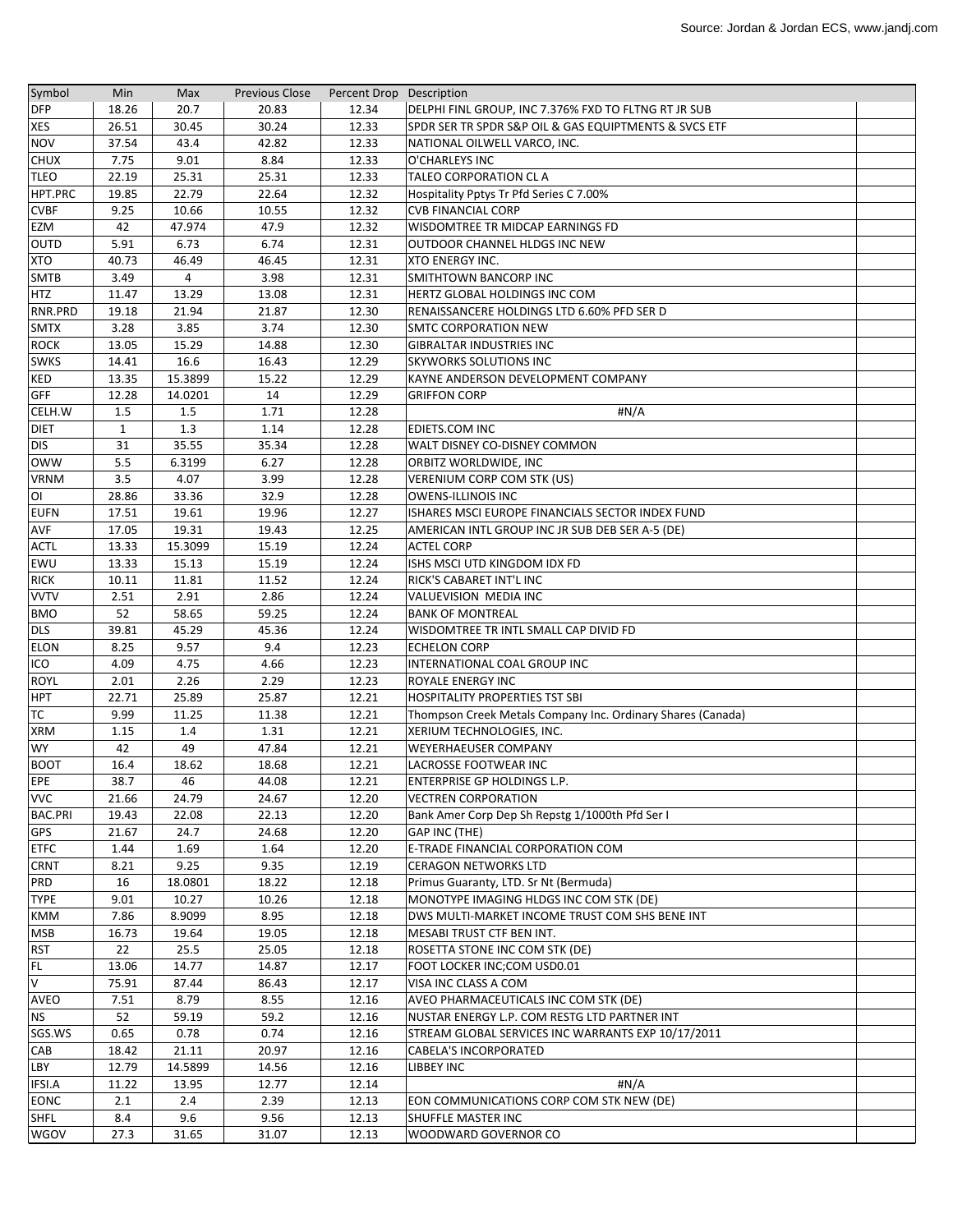| Symbol         | Min    | Max      | <b>Previous Close</b> | Percent Drop Description |                                                              |  |
|----------------|--------|----------|-----------------------|--------------------------|--------------------------------------------------------------|--|
| FITB.P         | 127.88 | 145.8969 | 145.53                | 12.13                    | #N/A                                                         |  |
| <b>JAS</b>     | 39     | 44.29    | 44.38                 | 12.12                    | <b>JO-ANN STORES INC</b>                                     |  |
| ALTI           | 0.58   | 0.6459   | 0.66                  | 12.12                    | ALTAIR NANOTECHNOLOGOES INC                                  |  |
| <b>JNS</b>     | 11.6   | 13.42    | 13.2                  | 12.12                    | JANUS CAPITAL GROUP INC.                                     |  |
| <b>VNO</b>     | 72.51  | 82.11    | 82.51                 | 12.12                    | <b>VORNADO REALTY TRUST</b>                                  |  |
| <b>COGO</b>    | 5.976  | 6.8      | 6.8                   | 12.12                    | COGO GROUP INC COMMON STOCK                                  |  |
| <b>NXST</b>    | 5.37   | 6.47     | 6.11                  | 12.11                    | NEXSTAR BROADCASTING GRP INC CL A                            |  |
| SMBL           | 5.81   | 6.66     | 6.61                  | 12.10                    | SMART BALANCE IN COM STK (DE)                                |  |
| <b>KST</b>     | 10.75  | 12.47    | 12.23                 | 12.10                    | DWS STRATEGIC INCOME TRUST                                   |  |
|                | 7.05   | 8.05     | 8.02                  |                          |                                                              |  |
| <b>NEWS</b>    |        |          |                       | 12.09                    | NEWSTAR FINANCIAL, INC. COM                                  |  |
| <b>PGF</b>     | 14.5   | 16.89    | 16.495                | 12.09                    | FINL PFD PORTFOLIO PWRSHS EXCHANGE TRADED FD TR              |  |
| GGS            | 9.16   | 10.93    | 10.42                 | 12.09                    | GLOBAL GEOPHYSICAL SERVICES, INC COM STK                     |  |
| TNP            | 12.65  | 14.28    | 14.39                 | 12.09                    | <b>TSAKOS ENERGY NAVIGATION LTD</b>                          |  |
| <b>TPX</b>     | 28.44  | 32.89    | 32.35                 | 12.09                    | TEMPUR-PEDIC INTERANTIONAL INC                               |  |
| <b>GOK</b>     | 6.91   | 7.91     | 7.86                  | 12.09                    | Geokinetics, Inc. New Common Stock                           |  |
| <b>STWD</b>    | 16.44  | 18.89    | 18.7                  | 12.09                    | STARWOOD PROPERTY TRUST, INC                                 |  |
| <b>DHY</b>     | 2.62   | 2.9999   | 2.98                  | 12.08                    | CREDIT SUISSE HGH YLD BD FD                                  |  |
| <b>PNSN</b>    | 7.79   | 8.86     | 8.86                  | 12.08                    | PENSON WORLDWIDE INC COM STK                                 |  |
| <b>ENZN</b>    | 9.25   | 10.52    | 10.52                 | 12.07                    | <b>ENZON PHARMACEUTICALS INC</b>                             |  |
| <b>CLB</b>     | 126.91 | 148.58   | 144.33                | 12.07                    | CORE LABS N.V.                                               |  |
| RIGL           | 6.63   | 7.82     | 7.54                  | 12.07                    | RIGEL PHARMACEUTICALS INC NEW                                |  |
| <b>CAT</b>     | 58     | 66.94    | 65.96                 | 12.07                    | CATERPILLAR INC;COM USD1                                     |  |
| <b>SVU</b>     | 13.19  | 14.95    | 15                    | 12.07                    | <b>SUPERVALU INC</b>                                         |  |
| <b>EGLE</b>    | 4.81   | 5.51     | 5.47                  | 12.07                    | EAGLE BULK SHIPPING INC.                                     |  |
| <b>CHSI</b>    | 36.88  | 41.97    | 41.94                 | 12.06                    | CATALYST HEALTH SOLUTIONS, INC COM STK                       |  |
| COF.WS         | 15.6   | 18.48    | 17.74                 | 12.06                    | CAPITAL ONE FINANCIAL CORP WARRANTS EXP 11/14/2018           |  |
| <b>RUBO</b>    | 7      | 7.96     | 7.96                  | 12.06                    | RUBIO'S RESTAURANTS INC                                      |  |
| EXPD           | 35.74  | 41.1     | 40.64                 | 12.06                    | EXPEDITORS INTL OF WASH INC                                  |  |
| <b>FEZ</b>     | 29.85  | 33.77    | 33.94                 | 12.05                    | SPDR EURO STOXX 50 ETF                                       |  |
| <b>KWK</b>     | 11.83  | 13.58    | 13.45                 | 12.04                    | QUICKSILVER RESOURCES INC                                    |  |
| <b>KFFB</b>    | 8.4    | 9.81     | 9.55                  | 12.04                    | KENTUCKY FIRST FEDERAL BANCORP                               |  |
|                |        |          |                       |                          |                                                              |  |
| <b>ATW</b>     | 29.73  | 33.8     | 33.8                  | 12.04                    | ATWOOD OCEANICS INC                                          |  |
| <b>CIG</b>     | 13.81  | 15.64    | 15.7                  | 12.04                    | CEMIG-CO ENERGETICA NV PF NEW EACH RPTNG 1 PFD SH            |  |
| <b>AMCF</b>    | 4.75   | 5.4      | 5.4                   | 12.04                    | ANDATEE CHINA MARINE FUEL SVCS CORP COM STK (DE)             |  |
| GT             | 11.62  | 13.769   | 13.21                 | 12.04                    | GOODYEAR TIRE&RUBRCOM NPV                                    |  |
| OGE            | 35.74  | 40.63    | 40.63                 | 12.04                    | OGE ENERGY CORP (HOLDING CO.)                                |  |
| <b>MFA</b>     | 6.14   | 7        | 6.98                  | 12.03                    | MFA FINANCIAL, INC                                           |  |
| <b>DTV</b>     | 31     | 37.64    | 35.24                 | 12.03                    | DIRECTV CL A COM STK (DE)                                    |  |
| <b>CCBG</b>    | 15.36  | 17.39    | 17.46                 | 12.03                    | CAPITAL CITY BK GROUP INC                                    |  |
| <b>DDT</b>     | 18.73  | 21.12    | 21.29                 | 12.02                    | DILLARDS CAP TST I 7.50%CP SEC                               |  |
| <b>HIG</b>     | 24     | 28.06    | 27.28                 | 12.02                    | HARTFORD FIN SER GP INC                                      |  |
| <b>TDS</b>     | 30     | 33.91    | 34.1                  | 12.02                    | TELEPHONE & DATA SYS INC                                     |  |
| <b>BRKR</b>    | 13.25  | 15.27    | 15.06                 | 12.02                    | <b>BRUKER CORPORATION COM</b>                                |  |
| <b>DEL</b>     | 45.03  | 51.4     | 51.18                 | 12.02                    | DELTIC TIMBER CORPORATION                                    |  |
| AMCC           | 9.52   | 11.11    | 10.82                 | 12.01                    | APPLIED MICRO CIRCUITS CORPORATION COM                       |  |
| <b>HAL</b>     | 26.3   | 30.06    | 29.89                 | 12.01                    | <b>JARDEN CORPORATION</b>                                    |  |
| C.PRE          | 17     | 19.34    | 19.32                 | 12.01                    | CITIGROUP CAP 6.35% ENHANCED TR PFD SECS-TRUPRS              |  |
| STJ            | 34     | 39       | 38.64                 | 12.01                    | ST. JUDE MEDICAL INC.                                        |  |
| FCJ            | 20.9   | 23.94    | 23.75                 | 12.00                    | FORD MOTOR CREDIT COMPANY LLC 7.60% NTS DUE 10/15/2031       |  |
| <b>MMUS</b>    | 5.5    | 5.81     | 6.25                  | 12.00                    | <b>MAKEMUSIC INC NEW</b>                                     |  |
| <b>SLS</b>     | 6.6    | 7.4      | 7.5                   | 12.00                    | RIVERSOURCE LASALLE INTERNATIONAL REAL ESTATE FUND, INC      |  |
| <b>CEL</b>     | 25.23  | 28.56    | 28.67                 | 12.00                    | CELLCOM ISRAEL LTD ORD SHS (ISRAEL)                          |  |
| <b>TBT</b>     | 38     | 43.65    | 43.18                 | 12.00                    | PROSHARES ULTRASHORT LEHMAN 20+YR TREASURY                   |  |
| <b>SB</b>      | 6.75   | 7.82     | 7.67                  | 11.99                    | SAFE BULKERS INC COM STK (MH)                                |  |
| <b>EPD</b>     | 29.5   | 33.76    |                       | 11.99                    |                                                              |  |
|                |        |          | 33.52                 |                          | <b>ENTERPRISE PRODS PARTNERS LP</b>                          |  |
| <b>KBH</b>     | 16     | 18.63    | 18.18                 | 11.99                    | <b>KB HOME</b>                                               |  |
| <b>MSD</b>     | 9.25   | 10.49    | 10.51                 | 11.99                    | MRG STLY EMERG DEBT                                          |  |
| <b>KEY.PRD</b> | 19.75  | 22.34    | 22.44                 | 11.99                    | KEYCORP CAPITAL VIII GTD 7% ENHANCED TR PFD SECS             |  |
| <b>DRE</b>     | 11.75  | 13.44    | 13.35                 | 11.99                    | DUKE REALTY CORP                                             |  |
| <b>SFSF</b>    | 18.51  | 21.03    | 21.03                 | 11.98                    | SUCCESSFACTORS INC COM STK (DE)                              |  |
| AMJ            | 26.45  | 30.2     | 30.05                 | 11.98                    | JPMORGAN CHASE & CO ALERIAN MLP INDEX ETN BASED ON WAP (LEV) |  |
| <b>SCMF</b>    | 2.5    | 2.97     | 2.84                  | 11.97                    | SOUTHERN COMMUNITY FINANCIAL CORP                            |  |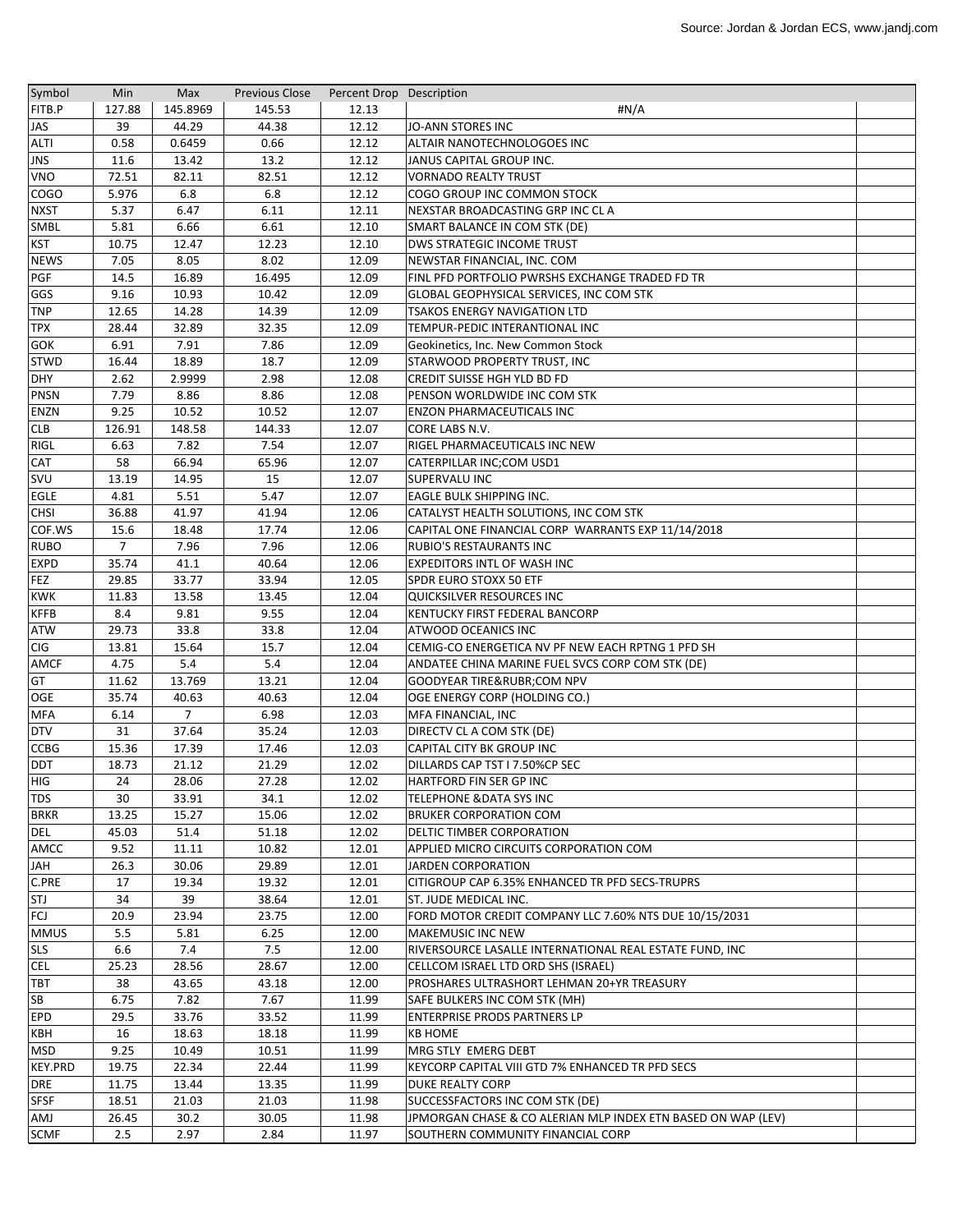| Symbol      | Min    | Max     | <b>Previous Close</b> | Percent Drop Description |                                                              |  |
|-------------|--------|---------|-----------------------|--------------------------|--------------------------------------------------------------|--|
| <b>WDFC</b> | 31.25  | 36.37   | 35.5                  | 11.97                    | W D - 40 CO                                                  |  |
| UCO         | 10.89  | 12.43   | 12.37                 | 11.96                    | PROSHARES ULTRA DJ-UBS CRUDE OIL                             |  |
| SUG         | 21.56  | 24.49   | 24.49                 | 11.96                    | SOUTHERN UNION CO                                            |  |
| <b>PSYS</b> | 28.33  | 33      | 32.18                 | 11.96                    | PSYCHIATRIC SOLUTIONS INC                                    |  |
| <b>PCAR</b> | 39.75  | 45.35   | 45.15                 | 11.96                    | <b>PACCAR INC</b>                                            |  |
| <b>WFR</b>  | 10.9   | 12.55   | 12.38                 | 11.95                    | MEMC ELECTRONIC MATERIALS INC                                |  |
| <b>CPBK</b> | 3.61   | 4.2     | 4.1                   | 11.95                    | <b>COMMUNITY CAPITAL CORP</b>                                |  |
| <b>NTAP</b> | 30     | 34.3001 | 34.07                 | 11.95                    | NETAPP INC COM STK (DE)                                      |  |
| <b>MMR</b>  | 10.25  | 11.79   | 11.64                 | 11.94                    | <b>MCMORAN EXPLORATION CO</b>                                |  |
| <b>ISF</b>  | 14.9   | 16.59   | 16.92                 | 11.94                    | ING Group, N.V. Perp Hybrid Cap Secs (Netherlands)           |  |
| <b>SLX</b>  | 53.2   | 61.5    | 60.41                 | 11.94                    | STEEL ETF MARKET VECTORS ETF TR                              |  |
| <b>HIO</b>  | 5.39   | 6.1     | 6.12                  | 11.93                    | WESTERN ASSET HIGH INCM OPPORT FD INC. COM                   |  |
| <b>KGS</b>  | 17.8   | 20.41   | 20.21                 | 11.92                    | QUICKSILVER GAS SERVICES LP                                  |  |
| <b>ETP</b>  | 41.53  | 47.1    | 47.15                 | 11.92                    | ENERGY TRANSFER PARTNERS LP                                  |  |
| PANL        | 11.75  | 13.38   | 13.34                 | 11.92                    | UNIVERSAL DISPLAY CORP                                       |  |
| <b>IGK</b>  | 19.44  | 21.67   | 22.07                 | 11.92                    | ING GROEP NV PERPETUAL HYBRID CAP SEC (NL)                   |  |
| FBP.PRE     | 9.91   | 11.19   | 11.25                 | 11.91                    | FIRST BANCORP 7& NON-CUM PERP MTHLY INCM PFD SER E           |  |
| LAD         | 7.1    | 8.27    | 8.06                  | 11.91                    | LITHIA MOTORS INC CL A                                       |  |
| <b>ACY</b>  | 18.72  | 21.15   | 21.25                 | 11.91                    | <b>AEROCENTURY CORP</b>                                      |  |
| <b>FSLR</b> | 118.01 | 136.24  | 133.95                | 11.90                    | <b>FIRST SOLAR, INC. COM</b>                                 |  |
| MEE         | 30.81  | 35.45   | 34.97                 | 11.90                    | <b>MASSEY ENERGY COMPANY</b>                                 |  |
| <b>MSK</b>  | 19.11  | 21.55   | 21.69                 | 11.89                    | MORGAN STANLEY CAP TRUST VIII GTD CAP SECURITIES 6.450%      |  |
| SPWR.A      | 14     | 16.06   | 15.89                 | 11.89                    | #N/A                                                         |  |
| <b>UMPQ</b> | 12.15  | 13.79   | 13.79                 | 11.89                    | UMPQUA HOLDINGS CORP                                         |  |
| <b>JNY</b>  | 18.38  | 21.38   | 20.86                 | 11.89                    | JONES APPAREL GROUP INC                                      |  |
| IYJ         | 52.2   | 59.53   | 59.24                 | 11.88                    | ISHARES DJ US INDL SECT IDX FD                               |  |
| <b>PLXS</b> | 31     | 35.45   | 35.18                 | 11.88                    | <b>PLEXUS CORP</b>                                           |  |
| <b>HIMX</b> | 2.67   | 3.03    | 3.03                  | 11.88                    | HIMAX TECHNOLOGIES INC ADR                                   |  |
| <b>IBCP</b> | 0.89   | 1.12    | 1.01                  | 11.88                    | <b>INDEPENDENT BANK CORP (MICH)</b>                          |  |
| <b>PTEN</b> | 12.76  | 14.679  | 14.48                 | 11.88                    | PATTERSON-UTI ENERGY INC                                     |  |
| <b>FHCO</b> | 5.49   | 6.32    | 6.23                  | 11.88                    | FEMALE HEALTH CO. (THE)                                      |  |
| <b>TZOO</b> | 16.55  | 18.85   | 18.78                 | 11.87                    | TRAVELZOO INC                                                |  |
| RCII        | 22.015 | 24.8    | 24.98                 | 11.87                    | RENT-A-CENTER INC                                            |  |
| <b>PVA</b>  | 21.76  | 24.87   | 24.69                 | 11.87                    | PENN VIRGINIA CORP                                           |  |
| <b>LUFK</b> | 70.26  | 82.98   | 79.72                 | 11.87                    | LUFKIN IND INC                                               |  |
| SNT         | 0.52   | 0.6     | 0.59                  | 11.86                    | <b>SENESCO TECHNOLOGIES INC</b>                              |  |
| <b>STRI</b> | 19.02  | 21.74   | 21.58                 | 11.86                    | <b>STR HOLDINGS, INC COMMON STOCK</b>                        |  |
| <b>CYD</b>  | 16.42  | 19.25   | 18.63                 | 11.86                    | CHINA YUCHAI INTL LTD                                        |  |
| <b>RMBS</b> | 21.03  | 24.274  | 23.86                 | 11.86                    | RAMBUS INC (DE)                                              |  |
| <b>FOSL</b> | 33     | 37.719  | 37.44                 | 11.86                    | <b>FOSSIL INC</b>                                            |  |
| PT          | 8.25   | 9.32    | 9.36                  | 11.86                    | PORTUGAL TELECOM SGPS, S.A.                                  |  |
| KMX         | 21.13  | 23.88   | 23.97                 | 11.85                    | CARMAX, INC.                                                 |  |
| CF          | 68.99  | 78.95   | 78.26                 | 11.85                    | CF INDUSTRIES HOLDINGS, INC.                                 |  |
| <b>EVR</b>  | 32.45  | 36.92   | 36.81                 | 11.84                    | EVERCORE PARTNERS INC. CL-A COM                              |  |
| <b>BXUC</b> | 100.5  | 106.5   | 114                   | 11.84                    | BARCLAYS LONG C LEVERAGED S&P 500 TR ETN                     |  |
| <b>BOLT</b> | 8.86   | 10.49   | 10.05                 | 11.84                    | <b>BOLT TECHNOLOGY CORPORATION</b>                           |  |
| ZB.PRB      | 21.23  | 24.56   | 24.08                 | 11.84                    | ZIONS CAP TR B CAP SECS %                                    |  |
| PXJ         | 15.2   | 18.5    | 17.24                 | 11.83                    | POWERSHARES DYNAMIC OIL & GAS SERVICES PORT                  |  |
| <b>EPB</b>  | 23.62  | 26.854  | 26.79                 | 11.83                    | EL PASO PIPELINE PARTNERS, L.P. COM UNITS REPSTG LTD PART    |  |
| ZNWA.W      | 3.95   | 4.4     | 4.48                  | 11.83                    | #N/A                                                         |  |
| RBS.PRQ     | 12.67  | 14.35   | 14.37                 | 11.83                    | ROYAL BANK OF SCOTLAND GP PLC (THE) ADR REPSTG PFD SHS SER Q |  |
| <b>CGEN</b> | 4.1    | 4.5999  | 4.65                  | 11.83                    | <b>COMPUGEN LTD</b>                                          |  |
| ENA         | 0.97   | 1.1     | 1.1                   | 11.82                    | <b>ENOVA SYSTEMS INC COM (NEW)</b>                           |  |
| CMCO        | 15.69  | 17.9    | 17.79                 | 11.80                    | <b>COLUMBUS MCKINNON CORP (N Y)</b>                          |  |
| <b>ISP</b>  |        | 16.04   |                       | 11.80                    |                                                              |  |
|             | 14.65  |         | 16.61                 |                          | ING GROEP NV PERPETUAL DEBT SECS% (NL)                       |  |
| <b>KSU</b>  | 34.61  | 39.84   | 39.24                 | 11.80                    | <b>KANSAS CITY SOUTHERN</b>                                  |  |
| <b>MAPP</b> | 15.55  | 18.07   | 17.63                 | 11.80                    | MAP PHARMACEUTICALS, INC. COM                                |  |
| SRV         | 8      | 8.9301  | 9.07                  | 11.80                    | THE CUSHING MLP TOTAL RETURN FUND                            |  |
| $\mathsf A$ | 30.66  | 34.82   | 34.76                 | 11.80                    | AGILENT TECHNOLOGIES, INC                                    |  |
| <b>NRGP</b> | 63.84  | 72.2    | 72.37                 | 11.79                    | INERGY HOLDINGS, L.P.                                        |  |
| WFMI        | 35.7   | 40.47   | 40.47                 | 11.79                    | <b>WHOLE FOODS MKT INC</b>                                   |  |
| <b>TEL</b>  | 26.95  | 30.66   | 30.55                 | 11.78                    | TYCO ELECTRONICS LTD SWITZERLAND NEW                         |  |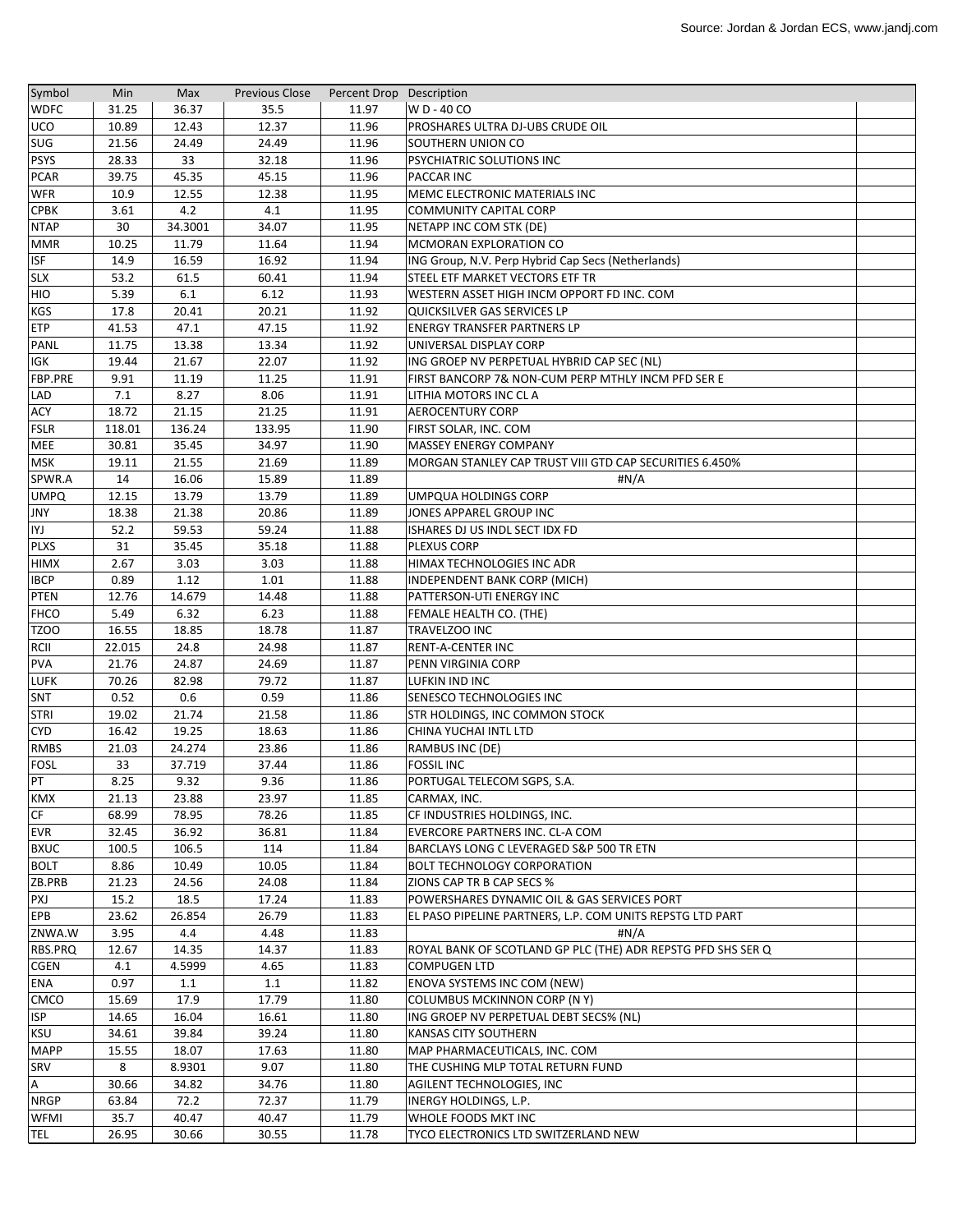| Symbol         | Min    | Max     | <b>Previous Close</b> | Percent Drop Description |                                                              |  |
|----------------|--------|---------|-----------------------|--------------------------|--------------------------------------------------------------|--|
| <b>TWC</b>     | 48.51  | 54.99   | 54.99                 | 11.78                    | TIME WARNER CABLE INC NEW COM STK                            |  |
| PEGA           | 28.39  | 32.16   | 32.18                 | 11.78                    | <b>PEGASYSTEMS INC</b>                                       |  |
| <b>LDSH</b>    | 23.46  | 27.02   | 26.59                 | 11.77                    | <b>LADISH CO</b>                                             |  |
| <b>DSW</b>     | 26.16  | 29.5    | 29.65                 | 11.77                    | DSW INC CL-A COM SHS                                         |  |
| <b>ANX</b>     | 2.25   | 2.64    | 2.55                  | 11.76                    | ADVENTRX PHARMACEUTICALS INC                                 |  |
| <b>BNX</b>     | 0.45   | 0.51    | 0.51                  | 11.76                    | BANKS.COM, INC.                                              |  |
| <b>CRTP</b>    | 3.6    | 4.1316  | 4.08                  | 11.76                    | China Ritar Power Corp. Common Stock                         |  |
| <b>DAC</b>     | 4.2    | 4.8     | 4.76                  | 11.76                    | DANAOS CORPORATION COM STK (MARSHALL ISLANDS)                |  |
| <b>INSM</b>    | 0.9    | 1.02    | 1.02                  | 11.76                    | <b>INSMED INC-NEW</b>                                        |  |
| <b>IRSN</b>    | 0.3    | 0.36    | 0.34                  | 11.76                    | IRVINE SENSORS CORP COM STK (US)                             |  |
| MAS            | 13.65  | 15.66   | 15.47                 | 11.76                    | MASCO CORP                                                   |  |
| <b>NVMI</b>    | 4.5    | 5.2     | 5.1                   | 11.76                    | <b>NOVA MEASURING INSTRUMENTS LTD</b>                        |  |
| <b>NWSA</b>    | 12.9   | 14.64   | 14.62                 | 11.76                    | <b>NEWS CORPORATION CL-A</b>                                 |  |
| <b>PNBK</b>    | 1.8    | 2.02    | 2.04                  | 11.76                    | PATRIOT NATIONAL BANCORP INC                                 |  |
| <b>PNS</b>     | 0.9    | 1.03    | 1.02                  | 11.76                    | PINNACLE DATA SYSTEMS INC                                    |  |
| <b>RNWK</b>    | 3.75   | 4.25    | 4.25                  | 11.76                    | <b>REALNETWORKS INC</b>                                      |  |
| SHIP.W         | 0.06   | 0.06    | 0.068                 | 11.76                    | #N/A                                                         |  |
| DRE.PRO        | 22.28  | 25.25   | 25.25                 | 11.76                    | Duke Realty Corporation Dep Sh Repstg 1/10th Pfd Ser O       |  |
| <b>BKH</b>     | 28.9   | 32.75   | 32.75                 | 11.76                    | <b>BLACK HILLS CORPORATIONS</b>                              |  |
| FTI            | 56.55  | 64.42   | 64.08                 | 11.75                    | FMC TECHNOLOGIES INC                                         |  |
| <b>AOD</b>     | 7.51   | 8.5499  | 8.51                  | 11.75                    | ALPINE TOTAL DYNAMIC DIV FD COM BEN INT                      |  |
| ADM.PRA        | 33.8   | 38.54   | 38.3                  | 11.75                    | ARCHER-DANIELS MIDLAND COMPANY CORPORATE UNIT                |  |
| <b>NTCT</b>    | 12.32  | 14.12   | 13.96                 | 11.75                    | <b>NETSCOUT SYSTEMS INC</b>                                  |  |
| <b>CBS</b>     | 13.75  | 15.5    | 15.58                 | 11.75                    | CBS CORPORATION CLASS B COM NEW                              |  |
| <b>HCN</b>     | 38.42  | 43.06   | 43.53                 | 11.74                    | HEALTH CARE REIT INC                                         |  |
| EGAS           | 10     | 11.55   | 11.33                 | 11.74                    | ENERGY INC COM STK HLDG COMP                                 |  |
| AFL            | 42.49  | 49.02   | 48.14                 | 11.74                    | <b>AFLAC INC</b>                                             |  |
| AOSL           | 14.74  | 16.98   | 16.7                  | 11.74                    | ALPHA & OMEGA SEMICONDUCTOR LTD COM SHS (BMU)                |  |
| <b>MSN</b>     | 1.58   | 1.8     | 1.79                  | 11.73                    | <b>EMERSON RADIO CORP</b>                                    |  |
| <b>JHX</b>     | 30.4   | 33.77   | 34.44                 | 11.73                    | JAMES HARDIE INDS SE ADS (5 UTS)                             |  |
| <b>CYTX</b>    | 5.2    | 5.97    | 5.89                  | 11.71                    | CYTORI THERAPEUTICS, INC. (DE)                               |  |
| <b>STEC</b>    | 12.21  | 14.9    | 13.83                 | 11.71                    | <b>STEC INC COM STK</b>                                      |  |
| <b>SXE</b>     | 27.37  | 30.89   | 31                    | 11.71                    | <b>STANLEY INC COM</b>                                       |  |
| GLF            | 27.61  | 31.53   | 31.27                 | 11.70                    | <b>GULFMARK OFFSHORE INC</b>                                 |  |
| SM             | 37.72  | 43.06   | 42.72                 | 11.70                    | ST MARY LAND & EXPLORATION CO                                |  |
| <b>NEXS</b>    | 4.15   | 4.72    | 4.7                   | 11.70                    | NEXXUS LIGHTING, INC COM                                     |  |
| <b>TRBN</b>    | 3.4    | 3.85    | 3.85                  | 11.69                    | TRUBION PHARMACEUTICLAS, INC. COM STK                        |  |
| <b>CGV</b>     | 23.43  | 27.13   | 26.53                 | 11.68                    | CGG VERITAS ADS RPTSTG 1 ORD SH                              |  |
| <b>CLS</b>     | 8.7    | 10.19   | 9.85                  | 11.68                    | <b>CELESTICA INC</b>                                         |  |
| <b>IDTI</b>    | 5.3    | 6.12    | 6                     | 11.67                    | INTEGRATED DEVICE TECH INC                                   |  |
| ETN            | 66.27  | 74.93   | 75.02                 | 11.66                    | <b>EATON CORP</b>                                            |  |
| <b>ERTS</b>    | 17.05  | 19.5    | 19.3                  | 11.66                    | <b>ELECTRONIC ARTS INC</b>                                   |  |
| <b>XRTX</b>    | 15.01  | 17.3    | 16.99                 | 11.65                    | XYRATEX LTD (BERMUDA)                                        |  |
| XOM            | 58.46  | 66.27   | 66.17                 | 11.65                    | EXXON MOBIL CORPORATION                                      |  |
| ORN            | 15.85  | 18.31   | 17.94                 | 11.65                    | ORION MARINE GROUP INC COM STK (DE)                          |  |
| <b>CAM</b>     | 34.66  | 40.26   | 39.23                 | 11.65                    | CAMERON INTERNATIONAL CORPORATION                            |  |
| <b>HLX</b>     | 12.9   | 14.77   | 14.6                  | 11.64                    | HELIX ENERGY SOLUTIONS GROUP INC                             |  |
| WG             | 10.7   | 12.31   | 12.11                 | 11.64                    | WILLBROS GROUP INC (DE)                                      |  |
| <b>TYC</b>     | 34     | 38.98   | 38.48                 | 11.64                    | TYCO INTERNATIONAL LTD COM STK (CHE)                         |  |
| <b>SNCR</b>    | 19.06  | 21.76   | 21.57                 | 11.64                    | SYNCHRONOSS TECHNOLOGIES INC COM STK                         |  |
| <b>NCMI</b>    | 16.48  | 18.69   | 18.65                 | 11.64                    | NATIONAL CINEMEDIA, INC. COM STK                             |  |
| <b>BCS.PRD</b> | 21.65  | 24.38   | 24.5                  | 11.63                    | Barclays Bank Plc Sponsored ADR representing Preference Shar |  |
| AAV            | 5.85   | 6.6501  | 6.62                  | 11.63                    | ADVANTAGE OIL & GAS LTD COM                                  |  |
| <b>GIFI</b>    | 19.83  | 22.56   | 22.44                 | 11.63                    | GULF ISLAND FABRICATION INC                                  |  |
| <b>IMMU</b>    | 3.04   | 3.45    | 3.44                  | 11.63                    | <b>IMMUNOMEDICS INC</b>                                      |  |
| <b>HAYN</b>    | 29.49  | 34.5899 | 33.37                 | 11.63                    | HAYNES INT'L INC (NEW)                                       |  |
| <b>BHE</b>     | 19.08  | 21.84   | 21.59                 | 11.63                    | <b>BENCHMARK ELECTRONICS INC</b>                             |  |
| HP             | 34.829 | 39.66   | 39.41                 | 11.62                    | <b>HELMERICH &amp; PAYNE INC</b>                             |  |
| FRE.PRV        | 0.99   | 1.12    | 1.12                  | 11.61                    | FEDERAL HOME LOAN MTG CORP 5.57% NON CUM PERPETUAL PFD STK   |  |
| <b>HCF</b>     | 6.55   | 7.43    | 7.41                  | 11.61                    | HIGHLAND CREDIT STRATEGIES FUND                              |  |
| EPR.PRC        | 16.84  | 18.79   | 19.05                 | 11.60                    | <b>ENTERTAINMENT PPTYS TRUST 5.75% SER C CUM CONV PFD</b>    |  |
| <b>MDC</b>     | 31.93  | 36.58   | 36.12                 | 11.60                    | M.D.C. HOLDINGS INC                                          |  |
|                |        |         |                       |                          |                                                              |  |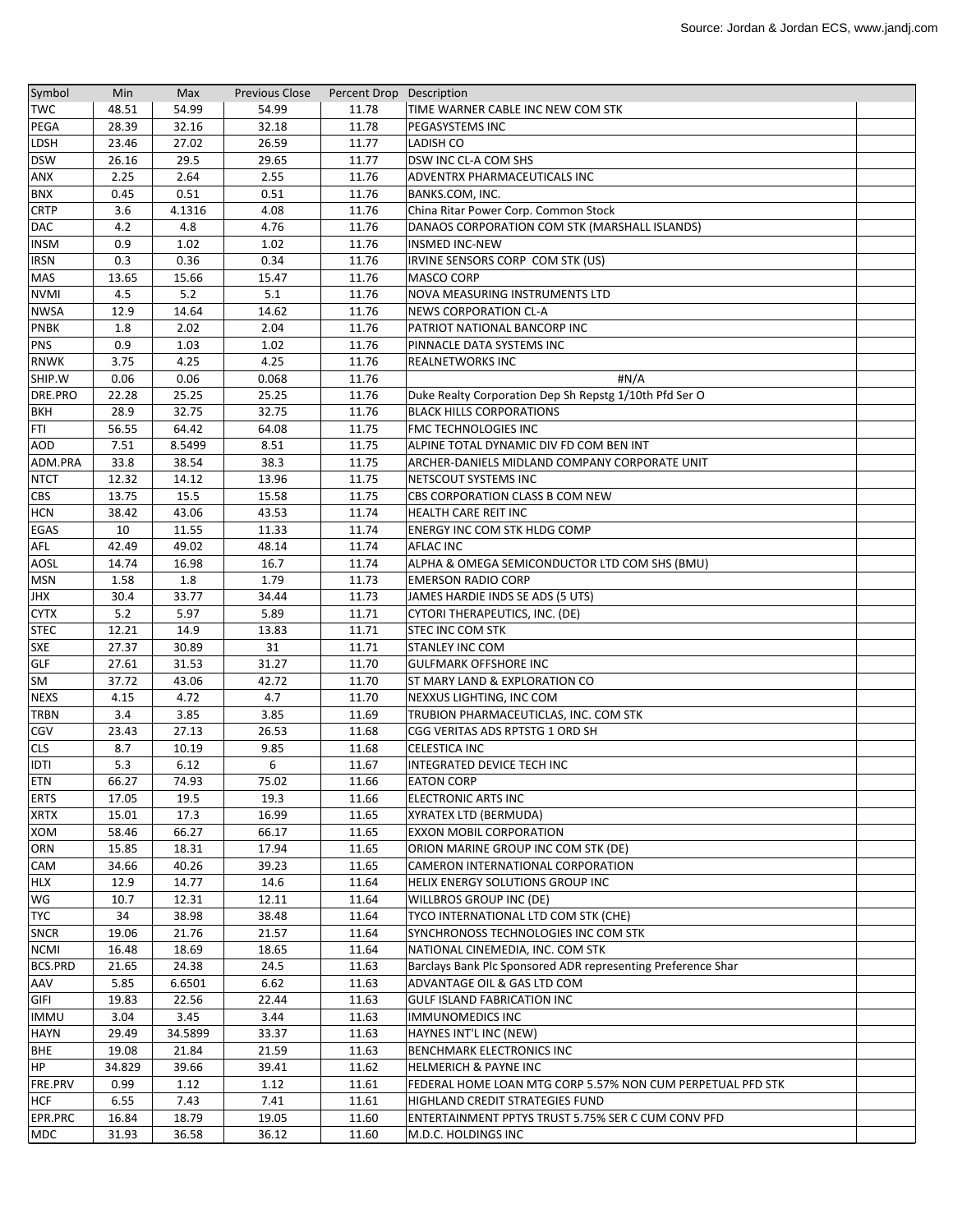| Symbol      | Min          | Max            | <b>Previous Close</b> | Percent Drop Description |                                                          |  |
|-------------|--------------|----------------|-----------------------|--------------------------|----------------------------------------------------------|--|
| HIH         | 6.25         | 7.07           | 7.07                  | 11.60                    | HELIOS HIGH INCOME FD, INC                               |  |
| <b>DAL</b>  | 10.9         | 12.53          | 12.33                 | 11.60                    | DELTA AIR LINES INC NEW (DE)                             |  |
| <b>FEN</b>  | 20.2         | 23.05          | 22.85                 | 11.60                    | ENERGY INCOME AND GROWTH FUND COM                        |  |
| <b>FSNM</b> | 0.61         | 0.69           | 0.69                  | 11.59                    | <b>FIRST STATE BANCORPORATION</b>                        |  |
| LAVA        | 3.05         | 3.42           | 3.45                  | 11.59                    | MAGMA DESIGN AUTOMATION INC.                             |  |
| <b>DYAX</b> | 2.9          | 3.34           | 3.28                  | 11.59                    | DYAX CORPORATION                                         |  |
| <b>GSAT</b> | 1.45         | 1.8            | 1.64                  | 11.59                    | <b>GLOBALSTAR, INC COM STK</b>                           |  |
| MER.PRF     | 19.85        | 22.34          | 22.45                 | 11.58                    | MERRILL PF CP TST V 7.28%TOPRS                           |  |
| <b>BAC</b>  | 15.5         | 17.7           | 17.53                 | 11.58                    | <b>BANK OF AMERICA CORP</b>                              |  |
| <b>KOSS</b> | 5.04         | 5.69           | 5.7                   | 11.58                    | <b>KOSS CORP</b>                                         |  |
| <b>IRF</b>  | 19.56        | 22.27          | 22.12                 | 11.57                    | <b>INTL RECTIFIER CORP</b>                               |  |
| <b>AFSI</b> | 12           | 13.78          | 13.57                 | 11.57                    | AMTRUST FINANCIAL SERVICES, INC. COM                     |  |
| <b>CSKI</b> | 12           | 13.74          | 13.57                 | 11.57                    | China Sky One Medical, Inc. Common Stock                 |  |
| QQQX        | 12           | 13.59          | 13.57                 | 11.57                    | NASDAQ PREMIUM INCOME AND GROWTH FUND INC COM STK (NY)   |  |
| <b>JDAS</b> | 25           | 28.19          | 28.27                 | 11.57                    | JDA SOFTWARE GROUP INC                                   |  |
| PHB         | 15.75        | 17.7           | 17.81                 | 11.57                    | POWERSHARES HIGH YIELD USD BOND PORTFOLIO                |  |
| <b>FUEL</b> | 1.3          | 1.49           | 1.47                  | 11.56                    | SMF ENERGY CORPORATION COMMON STK (DE)                   |  |
| SNV         | 2.6          | 3.05           | 2.94                  | 11.56                    | SYNOVUS FINANCIAL CORP                                   |  |
| TBH         | 4.36         | 4.92           | 4.93                  | 11.56                    | TELECOMM BRAS-TELEBRS ADS(1DP                            |  |
| <b>OREX</b> | 6.12         | $\overline{7}$ | 6.92                  | 11.56                    | OREXIGEN THERAPEUTICS, INC. COM                          |  |
| PH          | 59.47        | 67.56          | 67.24                 | 11.56                    | PARKER-HANNIFIN CORP                                     |  |
| PSA.PRI     | 22.2         | 25.1           | 25.1                  | 11.55                    | PUBLIC STORAGE DEP SHS REPSTG 1/1000 PFD SER I (MD)      |  |
| <b>SUPR</b> | 3.14         | 3.55           | 3.55                  | 11.55                    | <b>SUPERIOR BANCORP COM STK NEW</b>                      |  |
| IPG         | 7.43         | 18.55          | 8.4                   | 11.55                    | INTERPUBLIC GROUP COS INC                                |  |
| <b>DKA</b>  | 20.29        | 22.94          | 22.9381               | 11.54                    | WISDOMTREE TR INTL ENERGY SECT FD                        |  |
| <b>RYT</b>  | 42           | 47.399         | 47.48                 | 11.54                    | S&P EQUAL WEIGHT TECHNOLOGY RYDEX ETF TR                 |  |
| GML         | 66.22        | 75.24          | 74.86                 | 11.54                    | SPDR SER TR SPDR S&P MID LATIN AMERICAN ETF              |  |
| PFG         | 26.01        | 29.9           | 29.4                  | 11.53                    | PRINCIPAL FINANCIAL GROUP                                |  |
| PLA         | 3.76         | 4.49           | 4.25                  | 11.53                    | PLAYBOY ENTRPRS INC(HLDG CO) B                           |  |
| <b>DPU</b>  | 14.21        | 15.68          | 16.06                 | 11.52                    | POWERSHS DEUTSCHE BK AG LONDON BRH/DB COMMODITY LONG ETN |  |
| <b>HGT</b>  | 16.9         | 19.0699        | 19.1                  | 11.52                    | <b>HUGOTON ROYALTY TST UBI</b>                           |  |
| <b>RBCN</b> | 21.69        | 25.13          | 24.51                 | 11.51                    | RUBICON TECHNOLOGY INC COM STK (DE)                      |  |
| <b>WEBM</b> | $\mathbf{1}$ | 1.16           | 1.13                  | 11.50                    | WEBMEDIABRANDS INC (DE)                                  |  |
| <b>ESR</b>  | 22.77        | 25.7           | 25.73                 | 11.50                    | ISHARES MSCI EMERGING MARKETS EASTERN EUROPE INDEX FUND  |  |
| SGMS        | 11.93        | 13.96          | 13.48                 | 11.50                    | SCIENTIFIC GAMES CORPORATION                             |  |
| KELY.A      | 13.78        | 15.75          | 15.57                 | 11.50                    | #N/A                                                     |  |
| RBS.PRH     | 16.86        | 18.99          | 19.05                 | 11.50                    | ROYAL BK SCOTLAND PLC ADS - H                            |  |
| <b>DMAN</b> | 5.7          | 6.68           | 6.44                  | 11.49                    | DEMANDTEC INC COM STK NEW (DE)                           |  |
| <b>GMR</b>  | 7.01         | 8.03           | 7.92                  | 11.49                    | <b>GENERAL MARITIME CORP (NEW)</b>                       |  |
| <b>GWF</b>  | 18.72        | 21.1399        | 21.15                 | 11.49                    | WELLS FARGO CAP VIII 5.625% TST PFD SECS                 |  |
| LCAP.B      | 39.29        | 41.72          | 44.39                 | 11.49                    | #N/A                                                     |  |
| ABK         | 1.31         | 1.55           | 1.48                  | 11.49                    | AMBAC FINANCIAL GROUP INC.                               |  |
| AIG         | 33.37        | 38.62          | 37.7                  | 11.49                    | AMERICAN INTL GROUP INC COM STK NEW                      |  |
| BYI         | 40.01        | 45.51          | 45.2                  | 11.48                    | BALLY TECHNOLOGIES, INC.                                 |  |
| <b>IPS</b>  | 23.9         | 26.78          | 27                    | 11.48                    | SPDR S&P INTERNATIONAL CONSUMER STAPLES SECTOR ETF       |  |
| PBR         | 34           | 38.98          | 38.41                 | 11.48                    | PETRO BRAS SA PETROBAS ADS (EA REPTG 2 COM SHS)          |  |
| <b>CEE</b>  | 30           | 33.892         | 33.89                 | 11.48                    | CENTRAL EUROPE AND RUSSIA FUND INC (THE)                 |  |
| <b>WMAR</b> | 10.72        | 12.07          | 12.11                 | 11.48                    | <b>WEST MARINE INC</b>                                   |  |
| <b>EFOI</b> | 1.08         | 1.24           | 1.22                  | 11.48                    | <b>ENERGY FOCUS INC COM STK (DE)</b>                     |  |
| <b>ISG</b>  | 14.66        | 16.4           | 16.56                 | 11.47                    | ING GROEP, N.V. PERPETUAL DENT SECS 6.125%               |  |
| <b>NL</b>   | 7.1          | 8.08           | 8.02                  | 11.47                    | NL INDUSTRIES INC NEW                                    |  |
| <b>VDE</b>  | 75.28        | 87.19          | 85.03                 | 11.47                    | VANGUARD ENERGY ETF                                      |  |
| SWN         | 35.06        | 40.04          | 39.6                  | 11.46                    | SOUTHWESTERN ENERGY CO (DELAWARE)                        |  |
| <b>SLM</b>  | 10.35        | 11.9989        | 11.69                 | 11.46                    | SLM CORPORATION VOTING COM                               |  |
| GU          | 0.85         | 0.957          | 0.96                  | 11.46                    | GUSHAN ENVIRONMENTAL ENERGY LTD SPON ADR                 |  |
| <b>KONA</b> | 4.25         | 4.9            | 4.8                   | 11.46                    | KONA GRILL, INC                                          |  |
| <b>MFN</b>  | 8.5          | 9.56           | 9.6                   | 11.46                    | MINEFINDERS LTD (F)                                      |  |
| <b>FTNT</b> | 15.61        | 17.72          | 17.63                 | 11.46                    | FORTINET INC COM STK (DE)                                |  |
| <b>WCAT</b> | 37.5         | 41.39          | 42.35                 | 11.45                    | JEFFERIES TR/J CRB WILDCATTERS EQUITY ETF                |  |
| <b>CVC</b>  | 23.74        | 26.81          | 26.81                 | 11.45                    | CABLEVISION SYS CP NY GRP CL-A                           |  |
| <b>IHG</b>  | 14.62        | 16.7           | 16.51                 | 11.45                    | INTERCONTINENTAL HOTELS GROUP PLC NEW ADS                |  |
| <b>FCHI</b> | 40           | 45.4601        | 45.17                 | 11.45                    | ISHARES FTSE CHINA (HK LISTED) INDEX FUND                |  |
|             |              |                |                       |                          |                                                          |  |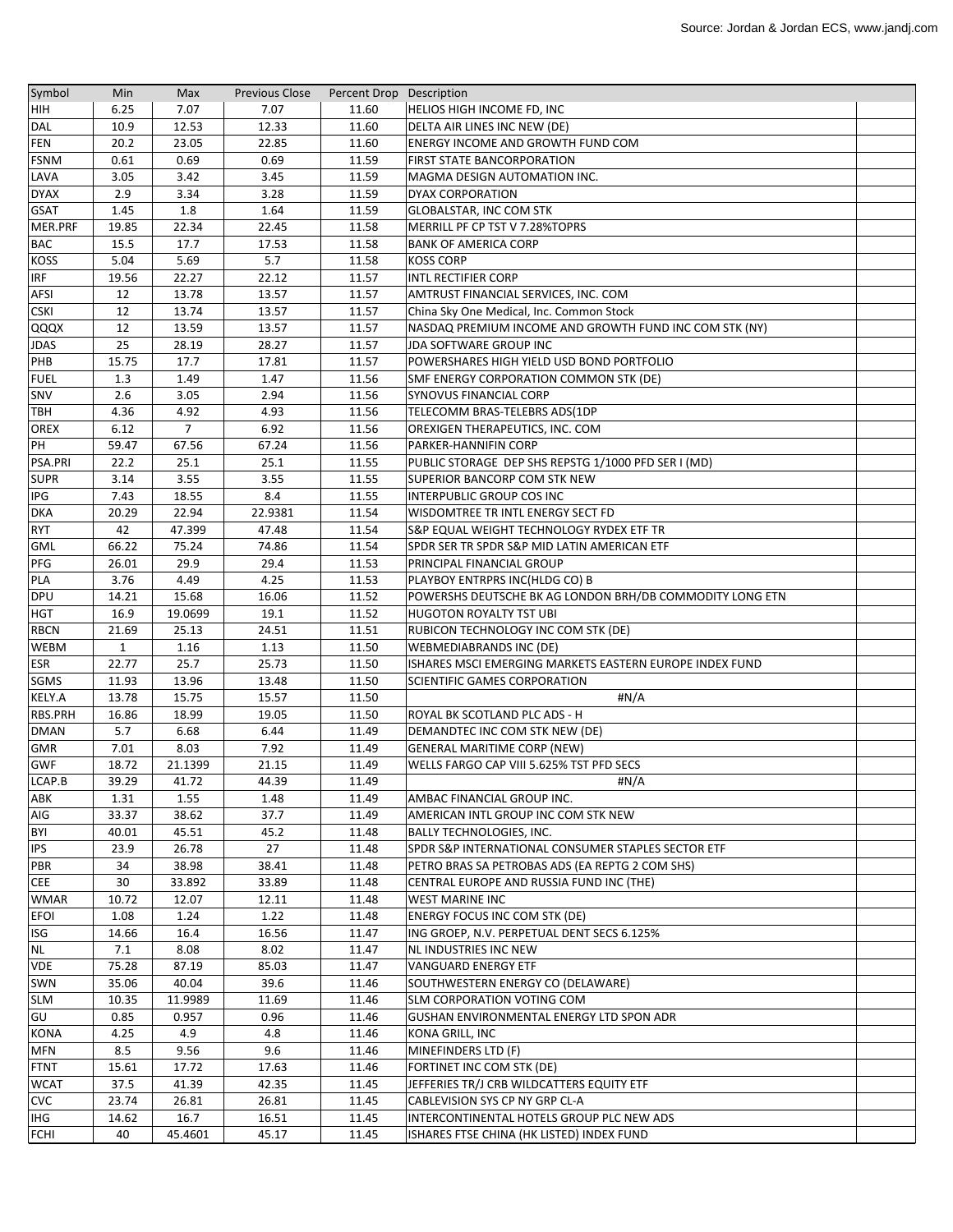| Symbol       | Min         | Max        | <b>Previous Close</b> | Percent Drop Description |                                                          |  |
|--------------|-------------|------------|-----------------------|--------------------------|----------------------------------------------------------|--|
| <b>UTX</b>   | 65.17       | 74         | 73.59                 | 11.44                    | UNITED TECHNOLOGIES CORP                                 |  |
| <b>FTWR</b>  | 4.8         | 5.48       | 5.42                  | 11.44                    | <b>FIBERTOWER CORPORATION COM</b>                        |  |
| <b>UCTT</b>  | 8.75        | 9.86       | 9.88                  | 11.44                    | ULTRA CLEAN HOLDINGS INC                                 |  |
| <b>GORX</b>  | 0.22        | 0.27       | 0.2484                | 11.43                    | <b>GEOPHARMA INC</b>                                     |  |
| <b>IDV</b>   | 26.11       | 29.33      | 29.48                 | 11.43                    | ISHARES DOW JONES INTERNATIONAL SELECT DIVIDEND INDEX FD |  |
| <b>NETC</b>  | 9.84        | 11.14      | 11.11                 | 11.43                    | NET SERVICOS DE COMUNICACAO S A NEW                      |  |
| <b>TSYS</b>  | 5.58        | 6.3        | 6.3                   | 11.43                    | TELECOMMUNICATIONS SYS INC "A"                           |  |
| <b>RWO</b>   | 30          | 33.9       | 33.87                 | 11.43                    | SPDR DOW JONES GLOBAL REAL ESTATE ETF                    |  |
| <b>ESIC</b>  | 2.25        | 2.56       | 2.54                  | 11.42                    | EASYLINK SVCS INTL CORP CL A COM STK (DE)                |  |
| <b>BLTI</b>  | 1.71        | 1.89       | 1.93                  | 11.40                    | <b>BIOLASE TECHNOLOGY INC</b>                            |  |
| UA           | 29.16       | 33.44      | 32.91                 | 11.39                    | UNDER ARMOUR INC CL A                                    |  |
| <b>CWS</b>   | 3.5         | 4.03       | 3.95                  | 11.39                    | CHINA WIND SYSTEMS, INC. NEW COMMON STOCK                |  |
| <b>NEU</b>   | 91.64       | 104.63     | 103.42                | 11.39                    | NEWMARKET COPR (HOLDING COMPANY)                         |  |
| <b>MXIM</b>  | 16.57       | 18.91      | 18.7                  | 11.39                    | MAXIM INTEGRATED PRODUCTS INC                            |  |
| AMIE         | 0.5226      | 0.62       | 0.5897                | 11.38                    | <b>AMBASSADORS INTL INC</b>                              |  |
| <b>MWG</b>   | 18.78       | 21.17      | 21.19                 | 11.37                    | MORGAN STANLEY CAP TR IV                                 |  |
| <b>MDM</b>   | 2.26        | 2.55       | 2.55                  | 11.37                    | MOUNTAIN PROVINCE DIAMONDS INC                           |  |
| <b>CELG</b>  | 53.39       | 60.12      | 60.24                 | 11.37                    | <b>CELGENE CORPORATION</b>                               |  |
| <b>WYN</b>   | 22.37       | 25.56      | 25.24                 | 11.37                    | WYNDHAM WORLDWIDE CORP COM                               |  |
| NCT.PRD      | 13.65       | 15.55      | 15.4                  | 11.36                    | NEWCASTLE INVT CORP NEW PFD SER D 8.375% (MD)            |  |
| <b>SWSI</b>  | 11.7        | 14.7       | 13.2                  | 11.36                    | SUPERIOR WELL SERVICES, INC.                             |  |
| GIL          | 24.5        | 27.62      | 27.64                 | 11.36                    | GILDAN ACTIVEWEAR COM SHS                                |  |
| <b>MTK</b>   | 51.42       | 58.332     | 58.01                 | 11.36                    | SPDR MORGAN STANLEY TECHNOLOGY ETF                       |  |
| <b>NTZ</b>   | 3.98        | 4.4241     | 4.49                  | 11.36                    | NATUZZI S.P.A.                                           |  |
| WB.PRB       | 20.01       | 22.51      | 22.57                 | 11.34                    | WACHOVIA CAP TR IV GTD TR PFD SEC                        |  |
| <b>BHH</b>   | 0.4699      | 0.54       | 0.53                  | 11.34                    | <b>B2B INTERNET HOLDERS TRUST</b>                        |  |
| <b>PBY</b>   | 10.87       | 12.32      | 12.26                 | 11.34                    | PEP BOYS MANNY MOE& JACK                                 |  |
| <b>CTIC</b>  | 0.47        | 0.536      | 0.5301                | 11.34                    | CELL THERAPEUTICS INC COM STK (WA)                       |  |
| <b>SBIB</b>  | 5.24        | 6.01       | 5.91                  | 11.34                    | <b>STERLING BANCSHARES INC</b>                           |  |
| EU           | 18.38       | 20.63      | 20.73                 | 11.34                    | WISDOMTREE DREYFUS EURO FUND                             |  |
| <b>ELMG</b>  | 14.16       | 16.19      | 15.97                 | 11.33                    | <b>EMS TECHNOLGIES INC</b>                               |  |
| <b>LOGM</b>  | 19.95       | 22.64      | 22.5                  | 11.33                    | LOGMEIN, INC COMMON STOCK                                |  |
| <b>MA</b>    | 211         | 239        | 237.94                | 11.32                    | MASTERCARD INCORPORATED CL A COM                         |  |
| <b>PTY</b>   | 14.1        | 15.9       | 15.9                  | 11.32                    | PIMCO CORPORATE OPPORTUNITY FD COM SHS BENE INT          |  |
| BAC.WSA      | 8.7         | 9.85       | 9.81                  | 11.31                    | BK OF AMER CORP WARRANTS EXP 01/16/2019 RESTRICTED US TR |  |
| <b>ICON</b>  | 15.45       | 17.53      | 17.42                 | 11.31                    | <b>ICONIX BRAND GROUP, INC.</b>                          |  |
| <b>SYMS</b>  | 8           | 9.03       | 9.02                  | 11.31                    | <b>SYMS CORP</b>                                         |  |
| <b>CRT</b>   | 32.95       | 37.0093    | 37.15                 | 11.31                    | <b>CROSS TIMBERS ROYLTY TR(TR UTS</b>                    |  |
| <b>URBN</b>  | 33.75       | 38.25      | 38.05                 | 11.30                    | <b>URBAN OUTFITTERS INC</b>                              |  |
| <b>SCI</b>   | 7.85        | 9.09       | 8.85                  | 11.30                    | <b>SERVICE CORP INTL</b>                                 |  |
| TIF          | 42.04       | 47.2       | 47.39                 | 11.29                    | <b>TIFFANY &amp; CO</b>                                  |  |
| MDU          |             |            | 19.76                 | 11.29                    | <b>MDU RESOURCES GROUP INC</b>                           |  |
|              | 17.53       | 19.82      |                       |                          |                                                          |  |
| <b>BIK</b>   | 21<br>19.12 | 23.8458    | 23.67                 | 11.28                    | <b>SPDR S&amp;P BRIC 40 ETF</b>                          |  |
| <b>MKSI</b>  | 5.51        | 21.72      | 21.55                 | 11.28<br>11.27           | <b>MKS INSTRUMENTS INC</b>                               |  |
| <b>QLTI</b>  |             | 6.51<br>44 | 6.21                  |                          | <b>QLT INC</b>                                           |  |
| LCAP.A<br>SD | 39.21       |            | 44.19                 | 11.27                    | #N/A                                                     |  |
|              | 6.38        | 7.25       | 7.19                  | 11.27                    | SANDRIDGE ENERGY, INC.                                   |  |
| ATNI         | 48.05       | 54.19      | 54.15                 | 11.27                    | ATLANTIC TELE-NETWORK, INC                               |  |
| <b>PNFP</b>  | 13          | 15.1       | 14.65                 | 11.26                    | PINNACLE FINANCIAL PTNRS INC                             |  |
| <b>NZ</b>    | 11.98       | 13.88      | 13.5                  | 11.26                    | NETEZZA CORPORATION COM                                  |  |
| <b>RPRX</b>  | 0.71        | 0.83       | 0.8                   | 11.25                    | <b>REPROS THERAPEUTICS INC COM STK</b>                   |  |
| SPMD         | 39.05       | 44         | 44                    | 11.25                    | SUPERMEDIA INC COMMON STOCK                              |  |
| <b>FVL</b>   | 10.1        | 11.44      | 11.38                 | 11.25                    | FIRST TR VALUE LINE 100 EXCHANGE TRADED FD               |  |
| <b>MWO</b>   | 17.52       | 19.66      | 19.74                 | 11.25                    | MORGAN STANLEY CAPITAL TRUST V                           |  |
| <b>BQI</b>   | 0.75        | 0.8699     | 0.845                 | 11.24                    | OILSANDS QUEST INC COM STK                               |  |
| <b>FNBN</b>  | 1.5         | 1.67       | 1.69                  | 11.24                    | FNB UNITED CORP COM STK                                  |  |
| MAG          | 1.5         | 1.69       | 1.69                  | 11.24                    | <b>MAGNETEK INC</b>                                      |  |
| <b>GEG</b>   | 21.88       | 24.68      | 24.65                 | 11.24                    | GENERAL ELECTRIC CAP CORP NTS                            |  |
| <b>WPRT</b>  | 16.43       | 18.9       | 18.51                 | 11.24                    | WESTPORT INNOVATIONS INC NEW ORDINARY SHARES (CDA)       |  |
| <b>SLXP</b>  | 36.5        | 41.0988    | 41.12                 | 11.24                    | SALIX PHARMACEUTICALS LTD DEL                            |  |
| EZU          | 28.121      | 31.59      | 31.68                 | 11.23                    | ISHARES MSCI EMU INDEX FUND                              |  |
| <b>GTLS</b>  | 18.49       | 21.25      | 20.83                 | 11.23                    | CHART INDUSTRIES INC COM STK                             |  |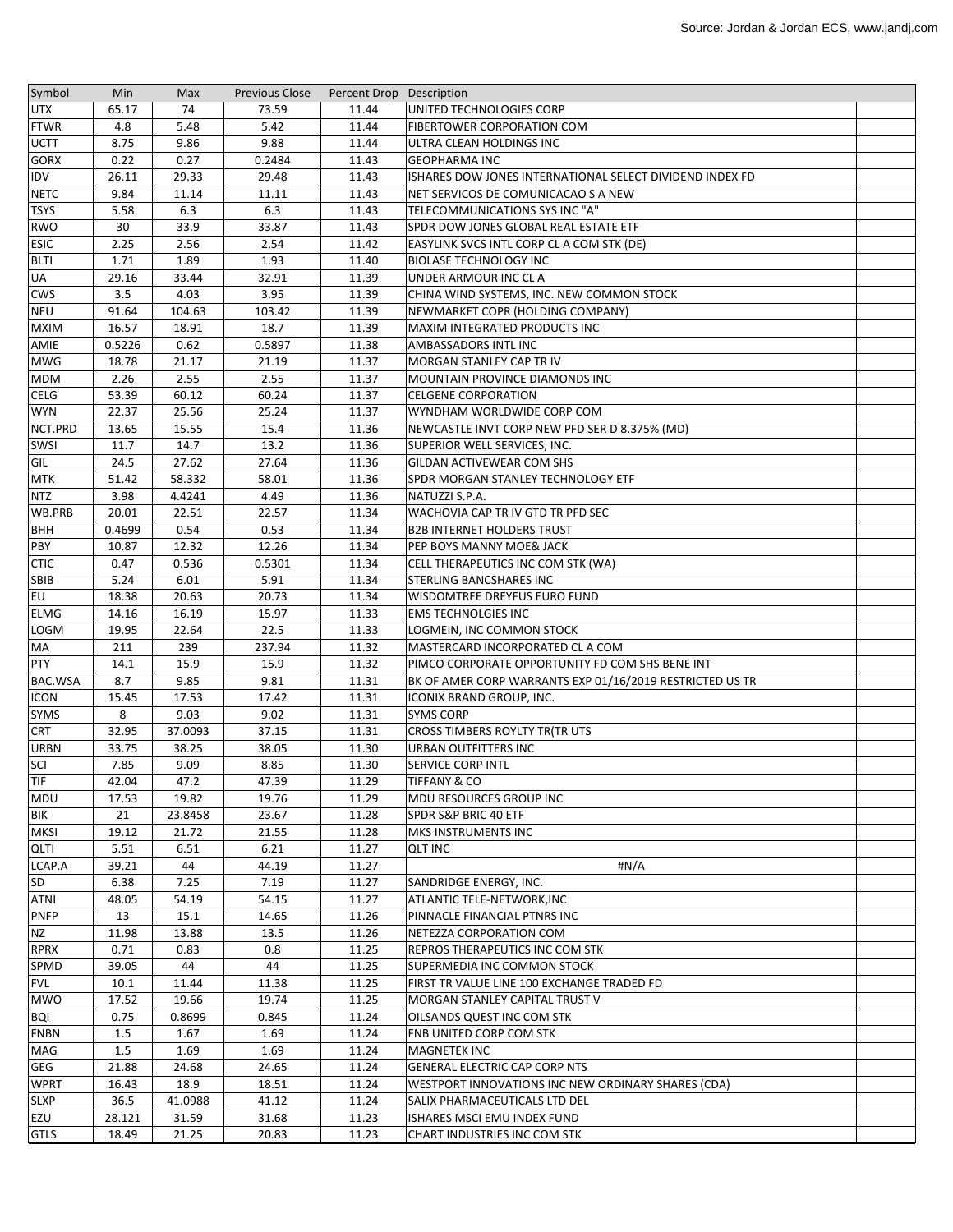| Symbol             | Min           | Max            | <b>Previous Close</b> | Percent Drop Description |                                                                                    |  |
|--------------------|---------------|----------------|-----------------------|--------------------------|------------------------------------------------------------------------------------|--|
| <b>ESD</b>         | 15.57         | 17.49          | 17.54                 | 11.23                    | WESTERN ASSET EMERGING MKTS DEB FUND INC. COM                                      |  |
| <b>WRC</b>         | 39.63         | 45.14          | 44.64                 | 11.22                    | WARNACO GROUP INC CL A NEW (THE)                                                   |  |
| <b>AVK</b>         | 15.52         | 17.34          | 17.48                 | 11.21                    | ADVENT CLAYMORE CONVERTIBLE SECS & INCM FD                                         |  |
| OHI                | 17.5          | 19.95          | 19.71                 | 11.21                    | OMEGA HEALTHCARE INVESTORS INC                                                     |  |
| <b>DKS</b>         | 25.74         | 29.73          | 28.99                 | 11.21                    | DICK'S SPORTING GOODS INC                                                          |  |
| <b>DRQ</b>         | 50.71         | 57.5           | 57.11                 | 11.21                    | DRIL-QUIP INC                                                                      |  |
| OС                 | 31            | 35.05          | 34.91                 | 11.20                    | OWENS CORNING INC COM STK NEW                                                      |  |
| <b>MPWR</b>        | 20.06         | 23             | 22.59                 | 11.20                    | MONOLITHIC POWER SYSTEMS, INC.                                                     |  |
| <b>CYH</b>         | 36            | 40.99          | 40.54                 | 11.20                    | COMMUNITY HEALTH SYSTEMS, INC                                                      |  |
| <b>IST</b>         | 18.8          | 21.18          | 21.17                 | 11.20                    | SPDR S&P INTERNATIONAL TELECOMMUNICATIONS SECTOR ETF                               |  |
| <b>SNBC</b>        | 4.84          | 5.56           | 5.45                  | 11.19                    | <b>SUN BANCORP INC (N J)</b>                                                       |  |
| <b>BAC.PRX</b>     | 20.56         | 23.15          | 23.15                 | 11.19                    | <b>BAC CAPITAL TRUST III GTD 7% TR PFD</b>                                         |  |
| <b>BSDM</b>        | 1.35          | 1.54           | 1.52                  | 11.18                    | <b>BSD MEDICAL CORP (DEL)</b>                                                      |  |
| <b>MTSC</b>        | 25.5          | 31.66          | 28.71                 | 11.18                    | M T S SYSTEMS CORP                                                                 |  |
| <b>PXE</b>         | 15.9          | 37.808         | 17.9                  | 11.17                    | POWERSHARES DYNAMIC ENERGY EXPLORATION & PRODUCTION PORT                           |  |
| CYOU               | 27.59         | 31             | 31.06                 | 11.17                    | CHANGYOU.COM LTD AMERICAN DEP SHS                                                  |  |
| CBS.A              | 13.85         | 15.5           | 15.59                 | 11.16                    | CBS CORPORATION CLASS A COM NEW                                                    |  |
| PFG.PRB            | 20.22         | 22.85          | 22.76                 | 11.16                    | PRINCIPAL FINANCIAL GRP INC 6.518% SER B NON-CUM PERP PFD                          |  |
| TLB                | 14.89         | 16.98          | 16.76                 | 11.16                    | <b>TALBOTS INC (THE)</b>                                                           |  |
| <b>DIM</b>         | 40.4          | 45.18          | 45.47                 | 11.15                    | WISDOMTREE TR INTL MIDCAP DIVID FD                                                 |  |
| <b>DON</b>         | 42            | 50.8           | 47.27                 | 11.15                    | <b>WISDOMTREE TR MIDCAP DIVID FD</b>                                               |  |
| <b>CERN</b>        | 74.84         | 86.05          | 84.23                 | 11.15                    | <b>CERNER CORP</b>                                                                 |  |
| <b>ALV</b>         | 45.75         | 52.04          | 51.49                 | 11.15                    | <b>AUTOLIV INC</b>                                                                 |  |
| ANH                | 5.74          | 6.47           | 6.46                  | 11.15                    | ANWORTH MRTG ASSET CORP                                                            |  |
| <b>WFT</b>         | 14.75         | 16.88          | 16.6                  | 11.14                    | WEATHERFORD INT'L LTD (SWITZERLAND)                                                |  |
| ARE                | 62.35         | 69.98          | 70.17                 | 11.14                    | ALEXANDRIA REAL EST EQ INC                                                         |  |
| <b>TCK</b>         | 32.3          | 37.22          | 36.35                 | 11.14                    | TECK RESOURCES LIMITED CLASS B SUB VTG SHS                                         |  |
| <b>XEC</b>         | 60.18         | 68.08          | 67.72                 | 11.13                    | <b>CIMAREX ENERGY CO</b>                                                           |  |
| <b>IRL</b>         | 6.15          | 6.85           | 6.92                  | 11.13                    | THE NEW IRELAND FUND, INC.                                                         |  |
| <b>RRC</b>         | 43.3          | 48.96          | 48.72                 | 11.12                    | <b>RANGE RESOURCES CORP</b>                                                        |  |
| <b>DSPG</b>        | 7.35          | 8.38           | 8.27                  | 11.12                    | <b>DSP GROUP INC</b>                                                               |  |
| <b>MRVL</b>        | 17.26         | 19.79          | 19.42                 | 11.12                    | <b>MARVELL TECH GROUP LTD</b>                                                      |  |
| RAE                | 0.72          | 0.85           | 0.8101                | 11.12                    | <b>RAE SYSTEMS INC</b>                                                             |  |
| <b>DD</b>          | 33.66         | 38.2           | 37.87                 | 11.12                    | DU PONT DE NEMOURS;COM USD0.30                                                     |  |
| <b>WMZ</b>         | 26.47         | 29.65          | 29.78                 | 11.11                    | WILLIAMS PIPELINE PARTNERS L P COM UNIT REPSTG LTD PRTR INTS                       |  |
| CHC.WS             | 0.8           | 0.84           | 0.9                   | 11.11                    | CHINA HYDROELECTRIC CORP WARRANTS EXP 01/27/2014                                   |  |
| <b>EGT</b>         | 0.24          | 0.2799         | 0.27                  | 11.11                    | ELIXIR GAMING TECHNOLOGIES INC COM                                                 |  |
| <b>ENCO</b>        | 2.72          | 3.1699         | 3.06                  | 11.11                    | ENCORIUM GROUP INC COM STK (DE)                                                    |  |
| <b>FORD</b>        | 3.6           | $\overline{4}$ | 4.05                  | 11.11                    | <b>FORWARD INDUSTRIES INC</b>                                                      |  |
| PPR                | 5.12          | 5.761          | 5.76                  | 11.11                    | ING PRIME RATE TST SBI                                                             |  |
| <b>TAIT</b>        | 1.44          | 1.55           | 1.62                  | 11.11                    | TAITRON COMPONENTS INC CL A                                                        |  |
| WB.PRC             | 20            | 22.4           | 22.5                  | 11.11                    | WACHOVIA CAP TR IX 6.35% (DELAWARE)                                                |  |
| WTSL.A             | 4             | 4.5            | 4.5                   | 11.11                    |                                                                                    |  |
| <b>EXLP</b>        | 21.39         | 24.69          | 24.06                 | 11.10                    | #N/A<br>EXTERRAN PARTNERS LP COM UTS REPSTG LTD PARTNER INT (DE)                   |  |
| USB.PRG            | 20.75         | 23.36          | 23.34                 | 11.10                    | USB CAP VIII TR PFD SECS                                                           |  |
| <b>KRC</b>         | 30.37         | 34.24          | 34.16                 | 11.09                    | <b>KILROY REALTY CORP</b>                                                          |  |
| <b>PLX</b>         | 6.01          | 6.77           | 6.76                  | 11.09                    | Protalix BioTherapeutics, Inc. Common Stock                                        |  |
| GE.PRA             | 23            | 26.0299        | 25.87                 | 11.09                    | GENERAL ELECTRIC CAPITAL CORPORATION PFD INTERNTS 08/15/2048                       |  |
| <b>UN</b>          | 26.05         | 29.08          | 29.3                  | 11.09                    | UNILEVER NV(NEW) NY SHARES                                                         |  |
| EWN                |               |                |                       | 11.09                    |                                                                                    |  |
|                    | 16.671        | 18.88          | 18.75                 |                          | ISHARES MSCI NETHERLNDS INVESTABLE MKT INDEX FD                                    |  |
| ALC<br><b>TBAC</b> | 30.72<br>3.61 | 35.42<br>4.2   | 34.55<br>4.06         | 11.09<br>11.08           | ASSISTED LIVING CONCEPTS INC NEW CL A COM STK (NV)<br>TANDY BRANDS ACCESSORIES INC |  |
|                    |               |                |                       |                          |                                                                                    |  |
| <b>TNK</b>         | 10.75         | 12.22          | 12.09                 | 11.08                    | TEEKAY TANKERS LTD CLASS A                                                         |  |
| <b>TIBX</b>        | 10.03         | 11.4           | 11.28                 | 11.08                    | TIBCO SOFTWARE INC                                                                 |  |
| <b>TDY</b>         | 39            | 44             | 43.86                 | 11.08                    | TELEDYNE TECHNOLOGIES INC                                                          |  |
| <b>CTV</b>         | 27.07         | 30.85          | 30.44                 | 11.07                    | COMMSCOPE INC.                                                                     |  |
| <b>ADEP</b>        | 4.9           | 5.7999         | 5.51                  | 11.07                    | ADEPT TECHNOLOGY, INC. NEW                                                         |  |
| <b>CLCT</b>        | 12.05         | 13.6375        | 13.55                 | 11.07                    | <b>COLLECTORS UNIVERSE INC</b>                                                     |  |
| <b>TTH</b>         | 21.13         | 25.48          | 23.76                 | 11.07                    | TELECOM HLDRS TST DP REC 12/40                                                     |  |
| <b>CVVT</b>        | 9             | 10.01          | 10.12                 | 11.07                    | CHINA VALVES TECHNOLOGY INC NEW COM STK (NV)                                       |  |
| SHLD               | 102.5         | 114.77         | 115.25                | 11.06                    | <b>SEARS HOLDINGS CORP</b>                                                         |  |
| <b>WWWW</b>        | 4.1           | 4.59           | 4.61                  | 11.06                    | WEB.COM GROUP INC COM STK                                                          |  |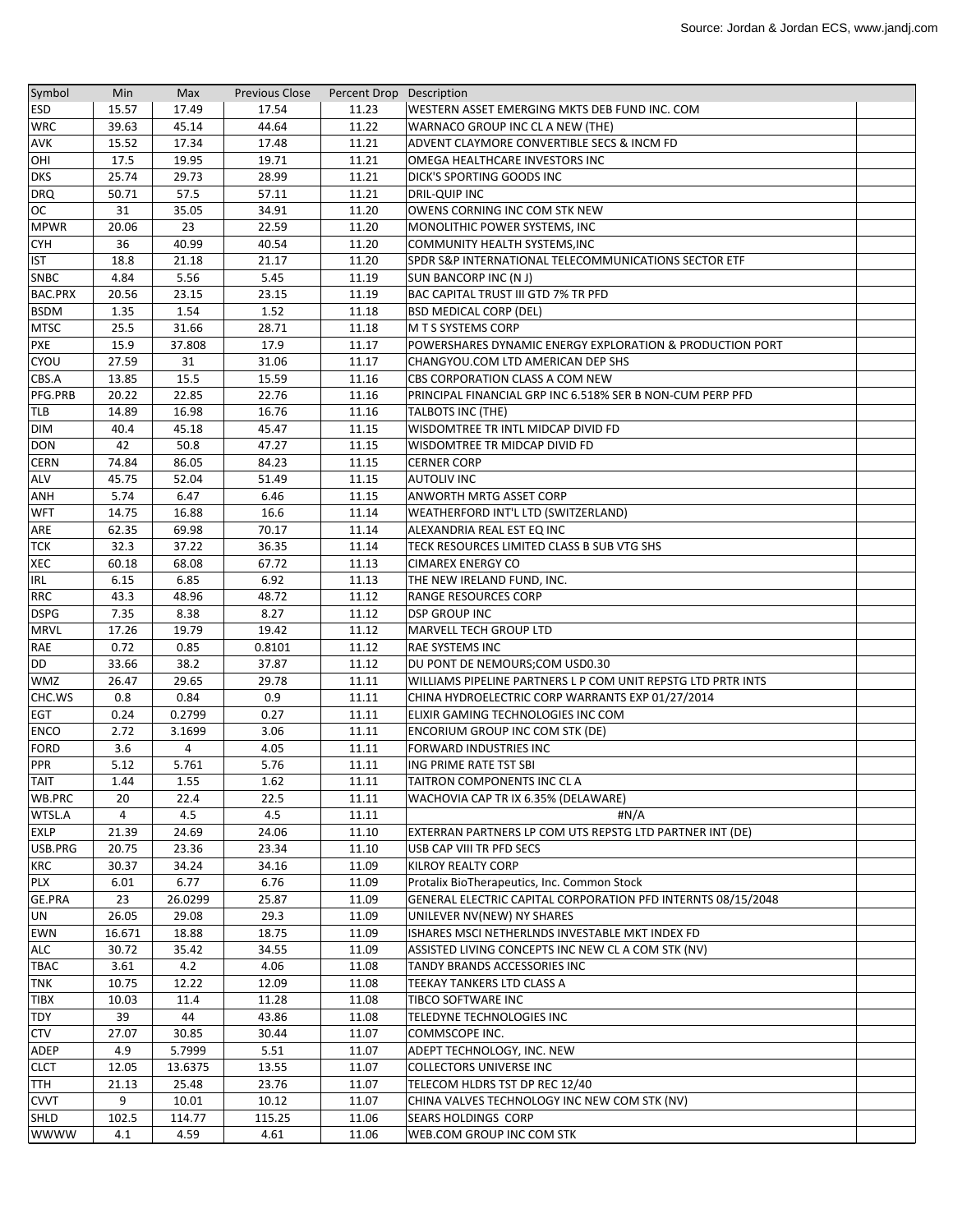| Symbol         | Min     | Max     | <b>Previous Close</b> | Percent Drop Description |                                                           |  |
|----------------|---------|---------|-----------------------|--------------------------|-----------------------------------------------------------|--|
| ZANE           | 1.85    | 2.12    | 2.08                  | 11.06                    | ZANETT INC NEW COM STK                                    |  |
| <b>ICA</b>     | 9.01    | 10.14   | 10.13                 | 11.06                    | EMPRESAS ICA, S.A. DE C.V. ADS (EA REPTG 4 ORD PART CERT) |  |
| <b>BEN</b>     | 100     | 114.15  | 112.43                | 11.06                    | <b>FRANKLIN RESOURCES</b>                                 |  |
| <b>MDD</b>     | 23.58   | 29.54   | 26.51                 | 11.05                    | SPDR S&P INTERNATIONAL MID CAP ETF                        |  |
| <b>PWE</b>     | 16.5    | 18.66   | 18.55                 | 11.05                    | PENN WEST ENERGY TRUST ORD SHR TRUST UNIT (CANADA)        |  |
| CAVM           | 24.23   | 27.21   | 27.24                 | 11.05                    | CAVIUM NETWORKS, INC (DELAWARE)                           |  |
| <b>CIEN</b>    | 15.94   | 18.25   | 17.92                 | 11.05                    | CIENA CORP COM NEW                                        |  |
| <b>MMT</b>     | 5.96    | 6.7     | 6.7                   | 11.04                    | MFS MULTIMARKET INCOME TR SBI                             |  |
| <b>RES</b>     | 11.2    | 12.7499 | 12.59                 | 11.04                    | <b>RPC INC</b>                                            |  |
| ERIC           | 9.51    | 10.7    | 10.69                 | 11.04                    | ERICSSON LM TEL CO ADR CL-B                               |  |
| <b>AAWW</b>    | 48.76   | 56.34   | 54.81                 | 11.04                    | ATLAS AIR WORLDWIDE HLDGS NEW                             |  |
| AMED           | 49.67   | 57.02   | 55.83                 | 11.03                    | <b>AMEDISYS INC</b>                                       |  |
| <b>CPWR</b>    | 7.5     | 8.55    | 8.43                  | 11.03                    | <b>COMPUWARE CORP</b>                                     |  |
| <b>SBLK</b>    | 2.5     | 2.79    | 2.81                  | 11.03                    | STAR BULK CARRIERS CORP COM STK (MARSHALL ISLANDS)        |  |
| <b>VRTA</b>    | 1.21    | 1.29    | 1.36                  | 11.03                    | VESTIN REALTY MORTGAGE I INC COM STK                      |  |
| OIH            | 105.69  | 119.97  | 118.79                | 11.03                    | OIL SERVICES TR 12/31/41                                  |  |
| <b>FSIN</b>    | 9.28    | 10.65   | 10.43                 | 11.03                    | FUSHI COPPERWELD INC COM STK                              |  |
| <b>PLAB</b>    | 4.44    | 5.17    | 4.99                  | 11.02                    | PHOTRONICS INC                                            |  |
| <b>SKYW</b>    | 12.76   | 14.68   | 14.34                 | 11.02                    | <b>SKYWEST INC</b>                                        |  |
| <b>NWD</b>     | 0.105   | 0.125   | 0.118                 | 11.02                    | <b>NEW DRAGON ASIA CORP</b>                               |  |
| <b>FCBC</b>    | 14.3    | 16.51   | 16.07                 | 11.01                    | FIRST COMMUNTY BANCSHRS INC(NV                            |  |
| <b>ELGX</b>    | 4.04    | 4.64    | 4.54                  | 11.01                    | <b>ENDOLOGIX INC</b>                                      |  |
| <b>MXL</b>     | 15.28   | 17.33   | 17.17                 | 11.01                    | MAXLINEAR, INC CLASS A COMMON STOCK                       |  |
| TCO            | 37.61   | 42.22   | 42.26                 | 11.00                    | <b>TAUBMAN CENTERS INC</b>                                |  |
| <b>VTRO</b>    | 0.55    | 0.6101  | 0.618                 | 11.00                    | <b>VERTRO, INC</b>                                        |  |
| <b>VLO</b>     | 18.12   | 20.43   | 20.36                 | 11.00                    | <b>VALERO ENERGY CORP (NEW)</b>                           |  |
| CMCS.K         | 16.67   | 18.51   | 18.73                 | 11.00                    | #N/A                                                      |  |
| GWL            | 20.25   | 22.63   | 22.75                 | 10.99                    | SPDR SER TR FDS SPDR S&P WORLD EX-US ETF                  |  |
| <b>ROSG</b>    | 1.62    | 1.8397  | 1.82                  | 10.99                    | ROSETTA GENOMICS LTD ORD SHS (ISREAL)                     |  |
| RA             | 11.26   | 12.56   | 12.65                 | 10.99                    | RAILAMERICA INC (DE)                                      |  |
| <b>NSC</b>     | 51.93   | 58.75   | 58.34                 | 10.99                    | <b>NORFOLK SOUTHERN CORP</b>                              |  |
| ORCL           | 22.2    | 24.97   | 24.94                 | 10.99                    | ORACLE CORPORATION                                        |  |
| OIS            | 41.17   | 47.06   | 46.25                 | 10.98                    | OIL STATES INTL INC                                       |  |
| SONE           | 5.35    | 6.01    | 6.01                  | 10.98                    | SI CORPORATION                                            |  |
| $ \mathsf{T} $ | 21.73   | 24.46   | 24.41                 | 10.98                    | <b>GARTNER INC COM STK</b>                                |  |
| <b>FIO</b>     | 23.19   | 25.82   | 26.05                 | 10.98                    | ISHARES FTSE NAREIT IND/OFFICE CAPPED INDEX FD            |  |
| <b>GFLB</b>    | 0.8101  | 0.99    | 0.91                  | 10.98                    | Great Florida Bank (FL) Class A Common Stock              |  |
| <b>PCH</b>     | 33.01   | 37.16   | 37.08                 | 10.98                    | POTLATCH CORPORATION (NEW)                                |  |
| <b>NXY</b>     | 20.45   | 23      | 22.97                 | 10.97                    | <b>NEXEN INC</b>                                          |  |
| <b>DDR</b>     | 11.28   | 12.82   | 12.67                 | 10.97                    | DEVELOPERS DIVERSIFIED RLTY CP                            |  |
| <b>SCS</b>     | $6.9\,$ | 7.94    | 7.75                  | 10.97                    | <b>STEELCASE INC CLA</b>                                  |  |
| ANAD           | 4.06    | 4.7     | 4.56                  | 10.96                    | <b>ANADIGICS INC</b>                                      |  |
| $FCE.A$        | 13.4    | 15.1899 | 15.05                 | 10.96                    | FOREST CITY ENTERPRISES CL-A                              |  |
| <b>TKR</b>     | 29      | 33.28   | 32.57                 | 10.96                    | <b>TIMKEN COMPANY</b>                                     |  |
| RZ             | 0.65    | 0.78    | 0.73                  | 10.96                    | RASER TECHNOLOGIES INC                                    |  |
| <b>WLL</b>     | 77.94   | 88.07   | 87.53                 | 10.96                    | WHITING PETROLEUM CORP                                    |  |
| <b>GPK</b>     | 3.17    | 3.78    | 3.56                  | 10.96                    | GRAPHIC PACKING HOLDING COMPANY COM (US)                  |  |
| HOS            | 18.94   | 22.84   | 21.27                 | 10.95                    | HORNBECK OFFSHORE SERVICES INC                            |  |
| <b>SPLS</b>    | 20.65   | 23.11   | 23.19                 | 10.95                    | <b>STAPLES INC</b>                                        |  |
| ZUMZ           | 16.26   | 18.49   | 18.26                 | 10.95                    | ZUMIEZ INC COM                                            |  |
| AM             | 21.55   | 24.2    | 24.2                  | 10.95                    | AMERICAN GREETINGS CORP CL A                              |  |
| <b>DXJ</b>     | 36.2    | 40.55   | 40.65                 | 10.95                    | WISDOMTREE TRUST JAPAN TOTAL DIVID FD                     |  |
| <b>IFN</b>     | 27.5    | 30.52   | 30.88                 | 10.95                    | INDIA FUND INC (THE)                                      |  |
| CXO            | 48.52   | 56.39   | 54.48                 | 10.94                    | CONCHO RESOURCES, INC                                     |  |
| PKB            | 12      | 13.5343 | 13.474                | 10.94                    | POWERSHARES DYNAMIC BUILDING & CONSTRUCTION PORT          |  |
| <b>BLC</b>     | 6.92    | 7.78    | 7.77                  | 10.94                    | <b>BELO CORP SER A</b>                                    |  |
| MER.PRM        | 17.76   | 19.92   | 19.94                 | 10.93                    | MERRILL LYNCH CAP TRII GUARANTEED TRUST PFD SECS 6.450%   |  |
| <b>NKE</b>     | 66.99   | 76      | 75.21                 | 10.93                    | NIKE INC CL-B                                             |  |
| <b>ZINC</b>    | 9.21    | 10.72   | 10.34                 | 10.93                    | HORSEHEAD HLDG CORP COM STK (DE)                          |  |
| AVB            | 93.41   | 105.19  | 104.87                | 10.93                    | AVALONBAY COMMUNITIES INC                                 |  |
| <b>VSNT</b>    | 13.37   | 15      | 15.01                 | 10.93                    | <b>VERSANT CORP NEW</b>                                   |  |
| <b>MWW</b>     | 15.41   | 17.73   | 17.3                  | 10.92                    | <b>MONSTER WORLDWIDE INC</b>                              |  |
|                |         |         |                       |                          |                                                           |  |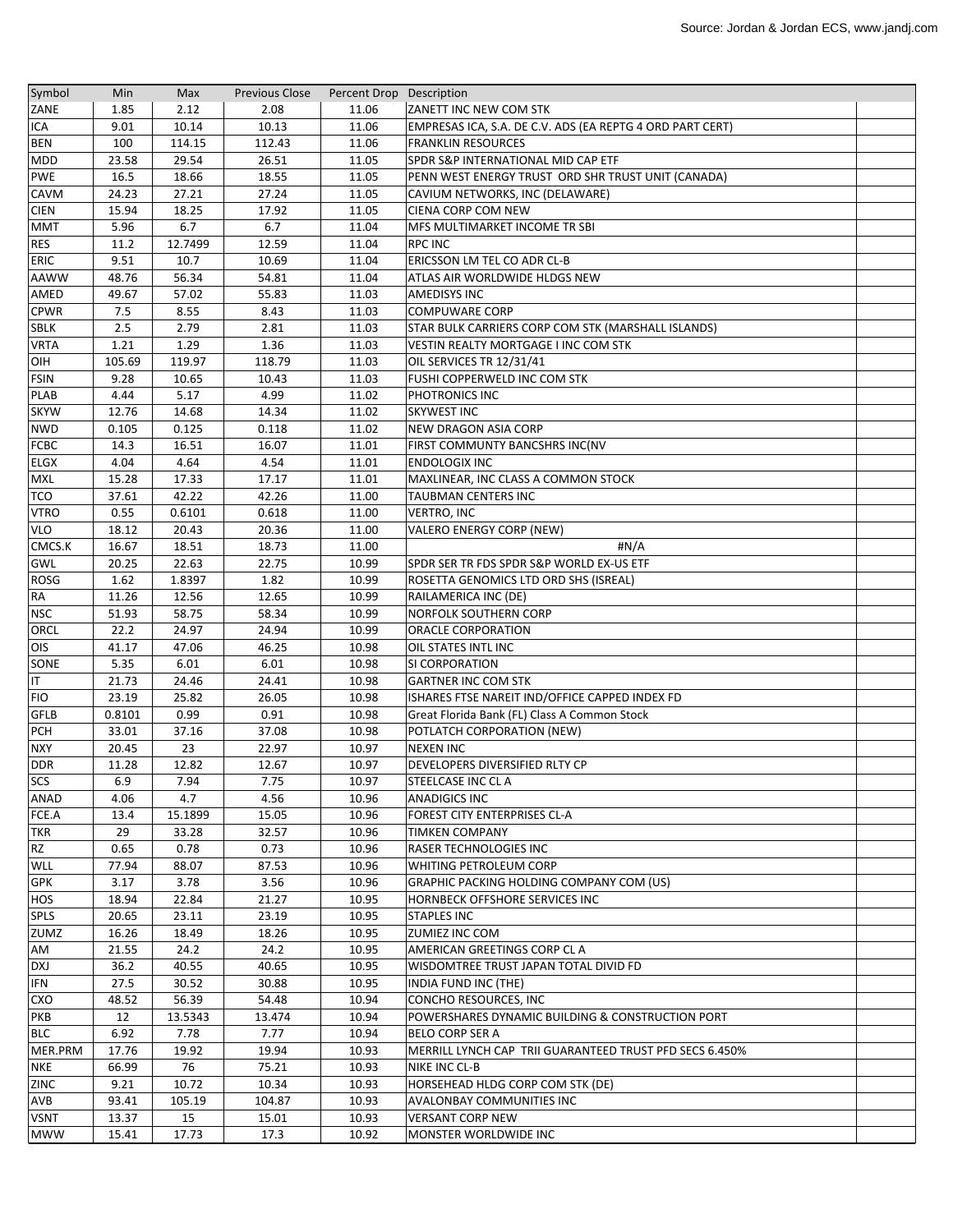| Symbol             | Min            | Max            | <b>Previous Close</b> | Percent Drop Description |                                                              |  |
|--------------------|----------------|----------------|-----------------------|--------------------------|--------------------------------------------------------------|--|
| <b>MMP</b>         | 40.28          | 45.36          | 45.22                 | 10.92                    | MAGELLAN MIDSTREAM PARTNERS, L.P.                            |  |
| <b>CLMS</b>        | 12.15          | 13.65          | 13.64                 | 10.92                    | CALAMOS ASSET MANAGEMENT, INC. CLASS A                       |  |
| XKN                | 21.04          | 23.73          | 23.62                 | 10.92                    | LEHMAN ABS CP 7.70%                                          |  |
| <b>NPV</b>         | 14.29          | 16.02          | 16.04                 | 10.91                    | NUVEEN (VA) PREM INCM MUNI FD                                |  |
| <b>SATC</b>        | 2.45           | 2.75           | 2.75                  | 10.91                    | SATCON TECHNOLOGY CORP                                       |  |
| <b>HOG</b>         | 28.1           | 32.25          | 31.54                 | 10.91                    | HARLEY DAVIDSON INC                                          |  |
| <b>CNX</b>         | 36.68          | 41.52          | 41.17                 | 10.91                    | <b>CONSOL ENERGY INC</b>                                     |  |
| <b>TECU.A</b>      | 12.5           | 14.38          | 14.03                 | 10.91                    | #N/A                                                         |  |
| <b>CAK</b>         | 4.25           | 4.9            | 4.77                  | 10.90                    | CAMAC ENERGY INC COMMON STOCK                                |  |
| <b>CSWC</b>        | 82             | 92.01          | 92.03                 | 10.90                    | CAPITAL SOUTHWEST CORP                                       |  |
| <b>USMO</b>        | 12.1           | 13.65          | 13.58                 | 10.90                    | USA MOBILITY, INC.                                           |  |
| <b>BC</b>          | 17.42          | 20.02          | 19.55                 | 10.90                    | <b>BRUNSWICK CORP</b>                                        |  |
| <b>AKAM</b>        | 33.95          | 38.55          | 38.1                  | 10.89                    | AKAMAI TECHNOLOGIES INC                                      |  |
| <b>BECN</b>        | 19.07          | 21.62          | 21.4                  | 10.89                    | BEACON ROOFING SUPPLY, INC.                                  |  |
| SPG                | 78.85          | 88.8           | 88.48                 | 10.88                    | SIMON PROPERTIES GROUP INC                                   |  |
| <b>BAK</b>         | 12.61          | 14.17          | 14.15                 | 10.88                    | BRASKEM S.A. ADS (EA REPTG FOUR A PFD SH)                    |  |
| <b>TZE</b>         | 26.95          | 30             | 30.24                 | 10.88                    | ISHARES S&P TARGET DATE 2015 INDEX FUND                      |  |
| <b>PFBX</b>        | 13.68          | 15.36          | 15.35                 | 10.88                    | PEOPLES FINANCIAL CORPORATION                                |  |
| AMP                | 40.56          | 46.02          | 45.51                 | 10.88                    | AMERIPRISE FINANCIAL, INC. COM STK                           |  |
| <b>BIOD</b>        | 5              | 5.73           | 5.61                  | 10.87                    | <b>BIODEL INC COM STK (DE)</b>                               |  |
| <b>TRF</b>         | 16.81          | 18.79          | 18.86                 | 10.87                    | TEMPLETON RUSSIA & EAST EURO FD                              |  |
| <b>DND</b>         | 52.155         | 57.83          | 58.5118               | 10.86                    | WISDOMTREE PACIFIC EX-JAPAN TOTAL DIVIDEND                   |  |
| MER.PRE            | 19.53          | 21.8364        | 21.91                 | 10.86                    | MERRILL PFD TST IV                                           |  |
| <b>DBU</b>         | 17.4           | 19.53          | 19.52                 | 10.86                    | WISDOMTREE TR INTL UTILITIES SECTOR FD                       |  |
| <b>ROVI</b>        | 33.17          | 37.34          | 37.21                 | 10.86                    | ROVI CORPORATION COM STK (DE)                                |  |
| <b>HCH</b>         | 101            | 110.74         | 113.3                 | 10.86                    | MERRILL LYNCH CDA CP HLDRS (DEP RCPTS)                       |  |
| DISC.A             | 33.51          | 38.1625        | 37.59                 | 10.85                    | #N/A                                                         |  |
| <b>CRDC</b>        | 1.89           | 2.12           | 2.12                  | 10.85                    | <b>CARDICA INC</b>                                           |  |
| HR                 | 21.12          | 23.74          | 23.69                 | 10.85                    | HEALTHCARE REALTY TRUST INC                                  |  |
| <b>PVH</b>         | 53.86          | 60.84          | 60.41                 | 10.84                    | PHILLIPS-VAN HEUSEN CORP                                     |  |
| E                  | 37.51          | 41.85          | 42.07                 | 10.84                    | ENI SPA ADS (EC REPTG 2 ORD SHS)                             |  |
| <b>CVX</b>         | 71.5           | 80.21          | 80.19                 | 10.84                    | <b>CHEVRON CORPORATION</b>                                   |  |
| <b>CPLA</b>        | 82.05          | 92.58          | 92.02                 | 10.83                    | CAPELLA EDUCATION COMPANY COM STK                            |  |
| <b>BDR</b>         | 1.07           | 1.19           | 1.2                   | 10.83                    | <b>BLONDER TONGUE LABORATORIES</b>                           |  |
| PGX                | 12.1           | 13.58          | 13.57                 | 10.83                    | POWERSHARES AGGREGATE PFD PORTFOLIO                          |  |
| <b>NWS</b>         | 15.15          | 17.01          | 16.99                 | 10.83                    | THE NEWS CORPORATION LTD CL-B                                |  |
| <b>IMOS</b>        | 1.4            | 1.71           | 1.57                  | 10.83                    | CHIPMOS TECHNOLOGIES BERMUDA LTD                             |  |
| <b>WAL</b>         | 7.66           | 8.58           | 8.59                  | 10.83                    | WESTERN ALLIANCE BANCORPORATION                              |  |
| <b>TWX</b>         | 28.43          | 31.88          | 31.88                 | 10.82                    | TIME WARNER INC NEW COM STK                                  |  |
| <b>SJT</b>         | 20.85          | 23.7           | 23.38                 | 10.82                    | SAN JUAN BASIN ROYALTY TR                                    |  |
| LNC                | 25.63          | 29.45          | 28.74                 | 10.82                    | LINCOLN NATIONAL CORP                                        |  |
| VIVO               | 17.31          | 19.49          | 19.41                 | 10.82                    | <b>MERIDIAN BIOSCIENCE INC</b>                               |  |
| <b>CRM</b>         | 76             | 86.14          | 85.22                 | 10.82                    | SALESFORCE.COM INC                                           |  |
| <b>UTF</b>         | 12.7           | 14.0625        | 14.24                 | 10.81                    | COHEN & STEERS INFRASTRUCTURE FUND INC COM SHS (US)          |  |
| <b>UNM</b>         | 21.03          | 23.83          | 23.58                 | 10.81                    | UNUM GROUP COM STK                                           |  |
| VALE               | 25.33          | 28.85          | 28.4                  | 10.81                    | VALE S A ADR (REPSTG 1 COM SHR                               |  |
| <b>FNM</b>         | 0.9901         | 1.11           | 1.11                  | 10.80                    | <b>FANNIE MAE</b>                                            |  |
| <b>JCI</b>         | 27.83          | 32.33          | 31.2                  | 10.80                    | JOHNSON CONTROLS INC                                         |  |
| <b>CSR</b>         | 4.71           | 5.34           | 5.28                  | 10.80                    | CHINA SECURITY & SURVEILLANCE TECH INC. COM SHARES (DE)      |  |
| <b>FBCM</b>        | 4.05           | 4.52           | 4.54                  | 10.79                    | FBR CAPITAL MARKETS CORPORATION CMN STK (VIRGINIA)           |  |
| <b>DTD</b>         | 38.45          | 43.1           | 43.1                  | 10.79                    | WISDOMTREE TR TOTAL DIVIDEND FD                              |  |
| <b>FIRE</b>        | 17.771         | 20.08          | 19.92                 | 10.79                    | SOURCEFIRE INC COM STK                                       |  |
| MOG.B              | 32.83          | 36.31          | 36.8                  | 10.79                    | MOOG INC CL B                                                |  |
|                    | 7.94           | 8.95           |                       | 10.79                    |                                                              |  |
| <b>GAIA</b><br>DAI |                |                | 8.9                   |                          | <b>GAIAM INC CL-A</b>                                        |  |
| <b>ATRN</b>        | 42.225<br>0.91 | 48.08          | 47.33                 | 10.79<br>10.78           | <b>DAIMLER AG</b><br>ATRINSIC, INC COMMON STOCK              |  |
| ZB.PRA             |                | 1.01<br>18.273 | 1.02                  | 10.78                    | Zions Bancorporation Depositary Sh repstg 1/40th Int Pfd Stk |  |
|                    | 16.05          |                | 17.99                 |                          |                                                              |  |
| <b>ALB</b>         | 38.48          | 43.56          | 43.13                 | 10.78                    | ALBEMARLE CORP                                               |  |
| AXL                | 8.61           | 10.06          | 9.65                  | 10.78                    | AMER AXLE & MANUFACTURING HLDG                               |  |
| EP.PRC             | 33.46          | 37.5           | 37.5                  | 10.77                    | EL PASO ENR CP TSTI 4.75%                                    |  |
| <b>NUTR</b>        | 13.5           | 15.29          | 15.13                 | 10.77                    | NUTRACEUTICAL INTL CORP                                      |  |
| <b>JRCC</b>        | 16.65          | 18.94          | 18.66                 | 10.77                    | JAMES RIVER COAL NEW                                         |  |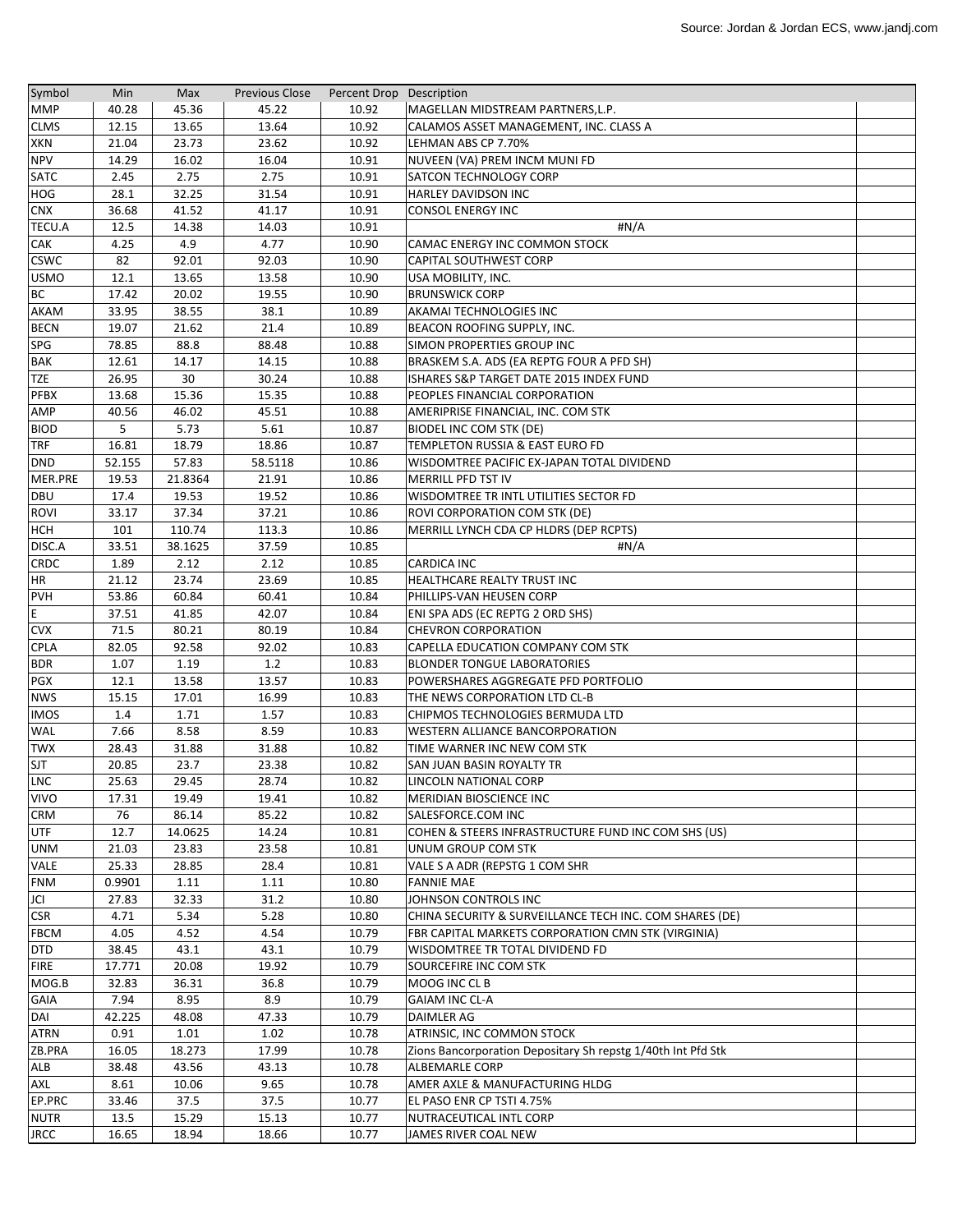| Symbol         | Min          | Max     | <b>Previous Close</b> | Percent Drop Description |                                                             |  |
|----------------|--------------|---------|-----------------------|--------------------------|-------------------------------------------------------------|--|
| <b>AVII</b>    | 1.16         | 1.32    | 1.3                   | 10.77                    | AVI BIOPHARMA INC                                           |  |
| <b>HSC</b>     | 25.52        | 29.11   | 28.6                  | 10.77                    | <b>HARSCO CORP</b>                                          |  |
| <b>AXU</b>     | 3.15         | 3.59    | 3.53                  | 10.76                    | Alexco Resource Corp Common Shares (Canada)                 |  |
| <b>SEH</b>     | 12.27        | 14      | 13.75                 | 10.76                    | <b>SPARTECH CORP</b>                                        |  |
| WTI            | 8.79         | 9.96    | 9.85                  | 10.76                    | W&T OFFSHORE, INC.                                          |  |
| <b>TBSI</b>    | 7.3          | 8.5     | 8.18                  | 10.76                    | TBS INTERNATIONAL PLC CL A ORD SHS (IE)                     |  |
| СM             | 63.16        | 70.17   | 70.77                 | 10.75                    | CANADIAN IMPERIAL BK OF COMMERCE                            |  |
| <b>ORB</b>     | 16.02        | 18.12   | 17.95                 | 10.75                    | ORBITAL SCIENCES CORP                                       |  |
| <b>BX</b>      | 11.87        | 46.77   | 13.3                  | 10.75                    | THE BLACKSTONE GROUP L.P. COM UNITS RPTG LTD PTNR INTERESTS |  |
| SPPI           | 4.4          | 5       | 4.93                  | 10.75                    | SPECTRUM PARMACEUTICALS INC                                 |  |
| SPP            | 3.57         | 3.97    | 4                     | 10.75                    | SAPPI LTD ADS(RP 1 ORD SH)                                  |  |
| <b>TTMI</b>    | 9.88         | 11.14   | 11.07                 | 10.75                    | TTM TECHNOLOGIES INC                                        |  |
| <b>PTV</b>     | 22.1         | 24.95   | 24.76                 | 10.74                    | PACTIV CORPORATION                                          |  |
| VOL            | 10.47        | 13.5    | 11.73                 | 10.74                    | <b>VOLT INFORMATION SCIENCES INC</b>                        |  |
| <b>AFFX</b>    | 5.9          | 6.67    | 6.61                  | 10.74                    | AFFYMETRIX INC                                              |  |
| N <sub>1</sub> | 14.46        | 16.2    | 16.2                  | 10.74                    | NISOURCE INC (HOLDING CO)                                   |  |
| <b>BRS</b>     | 33.41        | 38.01   | 37.43                 | 10.74                    | BRISTOW GROUP INC COM                                       |  |
| KB             | 40.56        | 45.44   | 45.44                 | 10.74                    | KB FINL GROUP INC SPONSORED ADR REPSTG 1 COM SH (KR)        |  |
| PFF            | 33.33        | 37.3    | 37.34                 | 10.74                    | ISHARES S&P U.S. PREFERRED STK INDEX FD                     |  |
| FCZ            | 20.53        | 23.27   | 23                    | 10.74                    | FORD MOTOR CREDIT COMPANY LLC 7 3/8% NTS DUE 10/15/2031     |  |
| <b>ADCT</b>    | 6.9          | 8.74    | 7.73                  | 10.74                    | <b>ADC TELECOMMUNICATIONS INC</b>                           |  |
| <b>SNIC</b>    | 10.15        | 11.61   | 11.37                 | 10.73                    | <b>SONIC SOLUTIONS</b>                                      |  |
| <b>TWN</b>     | 12.15        | 13.578  | 13.61                 | 10.73                    | TAIWAN FUND INC                                             |  |
| <b>NNI</b>     | 17.06        | 19.2065 | 19.11                 | 10.73                    | NELNET INC CL A                                             |  |
| <b>BASI</b>    | $\mathbf{1}$ | 1.1531  | 1.12                  | 10.71                    | <b>BIOANALYTICAL SYSTEMS INC</b>                            |  |
| <b>CIF</b>     | 2.5          | 2.83    | 2.8                   | 10.71                    | <b>MFS INTERMEDIATE HIGH INCOME FD</b>                      |  |
| ELY            | 8.25         | 9.37    | 9.24                  | 10.71                    | CALLAWAY GOLF CO                                            |  |
| EWZ            | 60           | 67.78   | 67.2                  | 10.71                    | <b>ISHARES MSCI BRAZIL</b>                                  |  |
| <b>GTN</b>     | 3.25         | 3.79    | 3.64                  | 10.71                    | <b>GRAY TELEVISION, INC.</b>                                |  |
| <b>HIBB</b>    | 24.75        | 27.72   | 27.72                 | 10.71                    | HIBBETT SPORTS INC COM                                      |  |
| <b>TRW</b>     | 27           | 33.29   | 30.24                 | 10.71                    | TRW AUTOMOTIVE HOLDINGS CORP                                |  |
| <b>KBE</b>     | 24.42        | 28.25   | 27.35                 | 10.71                    | <b>SPDR KBW BANK ETF</b>                                    |  |
| <b>AKS</b>     | 14.17        | 16.32   | 15.87                 | 10.71                    | AK STEEL HOLDING CORP                                       |  |
| <b>BCAR</b>    | 3.92         | 4.49    | 4.39                  | 10.71                    | <b>BANK OF THE CAROLINAS CORP COM STK</b>                   |  |
| <b>ITUB</b>    | 18.35        | 20.67   | 20.55                 | 10.71                    | ITAU UNIBANCO BANCO HLDGS S.A. (ADS 1 OF PFD SHR)           |  |
| <b>TTEC</b>    | 14.45        | 17.32   | 16.18                 | 10.69                    | TELETECH HOLDINGS INC                                       |  |
| <b>FMFC</b>    | 4.5101       | 5.26    | 5.05                  | 10.69                    | <b>FIRST M &amp; F CORP</b>                                 |  |
| <b>RDC</b>     | 25.73        | 29.34   | 28.81                 | 10.69                    | ROWAN COMPANIES INC                                         |  |
| <b>BRY</b>     | 28.75        | 32.34   | 32.19                 | 10.69                    | BERRY PETROLEUM CO CL A                                     |  |
| EFJI           | 0.92         | 1.02    | 1.03                  | 10.68                    | EF JOHNSON TECHNOLOGIES, INC. COM STK                       |  |
| GAB            | 4.6          | 5.12    | 5.15                  | 10.68                    | <b>GABELLI EQUITY TRUST INC</b>                             |  |
| EWI            | 13.72        | 15.22   | 15.36                 | 10.68                    | ISHARES MSCI ITALY INDEX FD                                 |  |
| <b>JNPR</b>    | 25.35        | 28.66   | 28.38                 | 10.68                    | JUNIPER NETWORKS INC                                        |  |
| <b>KEY.PRB</b> | 18.24        | 20.24   | 20.42                 | 10.68                    | KEYCORP CAP VI TR PFD SECS                                  |  |
| AF             | 14.56        | 16.43   | 16.3                  | 10.67                    | ASTORIA FINANCIAL CORP                                      |  |
| <b>IXYS</b>    | 7.95         | 9       | 8.9                   | 10.67                    | IXYS CORP (DEL)                                             |  |
| <b>BML.PRO</b> | 18.5         | 20.58   | 20.71                 | 10.67                    | BK OF AMERICA DEP SHS RPST 1/40TH 6.25% PFD STK SER 7       |  |
| <b>WCBO</b>    | 2.93         | 3.28    | 3.28                  | 10.67                    | WEST COAST BANCORP (OR)                                     |  |
| TBL            | 18.92        | 21.5    | 21.18                 | 10.67                    | TIMBERLAND CO CL-A (THE)                                    |  |
| <b>FLY</b>     | 10.3         | 11.61   | 11.53                 | 10.67                    | <b>BABCOCK &amp; BROWN AIR LIMITED ADS</b>                  |  |
| <b>KFN</b>     | 7.37         | 9.1     | 8.25                  | 10.67                    | KKR FINANCIAL HOLDINGS LLC COM                              |  |
| <b>IWC</b>     | 40.62        | 45.6385 | 45.47                 | 10.67                    | RUSSELL MICROCAP INDEX                                      |  |
| SPWR.B         | 12.57        | 14.25   | 14.07                 | 10.66                    | #N/A                                                        |  |
| <b>HTCO</b>    | 7.46         | 8.6     | 8.35                  | 10.66                    | <b>HICKORY TECH CORP</b>                                    |  |
| NP             | 15.01        | 16.76   | 16.8                  | 10.65                    | <b>NEENAH PAPER INC</b>                                     |  |
| LEG            | 21.3         | 24.15   | 23.84                 | 10.65                    | LEGGETT&PLATT INC                                           |  |
| <b>WILC</b>    | 5.2          | 5.77    | 5.82                  | 10.65                    | <b>G.WILLI-FOOD INTL INC</b>                                |  |
| AEN            | 1.51         | 1.7199  | 1.69                  | 10.65                    | ADEONA PHARMACEUTICALS INC (NV)                             |  |
| GRO            | 1.51         | 1.8     | 1.69                  | 10.65                    | AGRIA CORP SPONSORED ADR (CAYMAN ISLANDS)                   |  |
| <b>PRFT</b>    | 10.57        | 11.91   | 11.83                 | 10.65                    | <b>PERFICIENT INC</b>                                       |  |
| KSU.PR         | 18.88        | 20.38   | 21.13                 | 10.65                    | KANSAS CITY SOUTHERN PFD 4%                                 |  |
| <b>TXI</b>     | 32.42        | 36.83   | 36.28                 | 10.64                    | TEXAS INDUSTRIES INC                                        |  |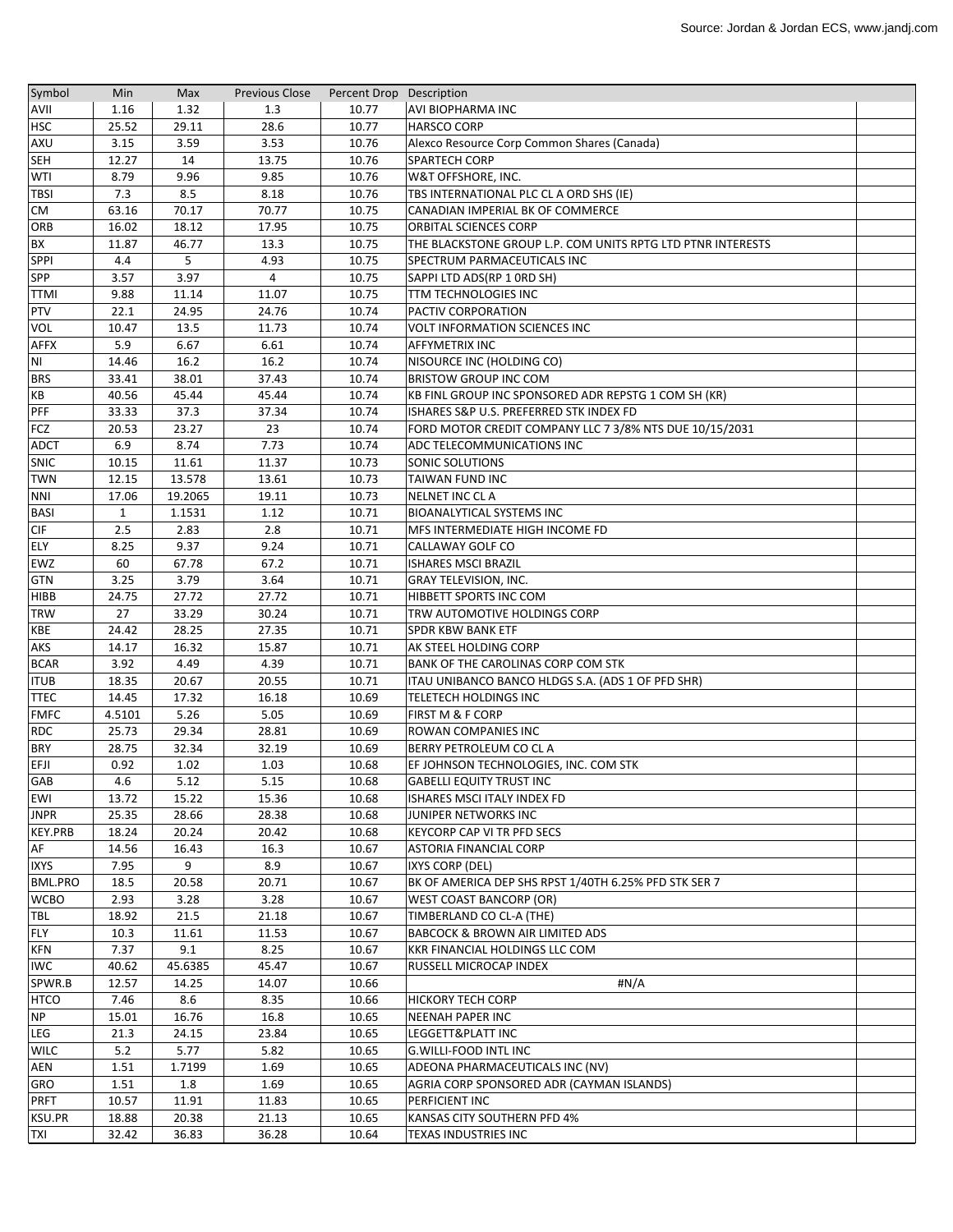| Symbol         | Min    | Max            | <b>Previous Close</b> | Percent Drop Description |                                                      |  |
|----------------|--------|----------------|-----------------------|--------------------------|------------------------------------------------------|--|
| <b>PRKR</b>    | 1.68   | 1.96           | 1.88                  | 10.64                    | <b>PARKERVISION INC</b>                              |  |
| CMCS.A         | 17.65  | 19.6           | 19.75                 | 10.63                    | #N/A                                                 |  |
| XLB            | 29.09  | 32.92          | 32.55                 | 10.63                    | SELECT SECTOR SPDR FD-MATERIALS                      |  |
| PUI            | 13.2   | 15.25          | 14.77                 | 10.63                    | POWERSHARES DYNAMIC UTILITIES                        |  |
| <b>BDN</b>     | 11.44  | 12.81          | 12.8                  | 10.63                    | <b>BRANDYWINE REALTY TST</b>                         |  |
| <b>MIN</b>     | 5.89   | 6.6            | 6.59                  | 10.62                    | <b>MFS INTERMEDIATE INC TR SBI</b>                   |  |
| <b>UDR</b>     | 18.85  | 21.15          | 21.09                 | 10.62                    | UDR INC COM                                          |  |
| <b>ARBA</b>    | 12.21  | 13.78          | 13.66                 | 10.61                    | ARIBA INC                                            |  |
| PLCE           | 39.815 | 44.49          | 44.54                 | 10.61                    | <b>CHILDRENS PLACE RETAIL STORES</b>                 |  |
| DHI            | 12.64  | 14.38          | 14.14                 | 10.61                    | <b>DR HORTON INC</b>                                 |  |
| <b>EZJ</b>     | 59.59  | 67.8           | 66.66                 | 10.61                    | PROSHARES TR ULTRA MSCI JAPAN                        |  |
| <b>BMTI</b>    | 11.89  | 13.59          | 13.3                  | 10.60                    | BIOMIMETIC THERAPEUTICS INC COM STK                  |  |
| <b>NGZ</b>     | 12.99  | 14.58          | 14.53                 | 10.60                    | NICHOLAS APPLEGATE GLOBAL EQUITY & CONVINCOME FD     |  |
| AMSC           | 24.55  | 28.14          | 27.46                 | 10.60                    | AMERICAN SUPERCONDUCTOR CORP                         |  |
| <b>WOLF</b>    | 2.7    | 3.02           |                       |                          |                                                      |  |
|                | 42.02  | 46.68          | 3.02<br>47            | 10.60<br>10.60           | <b>GREAT WOLF RESORTS, INC.</b>                      |  |
| <b>DNL</b>     |        |                |                       |                          | WISDOMTREE WORLD EX-US GROWTH FUND                   |  |
| AYI            | 38.83  | 43.87          | 43.43                 | 10.59                    | ACUITY BRANDS INC (HOLDING COMPANY)                  |  |
| <b>MOLX</b>    | 19.5   | 22.04          | 21.81                 | 10.59                    | <b>MOLEX INC</b>                                     |  |
| <b>ISIG</b>    | 5.32   | 6.28           | 5.95                  | 10.59                    | <b>INSIGNIA SYSTEMS INC</b>                          |  |
| SPRT           | 3.8    | 4.25           | 4.25                  | 10.59                    | SUPPORT. COM INC, COMMON STOCK                       |  |
| <b>CCMP</b>    | 33.55  | 37.77          | 37.52                 | 10.58                    | <b>CABOT MICROELECTRONICS CORP</b>                   |  |
| MOLX.A         | 16.48  | 18.59          | 18.43                 | 10.58                    | #N/A                                                 |  |
| AGU            | 53.33  | 60.29          | 59.64                 | 10.58                    | AGRIUM INC.                                          |  |
| <b>BSPM</b>    | 3.55   | 4.17           | 3.97                  | 10.58                    | BIOSTAR PHARMACEUTICALS, INC COM                     |  |
| STI            | 26.29  | 29.81          | 29.4                  | 10.58                    | <b>SUNTRUST BANKS INC</b>                            |  |
| <b>RBV</b>     | 21.56  | 24.32          | 24.11                 | 10.58                    | CBS CORPORATION 7.25 % SENIOR NOTES                  |  |
| F.PRS          | 42.7   | 48.04          | 47.75                 | 10.58                    | FORD CAP TST II CV PFD SECS                          |  |
| <b>FRE.PRU</b> | 1.1    | 1.24           | 1.23                  | 10.57                    | Federal Home Loan Mortgage Corporation Perpetual Pfd |  |
| <b>SLP</b>     | 2.2    | 2.5            | 2.46                  | 10.57                    | SIMULATIONS PLUS INC                                 |  |
| <b>BNS</b>     | 44.85  | 50.15          | 50.15                 | 10.57                    | BANK OF NOVA SCOTIA (F)                              |  |
| <b>CVI</b>     | 6.94   | 7.93           | 7.76                  | 10.57                    | CVR ENERGY INC COM STK (DE)                          |  |
| <b>GVA</b>     | 28.2   | 31.8299        | 31.53                 | 10.56                    | <b>GRANITE CONSTRUCTION INC</b>                      |  |
| PAG            | 12.45  | 14.285         | 13.92                 | 10.56                    | PENSKE AUTOMOTIVE GROUP, INC.                        |  |
| <b>TMO</b>     | 49.04  | 54.85          | 54.83                 | 10.56                    | THERMO FISHER SCIENTIFIC INC. COM                    |  |
| XHB            | 16.45  | 18.54          | 18.39                 | 10.55                    | SPDR SERIES TR SPDR S&P HOMEBUILDERS ETF             |  |
| <b>BXUB</b>    | 52.14  | 60             | 58.289                | 10.55                    | BARCLAYS LONG B LEVERGED S&P 500 TR ETN              |  |
| CHIN.A         | 2.29   | 2.59           | 2.56                  | 10.55                    | #N/A                                                 |  |
| <b>PKY</b>     | 17.56  | 19.75          | 19.63                 | 10.55                    | PARKWAY PROPERTIES INC.                              |  |
| <b>COL</b>     | 57.35  | 64.42          | 64.11                 | 10.54                    | ROCKWELL COLLINS, INC.                               |  |
| <b>HLS</b>     | 18.5   | 20.7           | 20.68                 | 10.54                    | HEALTHSOUTH CORPORATION COM                          |  |
| SPSC           | 12.06  | 13.75          | 13.48                 | 10.53                    | SPS COMMERCE INC COM STK (DE)                        |  |
| <b>TBBK</b>    | 7.73   | 8.81           | 8.64                  | 10.53                    | THE BANCORP BANK                                     |  |
| <b>FNSR</b>    | 12.66  | 14             | 14.15                 | 10.53                    | FINISAR CORP NEW COM STK (DE)                        |  |
| <b>ACET</b>    | 5.61   | $\overline{7}$ | 6.27                  | 10.53                    | <b>ACETO CORP</b>                                    |  |
| PHG            | 27.9   | 31.44          | 31.18                 | 10.52                    | PHILIPS ELEC(KON); SPON ADR REP                      |  |
| <b>BKS</b>     | 18.81  | 21.44          | 21.02                 | 10.51                    | <b>BARNES &amp; NOBLE INC</b>                        |  |
|                |        |                |                       |                          |                                                      |  |
| GOM            | 19     | 21.33          | 21.23                 | 10.50                    | GMAC LLC 7.375% NTS DUE 12/16/2044                   |  |
| <b>VCI</b>     | 29.5   | 33.06          | 32.96                 | 10.50                    | VALASSIS COMMUNICATIONS INC                          |  |
| <b>USPH</b>    | 15.52  | 17.78          | 17.34                 | 10.50                    | U.S.PHYSICAL THERAPY INC                             |  |
| PZE            | 13.9   | 15.69          | 15.53                 | 10.50                    | PETROBRAS ENERGIA S.A. ADS(REP 10 CL B)              |  |
| <b>CHIQ</b>    | 15.01  | 16.27          | 16.77                 | 10.49                    | <b>GLOBAL X CHINA CONSUMER ETF</b>                   |  |
| SONS           | 2.22   | 2.52           | 2.48                  | 10.48                    | SONUS NETWORKS INC                                   |  |
| ASMI           | 21.37  | 23.74          | 23.87                 | 10.47                    | ASM INTERNATL N.V                                    |  |
| OXY            | 74.2   | 83.64          | 82.88                 | 10.47                    | OCCIDENTAL PETROLEUM CORP                            |  |
| <b>FDML</b>    | 16.5   | 19.1           | 18.43                 | 10.47                    | FEDERAL MOGUL CORP COM STK (MI)                      |  |
| <b>GYMB</b>    | 42.7   | 47.69          | 47.69                 | 10.46                    | <b>GYMBOREE CORP (THE)</b>                           |  |
| IIIN           | 10.87  | 12.25          | 12.14                 | 10.46                    | INSTEEL INDUSTRIES INC                               |  |
| <b>FRI</b>     | 12.26  | 13.6926        | 13.692                | 10.46                    | FIRST TR S&P REIT INDEX FD                           |  |
| <b>FCCY</b>    | 7.88   | 8.875          | 8.8                   | 10.45                    | <b>1ST CONSTITUTION BANCORP</b>                      |  |
| <b>XLI</b>     | 28.44  | 31.93          | 31.76                 | 10.45                    | <b>INDUSTRIAL SECTOR SPDR</b>                        |  |
| <b>CRVP</b>    | 0.6    | 0.6716         | 0.67                  | 10.45                    | CRYSTAL ROCK HOLDINGS, INC COM STK                   |  |
| <b>FCEL</b>    | 2.4    | 2.6999         | 2.68                  | 10.45                    | <b>FUELCELL ENERGY INC</b>                           |  |
|                |        |                |                       |                          |                                                      |  |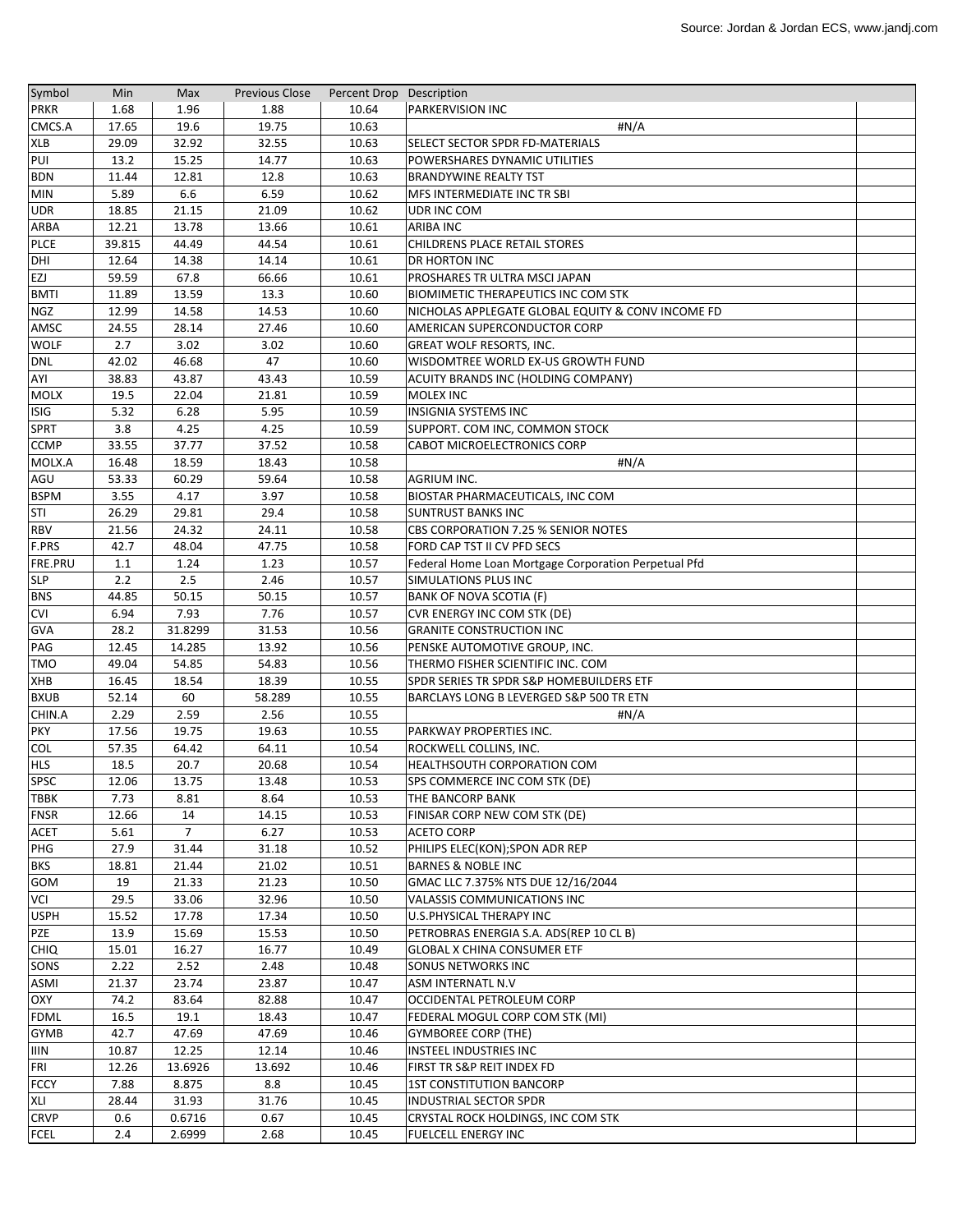| Symbol         | Min            | Max     | <b>Previous Close</b> | Percent Drop Description |                                                    |  |
|----------------|----------------|---------|-----------------------|--------------------------|----------------------------------------------------|--|
| <b>LIVE</b>    | 0.6            | 0.6998  | 0.67                  | 10.45                    | LiveDeal, Inc. Common Stock                        |  |
| <b>MDW</b>     | 0.6            | 0.6788  | 0.67                  | 10.45                    | MIDWAY GOLD CORP (CANADA)                          |  |
| <b>UTH</b>     | 85.22          | 95.31   | 95.16                 | 10.45                    | UTILITIES HOLDRS TST                               |  |
| <b>ACM</b>     | 26.25          | 29.68   | 29.31                 | 10.44                    | AECOM TECHNOLOGY CORP                              |  |
| <b>TMK.PRA</b> | 22.05          | 24.59   | 24.62                 | 10.44                    | TORCHMARK CAP TR III TR PFD SECS                   |  |
| <b>HES</b>     | 55             | 61.195  | 61.41                 | 10.44                    | <b>HESS CORPORATION</b>                            |  |
| <b>CBST</b>    | 19.65          | 21.98   | 21.94                 | 10.44                    | <b>CUBIST PHARMACEUTICALS INC</b>                  |  |
| TE.            | 14.59          | 16.29   | 16.29                 | 10.44                    | TECO ENERGY INC                                    |  |
| <b>CFW</b>     | 1.03           | 1.15    | 1.15                  | 10.43                    | CANO PETROLEUM INC                                 |  |
| <b>PSTI</b>    | 1.03           | 1.19    | 1.15                  | 10.43                    | PLURISTEM THERAPEUTICS, INC. COMMON STOCK (NV)     |  |
| PL             | 20.43          | 24.2    | 22.81                 | 10.43                    | <b>PROTECTIVE LIFE CORP</b>                        |  |
| <b>LSE</b>     | 5.1501         | 5.82    | 5.75                  | 10.43                    | <b>CAPLEASE, INC</b>                               |  |
| SON            | 29.28          | 32.87   | 32.69                 | 10.43                    | SONOCO PRODUCTS CO.                                |  |
| <b>BHP</b>     | 62             | 70.17   | 69.22                 | 10.43                    | BHP BILLITON LIMITED ADS (2 ORD SHS)               |  |
| ALV.PRZ        | 62.11          | 69.52   | 69.34                 | 10.43                    | <b>AUTOLIV INC CORP UNIT</b>                       |  |
| <b>TORM</b>    | 7.56           | 8.74    | 8.44                  | 10.43                    | TOR MINERALS INTERNATIONAL INC COM STK (DE)        |  |
| LEN.B          | 14.09          | 16.11   | 15.73                 | 10.43                    | LENNAR CORPORATION CL-B                            |  |
| <b>GKSR</b>    | 24.06          | 26.98   | 26.86                 | 10.42                    | G & K SERVICES INC CL-A                            |  |
| <b>GRB</b>     | 6.36           | 7.25    | $7.1\,$               | 10.42                    | <b>GERBER SCIENTIFIC INC</b>                       |  |
| <b>CUK</b>     | 36.53          | 41.17   | 40.78                 | 10.42                    | <b>CARNIVAL PLC ADS</b>                            |  |
| <b>UBS</b>     | 12.98          | 14.7    | 14.49                 | 10.42                    | USB AG (NEW)                                       |  |
| <b>PNM</b>     | 11.7           | 13.08   | 13.06                 | 10.41                    | PNM RESOURCES (HOLDING CO)                         |  |
| SIGI           | 14.621         | 16.36   | 16.32                 | 10.41                    | SELECTIVE INSURANCE GROUP INC                      |  |
| PEO            | 21             | 23.42   | 23.44                 | 10.41                    | PETROLEUM & RESOURCES CORP                         |  |
| C.PRS          | 17.13          | 19.13   | 19.12                 | 10.41                    | CITIGROUP CAP IX 6.0% TR PFD                       |  |
| TRID           | 1.55           | 1.84    | 1.73                  | 10.40                    | TRIDENT MICROSYSTEMS INC                           |  |
| <b>KMT</b>     | 27.74          | 31.509  | 30.96                 | 10.40                    | <b>KENNAMETAL INC</b>                              |  |
| <b>SSN</b>     | 0.5914         | 0.679   | 0.66                  | 10.39                    | Samson Oil & Gas Limited Sponsored ADR (Australia) |  |
| KIM            | 13.71          | 15.66   | 15.3                  | 10.39                    | KIMCO REALTY CORPORATION                           |  |
| <b>SRLS</b>    | 4.83           | 5.49    | 5.39                  | 10.39                    |                                                    |  |
| <b>BT</b>      | 16.22          | 17.92   | 18.1                  | 10.39                    | SERACARE LIFE SCIENCES INC COM STK DEL             |  |
|                |                |         |                       |                          | BT GROUP PLC ADS (10 ORD SHS)                      |  |
| <b>HTN</b>     | 20.19          | 22.372  | 22.53                 | 10.39                    | HSBC FINANCE CORP 6% NTS DUE 11/30/2033            |  |
| <b>MBT</b>     | 18.81          | 21.25   | 20.99                 | 10.39                    | MOBILE TELESYSTEMS OJSC ADS (EA REPTG 5 COM SHS)   |  |
| <b>MHGC</b>    | 7.17           | 8.42    | 8                     | 10.38                    | MORGANS HOTEL GROUP CO. COM                        |  |
| SINO           | 3.11           | 3.506   | 3.47                  | 10.37                    | SINO-GLOBAL SHIPPING AMERICA.LTD COM STK           |  |
| <b>RPM</b>     | 18.92          | 21.37   | 21.11                 | 10.37                    | RPM INTERNATIONAL INC. (DELAWARE)                  |  |
| <b>BVX</b>     | 4.32           | 4.91    | 4.82                  | 10.37                    | <b>BOVIE MEDICAL CORP</b>                          |  |
| <b>FMBI</b>    | 13.32          | 15.21   | 14.86                 | 10.36                    | FIRST MIDWEST BANCORP (DEL)                        |  |
| IAE            | 15.05          | 16.64   | 16.79                 | 10.36                    | ING ASIA PACIFIC HIGH DIVD EQTY INCM FD            |  |
| <b>LSI</b>     | 5.19           | 5.88    | 5.79                  | 10.36                    | <b>LSI CORPORATION</b>                             |  |
| <b>ACHN</b>    | 2.25           | 2.51    | 2.51                  | 10.36                    | ACHILLION PHARMACEUTICALS, INC COM STK             |  |
| GHM            | 15.75          | 17.635  | 17.57                 | 10.36                    | <b>GRAHAM CORP</b>                                 |  |
| <b>RSX</b>     | 27.96          | 31.25   | 31.19                 | 10.36                    | MARKET VECTORS RUSSIA ETF TRUST                    |  |
| <b>NYT</b>     | 8.66           | 9.72    | 9.66                  | 10.35                    | NEW YORK TIMES CO(THE)CL A                         |  |
| RNR.PRC        | 18.02          | 20      | 20.1                  | 10.35                    | RENAISSANCERE HLDGS LTD 6.08% SER C PFD            |  |
| <b>TAC</b>     | 17.6           | 19.72   | 19.63                 | 10.34                    | TRANSALTA CORP CANADA (F)                          |  |
| <b>JOF</b>     | 8.5            | 9.45    | 9.48                  | 10.34                    | JAPAN SMALLER CAPITALIZATION FD INC                |  |
| HAO            | 23             | 25.65   | 25.65                 | 10.33                    | CLAYMORE/ALPHASHARES CHINA SMALL CAP ETF           |  |
| <b>ITRI</b>    | 69             | 77.9999 | 76.95                 | 10.33                    | <b>ITRON INC</b>                                   |  |
| <b>EMC</b>     | 17.1           | 19.2    | 19.07                 | 10.33                    | <b>EMC CORPORATION</b>                             |  |
| FSI            | 1.65           | 1.89    | 1.84                  | 10.33                    | FLEXIBLE SOLUTIONS INT'L INC                       |  |
| MVG            | 6.6            | 7.51    | 7.36                  | 10.33                    | MAG SILVER CORP (CANADA)                           |  |
| <b>CFSG</b>    | 11.9           | 13.41   | 13.27                 | 10.32                    | China Fire & Security Group, Inc. Common Stock     |  |
| <b>FVI</b>     | 16.6           | 18.528  | 18.51                 | 10.32                    | FIRST TR VALUE LINE EQUITY ALLOCATION INDEX FD     |  |
| <b>CS</b>      | 37.55          | 41.9    | 41.87                 | 10.32                    | <b>CREDIT SUISSE GROUP, ADR</b>                    |  |
| <b>CPRX</b>    | 1.13           | 1.32    | 1.26                  | 10.32                    | CATALYST PHARMACEUTICAL PARTNERS, INC. COM STK     |  |
| USB.PRF        | 19.91          | 22.3    | 22.2                  | 10.32                    | USB CAP VII GTD TR PFD SECURITIES                  |  |
| FBP.PRC        | 10             | 11.11   | 11.15                 | 10.31                    | FIRST BANCORP 7.40% NON-CUM PRF SER -C             |  |
| PESI           | $\overline{2}$ | 2.24    | 2.23                  | 10.31                    | PERMA-FIX ENVIRONMNTL SVCS INC                     |  |
| <b>EQR</b>     | 41.5           | 47.45   | 46.27                 | 10.31                    | <b>EQUITY RESIDENTIAL</b>                          |  |
| LBTY.B         | 24.97          | 25.84   | 27.8399               | 10.31                    | #N/A                                               |  |
| <b>HTH</b>     | 10.53          | 11.8    | 11.74                 | 10.31                    | HILLTOP HOLDINGS, INC                              |  |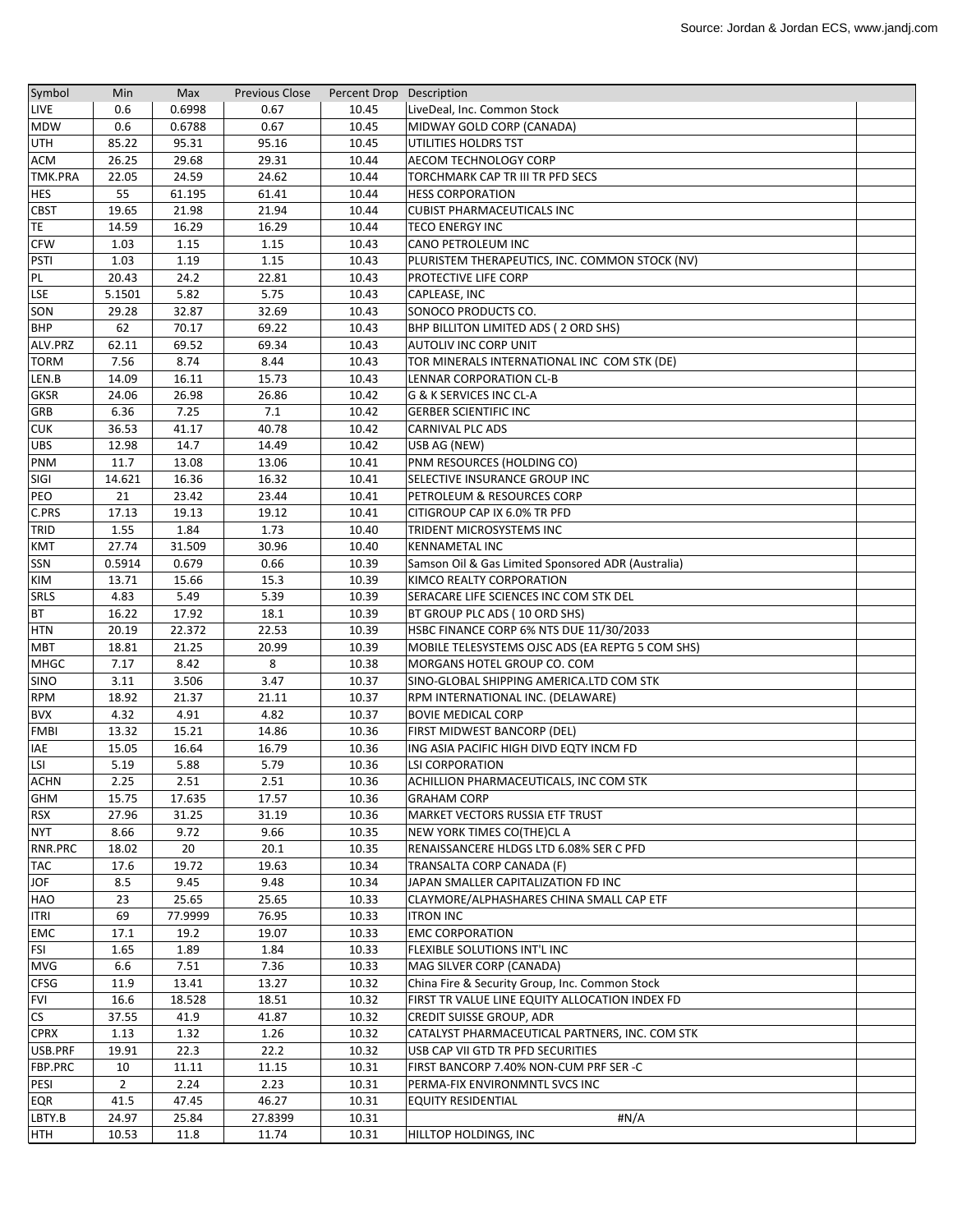| Symbol        | Min   | Max     | <b>Previous Close</b> | Percent Drop Description |                                                              |  |
|---------------|-------|---------|-----------------------|--------------------------|--------------------------------------------------------------|--|
| ADS           | 67.82 | 76.39   | 75.61                 | 10.30                    | ALLIANCE DATA SYSTEMS CORP                                   |  |
| AVT           | 27    | 30.32   | 30.1                  | 10.30                    | <b>AVNET INC</b>                                             |  |
| <b>OSTE</b>   | 3.92  | 4.49    | 4.37                  | 10.30                    | <b>OSTEOTECH INC</b>                                         |  |
| <b>TTM</b>    | 17.25 | 19.1    | 19.23                 | 10.30                    | TATA MOTORS LIMITED ADS                                      |  |
| <b>TTIL</b>   | 1.83  | 2.13    | 2.04                  | 10.29                    | TTI TEAM TELECOMM INTL LTD                                   |  |
| REP.PRA       | 21.72 | 24.68   | 24.21                 | 10.29                    | REPSOL INTL CAP LTD 7.45%PF A                                |  |
| MER.PRP       | 20.5  | 22.87   | 22.85                 | 10.28                    | MERRILL LYNCH CAP TR III GUARANTEED TRUST PFD SECS 9/15/2062 |  |
| <b>HCP</b>    | 28.53 | 31.89   | 31.8                  | 10.28                    | HCP INC COM STK (MD)                                         |  |
| <b>SCCO</b>   | 26    | 29.79   | 28.98                 | 10.28                    | SOUTHERN COPPER CORPORATION COM STK                          |  |
| GSIC          | 24.26 | 27.06   | 27.04                 | 10.28                    | <b>GSI COMMERCE INC</b>                                      |  |
| PFL           | 9.6   | 10.73   | 10.7                  | 10.28                    | PIMCO INCOME STRATEGY FD COMMON SHS                          |  |
| <b>CYT</b>    | 41.63 | 47.05   | 46.4                  | 10.28                    | <b>CYTEC INDS INC</b>                                        |  |
| <b>INTC</b>   | 19.9  | 22.38   | 22.18                 | 10.28                    | INTEL CORP;COM USD0.001                                      |  |
| SGA           | 24.27 | 26.55   | 27.05                 | 10.28                    | SAGA COMMUNICATIONS, INC                                     |  |
| IEV           | 31.08 | 34.71   | 34.64                 | 10.28                    | ISHARES S&P EUROPE 350 INDEX                                 |  |
| <b>PLCM</b>   | 28.55 | 32      | 31.82                 | 10.28                    | POLYCOM INC                                                  |  |
| <b>FNB</b>    | 8.21  | 9.26    | 9.15                  | 10.27                    | F N B CORP (PA)                                              |  |
| <b>WTFC</b>   | 34.16 | 38.1    | 38.07                 | 10.27                    | WINTRUST FINL CORP                                           |  |
| <b>CJT</b>    | 73.13 | 81.41   | 81.5                  | 10.27                    | VALE CAPITAL II 6.75%GTD NT SER VALE.P-2012                  |  |
| <b>FXEN</b>   | 3.67  | 4.11    | 4.09                  | 10.27                    | <b>FX ENERGY INC</b>                                         |  |
| <b>CVGW</b>   | 15.82 | 17.96   | 17.63                 | 10.27                    | CALAVO GROWERS INC                                           |  |
| <b>MVO</b>    | 22.64 | 25.23   | 25.23                 | 10.27                    | MV OIL TRUST UNITS BENE INT                                  |  |
| <b>CRYP</b>   | 3.06  | 3.4     | 3.41                  | 10.26                    | CRYPTOLOGIC LIMITED COM STK (GG)                             |  |
| <b>SSI</b>    | 13.12 | 14.78   | 14.62                 | 10.26                    | <b>STAGE STORES INC</b>                                      |  |
| <b>WFC</b>    | 29.31 | 32.78   | 32.66                 | 10.26                    | WELLS FARGO & CO(NEW)                                        |  |
| <b>ADLR</b>   | 1.75  | 1.99    | 1.95                  | 10.26                    | <b>ADOLOR CORPORATION</b>                                    |  |
| CACB          | 0.7   | 0.769   | 0.78                  | 10.26                    | <b>CASCADE BANCORP</b>                                       |  |
| <b>CIM</b>    | 3.5   | 3.95    | 3.9                   | 10.26                    | CHIMERA INVESTMENT CORP COM                                  |  |
| <b>MUR</b>    | 50.6  | 56.84   | 56.38                 | 10.25                    | MURPHY OIL CORPORATION                                       |  |
| <b>DLX</b>    | 18.91 | 21.4365 | 21.07                 | 10.25                    | DELUXE CORPORATION                                           |  |
| AI            | 18.39 | 20.57   | 20.49                 | 10.25                    | ARLINGTON ASSET INVT CORP CL A COM STK (VA)                  |  |
| ACC           | 25.05 | 28.02   | 27.91                 | 10.25                    | AMERICAN CAMPUS COMMUNITIES INC COM                          |  |
| <b>KWT</b>    | 10.6  | 11.76   | 11.81                 | 10.25                    | MARKET VECTOR SOLAR ENERGY FUND ETF                          |  |
| <b>ATML</b>   | 5.18  | 5.9     | 5.77                  | 10.23                    | ATMEL CORP;COM USD0.001                                      |  |
| <b>NPBC</b>   | 6.5   | 7.49    | 7.24                  | 10.22                    | NATL PENN BANCSHARES INC                                     |  |
| HOVN.P        | 9.4   | 10.84   | 10.47                 | 10.22                    | #N/A                                                         |  |
| <b>CREG</b>   | 2.9   | 3.19    | 3.23                  | 10.22                    | China Recycling Energy Corporation Common Stock              |  |
| TV            | 17.05 | 19.21   | 18.99                 | 10.22                    | GRUPO TELEVISA SA GDS (REPTG 5 ORD PART CERT)                |  |
| <b>UNT</b>    | 38.94 | 43.82   | 43.37                 | 10.21                    | <b>UNIT CORPORATION</b>                                      |  |
| <b>BTM</b>    | 16    | 17.82   | 17.82                 | 10.21                    | BRASIL TELECOM SA ADS (3MPFD) (EACH ADS RPTNG 3 PFD SHS)     |  |
| <b>NFP</b>    | 13.1  | 15      | 14.59                 | 10.21                    | NATIONAL FINANCIAL PARTNERS CORP                             |  |
| <b>CGO</b>    | 12.75 | 14.09   | 14.2                  | 10.21                    | CALAMOS GLOBAL TOTAL RETURN FUDN COM SHS BENE INT            |  |
| <b>ONXX</b>   | 23.57 | 26.26   | 26.25                 | 10.21                    | ONYX PHARMACEUTICALS INC                                     |  |
| <b>AUXL</b>   | 30.43 | 34.19   | 33.89                 | 10.21                    | AUXILIUM PHARAMCEUTICALS INC                                 |  |
| IDI           | 4.75  | 5.2     | 5.29                  | 10.21                    | SEARCHMEDIA HOLDINGS LIMITED COM STK                         |  |
| <b>VLNC</b>   | 0.88  | 0.9598  | 0.98                  | 10.20                    | VALENCE TECHNOLOGY INC                                       |  |
| <b>IDU</b>    | 65.92 | 76.24   | 73.41                 | 10.20                    | ISHARES DJ US UTIL SECT IDX FD                               |  |
| CMO.PRA       | 17.78 | 19.4    | 19.8                  | 10.20                    | CAPSTEAD MTG \$1.60CONV PR A                                 |  |
| <b>TRLG</b>   | 26.23 | 29.38   | 29.21                 | 10.20                    | TRUE RELIGION APPAREL INC                                    |  |
| AFG           | 25.36 | 29.11   | 28.24                 | 10.20                    | AMERICAN FINL GP (HOLD CO)                                   |  |
| <b>EMMS.P</b> | 22.9  | 25.85   | 25.5                  | 10.20                    | #N/A                                                         |  |
| <b>COBZ</b>   | 5.99  | 6.675   | 6.67                  | 10.19                    | COBIZ FINANCIAL INC (CO)                                     |  |
| JOE           | 29.17 | 33.35   | 32.48                 | 10.19                    | ST.JOE COMPANY(THE)                                          |  |
| <b>CXPO</b>   | 3.35  | 3.88    | 3.73                  | 10.19                    | Crimson Exploration Inc. New Common Stock                    |  |
| MAT           | 20.55 | 22.86   | 22.88                 | 10.18                    | <b>MATTEL INC</b>                                            |  |
| <b>CVE</b>    | 24.26 | 27.34   | 27.01                 | 10.18                    | CENOVUS ENERGY INC COM STK                                   |  |
| <b>SNTS</b>   | 3     | 3.49    | 3.34                  | 10.18                    | SANTARUS INC                                                 |  |
| <b>HST</b>    | 14.3  | 16.09   | 15.92                 | 10.18                    | HOST HOTELS & RESORTS, INC                                   |  |
| <b>INHX</b>   | 2.56  | 2.85    | 2.85                  | 10.18                    | <b>INHIBITEX INC</b>                                         |  |
| LL            | 26.66 | 29.99   | 29.68                 | 10.18                    | LUMBER LIQUIDATORS HLDGS INC COM STK (DE)                    |  |
| <b>MS</b>     | 26.31 | 29.35   | 29.29                 | 10.17                    | <b>MORGAN STANLEY</b>                                        |  |
| <b>DFS</b>    | 13.42 | 15.185  | 14.94                 | 10.17                    | DISCOVER FINANCIAL SERVICES                                  |  |
|               |       |         |                       |                          |                                                              |  |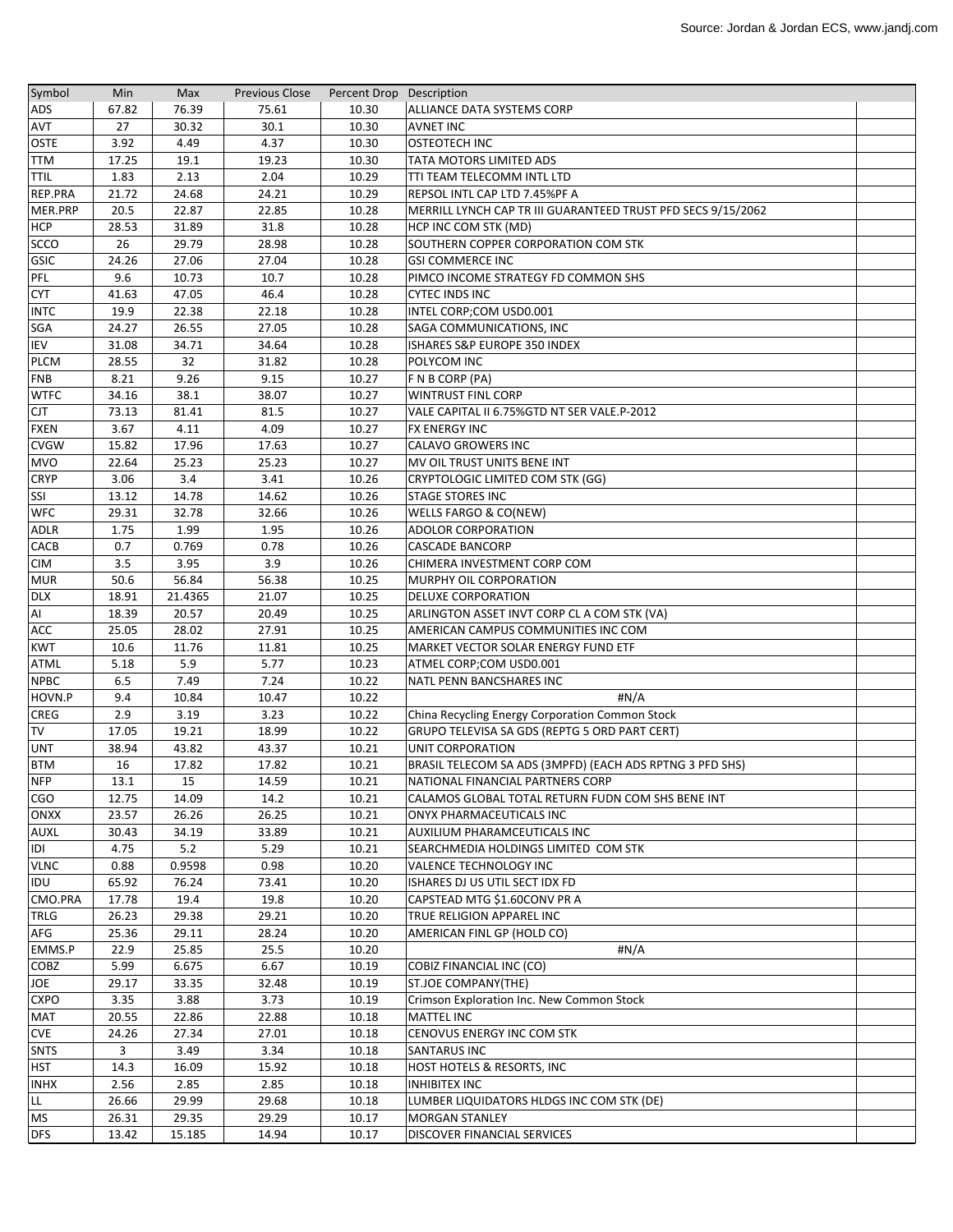| Symbol                   | Min     | Max     | <b>Previous Close</b> | Percent Drop Description |                                                             |  |
|--------------------------|---------|---------|-----------------------|--------------------------|-------------------------------------------------------------|--|
| <b>AIXG</b>              | 27.47   | 31.1    | 30.58                 | 10.17                    | AIXTRON AKTEINGESESELLSCHAFT AMERICAN DEP SHRS              |  |
| REP                      | 19.08   | 21.32   | 21.24                 | 10.17                    | REPSOL YPF SA ADS(RP 1 CAP SH)                              |  |
| <b>CFX</b>               | 11.75   | 13.26   | 13.08                 | 10.17                    | <b>COLFAX CORPORATION</b>                                   |  |
| WMG                      | 5.93    | 7.38    | 6.6                   | 10.15                    | WARNER MUSIC GROUP CORP                                     |  |
| <b>DO</b>                | 69.5    | 78.01   | 77.35                 | 10.15                    | DIAMOND OFFSHORE DRILLING INC                               |  |
| <b>FRPT</b>              | 4.25    | 4.98    | 4.73                  | 10.15                    | FORCE PROTECTION, INC NEW                                   |  |
| <b>PLT</b>               | 29.85   | 33.23   | 33.22                 | 10.14                    | PLANTRONICS INC                                             |  |
| <b>RL</b>                | 80.34   | 89.33   | 89.41                 | 10.14                    | POLO RALPH LAUREN CORPORATION                               |  |
| PLD.PRG                  | 19.4    | 21.59   | 21.59                 | 10.14                    | PROLOGIS CUMULATIVE PREFERRED SER G                         |  |
| FAD                      | 23.86   | 27.48   | 26.55                 | 10.13                    | FIRST TR MULTI CAP GROWTH ALPHADEX FD                       |  |
| <b>FFEX</b>              | 4.107   | 4.6     | 4.57                  | 10.13                    | FROZEN FOOD EXPRESS INDS INC                                |  |
| <b>NVDA</b>              | 13.04   | 14.7    | 14.51                 | 10.13                    | <b>NVIDIA CORP</b>                                          |  |
| <b>IGTE</b>              | 11      | 12.2099 | 12.24                 | 10.13                    | <b>IGATE CORPORATION</b>                                    |  |
| THO                      | 31.32   | 35.65   | 34.85                 | 10.13                    | THOR INDUSTRIES INC                                         |  |
| CIG.C                    | 10.65   | 11.64   | 11.85                 | 10.13                    | COMPHANIA ENERGETICA DE MINAS GERAIS-CEMIG ADS RPTG ONE COM |  |
| <b>TNE</b>               | 12.87   | 14.3    | 14.32                 | 10.13                    | TELE NORTE LEST PRT ADS (1 PFD SHS FOR 1 ADS)               |  |
| ADI                      | 26.28   | 29.47   | 29.24                 | 10.12                    | ANALOG DEVICES INC                                          |  |
| <b>CY</b>                | 11.01   | 12.49   | 12.25                 | 10.12                    | <b>CYPRESS SEMICONDUCTOR CORP</b>                           |  |
| <b>PMCS</b>              | 7.37    | 8.37    | 8.2                   | 10.12                    | P M C SIERRA INC                                            |  |
| <b>BJK</b>               | 23      | 25.62   | 25.59                 | 10.12                    | MARKET VECTORS ETF TR GAMING ETF                            |  |
| ABAX                     | 22.65   | 25.45   | 25.2                  | 10.12                    | <b>ABAXIS INC</b>                                           |  |
| <b>HILL</b>              | 1.51    | 1.67    | 1.68                  | 10.12                    | DOT HILL SYSTEMS CORP                                       |  |
| JSC                      | 36.01   | 40.67   | 40.064                | 10.12                    | SPDR SER TR SPDR RUSSELL/NOMURA SM CAP JAPAN ETF            |  |
| SPY                      | 105     | 117.35  | 116.82                | 10.12                    | SPDR S&P 500 ETF TR<br>UNIT SER 1 STANDARD & POORS          |  |
| <b>RDWR</b>              | 17.77   | 19.7    | 19.77                 | 10.12                    | RADWARE LTD                                                 |  |
| <b>CAMP</b>              | 2.4     | 2.77    | 2.67                  | 10.11                    | <b>CALAMP CORP</b>                                          |  |
| <b>DHT</b>               | 4       | 4.52    | 4.45                  | 10.11                    | DHT HOLDING, INC                                            |  |
| <b>MCZ</b>               | 0.4     | 0.46    | 0.445                 | 10.11                    | MAD CATZ INTERACTIVE INC                                    |  |
| <b>SPIR</b>              | 3.2     | 3.53    | 3.56                  | 10.11                    | <b>SPIRE CORP</b>                                           |  |
| <b>RLH</b>               | 6.49    | 7.35    | 7.22                  | 10.11                    | RED LION HOTELS CORPORATION COM STK                         |  |
| <b>CYBX</b>              | 17.43   | 19.39   | 19.39                 | 10.11                    | <b>CYBERONICS INC</b>                                       |  |
| <b>NAT</b>               | 27.39   | 31      | 30.47                 | 10.11                    | NORDIC AMERICAN TANKER SHPG LT                              |  |
| LRY                      | 29.97   | 33.36   | 33.34                 | 10.11                    | <b>LIBERTY PROPERTY TRUST</b>                               |  |
| <b>CSX</b>               | 48.38   | 62      | 53.82                 | 10.11                    | <b>CSX CORP</b>                                             |  |
| <b>QLGC</b>              | 17.62   | 19.9    | 19.6                  | 10.10                    | <b>QLOGIC CORP</b>                                          |  |
| <b>RJF</b>               | 26.52   | 29.63   | 29.5                  | 10.10                    | RAYMOND JAMES FINANCIAL INC                                 |  |
| LNET                     | 5.34    | 6.07    | 5.94                  | 10.10                    | LODGENET INTERACTIVE CORP COM                               |  |
| <b>NTLS</b>              | 17      | 18.91   | 18.91                 | 10.10                    | NTELOS HOLDINGS CORP                                        |  |
| <b>KYN</b>               | 23.5    | 26.14   | 26.14                 | 10.10                    | KAYNE ANDERSON MLP INVESTMENT COMPANY                       |  |
| <b>CLD</b>               | 13      | 14.49   | 14.46                 | 10.10                    | CLOUD PEAK ENERGY INC COMMON STOCK                          |  |
| <b>UIS</b>               | 23.42   | 26.4129 | 26.05                 | 10.10                    | UNISYS CORP;COM NEW USD0.01                                 |  |
| GLT                      | 12.47   | 14.05   | 13.87                 | 10.09                    | <b>GLATFELTER</b>                                           |  |
| <b>TSCO</b>              | 59.25   | 65.58   | 65.9                  | 10.09                    | <b>TRACTOR SUPPLY CO</b>                                    |  |
| <b>MTSN</b>              | 3.7     | 4.24    | 4.115                 | 10.09                    | MATTSON TECHNOLOGY INC                                      |  |
| <b>NETL</b>              | 26.22   | 29.54   | 29.16                 | 10.08                    | NETLOGIC MICROSYSTEMS INC                                   |  |
| DISC.K                   | 28.45   | 32.14   | 31.64                 | 10.08                    | #N/A                                                        |  |
| SNH                      | 19.71   | 21.85   | 21.92                 | 10.08                    | SENIOR HOUSING PROPS TST SBI                                |  |
| <b>POOL</b>              | 21.95   | 24.58   | 24.41                 | 10.08                    | POOL CORPORATION COM STK                                    |  |
| <b>DCA</b>               | 2.5     | 2.78    | 2.78                  | 10.07                    | DCA TOTAL RETURN FUND COM SHS                               |  |
| <b>CGNX</b>              | 19.3    | 21.89   | 21.46                 | 10.07                    | <b>COGNEX CORP</b>                                          |  |
| <b>FRB</b>               | 13.5    | 15.07   | 15.01                 | 10.06                    | BLACKROCK CAP FLTG RT INCM STRAT FD II FD INC               |  |
| <b>ALNY</b>              | 15.2    | 17.01   | 16.9                  | 10.06                    | ALYNLAM PHARMACEUTICALS INC                                 |  |
| <b>GBE</b>               | 1.52    | 1.72    | 1.69                  | 10.06                    | <b>GRUBB &amp; ELLIS COMPANY (NEW)</b>                      |  |
|                          | 9.21    | 10.41   | 10.24                 | 10.06                    | <b>SAPIENT CORP</b>                                         |  |
| SAPE<br><b>CHE</b>       | 48.74   | 54.81   | 54.19                 | 10.06                    | <b>CHEMED CORPORATION</b>                                   |  |
| <b>PACW</b>              | 21.02   | 23.4    | 23.37                 | 10.06                    | PACWEST BANCORP COMMON STK                                  |  |
| <b>DPL</b>               | 24.78   | 27.55   | 27.55                 | 10.05                    | DPL INC (HOLDING CO)                                        |  |
| FBP                      | 1.7     | 2.01    |                       | 10.05                    |                                                             |  |
|                          |         | 39.7401 | 1.89                  |                          | FIRST BANCORP (HOLDING CORP)                                |  |
| <b>CCL</b>               | 35.62   |         | 39.6                  | 10.05                    | CARNIVAL CORPORATION (PAIRED STOCK)                         |  |
| <b>LZ</b><br><b>PMTC</b> | 78.1032 | 87.83   | 86.83                 | 10.05                    | <b>LUBRIZOL CORP</b>                                        |  |
|                          | 16.2    | 18.13   | 18.01                 | 10.05                    | PARAMETRIC TECHNOLOGY CORPORATION                           |  |
| <b>REZ</b>               | 32.5    | 36.129  | 36.13                 | 10.05                    | ISHARES TR FTSE NAREIT RESIDENTIAL PLUS CAP INDX FD         |  |